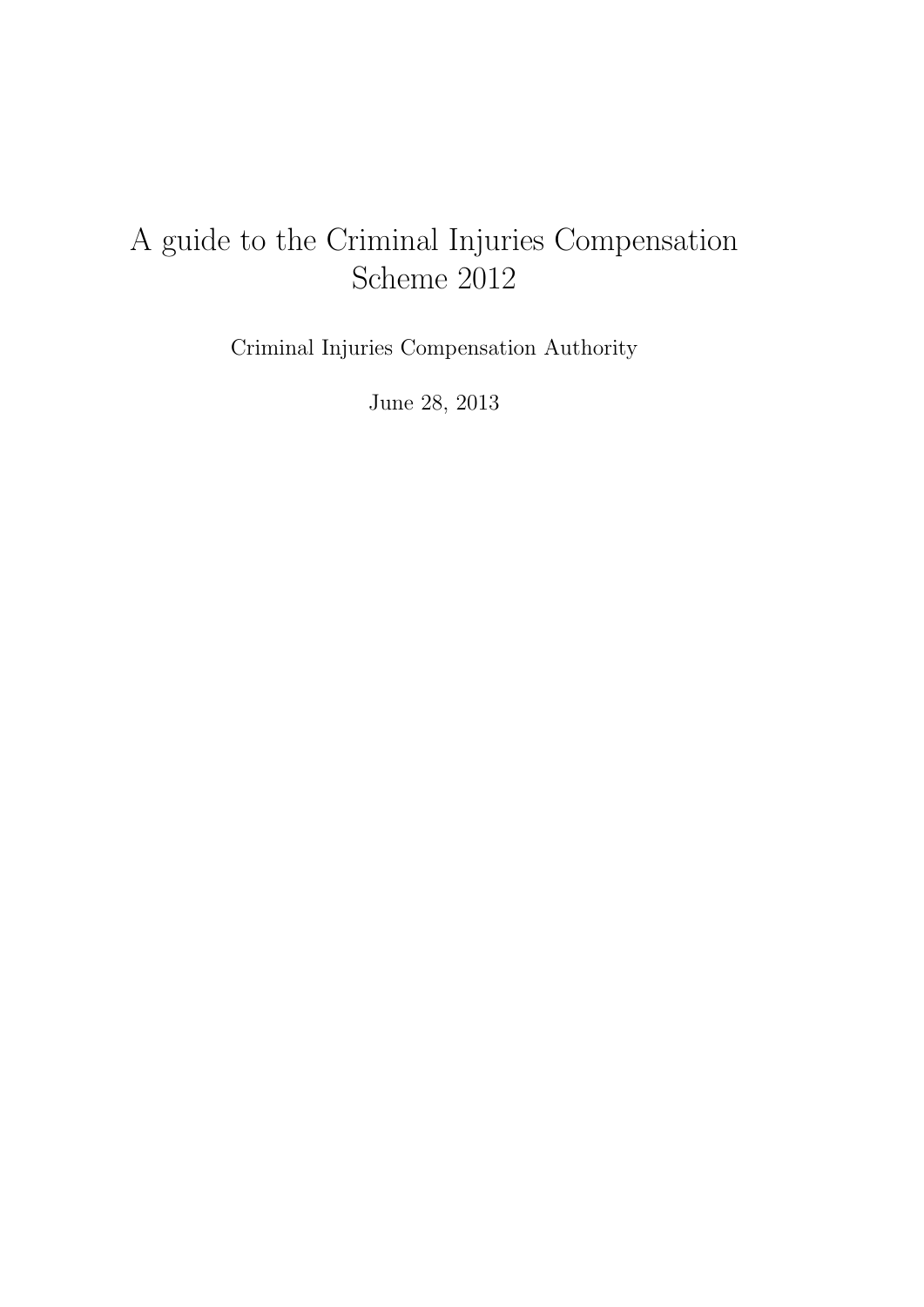©Crown Copyright 2012

You may re-use this information (excluding logos) free of charge in any format or medium, under the terms of the Open Government Licence. To view this licence, visit [www.nationalarchives.gov.uk/doc/open-government-licence](http://www.nationalarchives.gov.uk/doc/open-government-licence/) or email [psi@nationalarchives.gsi.gov.uk.](mailto:psi@nationalarchives.gsi.gov.uk)

Where we have identified any third party copyright information you will need to obtain permission from the copyright holders concerned.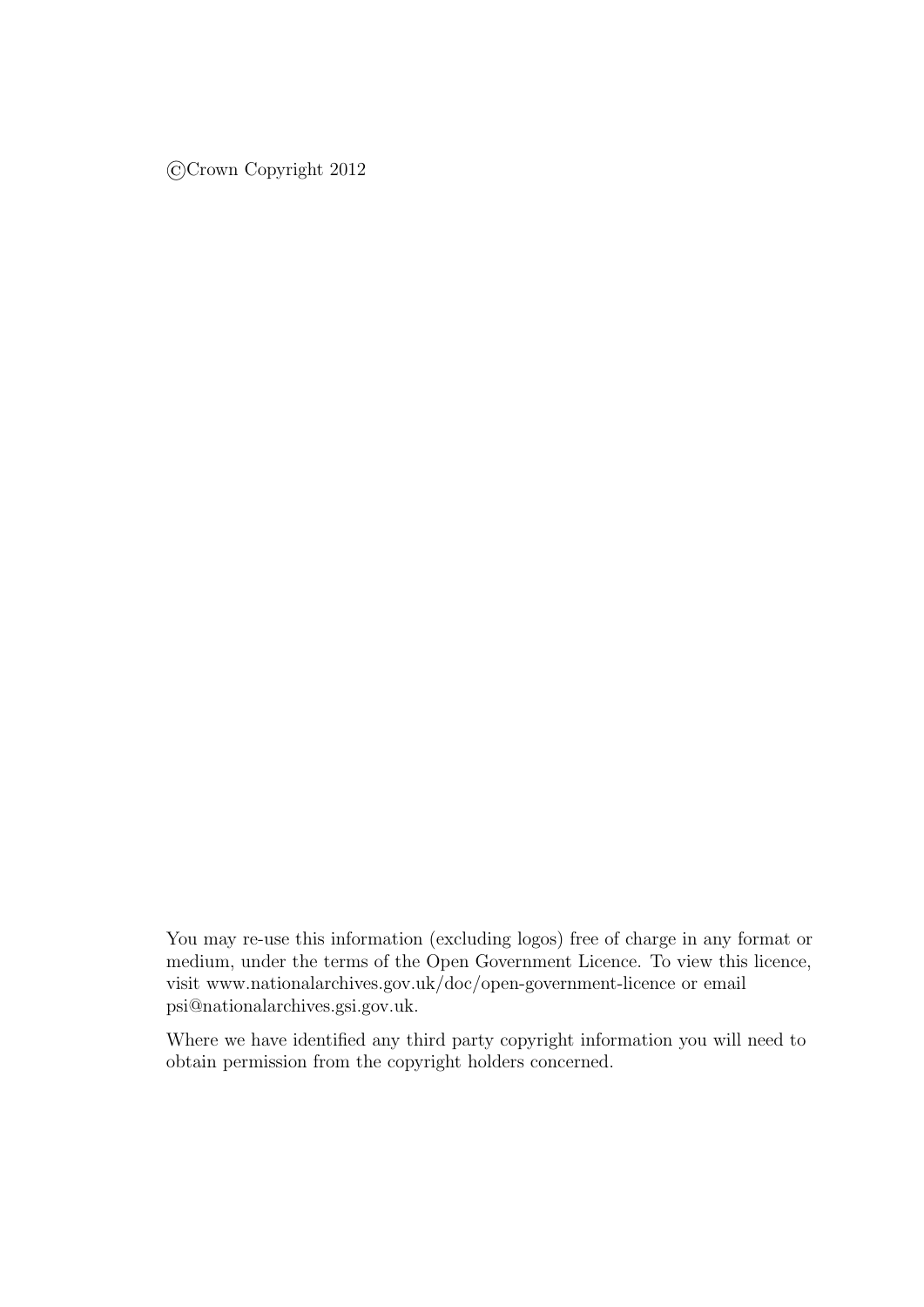# Contents

| $SECTION 1 - Introduction$                                                              | $\mathbf{1}$     |
|-----------------------------------------------------------------------------------------|------------------|
| What is the Criminal Injuries Compensation Scheme? $\ldots \ldots \ldots$               | $\mathbf{1}$     |
|                                                                                         | $\mathbf{1}$     |
| What payments are available from the Scheme? $\ldots \ldots \ldots \ldots$              | $\mathbf{1}$     |
| Applying for a payment $\dots \dots \dots \dots \dots \dots \dots \dots \dots \dots$    | $\overline{2}$   |
|                                                                                         | $\overline{2}$   |
| Getting independent help with your application $\ldots \ldots \ldots \ldots \ldots$     | 3                |
|                                                                                         | 3                |
|                                                                                         | $\overline{4}$   |
|                                                                                         | $\overline{4}$   |
| Applying on behalf of children $\ldots \ldots \ldots \ldots \ldots \ldots \ldots$       | $\overline{4}$   |
| Applying on behalf of an adult who cannot apply by themselves $\dots$ .                 | $\overline{4}$   |
|                                                                                         | $\overline{5}$   |
|                                                                                         |                  |
| $SECTION 2 - Elizabeth$                                                                 | 6                |
| Circumstances in which you may be eligible for a payment $\ldots \ldots \ldots$         | 6                |
| Direct victim of a crime of violence $\dots \dots \dots \dots \dots \dots \dots \dots$  | $\boldsymbol{6}$ |
|                                                                                         | $\overline{7}$   |
| Injured while taking an exceptional and justified risk $\ldots \ldots \ldots$           | 8                |
| Being present at and witnessing or being involved in the immediate af-                  |                  |
|                                                                                         | 8                |
|                                                                                         | 9                |
|                                                                                         | 10               |
| Applicants aged 18 or over on the date of the incident $\dots \dots$                    | 10               |
| Applicants under 18 years of age on the date of the incident $\dots$                    | 11               |
| Residency and nationality $\dots \dots \dots \dots \dots \dots \dots \dots \dots \dots$ | 11               |
|                                                                                         | 12               |
|                                                                                         |                  |
| $SECTION 3$ - Application process                                                       | 13               |
| Making an application $\ldots \ldots \ldots \ldots \ldots \ldots \ldots \ldots \ldots$  | 13               |
|                                                                                         | 13               |
|                                                                                         | 14               |
|                                                                                         | 14               |
|                                                                                         | 15               |
|                                                                                         | 15               |
| $SECTION 4$ – Payment types and their qualifying conditions                             | 17               |
| What happens if you have more than one injury? $\ldots \ldots \ldots \ldots$            | 17               |
|                                                                                         | 18               |
|                                                                                         |                  |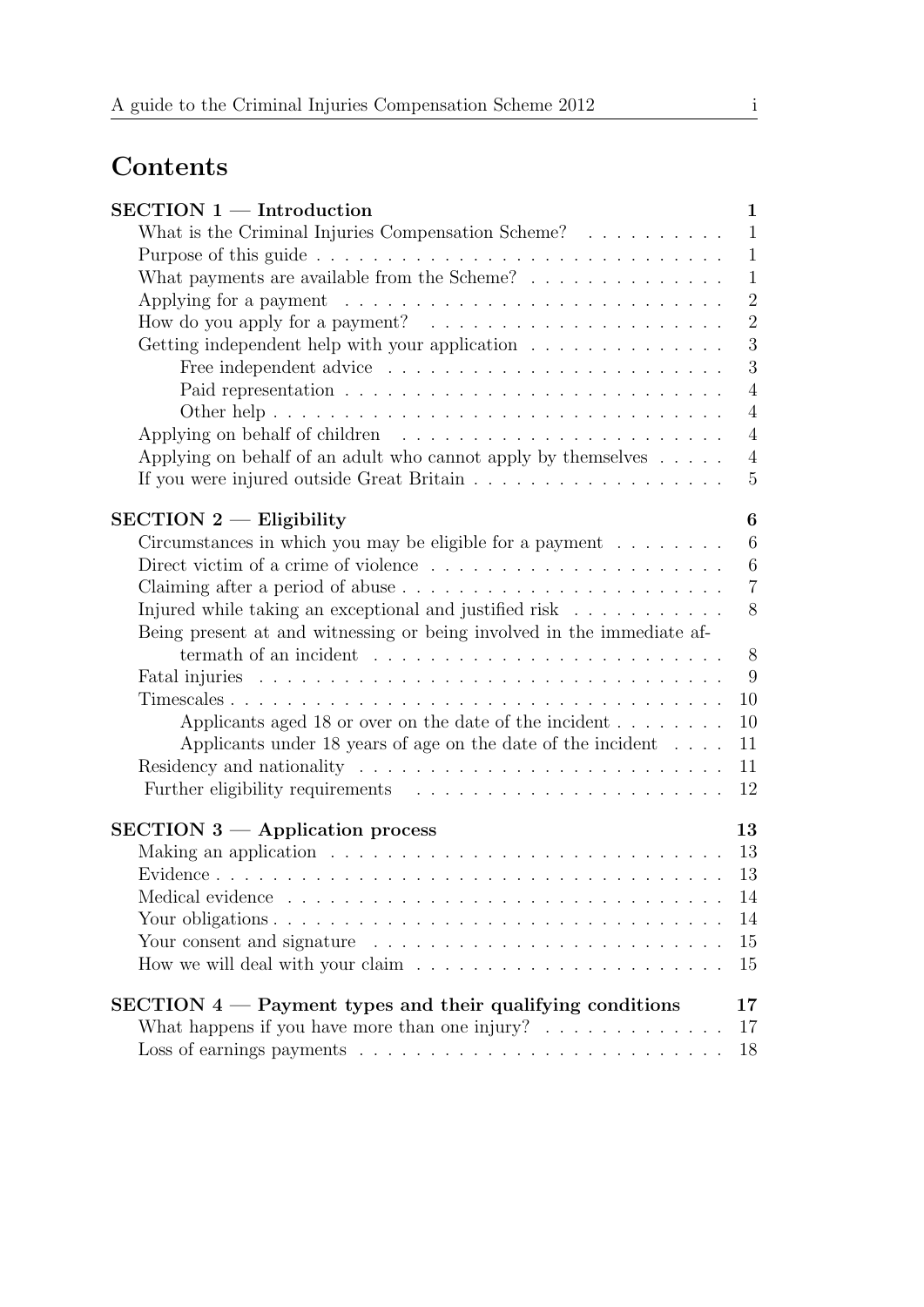| Claiming loss of earnings $\ldots \ldots \ldots \ldots \ldots \ldots \ldots \ldots \ldots \ldots$                                                                                                                              | 18       |
|--------------------------------------------------------------------------------------------------------------------------------------------------------------------------------------------------------------------------------|----------|
|                                                                                                                                                                                                                                | 19       |
|                                                                                                                                                                                                                                | 21       |
|                                                                                                                                                                                                                                | 21       |
| Dependency payments $\ldots \ldots \ldots \ldots \ldots \ldots \ldots \ldots \ldots \ldots$                                                                                                                                    | 22       |
|                                                                                                                                                                                                                                | 22       |
|                                                                                                                                                                                                                                | 23       |
| What happens if a person dies of the injuries at a later date? $\ldots \ldots$<br>Where the victim dies of an unrelated cause before a payment is made                                                                         | 23<br>24 |
| Future loss, special expenses and dependency payments as a lump sum.                                                                                                                                                           | 24<br>25 |
| SECTION 5 – Withholding or reducing an award                                                                                                                                                                                   | 26       |
|                                                                                                                                                                                                                                | 26       |
| Co-operation with the police and the Criminal Justice System $\dots \dots$                                                                                                                                                     | 26       |
| Co-operation with us or another body $\dots \dots \dots \dots \dots \dots \dots$                                                                                                                                               | 26       |
|                                                                                                                                                                                                                                | 27       |
| Excessive consumption of alcohol or use of illicit drugs $\dots \dots \dots$                                                                                                                                                   | 27       |
| Criminal record (e.g., e.g., e.g., e.g., e.g., e.g., e.g., e.g., e.g., e.g., e.g., e.g., e.g., e.g., e.g., e.g., e.g., e.g., e.g., e.g., e.g., e.g., e.g., e.g., e.g., e.g., e.g., e.g., e.g., e.g., e.g., e.g., e.g., e.g., e | 28       |
|                                                                                                                                                                                                                                | 28       |
|                                                                                                                                                                                                                                | 28       |
| $SECTION 6 - Decisions$ and administering payments                                                                                                                                                                             | 29       |
| Accepting a payment $\ldots \ldots \ldots \ldots \ldots \ldots \ldots \ldots \ldots \ldots$                                                                                                                                    | 29       |
| How we make a payment $\dots \dots \dots \dots \dots \dots \dots \dots \dots \dots \dots$                                                                                                                                      | 29       |
| Payments to adults who manage their own financial affairs                                                                                                                                                                      | 29       |
|                                                                                                                                                                                                                                | 30       |
|                                                                                                                                                                                                                                | 30       |
|                                                                                                                                                                                                                                | 31       |
| Appointment of a deputy or guardian $\ldots \ldots \ldots \ldots \ldots \ldots$                                                                                                                                                | 31       |
| If you are under 18 when a payment is made $\ldots \ldots \ldots \ldots \ldots$                                                                                                                                                | 31       |
|                                                                                                                                                                                                                                | 32       |
| $SECTION 7$ – Re-opening cases, reviewing our decisions and how                                                                                                                                                                |          |
| to appeal                                                                                                                                                                                                                      | 33       |
| Re-opening a case $\dots \dots \dots \dots \dots \dots \dots \dots \dots \dots \dots \dots \dots$                                                                                                                              | 33       |
|                                                                                                                                                                                                                                | 33       |
|                                                                                                                                                                                                                                | 34       |
| $SECTION 8$ – Customer service                                                                                                                                                                                                 | 35       |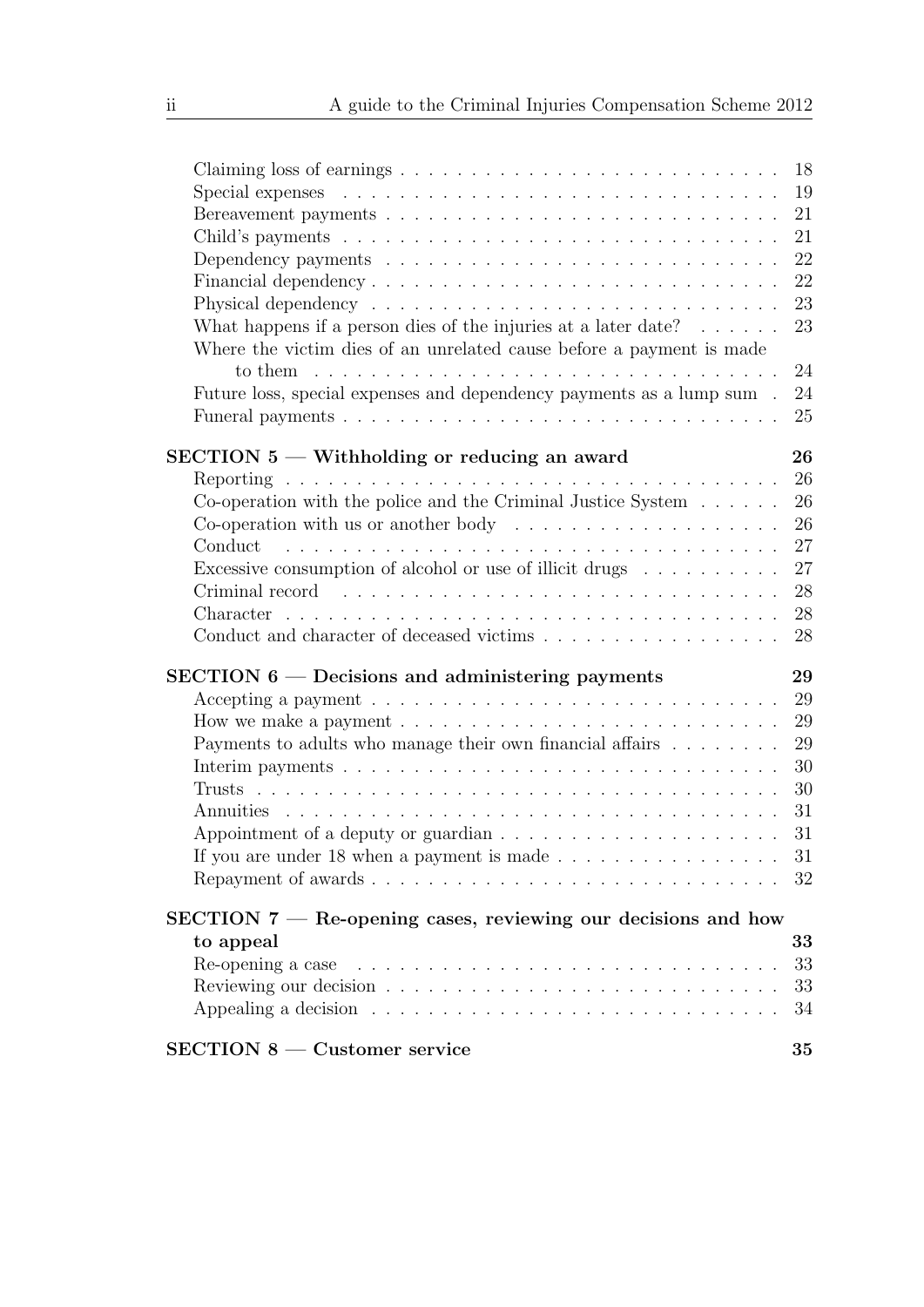| Customer charter $\dots \dots \dots \dots \dots \dots \dots \dots \dots \dots \dots \dots \dots \dots \dots$ |    |
|--------------------------------------------------------------------------------------------------------------|----|
| What we ask of you $\ldots \ldots \ldots \ldots \ldots \ldots \ldots \ldots \ldots \ldots \ldots 35$         |    |
| Our commitments to you $\dots \dots \dots \dots \dots \dots \dots \dots \dots \dots \dots \dots$ 35          |    |
|                                                                                                              |    |
|                                                                                                              | 36 |
| Appendix $1$ — Further information about eligibility for residents and                                       |    |
| non-residents                                                                                                | 37 |
|                                                                                                              |    |
| Other ways of meeting the residency or nationality criteria $\dots \dots$                                    | 38 |
|                                                                                                              |    |
|                                                                                                              |    |
|                                                                                                              |    |
|                                                                                                              |    |
|                                                                                                              |    |
| Appendix $2$ — Criminal convictions                                                                          | 45 |
|                                                                                                              | 45 |
|                                                                                                              | 47 |
|                                                                                                              | 49 |
| Appendix $3$ — Tariff of injuries                                                                            | 50 |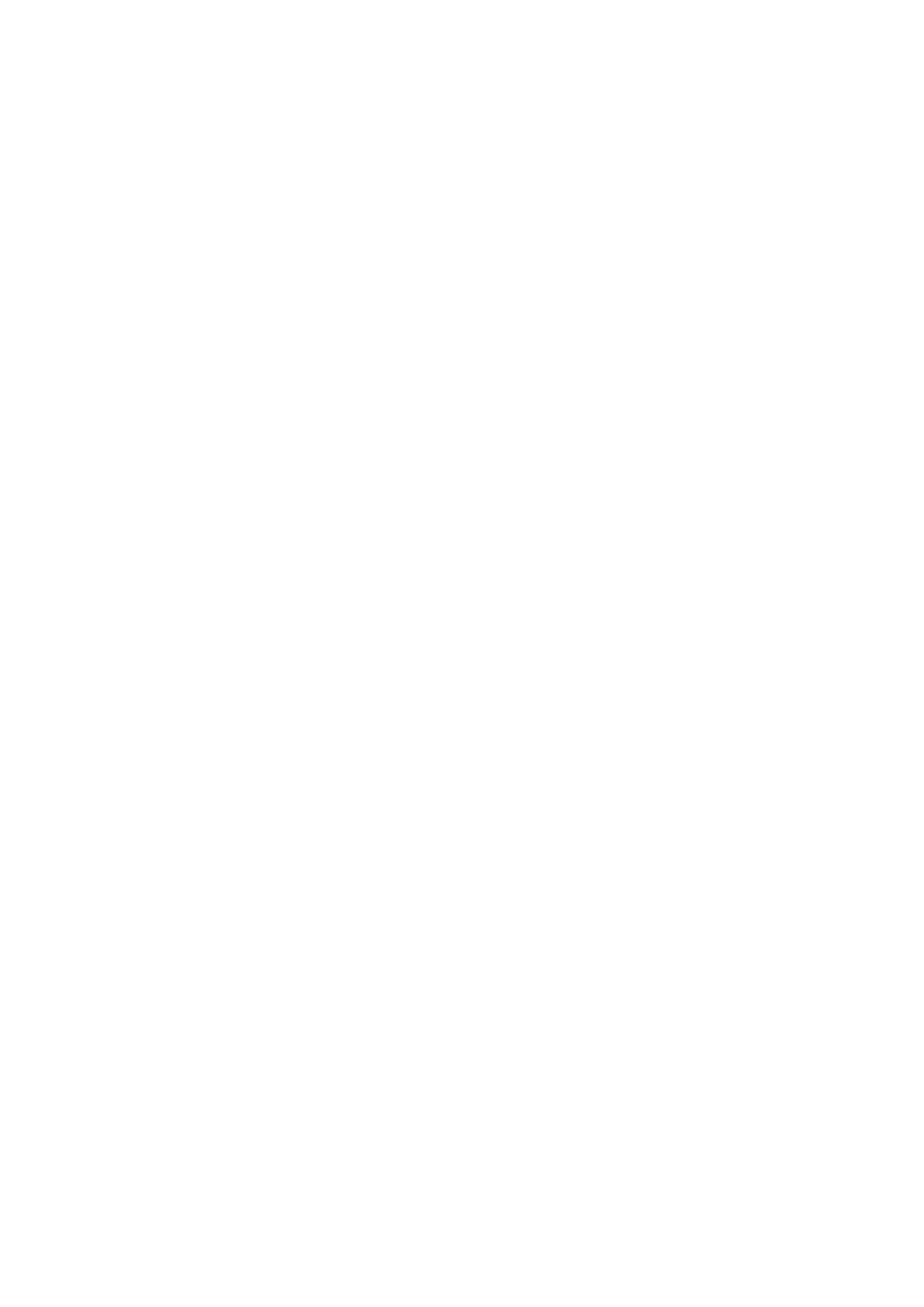# SECTION 1 — Introduction

# <span id="page-6-0"></span>What is the Criminal Injuries Compensation Scheme?

<span id="page-6-1"></span>1. The Criminal Injuries Compensation Scheme is a government funded scheme to compensate blameless victims of violent crime. Payment can never fully compensate for the injuries suffered, but it is recognition of public sympathy.

2. The Scheme is for people injured in England, Scotland and Wales (Great Britain). Northern Ireland has its own Scheme, as do many other countries.

3. The rules of the Scheme and the value of the payments awarded are set by Parliament. The Criminal Injuries Compensation Authority ('the Authority') administers these rules. Payments are calculated by reference to a tariff of injuries. In certain circumstances you may also be entitled to additional payments for loss of earnings and special expenses (see section 4 of this guide for more information).

## Purpose of this guide

<span id="page-6-2"></span>4. This guide is for blameless victims of violent crime or their representatives who are thinking of applying, or who have applied, for compensation under the Criminal Injuries Compensation Scheme 2012 (we call this 'the Scheme'). The 2012 Scheme applies to all applications received on or after 27 November 2012. Welsh language copies of the 2012 Scheme are available.

5. This guide refers only to the 2012 Scheme and aims to assist applicants in understanding the Scheme. It tells you how to make an application and how your claim will be handled and explains the eligibility rules and your responsibilities. This guide should be read in conjunction with the Scheme, which remains the authoritative document.

6. You can get a copy of this Scheme (or earlier Schemes and guides if you applied before 27 November 2012) from our website [www.justice.gov.uk/victims-and-witnesses/cica.](http://www.justice.gov.uk/victims-and-witnesses/cica)

## What payments are available from the Scheme?

- <span id="page-6-3"></span>7. We can consider claims for the following:
	- personal injury following a single incident;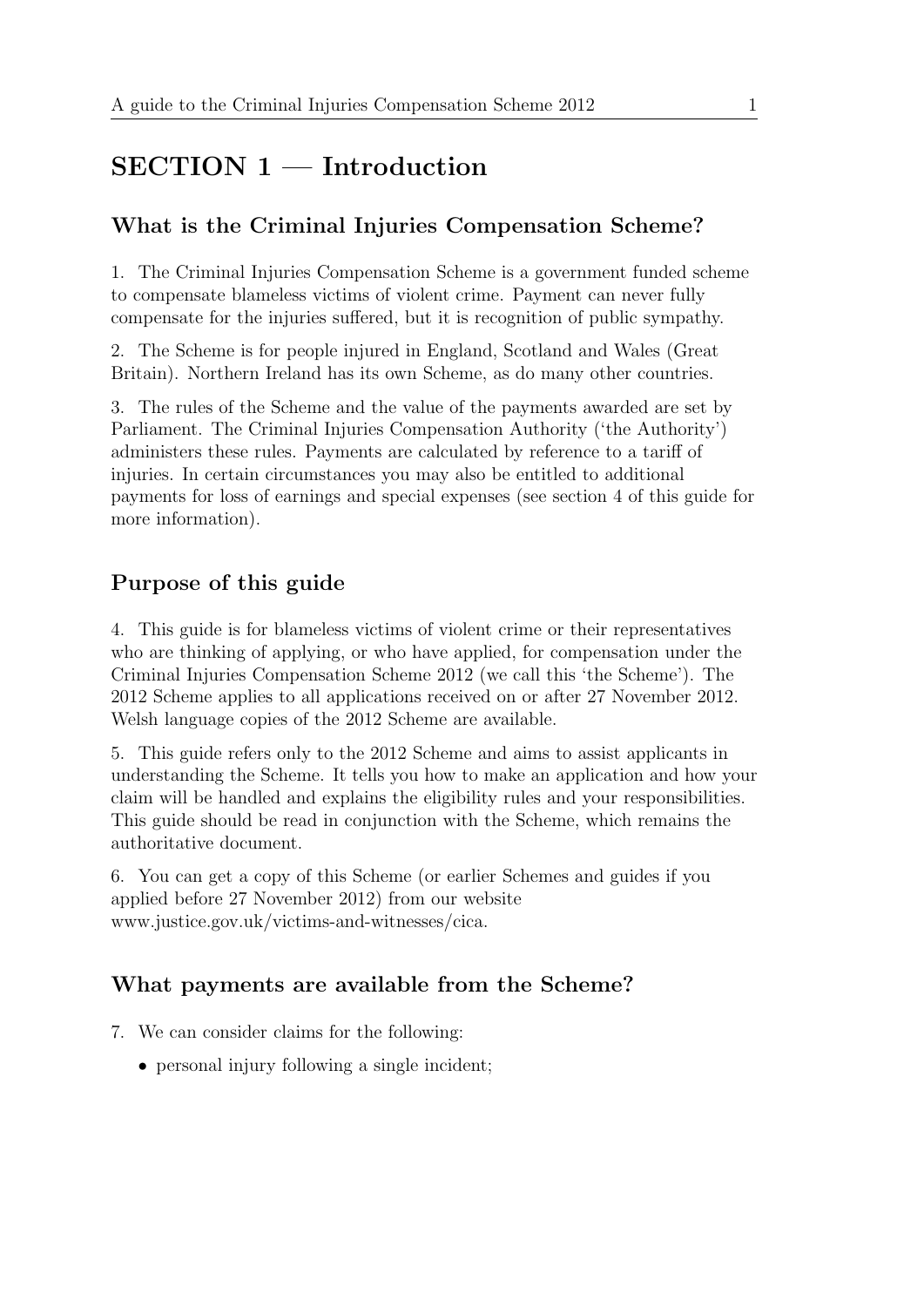- personal injury following a period of abuse;
- loss of earnings;
- special expenses payments to cover specific injury-related requirements which are not available free of charge from any other source;
- fatal injuries, including loss of parental services and financial dependency; and
- funeral payments.

## Applying for a payment

<span id="page-7-0"></span>8. The Scheme is intended to be one of last resort. We expect you to try to claim compensation from the person, or persons, who caused your injury or loss. You may also be able to claim from someone who was indirectly responsible for your injury. However, if you do not know who injured you, or your assailant does not have the means to pay you compensation, you can make a claim under the Scheme.

9. If you are trying or planning to claim compensation from someone else, you must tell us when you apply and you must keep us informed of progress with your other claim.

10. You must make your claim to us within two years of the incident. You should not wait to find out if other claims are successful. However, we will not make a final decision on your case until you confirm that you have exhausted other routes to compensation.

## How do you apply for a payment?

- <span id="page-7-1"></span>11. We offer two ways to make a claim for compensation:
	- Online, at [www.justice.gov.uk/victims-and-witnesses/cica/apply-online;](http://www.justice.gov.uk/victims-and-witnesses/cica/apply-online) and
	- By telephone. Our Customer Service Centre advisors can assist you to make a claim over the telephone.

If you wish to apply in the Welsh language, please download, complete and return a Welsh-language application form from our website.

12. Full details on the application process are provided at Section 3 of this guide.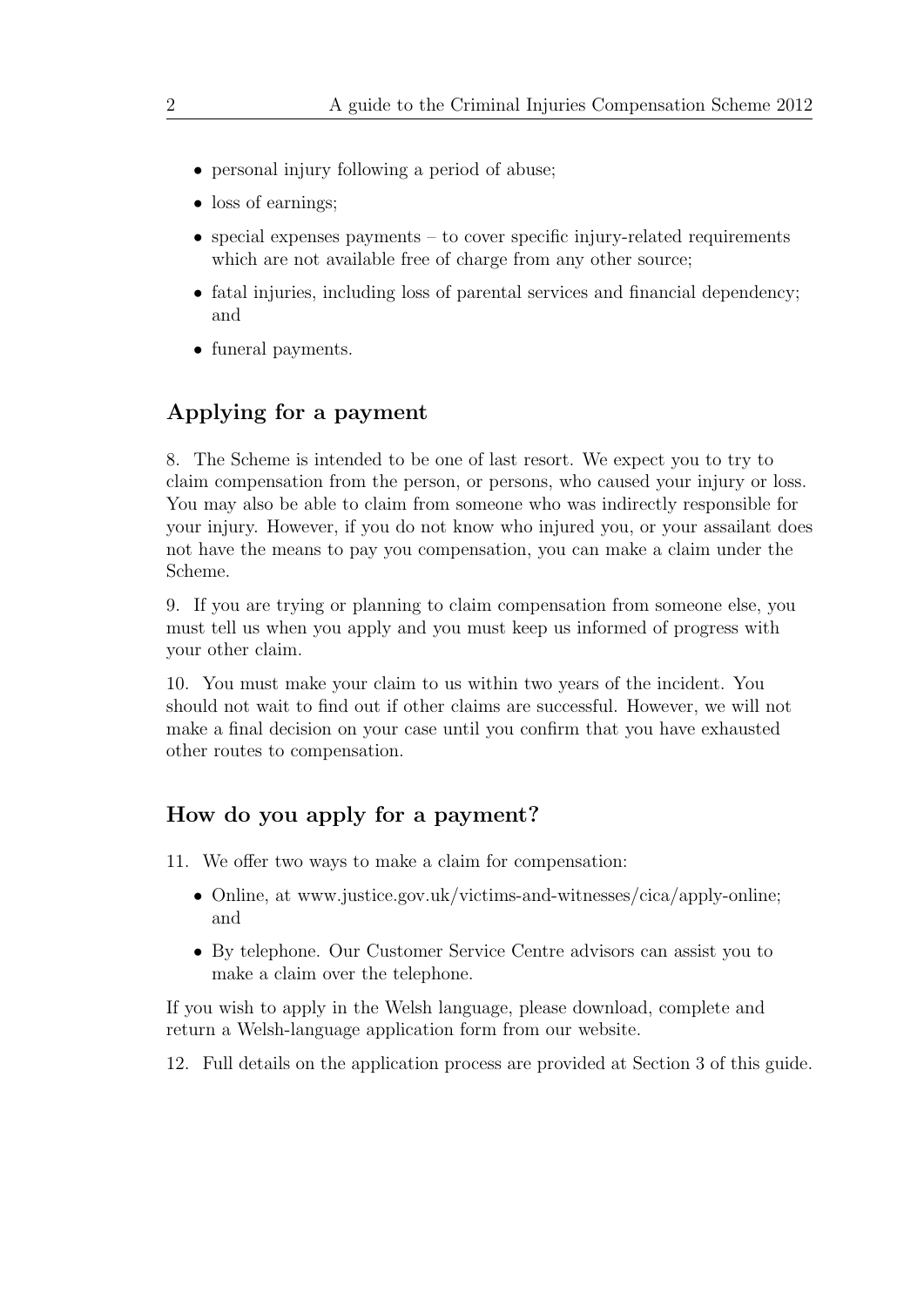13. If you are unsure about whether or not you are eligible for a payment, or have a question about the application process our Customer Service Centre staff will be happy to give you advice.

For advice about eligibility, or if you want one of our team to help you make a claim, please call 0300 003 3601.

The team are available from 08:30 to 17:00 except Wednesday when we are open from 10:00 to 17:00.

14. Not all claims for compensation will be successful; you must be eligible under the rules of the Scheme. Eligibility requirements are provided at Section 2 of this guide.

## Getting independent help with your application

#### <span id="page-8-0"></span>Free independent advice

<span id="page-8-1"></span>15. If you want free independent advice and help to complete your claim, this may be available from Victim Support or other charitable organisations.

16. Victim Support is an independent national charity for people affected by crime. Victim Support gives free and confidential support, and practical help to victims and witnesses of crime. This can include helping you with your claim. You can contact them by:

- telephoning the Victim Supportline on 0845 30 30 900 (England and Wales) or 0845 60 39 213 (Scotland);
- visiting their website at [www.victimsupport.org.uk](http://www.victimsupport.org.uk) or [www.victimsupportsco.org.uk;](http://www.victimsupportsco.org.uk/) or
- emailing [supportline@victimsupport.org.uk](mailto:supportline@victimsupport.org.uk) or [info@victimsupportsco.org.uk.](mailto:info@victimsupportsco.org.uk)

17. Victim Support cannot provide legal advice.

18. You can also get advice from your local Citizens Advice service, a law centre, or from a welfare rights organisation. If you belong to a trade union, they may be able to help.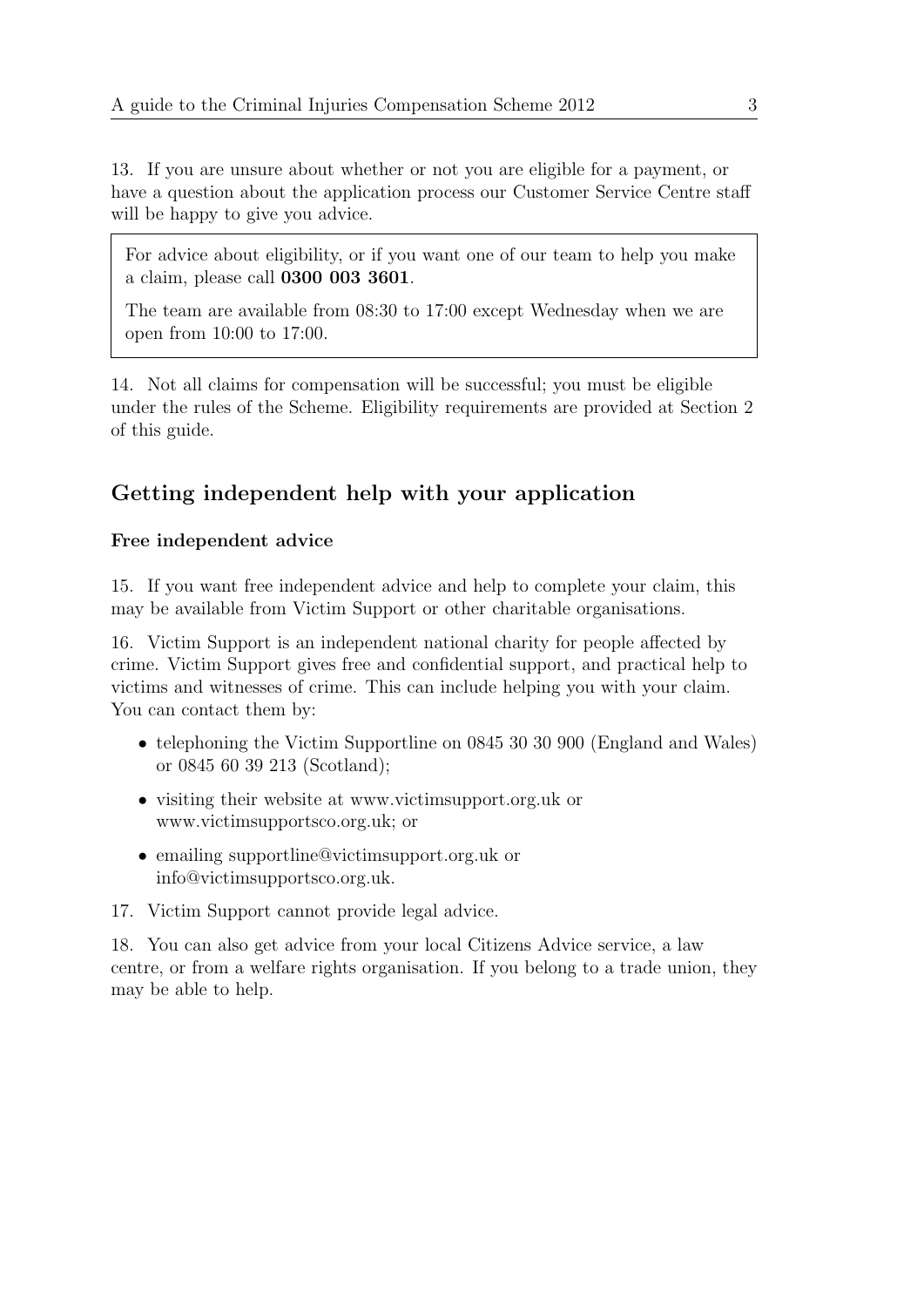#### Paid representation

<span id="page-9-0"></span>19. You do not need a paid representative (for example, a solicitor or a claims management company) to make a claim. If you choose paid representation we cannot meet the cost of this, and you will have to pay these costs yourself. Where someone is representing you on a 'no-win no-fee' basis this usually means that they will keep a share of your payment to cover their fees. You should always check how much of your payment will go to your representative before you agree to paid representation.

#### Other help

<span id="page-9-1"></span>20. You can get a friend or a relative to make a claim on your behalf and/or represent you.

### Applying on behalf of children

<span id="page-9-2"></span>21. If you are applying on behalf of a child who was injured, you should complete the claim form, answering the questions as if you were the injured person. You will be asked to provide your details and proof of your relationship to the child.

## Applying on behalf of an adult who cannot apply by themselves

<span id="page-9-3"></span>22. If you are applying on behalf of an adult who cannot apply by themselves, you should complete the claim form by answering the questions as if you were the injured person you are representing, and sign the claim on their behalf.

23. You will also be asked to provide your details. In all cases where an adult lacks the capacity to make their own claim, we will need full details about your status and the extent of your legal powers as well as evidence that you are entitled to act on their behalf.

24. If the person does not already have someone who is entitled to act on their behalf, then you could consider applying to the Court of Protection for the appointment of a deputy (England and Wales) or a financial welfare guardian or for an intervention order (Scotland). There is more information at [www.publicguardian.gov.uk](http://www.publicguardian.gov.uk/) (England and Wales) or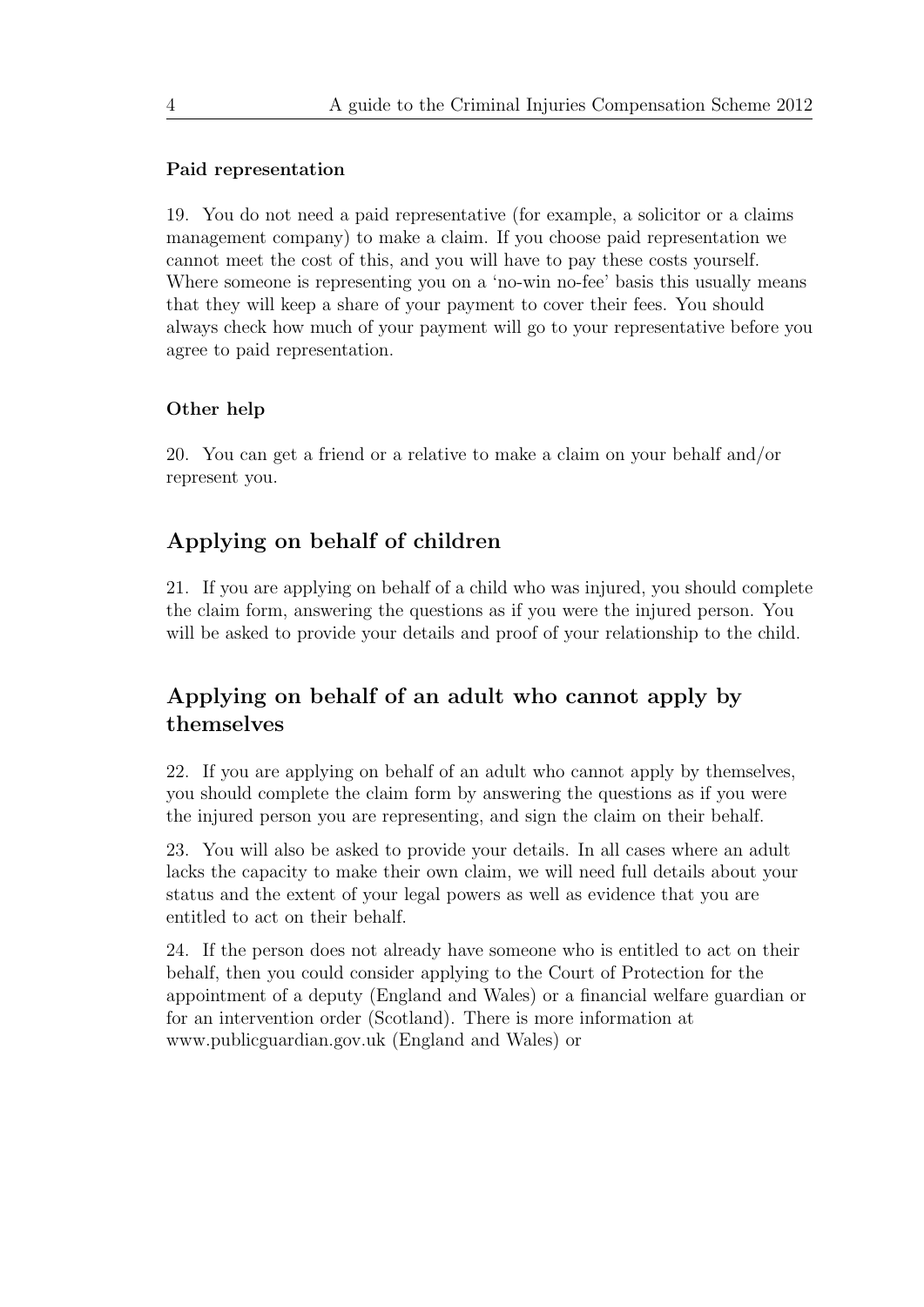[www.publicguardian-scotland.gov.uk](http://www.publicguardian-scotland.gov.uk/) (Scotland). This will allow the deputy or guardian to:

- authorise all the enquiries we need to make of others;
- decide whether to accept a payment on behalf of the injured person;
- ask for a review; or
- appeal to the First-tier Tribunal (Criminal Injuries Compensation).

25. In these circumstances we will also need you to give us medical evidence that the person you are representing lacks capacity, or is 'incapable by reason of mental disorder', within the meanings of the Mental Capacity Act 2005 (England and Wales) or Adults with Incapacity (Scotland) Act 2000.

## If you were injured outside Great Britain

<span id="page-10-0"></span>26. If you are a United Kingdom (UK) resident and were injured as a result of a crime of violence in another country which is part of the European Union (EU) we can help you apply for compensation from that country. Please call our EU Assistance Team on 0300 003 3601 or email [eucat@cica.gsi.gov.uk.](mailto:eucat@cica.gsi.gov.uk) Details of compensation schemes in other countries can be found on the EU Judicial Atlas on the internet.

27. If you were injured outside the EU, you may be able to apply under a similar scheme operated by the country concerned. Please contact the Foreign and Commonwealth Office for more information.

28. If you were injured in Northern Ireland, you should contact:

The Compensation Agency Sixth Floor Millennium House 25 Great Victoria Street Belfast BT2 7AQ Telephone: 0300 200 7887.

29. If you were ordinarily resident in the UK and you were injured outside the UK in a terrorist attack, you may be able to claim under the Victims of Overseas Terrorism Compensation Scheme. Please see our website for more information at [www.justice.gov.uk/victims-and-witnesses/cica/victims-of-overseas-terrorism.](http://www.justice.gov.uk/victims-and-witnesses/cica/victims-of-overseas-terrorism)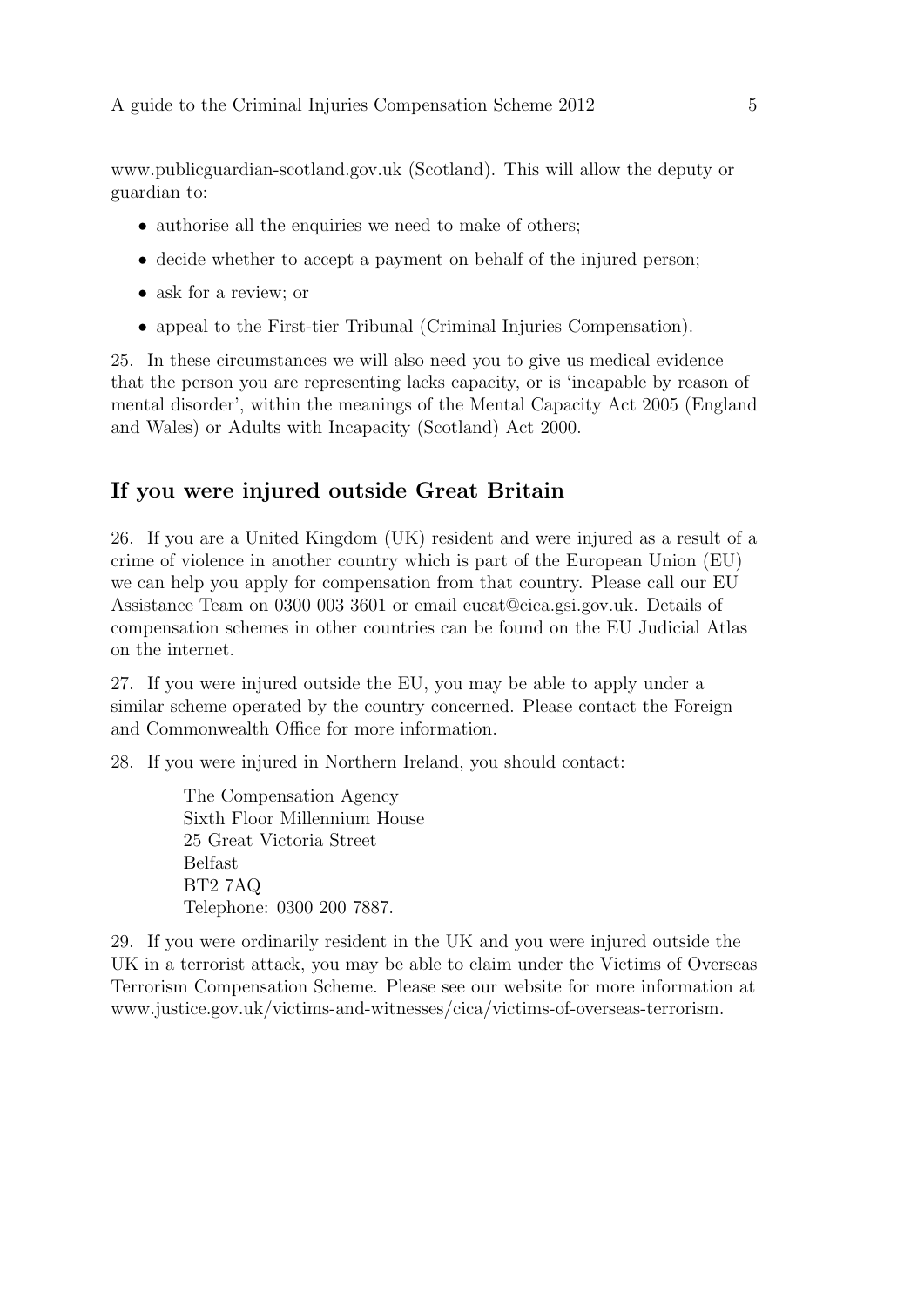# $SECTION 2$  — Eligibility

# <span id="page-11-0"></span>Circumstances in which you may be eligible for a payment

- <span id="page-11-1"></span>1. You may get a payment if you:
	- were a direct victim of a crime of violence;
	- were not to blame for the incident;
	- sustained an injury while taking an exceptional and justified risk, while trying to remedy or prevent a crime;
	- sustained a mental injury as a result of witnessing or being involved in the immediate aftermath of an incident in which a loved one is injured; or
	- are a qualifying relative of a victim who has died from injuries caused by a crime of violence.

# Direct victim of a crime of violence

<span id="page-11-2"></span>2. A direct victim is someone who was directly injured by an assailant.

3. There is no legal definition of the term 'a crime of violence'. Annex B of the Scheme does, however, describe the types of crimes of violence which can lead to an injury which can be compensated under the Scheme.

4. You may be eligible for a payment if the criminal injury you sustained resulted from:

- a physical attack;
- any other act or omission of a violent nature which causes physical injury to a person;
- a threat against a person, causing fear of immediate violence in circumstances which would cause a person of reasonable firmness to be put in such fear;
- a sexual assault to which a person did not in fact consent; or
- arson or fire-raising.

5. The above will only constitute a crime of violence if there was intention on the part of the assailant to cause you harm, or if the injury sustained was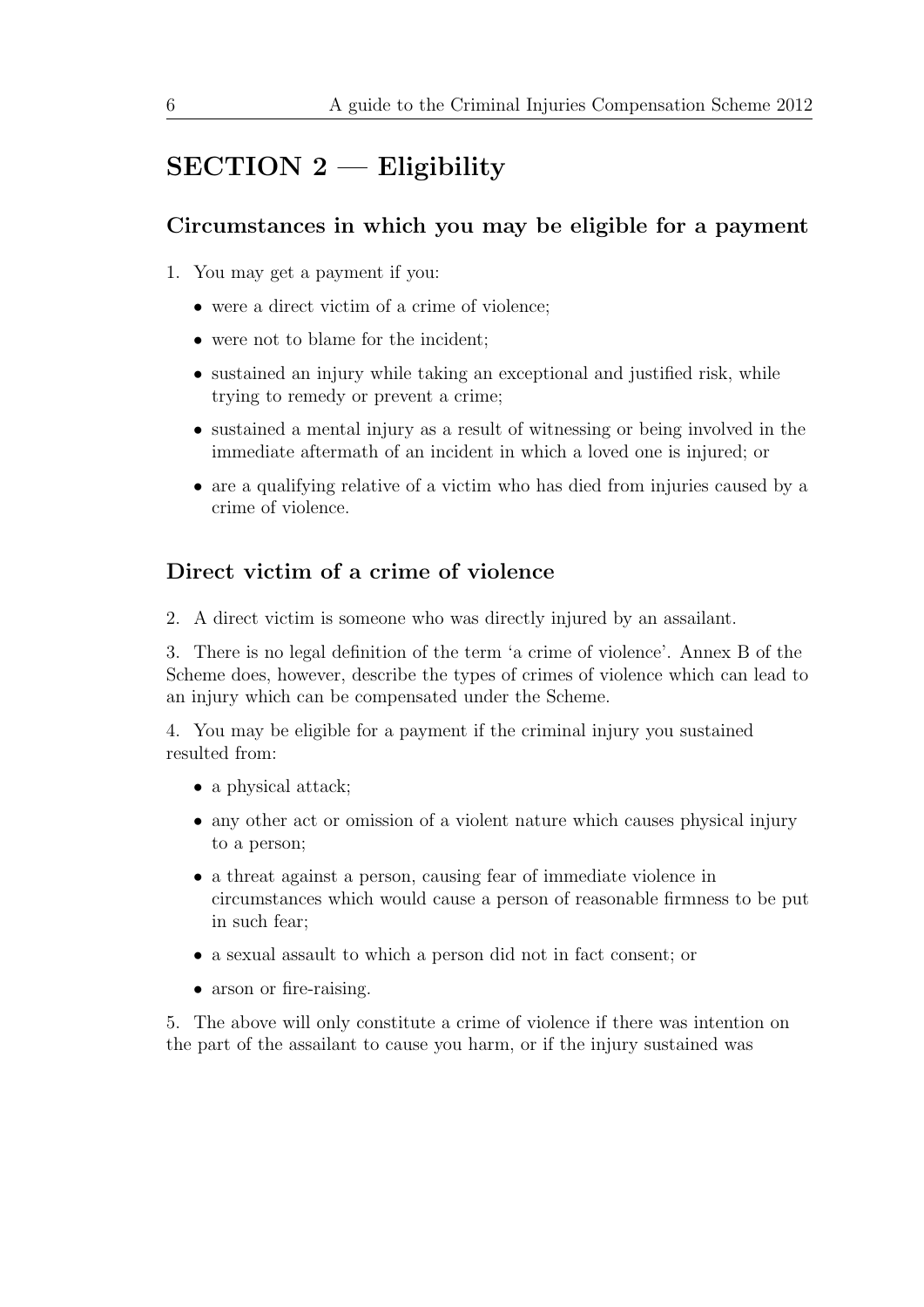because of the intentional or reckless behaviour of an individual who was likely to have foreseen that their actions could cause significant injury to another, and proceeded to act regardless of this outcome.

6. An omission is considered a crime of violence if the omission could be described as being violent in nature (such as knowingly withholding something that another person needs to stay alive) and resulted in a physical injury.

7. We can also treat an act as a crime of violence where the assailant is not capable because of insanity and lacks the necessary mental capacity, or is a child who is below the age of criminal responsibility but understands the consequences of their actions.

8. You will not be eligible for a payment if the injury you sustained:

- resulted from suicide or attempted suicide, unless the suicidal person acted with intent to cause injury to another person;
- resulted from the use of a vehicle, unless the vehicle was used with intent to cause injury to a person;
- resulted from an animal attack, unless the animal was used with intent to cause injury to a person;
- was sustained in the usual course of sporting or other activity to which a person consented by taking part in the activity; or
- was sustained in utero as a result of harmful substances willingly ingested by the mother during pregnancy, with intent to cause, or being reckless as to, injury to the foetus.

9. In paragraph 8, 'vehicle' means any device which can be used to transport persons, animals or goods, whether by land, water or air.

# Claiming after a period of abuse

<span id="page-12-0"></span>10. If you, or someone for whom you have responsibility, has been injured because of a period of physical or sexual abuse, you can make a claim for compensation.

11. If you were abused as a child, we appreciate that you may not have felt able to report the incident for some time after the abuse happened. No matter how long ago the abuse took place, you should report it to the police before you make a claim. We need to check with the police that the crime has been reported. If you have not reported the incident to the police we will refuse your claim.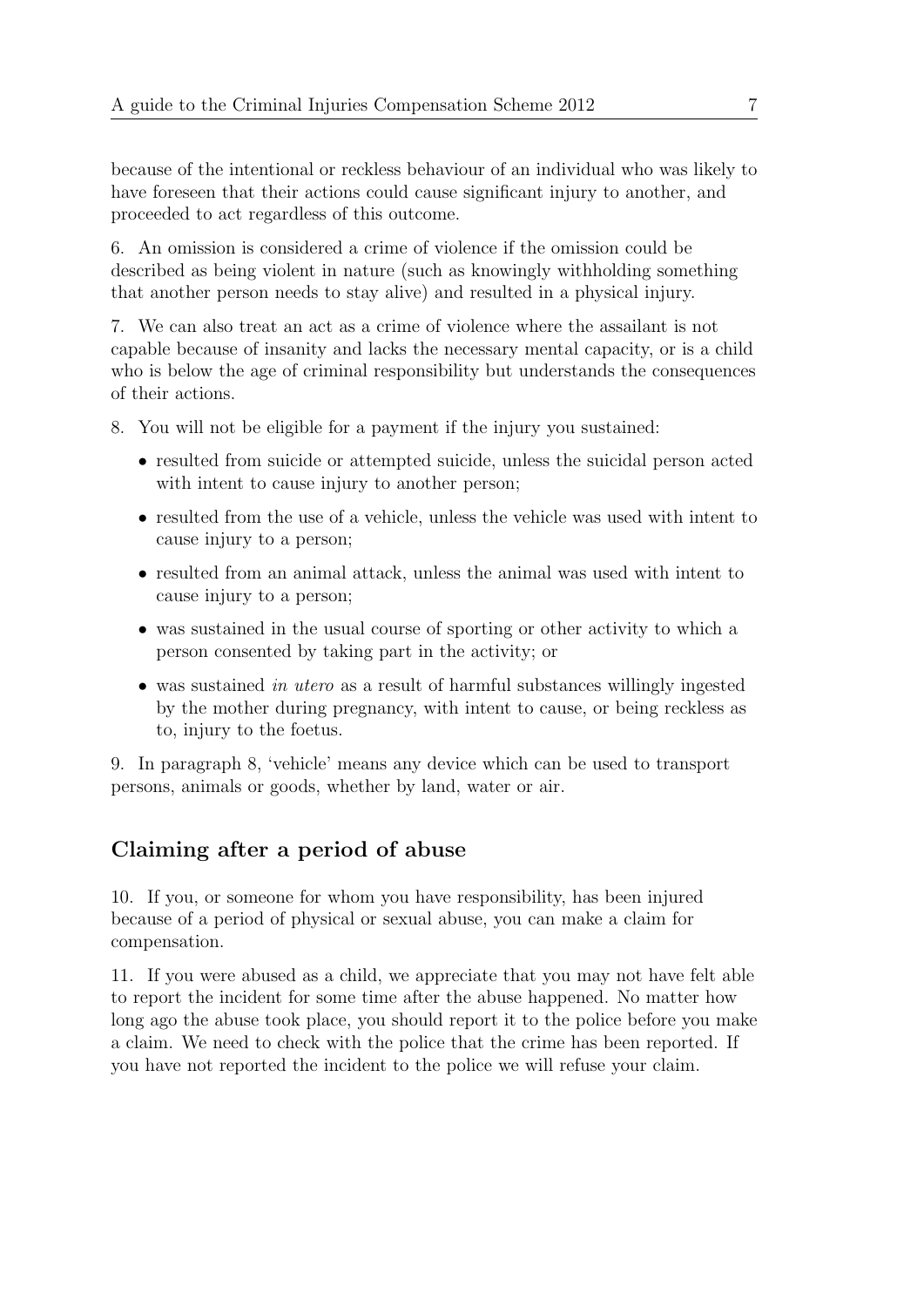## Injured while taking an exceptional and justified risk

<span id="page-13-0"></span>12. The Scheme can also compensate you if you are injured while trying to prevent or remedy the consequences of a crime (including where you were trying to help the police apprehend a suspected offender).

13. If you are making a claim under these provisions, we will need to be satisfied that you were taking an exceptional risk and that this risk was justified in all the circumstances.

14. When deciding if the risk was exceptional, we will consider if what you did was unusual, and was not something which you were trained to deal with. We will not compensate people who were injured while doing something that would be expected of them in the course of their normal employment.

15. When considering if the risk was justified we will consider all the circumstances, including the seriousness of the situation, and whether there was an immediate threat to those involved.

# Being present at and witnessing or being involved in the immediate aftermath of an incident

<span id="page-13-1"></span>16. You may be eligible to make a claim for a mental injury if you witnessed, and were present at, an incident in which a loved one was injured as the result of a crime of violence. You may also be eligible if you were involved in the immediate aftermath of an incident in which a loved one was injured.

17. When we say 'immediate' we are referring to the incident itself and not the events that might follow an incident (such as dealing with the police and medical authorities). By 'aftermath' we mean events that happened straight after the incident. For the purpose of this Scheme it will be taken to mean arriving at the scene of the incident before the victim is moved to another location.

18. If you are claiming a payment because you witnessed, or were involved in the immediate aftermath of, the injury of a loved one, you must have suffered a mental injury as a result. We will need a psychiatric diagnosis confirming that this is the case.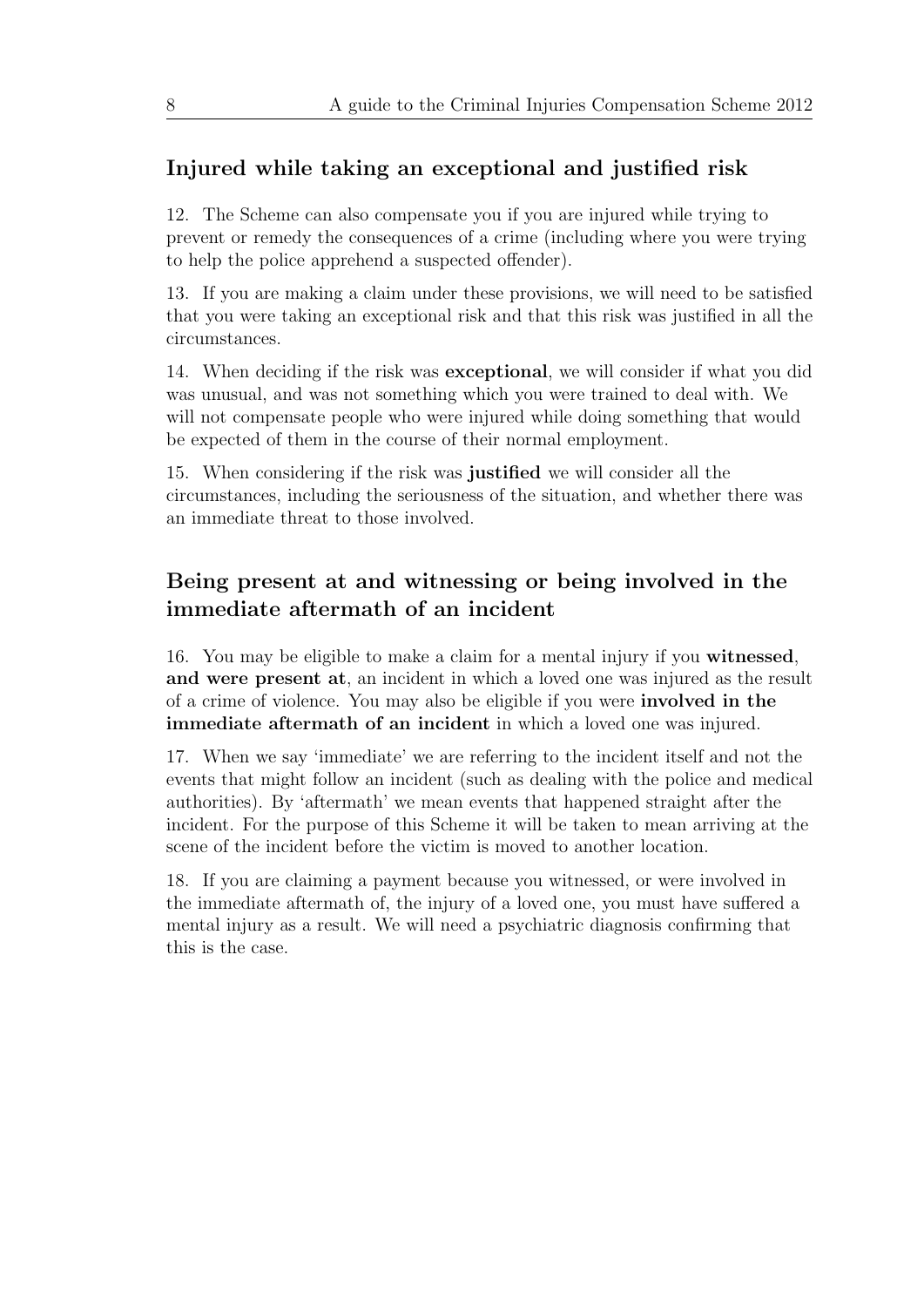### Fatal injuries

<span id="page-14-0"></span>19. If you are the dependant and/or a close relative of a person who dies as a result of their injuries, you may be able to claim a payment. To be eligible for such payments you must be what the Scheme calls a 'qualifying relative'. This is someone who, when the victim died, was in one of the following groups:

- the victim's spouse or partner registered under the Civil Partnership Act 2004. You must either have been living together in the same household at the time of the deceased's death, or, if you were not living together, this must have been because of ill-health or infirmity;
- the unmarried partner of the victim, if you were living together as husband and wife or as partners of the same sex (although not registered under the Civil Partnership Act 2004), at the time the victim died and for at least two years before that;
- the natural or adoptive parents of the deceased, or a person the deceased accepted in the role of parent and who provided the deceased with parental services; or
- the child of the victim, or a person who the deceased accepted as their child and who was dependent on the deceased for parental services.

20. You may also be considered as a 'qualifying relative' if you are the victim's former spouse or partner registered under the Civil Partnership Act 2004 and were financially dependent on the victim at the time they died. In such cases you may be eligible to apply for a dependency payment. You will not be eligible for a bereavement payment.

21. The definition of 'child' is not limited to a person below the age of 18. It includes adult children and an unborn child of the deceased, conceived before they died and born alive after they died. The parents of a victim can receive a payment whatever the age of the victim.

22. You may be able to get a payment if the victim has died from their injuries, even if we made a payment to the victim before they died.

23. A person who was responsible for the death of a victim cannot get a payment as a result of the death.

24. We cannot make a payment to a qualifying relative if they were estranged from the victim at the time of their death.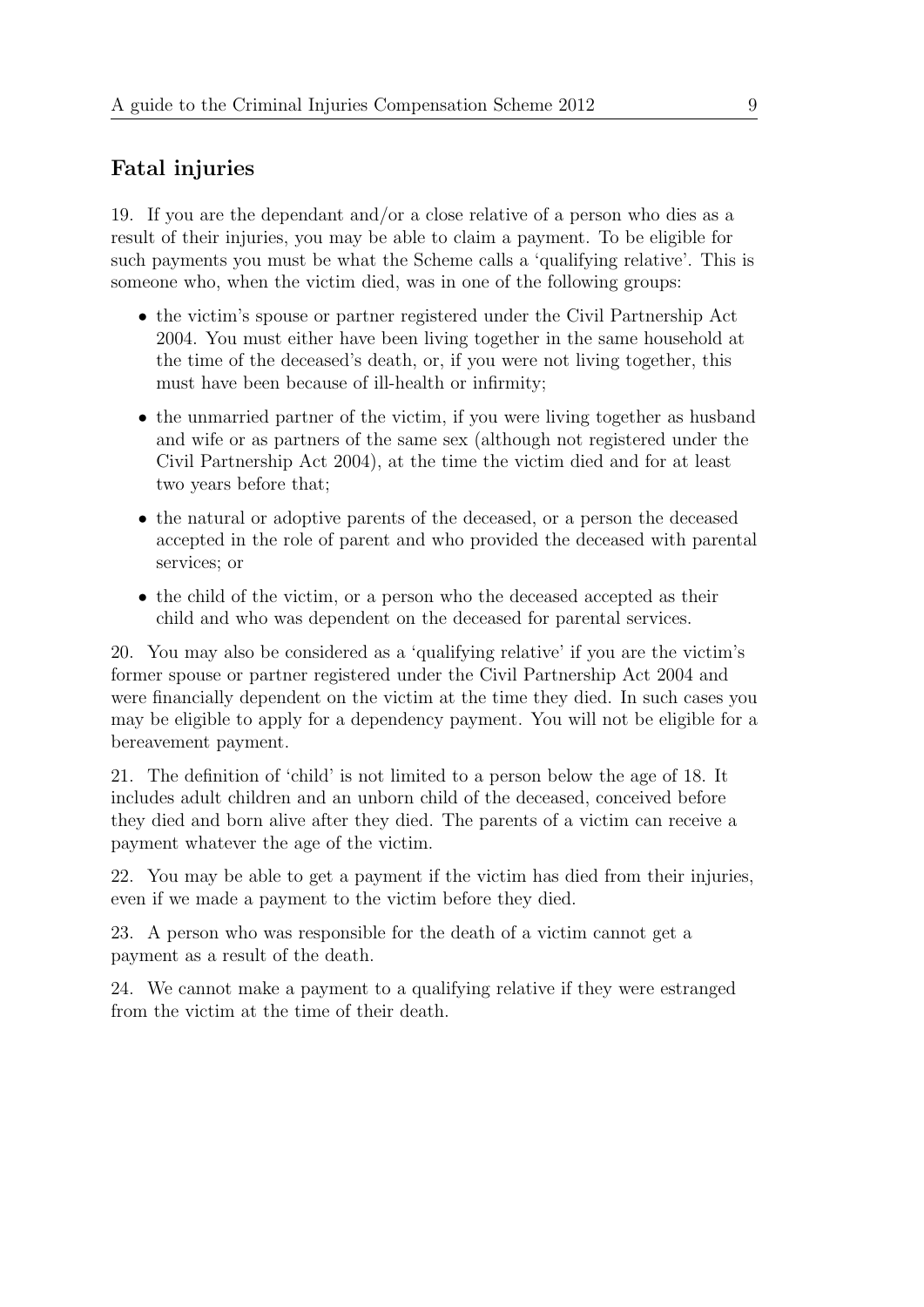25. As with all claims, if the behaviour of the victim led or contributed to the incident in which they were fatally injured we will not normally make a payment. Where a victim dies from their injuries we have to apply these rules to the victim and the applicant.

26. The character of the deceased, as shown by their criminal convictions, will not ordinarily be taken into account. However, we will refuse to make a payment where the deceased's convictions or crimes were so serious that to pay for their funeral, or to make other payments, would be an inappropriate use of public funds. Situations where we might consider it inappropriate to make an award will include where the deceased:

- was serving a custodial sentence at the time of the incident;
- had a long history of involvement in violent crime;
- was a known extremist who had incited hatred or violence; or
- was a known member of a gang which had been involved in violent crime.

27. We look only at convictions which are not 'spent' under the Rehabilitation of Offenders Act.

### Timescales

#### <span id="page-15-0"></span>Applicants aged 18 or over on the date of the incident

<span id="page-15-1"></span>28. You must apply for a payment within two years of the date of the incident which led to you being injured. In exceptional circumstances we may extend this time limit but only where:

- the circumstances of your injury meant that we could not reasonably have expected you to apply within the two-year time limit; and
- the evidence you supply in support of the application means we can make a decision without further extensive enquiries.

29. In deciding whether there are exceptional reasons for you not to have applied earlier we will consider if:

- there is medical or psychiatric evidence available which shows that it was not possible for you to have applied earlier; and
- there is clear evidence available that there was a crime of violence and that you were the victim. We will make basic enquiries of the police, but you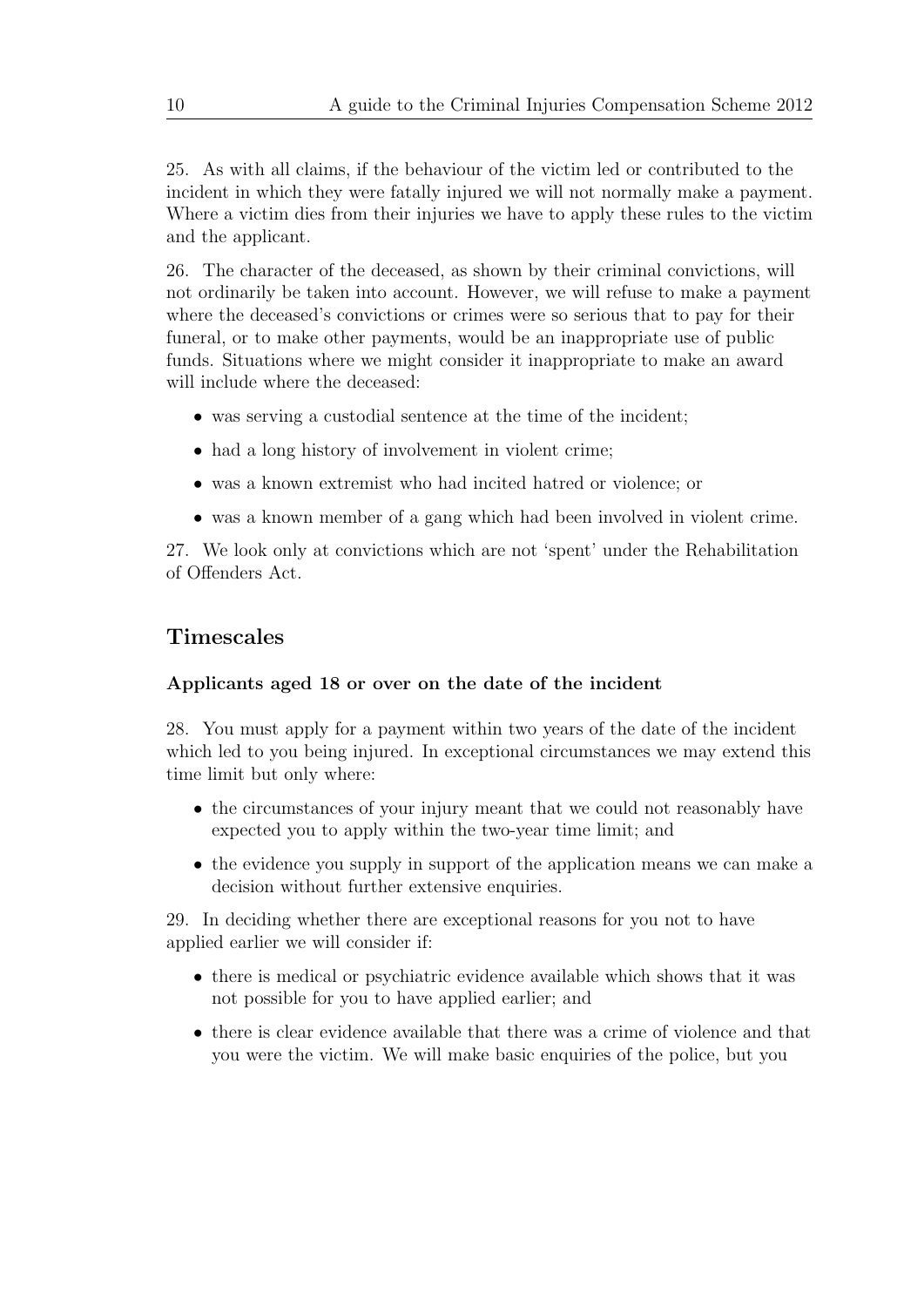will need to be able to provide evidence that you were a victim of a crime of violence and that you suffered an injury as a result.

30. We would not usually consider the applicant's lack of knowledge of the Scheme to be an 'exceptional reason'.

#### Applicants under 18 years of age on the date of the incident

<span id="page-16-0"></span>31. If you are under 18, it is best if someone applies on your behalf as soon as possible. This is because it may be harder for you to provide evidence that you were injured as the result of a crime of violence if you wait until later.

32. If the incident or period of abuse was reported to the police before you turned 18, and no-one made a claim on your behalf, we will accept a claim from you providing that you make it before you turn 20.

33. If the incident or period of abuse took place before you turned 18, but was not reported to the police at the time, we will consider your claim if it is made within two years of the date when the incident was first reported to the police.

### Residency and nationality

<span id="page-16-1"></span>34. You will only be eligible for a payment if you meet the residency or nationality requirements. This means that you must have been ordinarily resident in the UK on the date of the incident or that one of the following conditions is met:

- you are a British citizen;
- you are a close relative of a British citizen;
- you are a national of a member state of the European Union (EU) or the European Economic Area (EEA);
- you are a family member of an EU/EEA national who has a right to be in the UK;
- you are a national of a State party to the Council of Europe Convention on the Compensation of Victims of Violent Crimes [\(CETS No.116, 1983\)](http://conventions.coe.int/Treaty/Commun/QueVoulezVous.asp?NT=116&CM=8&CL=ENG);
- you are a member of Her Majesty's armed forces, or an accompanying close relative of an armed forces member;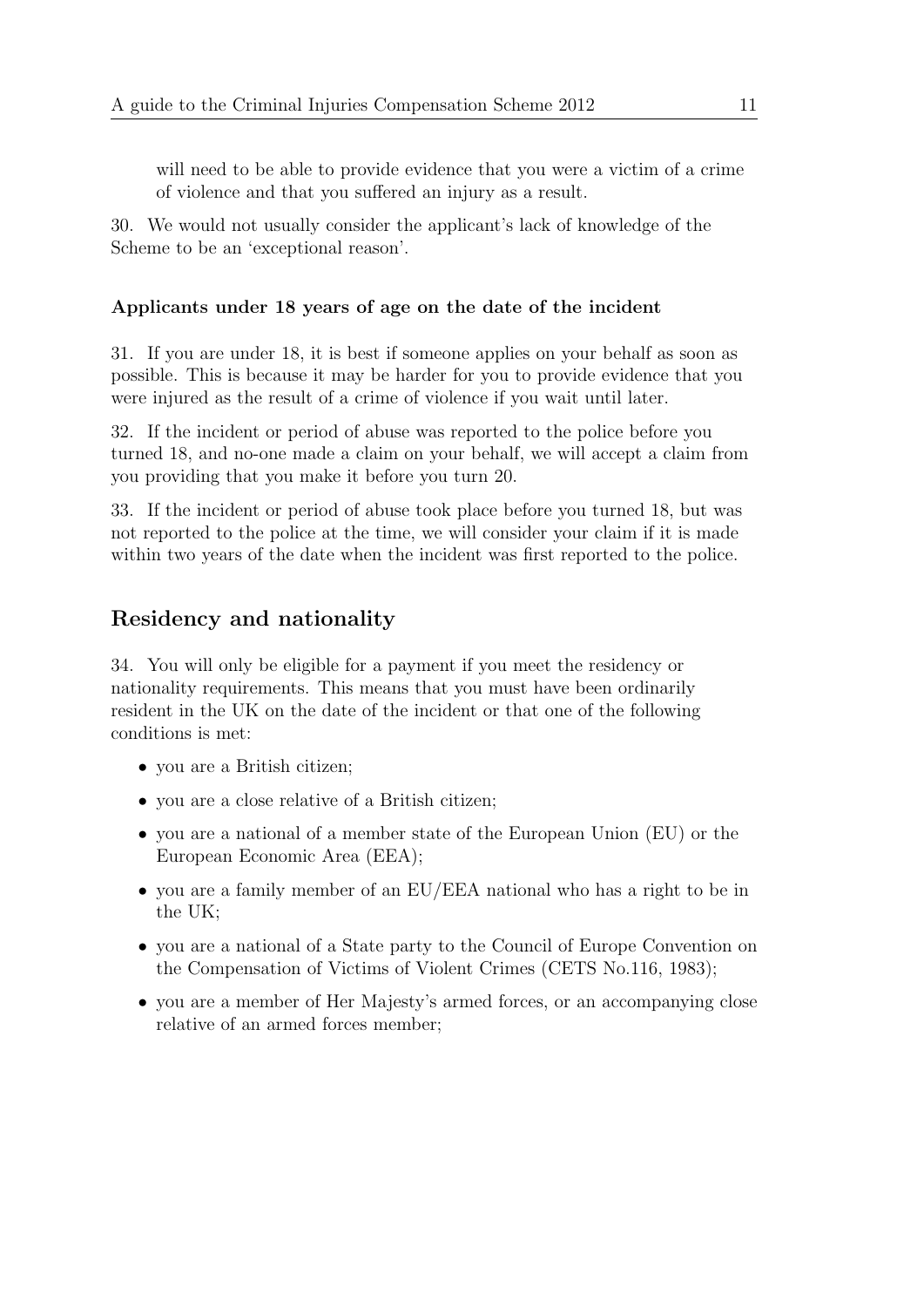- you have been identified as a potential victim of human trafficking on or before the day of your application; or
- you made an application for asylum to remain in the UK on or before the day of your application for an award.

35. More information on nationality and residency (including human trafficking and asylum) eligibility requirements is available in Appendix 1.

36. When we get your claim we will tell you what information we need from you to establish your residency and nationality and we will verify this as needed. If you do not supply information that we ask for, we may refuse your payment.

### Further eligibility requirements

<span id="page-17-0"></span>37. You cannot get a payment if:

- the incident or period of abuse which resulted in the injury was not reported to the police;
- you were injured before 1 August 1964;
- you have already applied for compensation for the same criminal injury, whether under this or any other Scheme (if you deliberately apply for compensation for the same injury more than once, you may be prosecuted for attempted fraud);
- the injury happened before 1 October 1979 and you and the person who injured you were living together at the time as members of the same family (the Scheme changed at this time);
- the injury happened on or after 1 October 1979 and you and the person who injured you were adults living together as members of the same family at the time and continue to do so;
- the person who injured you could benefit from your award because there is a continuing close link between you (the victim) and the assailant.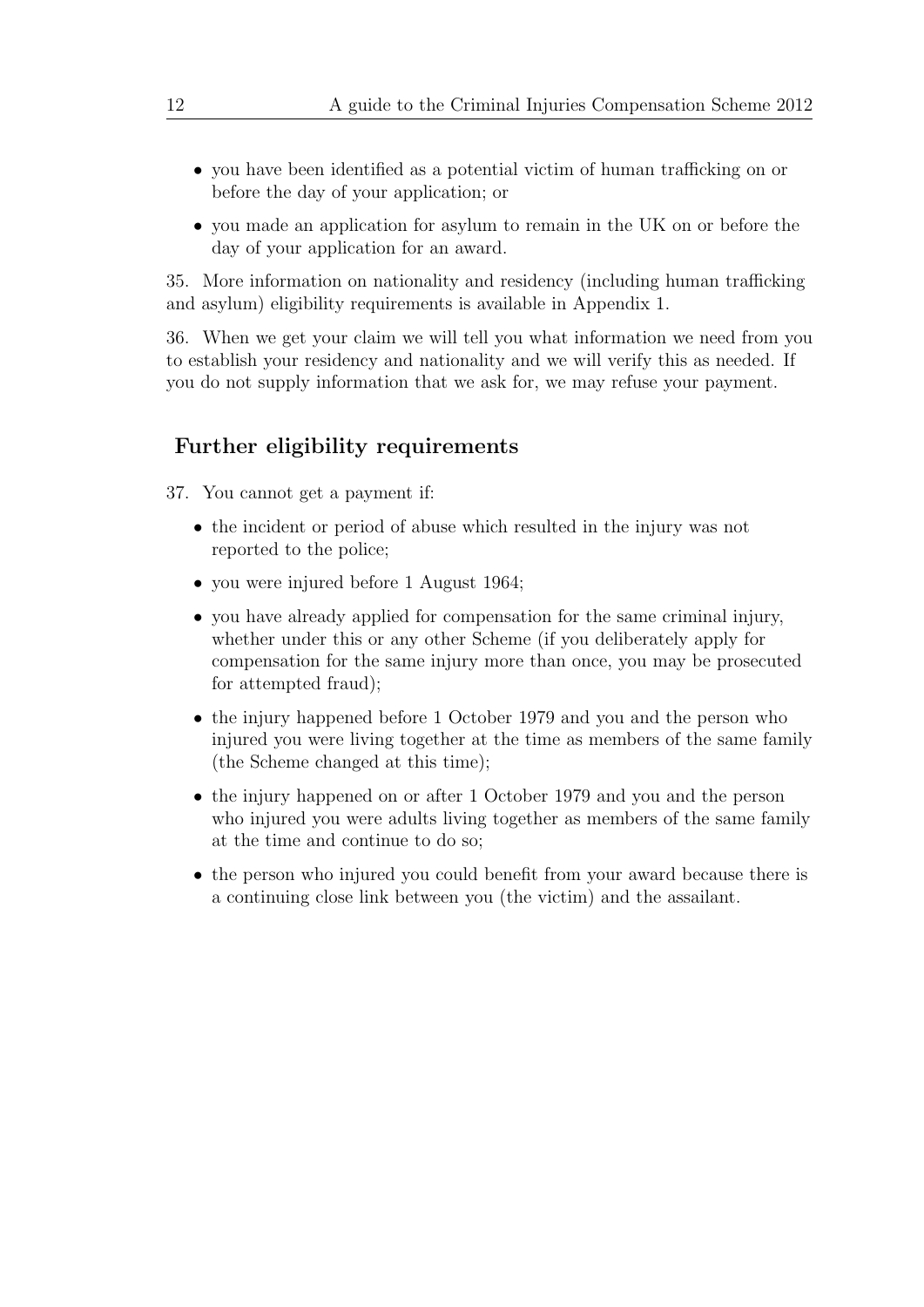# SECTION 3 — Application process

# <span id="page-18-0"></span>Making an application

<span id="page-18-1"></span>1. To have your claim considered you must complete our application form. You can apply online at [www.justice.gov.uk/victims-and-witnesses/cica/apply-online.](http://www.justice.gov.uk/victims-and-witnesses/cica/apply-online) If you do not have access to a computer or you would like help to complete your application, you can ask one of our staff to complete the form for you over the telephone (0300 003 3601).

2. The onus is on you to prove that you are eligible for a payment. This means that you will need to provide us with the evidence necessary to decide your case. In addition to the evidence you provide, we may get a report from the police and, where necessary, we will commission and pay for additional medical evidence.

3. We will not investigate your claim further until we know that you are likely to meet the basic eligibility criteria set out in Section 2 of this guide. Before we ask you for any evidence, we will try to speak to you, or your representative, on the telephone so that we can establish what evidence is needed to decide your claim. If you have indicated on your application form that you do not want to deal with us by telephone, we will use your preferred method of communication (email or letter).

# Evidence

- <span id="page-18-2"></span>4. We will ask you to provide the following evidence:
	- proof that you meet the residency requirements;
	- basic medical evidence that shows you suffered an injury that can be compensated under the Scheme (in the case of a sexual assault this will only be necessary where you are claiming for an injury which requires a medical opinion).
- 5. We will collect the following evidence:
	- confirmation from the police that the incident in which you were injured was reported to the police;
	- confirmation from the police and/or witnesses that your behaviour did not contribute to the incident in which your injuries were received;
	- additional medical evidence, as required.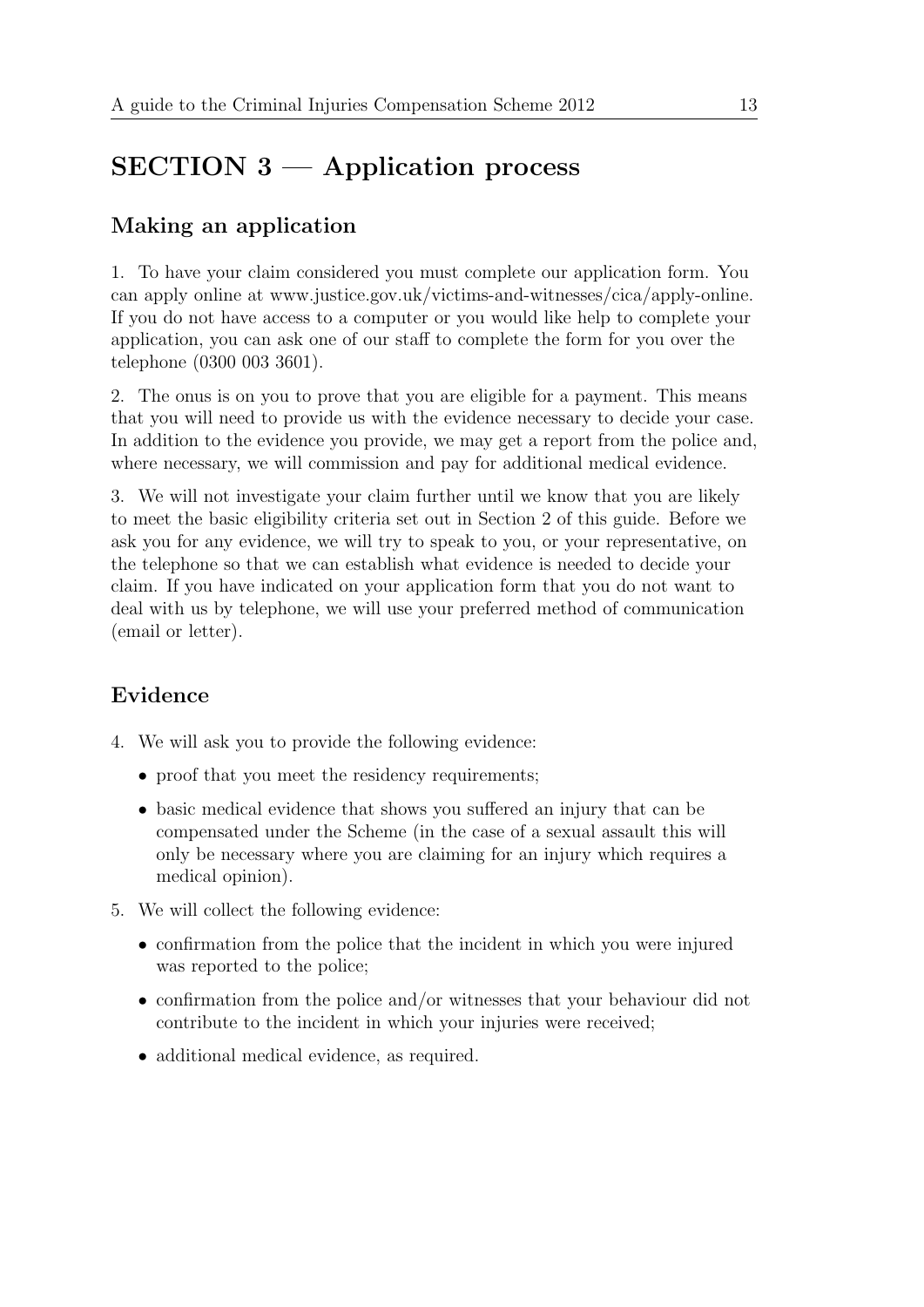### Medical evidence

<span id="page-19-0"></span>6. When we agree what medical evidence is required you will be expected to meet the costs of providing initial medical evidence up to a maximum cost of £50. Where you can demonstrate that you cannot reasonably afford to obtain it, or the cost exceeds £50, we will consider meeting the costs. Where we do this, we will deduct the cost (up to the £50 maximum) from any payment.

7. We may need additional medical or other evidence if your injuries are complex or you are claiming for a mental illness. We may also need to check if you have any pre-existing conditions, if that has not already been covered in the initial medical evidence. In these circumstances we will either ask your treating practitioner for a report or we may arrange for you to be seen by another expert. Where we do seek additional medical or psychiatric evidence we will meet the cost of obtaining it.

8. If we ask you to see an expert, you must keep the appointment. We will meet the reasonable cost of you travelling to and from the appointment. If you miss the appointment, without good reason, we may deduct any costs we have to pay from any payment we make.

9. If you provide your own medical evidence in support of your claim we will not pay any share of this, unless we rely on it to decide the claim.

10. If you qualify for a payment under the tariff of injuries (as listed at Appendix 3) you may also qualify for a payment for loss of earnings. This will only be the case where your injuries resulted in you having no, or very limited, capacity for paid work. To claim loss of earnings you must be able to show that you were either in paid work at the time of the incident, you were in regular paid work for at least three years immediately before the date you were injured; or you had a good reason for not being in regular paid work for those three years. More information on claiming loss of earnings is available at Section 4.

11. You may also be able to claim for special expenses if your injuries mean that you need ongoing care and support which is not available free of charge from another source. More information on claiming special expenses is available at Section 4.

### Your obligations

<span id="page-19-1"></span>12. Paragraph 91 of the Scheme outlines the applicant's obligations. You must: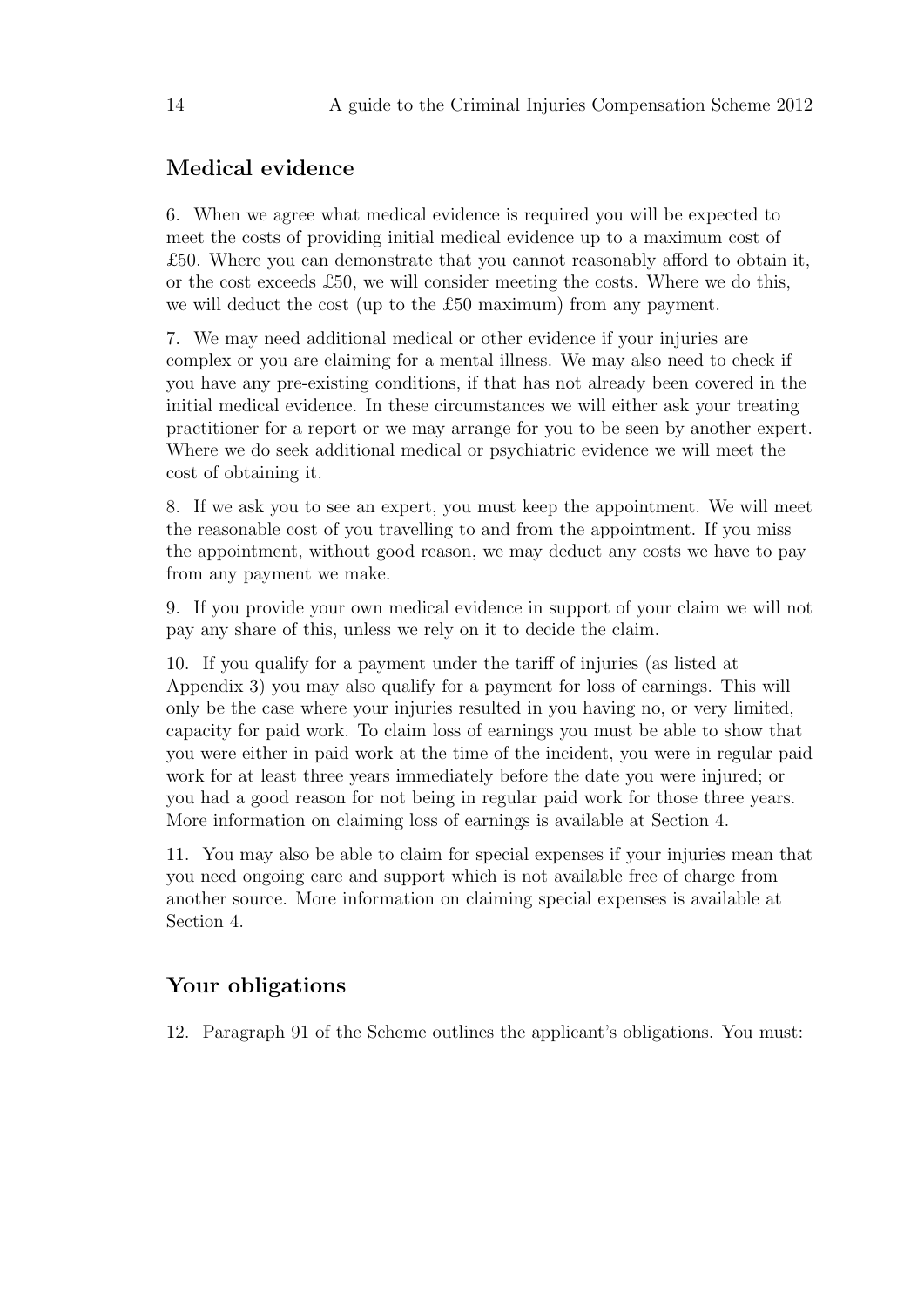- make your application on the form available from us, either completing this online, or over the telephone;
- comply with any direction made or condition imposed by a claims officer. For example, by keeping any medical or psychiatric appointments and providing any documents we ask to see which support your claim;
- inform the claims officer of any other claims you are pursuing or other proceedings you are involved in  $-$  in relation to the same injuries and keep us informed of the progress of such claims or proceedings;
- assist the claims officer, and any other body or person, as far as reasonably practicable in relation to the consideration of your application; and
- provide the claims officer with any change in your correspondence address as soon as reasonably practicable.

### Your consent and signature

<span id="page-20-0"></span>13. We will ask you to provide signed consent for the release of all the records, evidence and other relevant information about you and the circumstances of your injury. This will help us make the right decision about your claim. We look at:

- the evidence you gave to the police;
- criminal records; and
- additional medical evidence (if required).

14. If you are claiming for loss of earnings or special expenses we may also look at information about your income from the Department for Work and Pensions and/or HM Revenue & Customs.

15. We will ask you to confirm that the information you provide in your claim is true. If we find that you deliberately gave us false information or failed to give us information we asked for (for example, criminal records or details of other claims) we will refuse your claim.

#### How we will deal with your claim

<span id="page-20-1"></span>16. When we have a fully completed application from you, we will give you a personal reference number which will help us to identify it quickly if you need to contact us.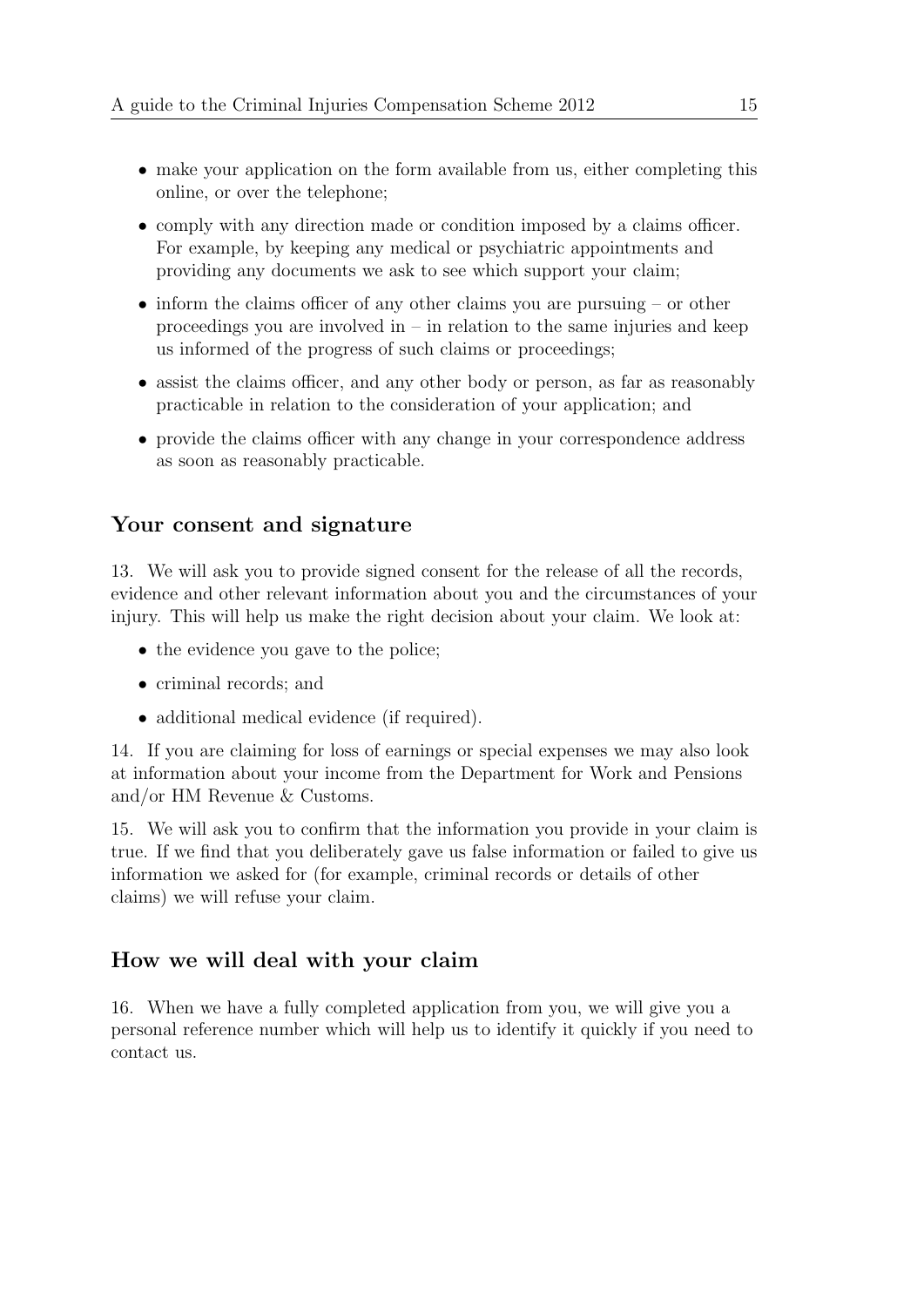17. One of our regional casework teams will handle your claim. If you phone for advice or an update on your claim, you will speak to one of our Customer Service Centre advisors. We will always try to answer your query while you are on the line but if we can't do this, we will arrange to get in touch with you at a convenient time.

18. The length of time needed to assess your claim will vary depending on how complicated it is. For example, claims involving loss of earnings and special expenses will take longer than those involving only a payment made under the tariff of injuries. We will not finalise your claim until you confirm that you have recovered, as far as possible, from your injuries.

19. When we have all the evidence we need to decide your case, it will be passed to a claims officer. Claims officers decide cases on what is called 'the balance of probabilities'. This means that their decision is based on their view of what is more likely to have happened than not to have happened.

20. We will inform you of our decision on your claim as soon as it is made. If we have reduced or refused a payment, we will tell you why. We will send you information about what to do if you don't agree with our decision.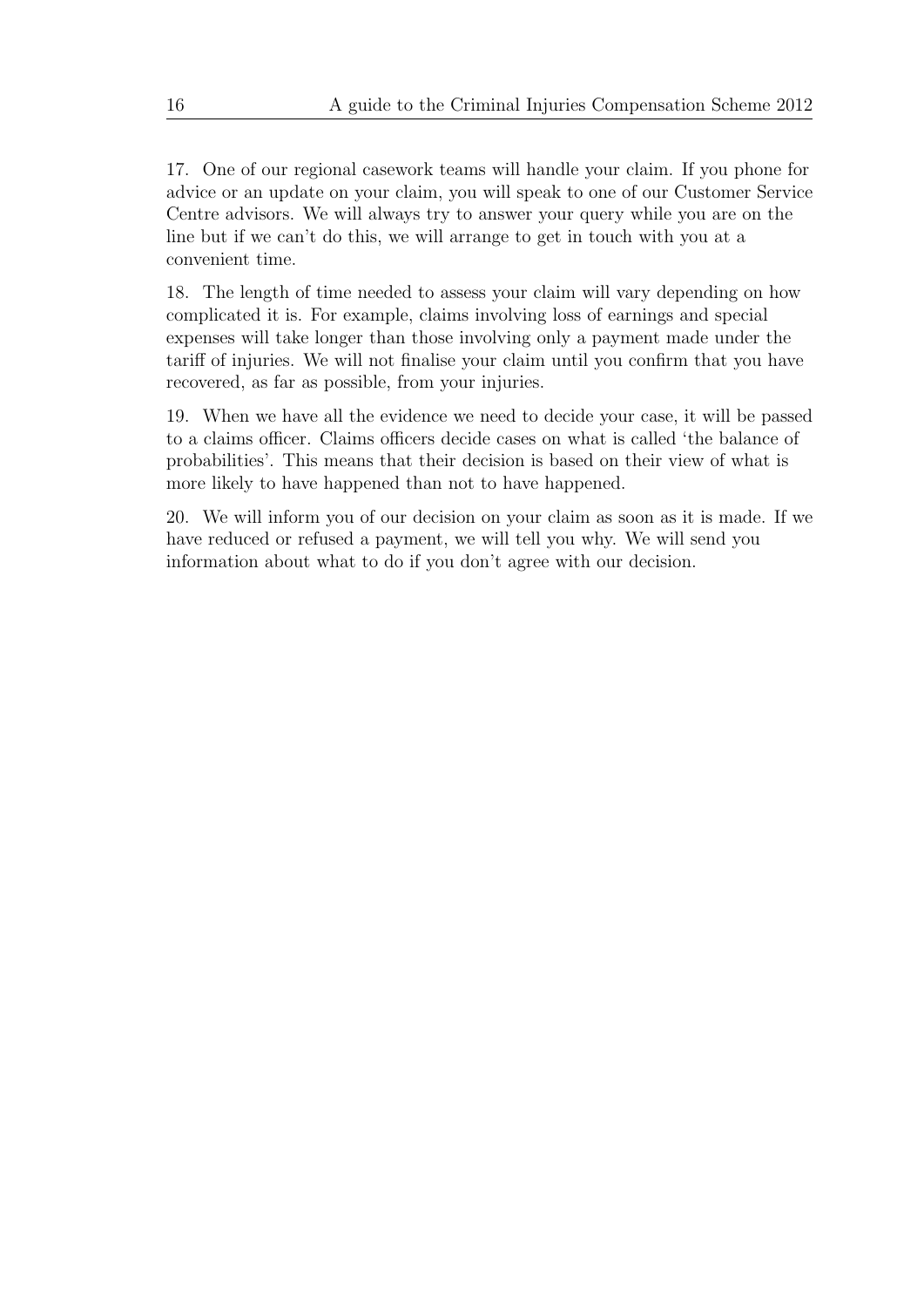# $SECTION 4$  – Payment types and their qualifying conditions

<span id="page-22-0"></span>1. The Scheme provides compensation payments to those with the most serious injuries and those who have been the victim of the most distressing crimes. We are able to consider a claim for one or more of the following types of payment:

- injury payments;
- loss of earnings payments;
- special expenses payments;
- bereavement payments;
- child's payments;
- dependency payments;
- certain other payments in fatal cases;
- funeral payments.

2. You may be eligible for a payment under the Scheme if your criminal injury is described in the tariff of injuries which can be found at Appendix 3. If you already had an injury which is listed in the tariff but it has been made worse as a result of a crime of violence you may still be entitled to a payment. Where the value of the acceleration or exacerbation of an existing condition is less than £1,000, no payment will be made.

3. If you suffer a mental injury as a result of a sexual assault, we will pay you either the tariff value for the type of assault or the value of the mental injury. We will pay whichever has the highest value; you will not receive a payment for both. This is because the tariff for a sexual assault takes account of the mental trauma.

4. If you need to have an operation as a result of the injury you will not receive a separate payment for scarring arising from the operation.

# What happens if you have more than one injury?

<span id="page-22-1"></span>5. If you have two or more injuries so serious that each, on its own, would qualify, you will be entitled to:

• 100 per cent of the full tariff value of the most serious injury; and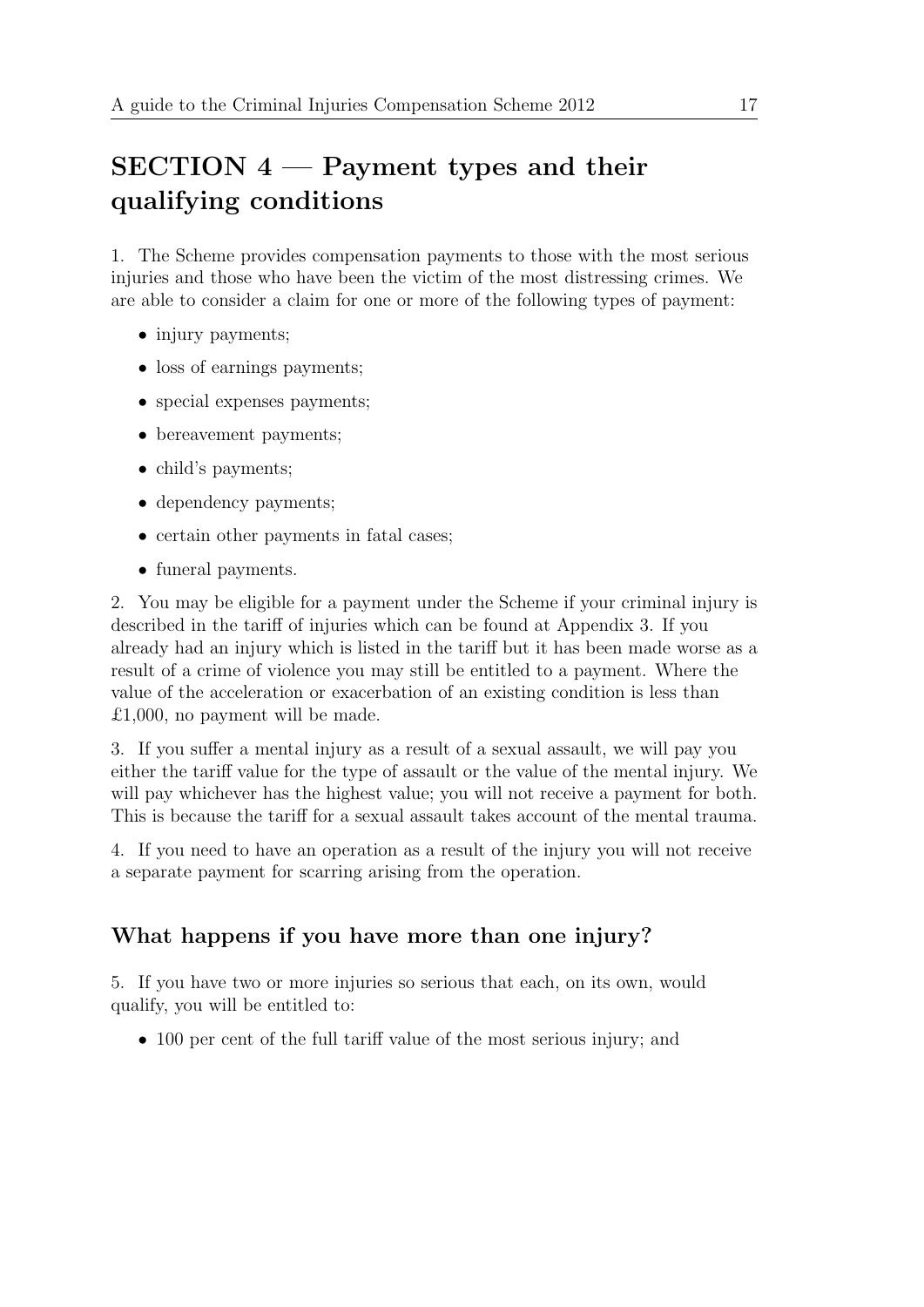- 30 per cent of the tariff amount for the injury with an equal or second highest value; plus
- 15 per cent of the tariff amount for any additional injury with an equal or third highest value.

6. The Scheme does not allow us to pay for more than three injuries. However, there are additional tariff payments which you can receive if, as a direct result of your injury or assault, you:

- become pregnant;
- lose a foetus; or
- contract a sexually transmitted disease.

### Loss of earnings payments

<span id="page-23-0"></span>7. If you are unable to work as a direct result of a criminal injury you may be eligible to claim a loss of earnings payment.

8. Your criminal injury must be serious enough to have resulted in a total inability to undertake paid work, or a very limited capacity to do so. By very limited capacity we mean that the extent of your injuries means that you are not able to undertake more than a few hours of paid work per week. If you have capacity for paid work, but the type of work is limited because of your injuries, you will not qualify for a loss of earnings payment.

- 9. You must also be able to provide evidence to show that:
	- you were in work at the time of the incident; or
	- you have an established work history, or a good reason for not having such a history, during the three years immediately prior to the incident; and
	- your loss lasted longer than 28 full weeks. The period of 28 weeks will usually run from the date of the injury. You cannot get loss of earnings for the first 28 weeks of loss.

#### Claiming loss of earnings

<span id="page-23-1"></span>10. When we get your claim we will tell you what information we need from you and we will verify this as needed. You will be expected to provide evidence supporting your claim for loss of earnings. This might be pay slips or a P60 for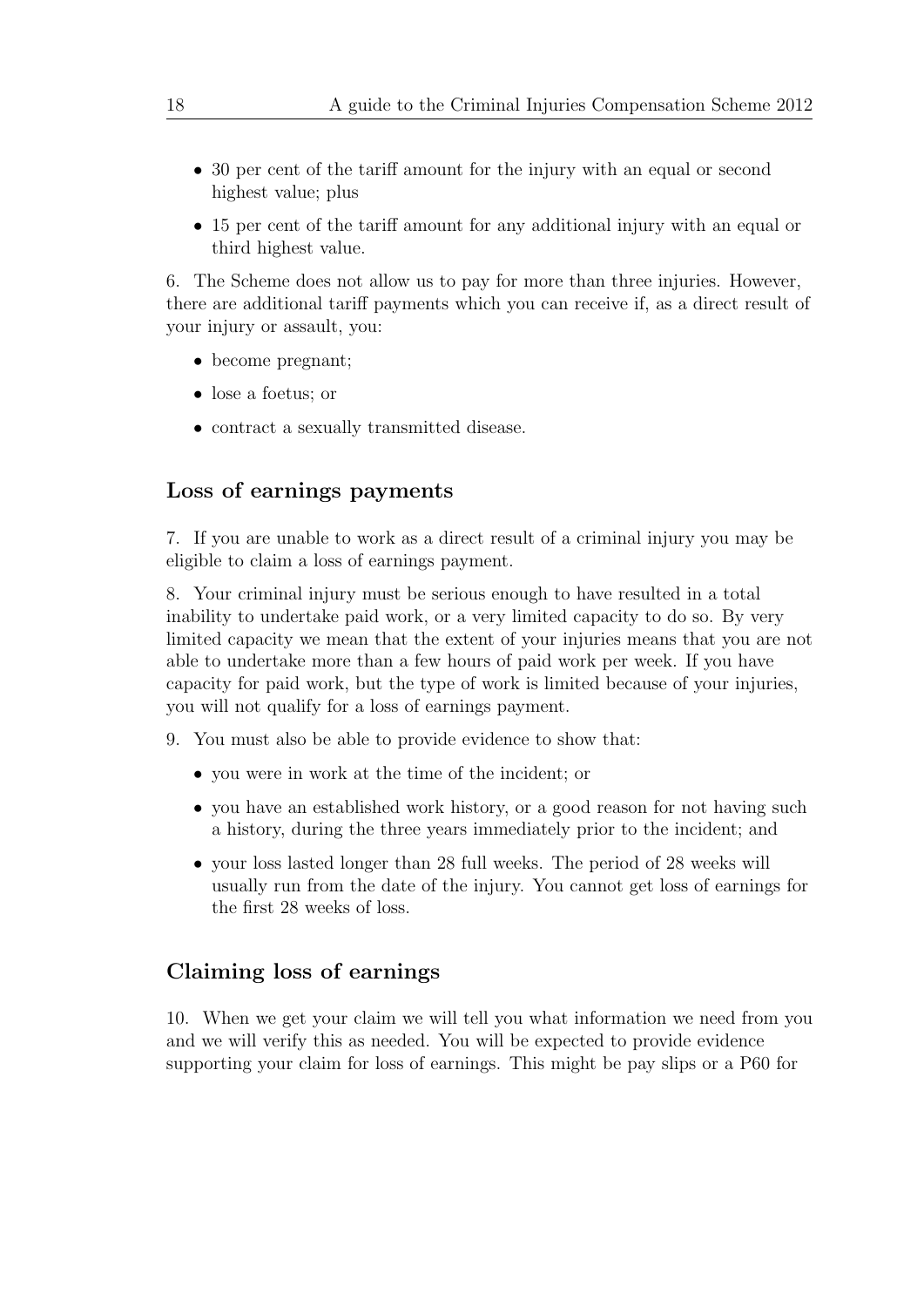the period immediately before you were injured, or a formal offer of a job which you were unable to take up because you were injured. If you were self-employed, we may ask for a copy of your tax returns, or for correspondence from HM Revenue & Customs to show that you were in regular paid work.

11. We will calculate the length of any payment, beginning after you have lost 28 weeks of earnings up until whichever is earliest of:

- the day you are no longer incapable of any paid work;
- the day on which you will reach state pension age; and
- the expected end of life where the injury has shortened that period.

12. The loss of earnings payment will be made at a fixed rate per week of loss. The fixed rate used will be the rate of statutory sick pay in force at the date of deciding your claim.

## Special expenses

<span id="page-24-0"></span>13. The Scheme allows us to consider claims for certain costs referred to as 'special expenses' which you may have incurred as a result of your injury.

14. You can only ask us to consider a claim for special expenses if your injuries mean you have been unable to work, or have been incapacitated to a similar extent, for more than 28 weeks. We will, however, pay the special expenses from the date of the actual injury. This is different from the loss of earnings rule where we can pay only from week 29.

15. In order to qualify for a special expenses payment you must be able to prove that the goods or services, or something similar, is not available free of charge from another source. The expense must also be:

- necessary;
- incurred as a direct result of a criminal injury; and
- reasonable.

16. You may claim for damage to property or equipment belonging to you which you relied on as a physical aid and which was damaged in the incident. Examples would include walking sticks, spectacles and dentures. We will ask you for receipts for these.

17. You may also be able to claim for expenses such as NHS prescriptions, and dentists' and opticians' charges. We may consider meeting these costs only if you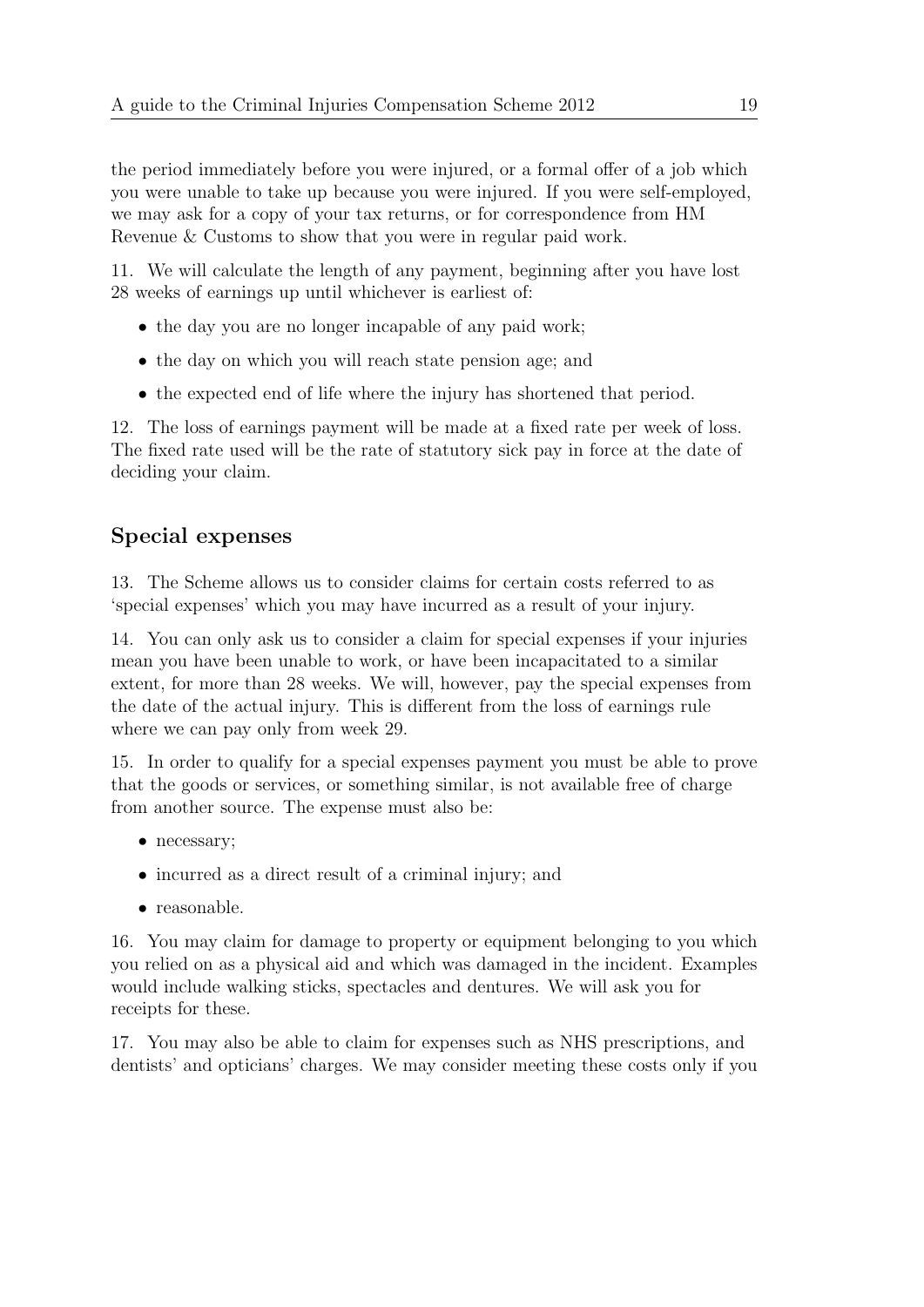had to pay them yourself. Again, we will need proof of this. You may be able to get help for some of these costs from the NHS. You can get more information about this from:

> Health Benefits Division Sandyford House Archbold Terrace Newcastle-upon-Tyne Tyne and Wear NE2 1DB Telephone: 0191 203 5555.

18. If you require special equipment; for example, physical aids (including specially-adapted vehicles, wheelchairs and walking aids and kitchen implements to help people whose grip has weakened) you may be able to claim. If you have bought these, we will ask you for receipts or an estimate.

19. We may pay for adaptations to your home, which can include changes both inside and outside your home (such as a ramp or a stair lift) to improve your independence or ability to get around.

20. We may pay the cost of care relating to your bodily functions, or to the preparation of meals and supervision (to avoid substantial risk to you and others).

21. We may pay the costs of appointing someone to administer a mentally incapacitated applicant's affairs, and the costs of ongoing administration of those affairs.

22. We may pay the cost of setting up a trust where we have directed this under paragraph 106 of the Scheme, but not any costs associated with administering that.

23. Since we will meet costs only if they cannot be met by the NHS or your local authority, we will need to get a copy of the local authority care report showing what they will provide and what, if anything, additional will be needed.

24. We must avoid any double payment. So we have to reduce any payment for special expenses to take account of social security benefits you receive or could receive to meet any of the same expenses. If the benefit is available to you, we have to take account of it, whether or not you choose to claim it. The Scheme says that if you could receive any social security or other state benefits, we may defer making a decision until you have taken steps to claim them.

25. The rules on reducing payments to take account of insurance payments are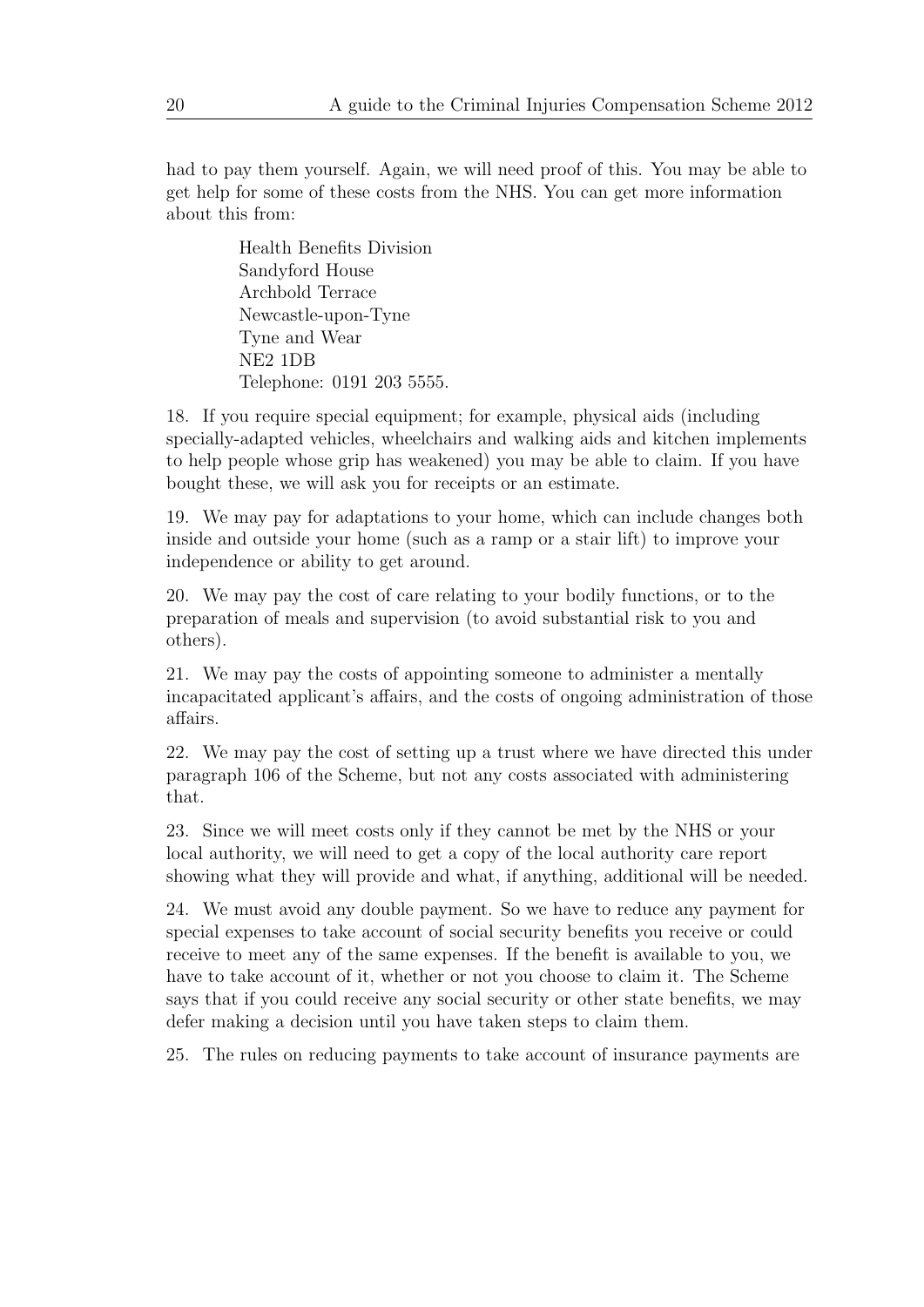more complicated. For loss of earnings we will reduce the award if you have received money for the same loss from an insurance policy which someone else paid for or contributed to, but not if you paid for it yourself.

26. Where special expenses are awarded we will reduce your payment to take account of insurance paid, regardless of who paid the premium if you are claiming for things like adaptations to your home or personal care.

### Bereavement payments

<span id="page-26-0"></span>27. If you are a qualifying relative (as explained in Section 2) and were not divorced or estranged from the deceased at the time of death, you may be eligible for a bereavement payment of:

- a fixed sum of £11,000 if you are the only qualifying relative; or
- a fixed sum of £5,500 for each person who qualifies for a payment.

## Child's payments

<span id="page-26-1"></span>28. You may claim for a child's payment if the child is a qualifying relative who was under 18 at the time of death and dependent on the deceased for parental services. This is an amount of money to provide some small recognition of what a child loses as the result of the death of a parent, such as:

- love and affection:
- care and supervision;
- being taken to and from clubs and activities; and
- treats.

29. The entitlement to which a child's payment will relate begins on the date of death and ends on the day before the child's 18th birthday. The child's payment is £2,000 for each full year, proportionally reduced for part years. We calculate this as a lump sum.

30. We may also be able to pay an additional amount for such expenses suffered by the child as a direct result of the loss of parental services as a claims officer considers reasonable.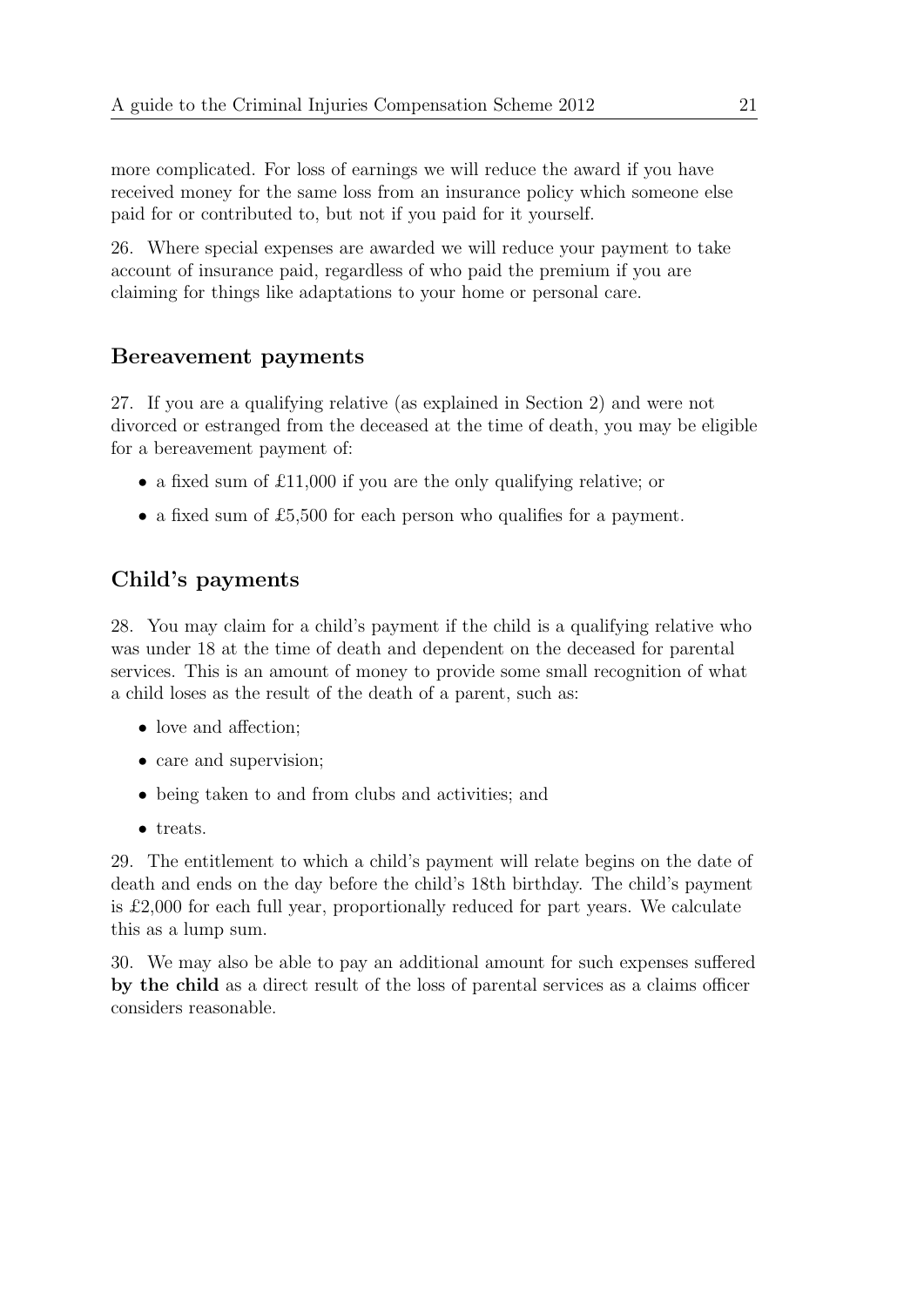### Dependency payments

<span id="page-27-0"></span>31. You may claim for a dependency payment if you were a qualifying relative who was financially or physically dependent on the deceased at the time of their death.

### Financial dependency

<span id="page-27-1"></span>32. To be eligible, at the date of death the deceased victim must have been either:

- in paid work;
- not in paid work but had regularly been in paid work in the three years prior to the date of death; or
- not in paid work and had good reasons for not being so, for example, they were unable to work because they were in full-time education, or by reason of their age or caring responsibilities.

33. We will not make a financial dependency payment if the deceased relied on social security benefits as their main income.

34. The payment is calculated over the period of dependency at the weekly rate of statutory sick pay at the date of decision.

35. The eligible period of payment begins on the day of death, and ends on whichever is the earliest of:

- in the case of a qualifying relative who is a child under the age of 18, the day before their 18th birthday;
- the day upon which the deceased would have reached state pension age;
- the date on which, before the incident giving rise to their criminal injury, the deceased's life would have been expected to end in accordance with Table C of Annex F of the Scheme or other available medical evidence;
- the expected end of the qualifying relative's life; or
- the 50th anniversary of the date the deceased died.

36. If there is more than one qualifying relative eligible for a financial dependency payment, the weekly amount will be divided in equal shares between the claimants that qualify during that week. As the number of qualifying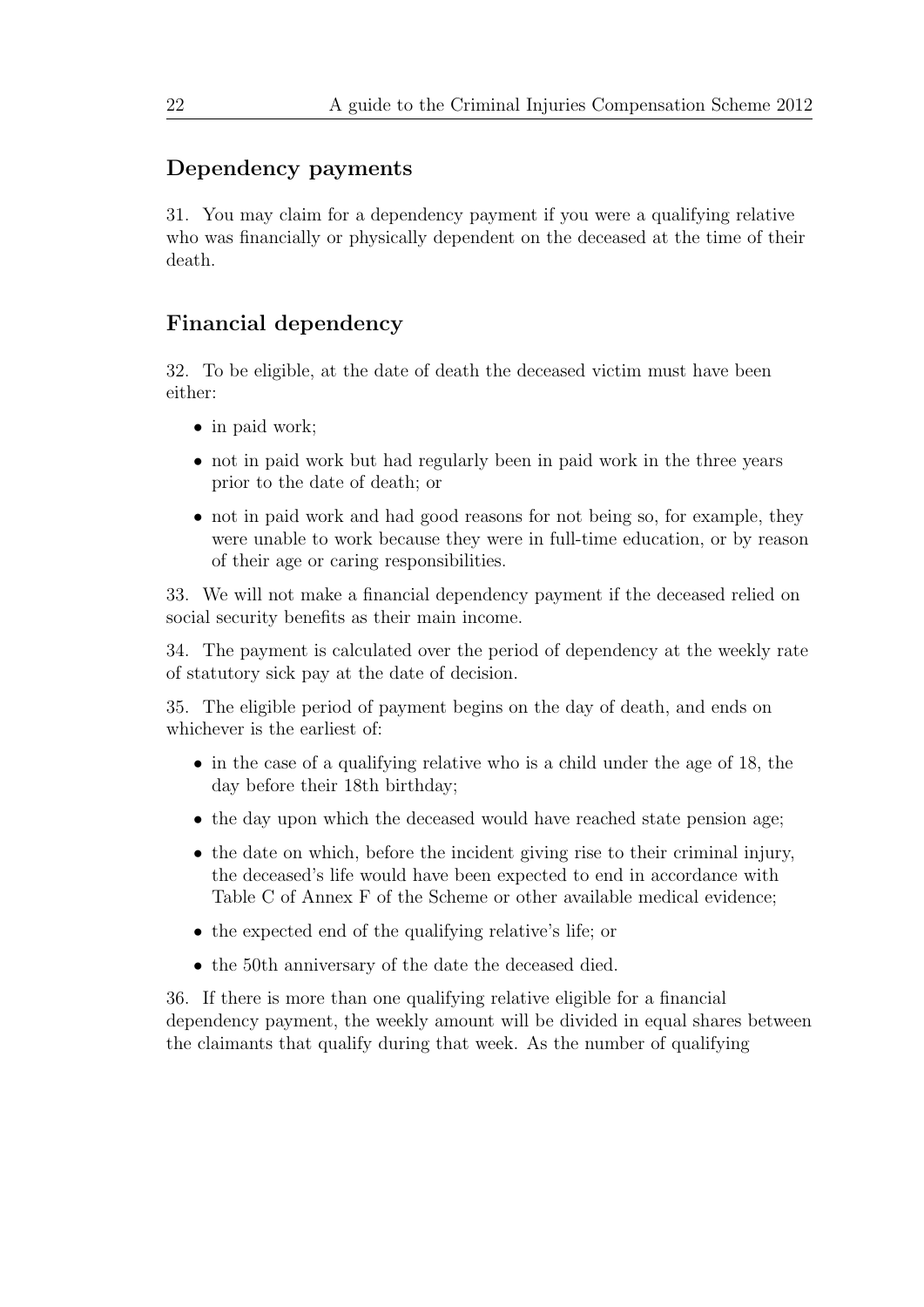relatives reduces (for example, when a child turns 18), remaining claimants will qualify for an increased share of the payment.

37. The dependency payment will be made in a lump sum.

# Physical dependency

<span id="page-28-0"></span>38. If you are a qualifying relative and the deceased was your main carer you may be eligible for a physical dependency payment. We define a main carer as the person who met the majority of an applicant's care needs. The period of loss for which we may be able to provide a payment starts from the date the victim died.

39. We consider a claim for physical dependency in the same way as we would for a financial dependency claim; that is, that the conditions outlined in paragraphs 31-34 would need to be met.

40. Physical dependency includes the following:

- assistance with personal hygiene (toileting/bathing);
- continence management;
- food preparation and eating;
- medication and simple treatments; or
- supervision of the applicant where this is necessary and actively takes place throughout the day.

# What happens if a person dies of the injuries at a later date?

<span id="page-28-1"></span>41. We may be able to make a payment after a victim's death even if they got a payment for their injury before they died. If the victim has died because of their injury, qualifying relatives may be eligible to claim. The payment to the victim will affect the payment to relatives as follows:

- if there is only one person eligible for a dependency or child's payment we will reduce this by the amount that has already been paid to the deceased;
- if there is more than one person eligible for a dependency or child's payment we will reduce this by the amount that has already been paid to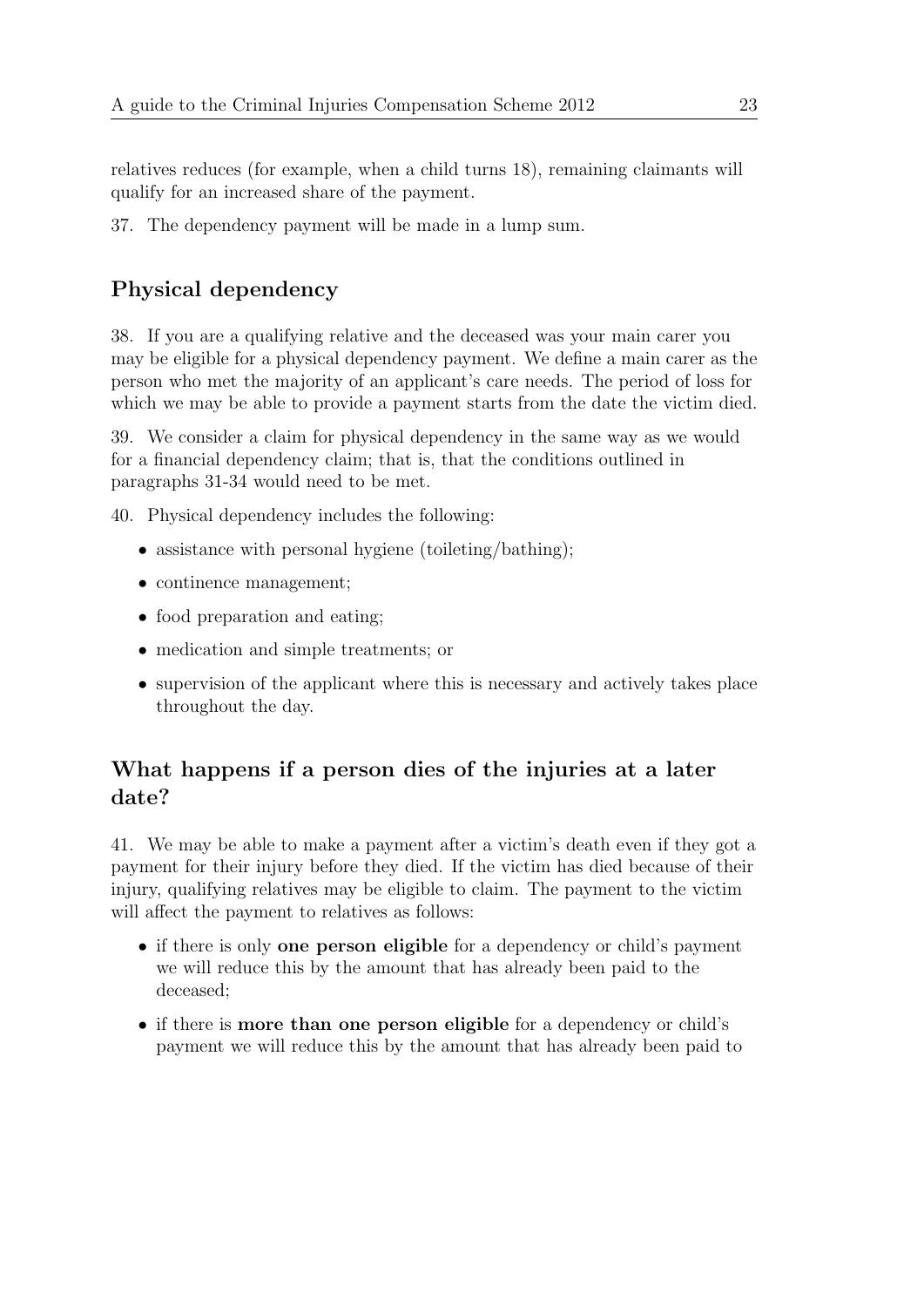the deceased, split proportionally between all recipients. For example, if the deceased had received £3,000 prior to their death, and three eligible recipients made a claim, their total payment would be reduced by £1,000 each.

42. If you apply for a payment where the victim had already received a payment before they died and it is more than two years since we settled their case, we can only deal with your application if it will not need extensive enquiries. This means there would need to be very little or no doubt that their death was directly as a result of the criminal injury.

# Where the victim dies of an unrelated cause before a payment is made to them

<span id="page-29-0"></span>43. A qualifying relative of a person who sustained a criminal injury but who has died otherwise than as a direct result of that injury may be eligible for a payment if on the date the deceased died:

- the deceased was eligible for a special expenses payment but had not received it; and
- they were financially dependent on the deceased.

44. The payment to which the qualifying relative may be entitled is limited to:

- any loss of earnings that the deceased may have been entitled to before the date of death;
- any special expenses (as allowed under the Scheme) which were incurred by the deceased before the date of death.

45. For the avoidance of doubt, no payment will be made to any surviving relatives for the personal injury element of a claim.

# Future loss, special expenses and dependency payments as a lump sum

<span id="page-29-1"></span>46. We will make a payment in a single lump sum, so we need to convert the part of your payment that relates to future loss into a single lump sum which we can pay now. We do this by calculating the full value of the payment and then reducing it to reflect the fact that we are paying it in advance.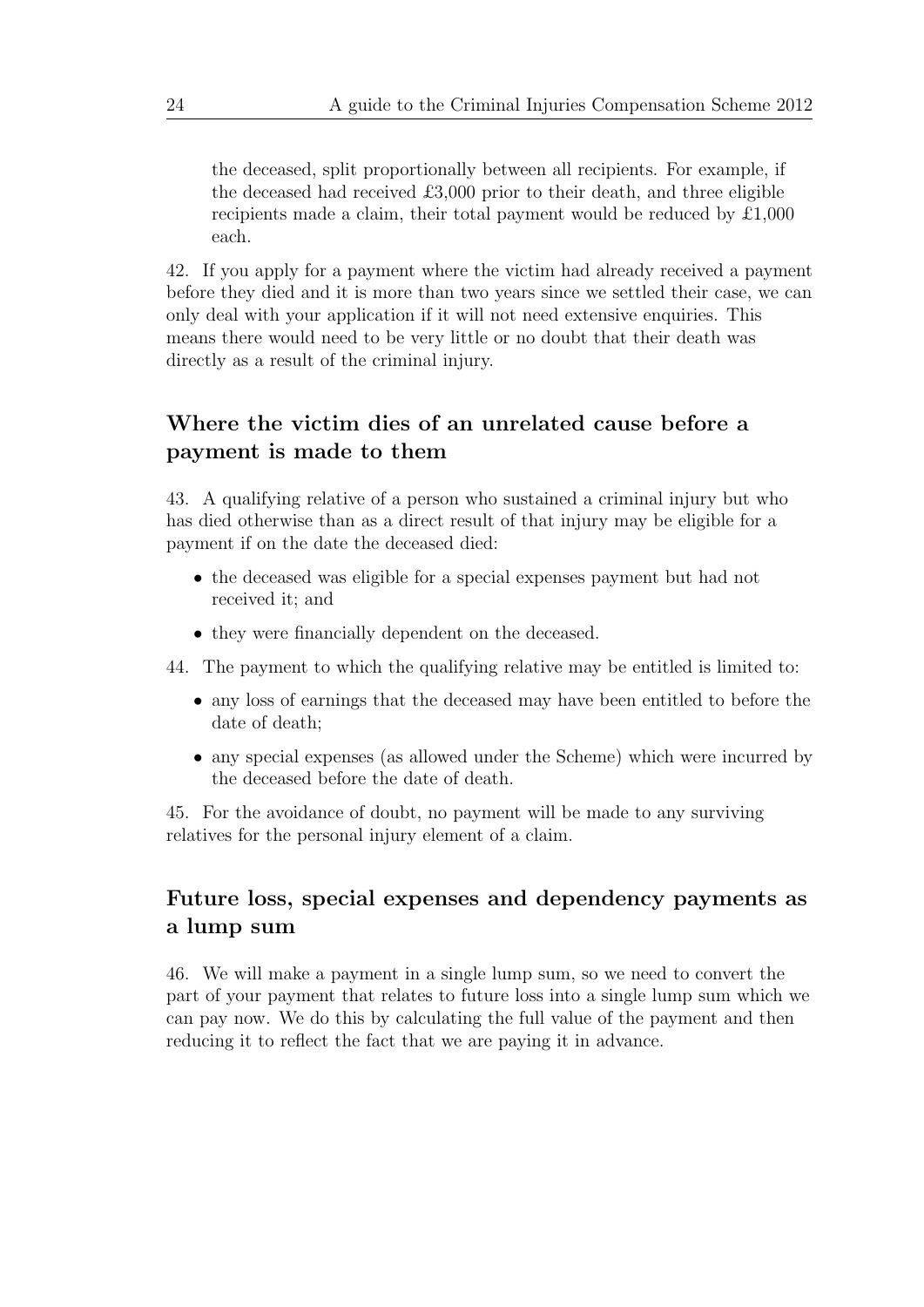47. The Scheme sets out the 'multiplier' that we will use to convert the total value of your payment into a present day value.

48. The size of the multiplier depends on the duration of your entitlement. For example, when assessing future loss of earnings this is based on the period you are unable to work in the future – the longer that period, the higher the multiplier.

# Funeral payments

<span id="page-30-0"></span>49. Where a person has died as a result of sustaining a criminal injury, we may make a funeral payment in respect of their funeral expenses.

50. A flat rate funeral payment of £2,500 can be made as soon as basic eligibility has been established. This is intended to cover the costs of a basic funeral.

51. A further payment of up to £2,500 may be payable where the particular circumstances mean that the flat rate will not cover the cost of a basic funeral. The total amount of a funeral payment cannot exceed £5,000.

52. Claims for expenses in excess of the £2,500 basic allowance will only be made where receipts are provided for the whole cost incurred and where those costs are reasonable.

53. The funeral expenses may include items such as:

- provision of a funeral;
- tombstone;
- flowers:
- newspaper announcements;
- funeral breakfasts / non-alcoholic refreshments;
- memorials;
- transporting the deceased back to their country of origin.

54. The list above is not exhaustive. Where there are good reasons, we will consider other costs if they are supported by receipts.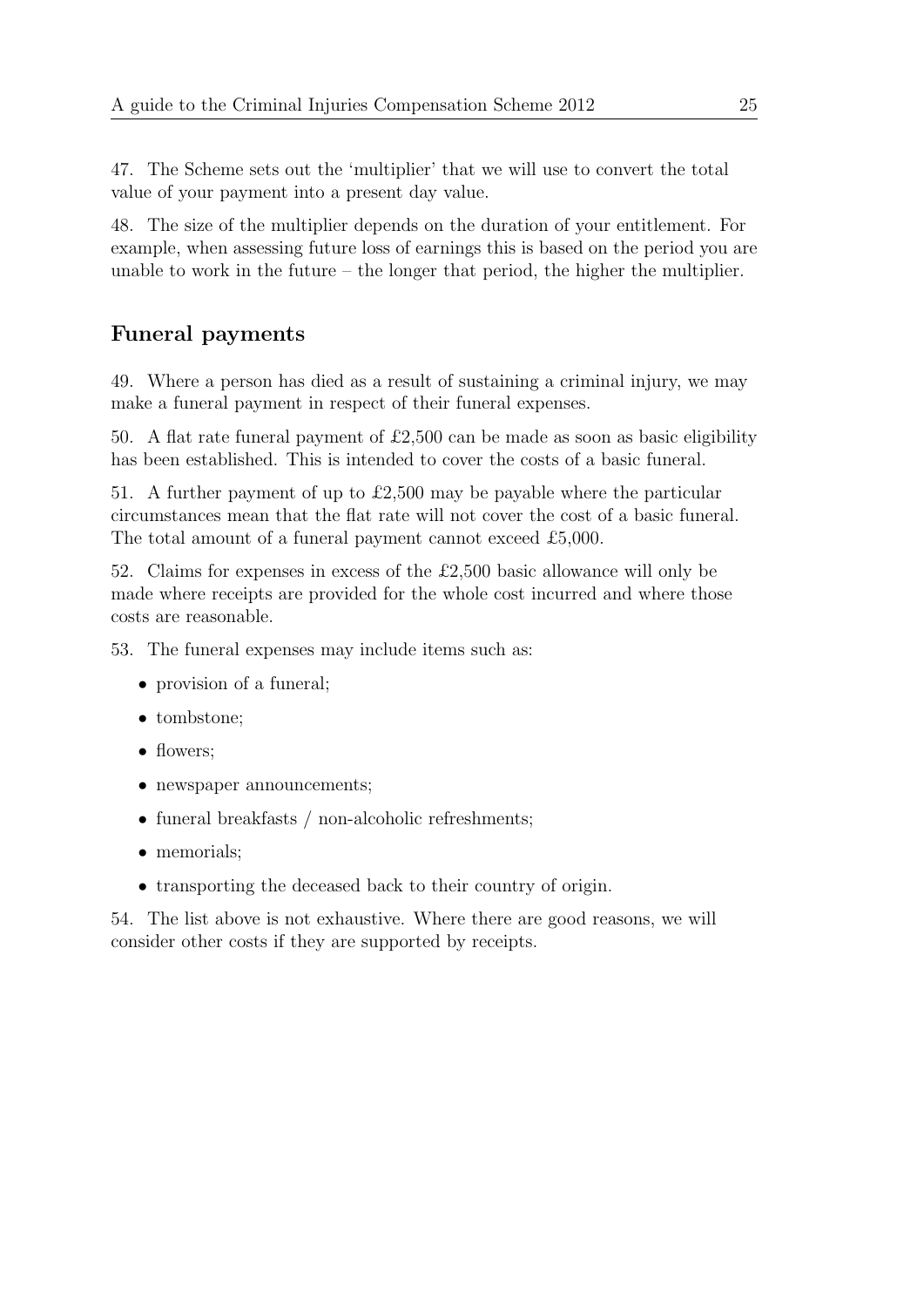# SECTION 5 — Withholding or reducing an award

# <span id="page-31-0"></span>Reporting

<span id="page-31-1"></span>1. If the crime for which you are seeking compensation has not been reported to the police we cannot make a payment.

2. We expect you, or someone else, to report the crime which led to your injuries immediately. This is to give the police the best chance of bringing your assailant to justice. We are likely to refuse your claim if you do not report the incident to the police as soon as reasonably practicable. In deciding if it was reasonably practicable we will consider if:

- you were too young to report the incident yourself;
- you lacked the mental capacity to report the incident;
- the effect of your injuries meant you could not make a full report to the police immediately.

# Co-operation with the police and the Criminal Justice System

<span id="page-31-2"></span>3. It is not necessary for the person who injured you to be identified, or convicted, in order for you to get a payment. However, we expect you to have done everything possible to help the police catch your assailant, and bring them to justice.

4. While you may be reluctant to bring charges (for example, if you fear a revenge attack or reprisal) the Scheme is publicly funded and you will not be eligible for a payment unless you co-operate fully with the investigation into the crime and any prosecution that follows.

### Co-operation with us or another body

<span id="page-31-3"></span>5. It is your responsibility to give all reasonable assistance to us or another person or body in connection with your claim. We may refuse or reduce your claim if: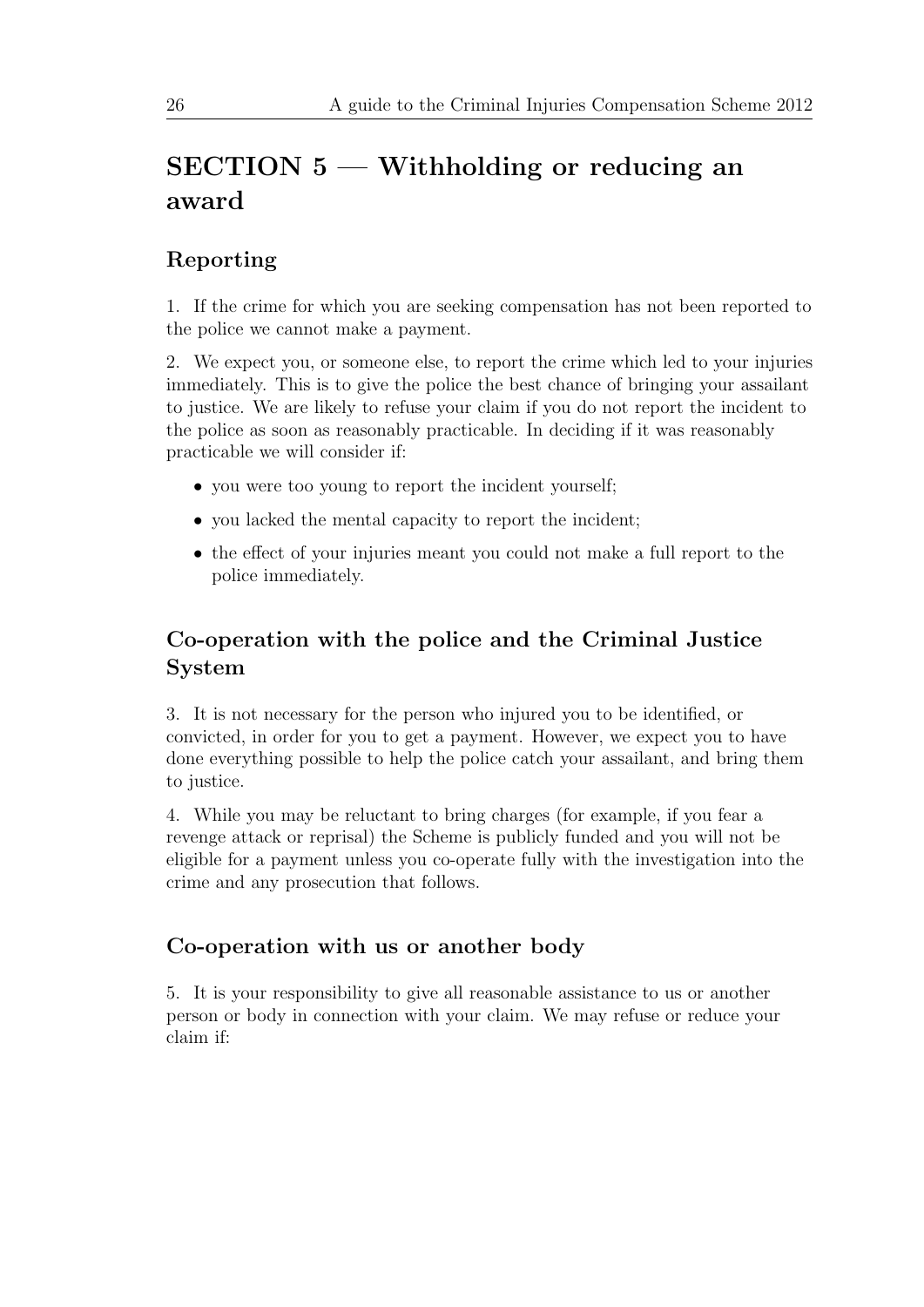- you fail to update us of a change to your address or circumstances;
- you repeatedly and without reasonable excuse fail to respond to our communications sent to your last known address;
- you don't tell us about something that could affect your claim;
- you give false or exaggerated details about your injuries; or
- you fail to attend a medical examination that lets us verify your injuries.

### Conduct

<span id="page-32-0"></span>6. The Scheme is intended to compensate blameless victims of crimes of violence. Before making a payment we have to consider if your behaviour before, during or after the incident caused or contributed to the incident in which you were injured.

7. We will look at details from before the incident, such as whether:

- you were acting in an aggressive or threatening way and provoked the incident in which you were injured;
- you intended to provoke an assault or fight;
- there was a history of assaults or fighting between you and the person who injured you; or
- you were injured as a result of challenging someone over a previous incident.

8. We will also look at details from the duration of the incident, such as whether you willingly took part in a fight.

9. We will consider your behaviour and look at details after the incident happened, such as whether you sought revenge against your assailant.

## Excessive consumption of alcohol or use of illicit drugs

<span id="page-32-1"></span>10. We will not accept the use of alcohol or drugs as an excuse if you behaved aggressively or if you provoked an incident, regardless of the consequences.

11. We will not reduce or withhold a payment solely because your consumption of alcohol or use of drugs made you more vulnerable to being attacked. This means that applicants who were sexually assaulted while under the influence of alcohol or drugs will still be eligible to make an application.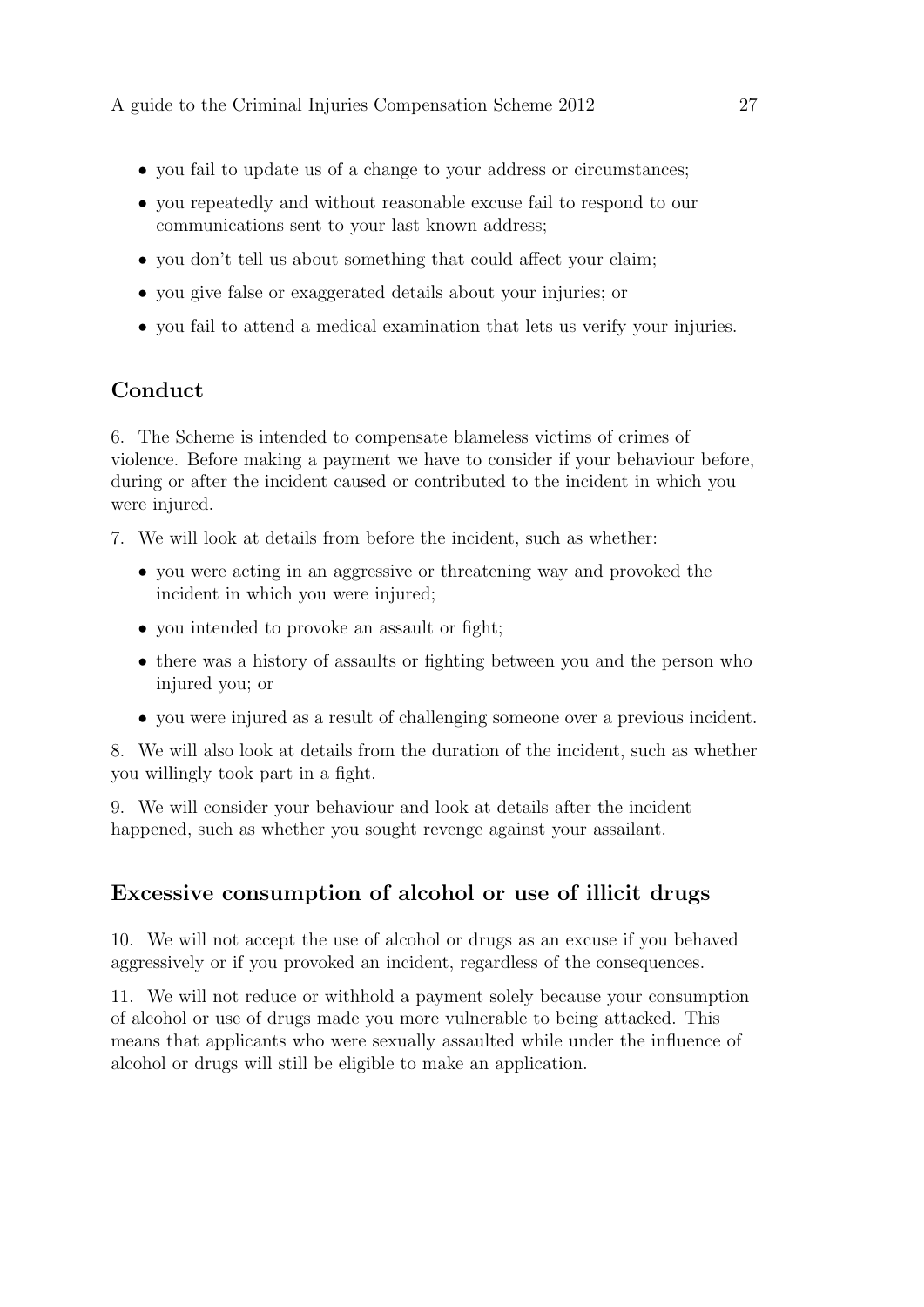### Criminal record

<span id="page-33-0"></span>12. We will take account of any unspent criminal convictions you may have on the date of your application and any others you receive before a final decision is reached in your case.

13. We will not make a payment if you have an unspent conviction which attracted a custodial or community sentence.

14. Unless there are exceptional circumstances, we will reduce a payment where the conviction attracts a sentence other than a custodial or community sentence.

15. Appendix 2 explains how we will normally decide what effect your criminal record will have on your payment.

16. We will ignore any convictions which can be treated as spent under the Rehabilitation of Offenders Act 1974.

### Character

<span id="page-33-1"></span>17. We will consider any evidence available about your character, other than in relation to unspent convictions, which makes it inappropriate for us to make a full or reduced payment. The types of evidence we may consider are:

- involvement or association in illegal drugs or crime;
- tax evasion or benefit fraud;
- antisocial behaviour orders; or
- any simple cautions or reprimands.

## Conduct and character of deceased victims

<span id="page-33-2"></span>18. If the behaviour of the deceased led or contributed to the incident in which they were fatally injured, we will not normally make a payment. In considering whether or not to reduce or withhold a payment because of conduct, we will use the same tests as we would for a personal injury claim (see paragraphs 6-9 above).

19. As indicated in Section 2, we will not normally take account of the criminal convictions of the deceased. However, we will refuse to make a payment where the character of the deceased means it would be an inappropriate use of public funds.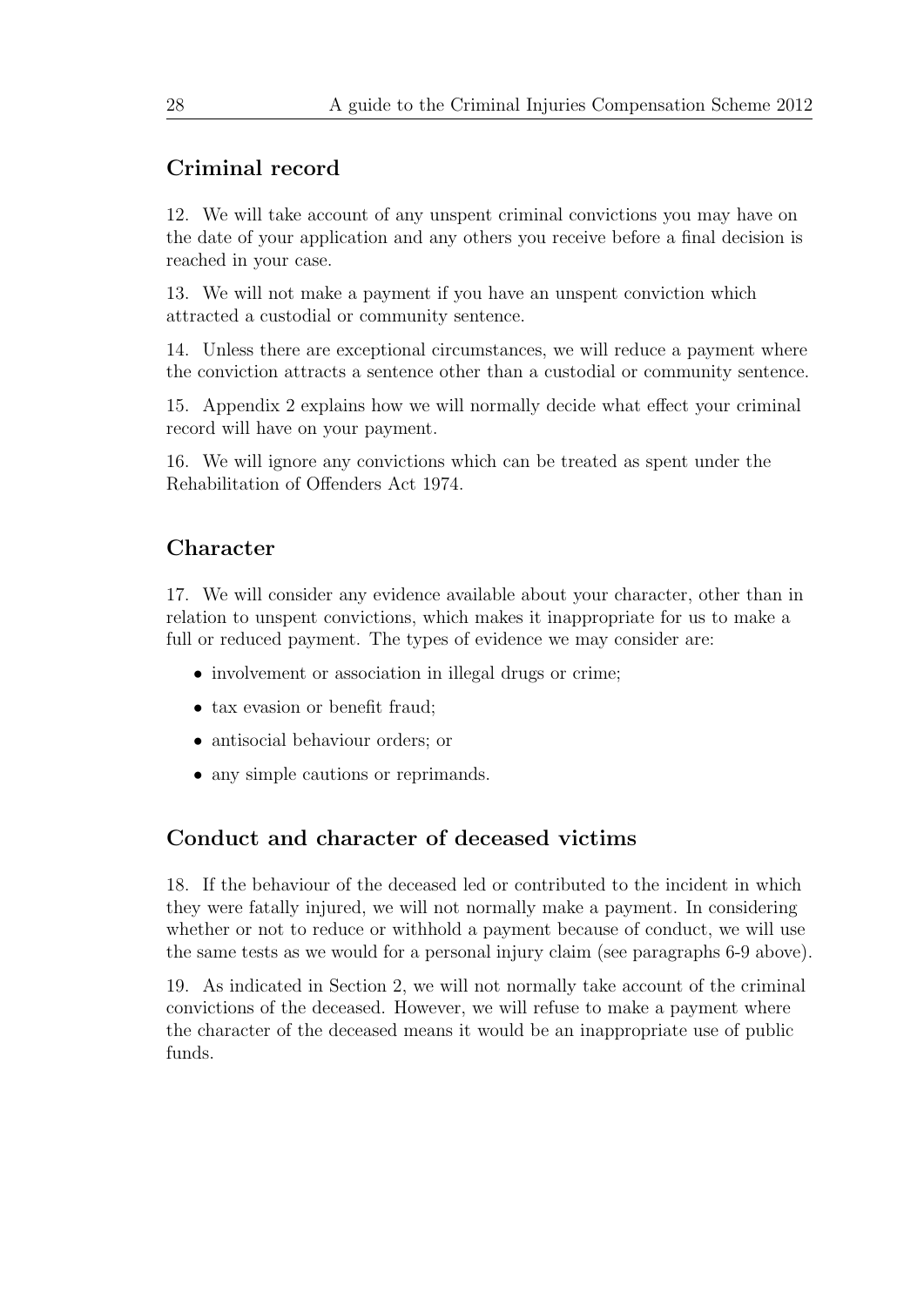# SECTION 6 — Decisions and administering payments

# <span id="page-34-0"></span>Accepting a payment

<span id="page-34-1"></span>1. When we have made our decision, we will write to you or your representative to tell you what decision has been made.

2. If you accept our decision, you or your representative must complete and return the acceptance form within 56 days of it being sent to the contact address we have on your file.

3. If you do not send your acceptance back to us within 56 days, and you have not asked for a review in writing, a payment will not be made.

4. We may extend the 56-day time limit referred to above if there are exceptional circumstances which mean that you could not have complied with the time limit.

5. You can apply for this extension even if the first 56 days have passed. We can only give you one extension of time which will be a maximum of a further 56 days.

6. If you disagree with our decision, you can ask for it to be reviewed by another claims officer. We will send you a review form when we issue the original decision. See 'Reviewing our decision' (Section 7) at paragraphs 3-5.

## How we make a payment

<span id="page-34-2"></span>7. Wherever possible, we will settle claims by offering a single lump sum payment. However, we can only do this if your medical condition and financial losses have been established.

8. The Scheme says that we can make certain arrangements about the payment or repayment of awards. This is explained further below.

# Payments to adults who manage their own financial affairs

<span id="page-34-3"></span>9. We will only accept an instruction to make a payment to you, or your solicitor. This will be paid directly into your/your solicitor's bank/building society account.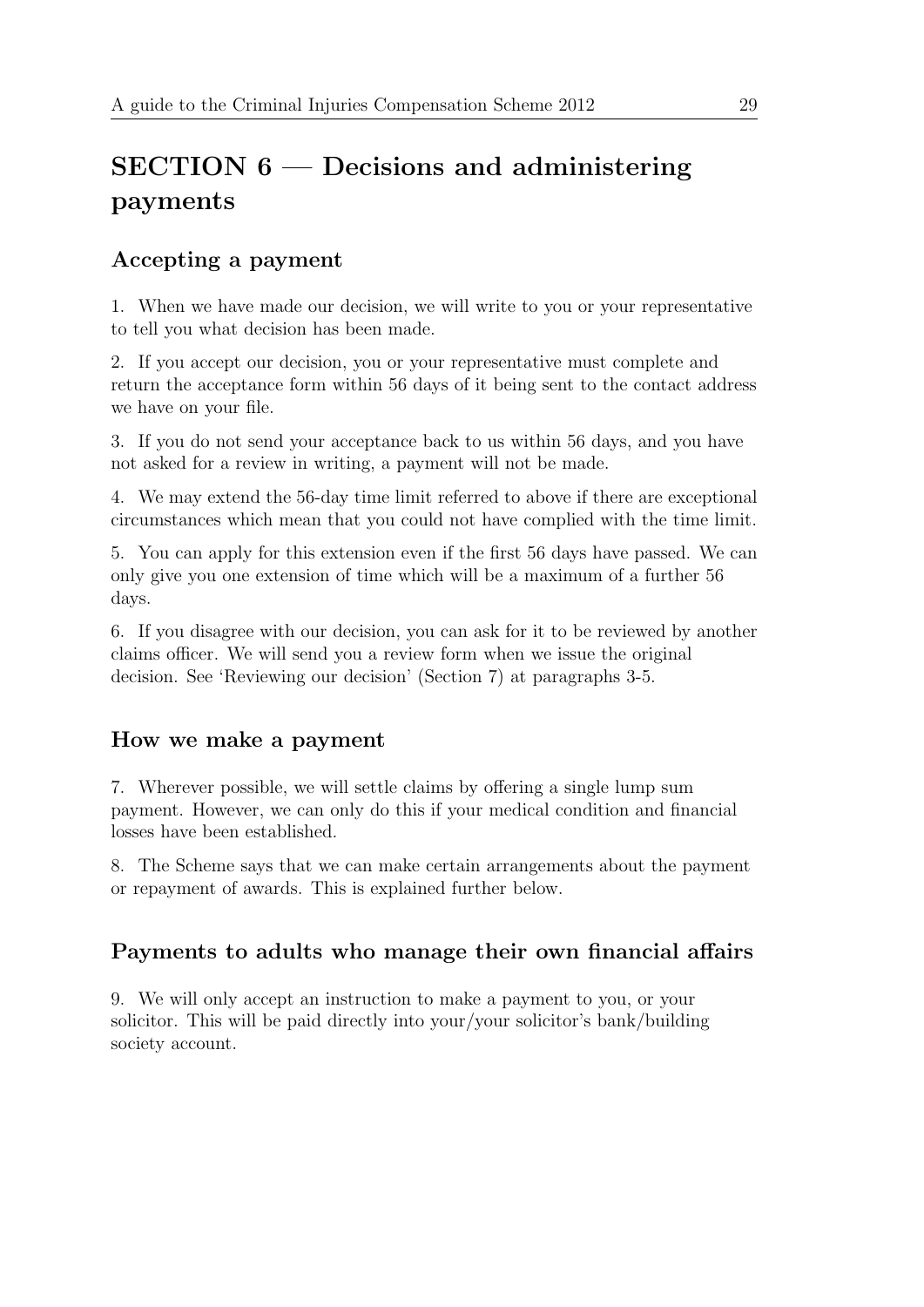10. If you do not have an account, you may wish to contact your local Citizens Advice Bureau or Credit Union for advice.

### Interim payments

<span id="page-35-0"></span>11. Where we have decided that you are eligible for an award but we cannot make a final decision then we may consider making an interim payment. If we are unable to make a final decision this is likely to be because we are waiting for more information or your medical condition has not yet settled down.

### Trusts

<span id="page-35-1"></span>12. We may direct that a trust is set up where we:

- have identified that you are not capable of managing your own finances, and there is no existing trust in place;
- think this will prevent an assailant benefiting from a payment; or
- do not think it would be in your best interests for us to make a payment as a lump sum.

13. A trust is a fund that is managed by a person or group of people (trustees) on your behalf. You are the beneficiary of the trust. The money will be paid into your trust fund when it is set up.

14. If the value of a payment is significant we may consider imposing terms on the trust that will allow for any unused portion of the payment to be repaid if it is no longer needed by you.

15. If we direct the setting up of a trust, and the maximum level of payment has not been reached, we may be able to pay the set-up costs. We cannot cover any costs if you decide to set up a trust where we have not directed that this is necessary. We will not normally consider paying any costs associated with the administration of your affairs. The only exception to this is where you do not have the capacity to manage your own affairs due to the injuries you sustained in the incident that led to the claim.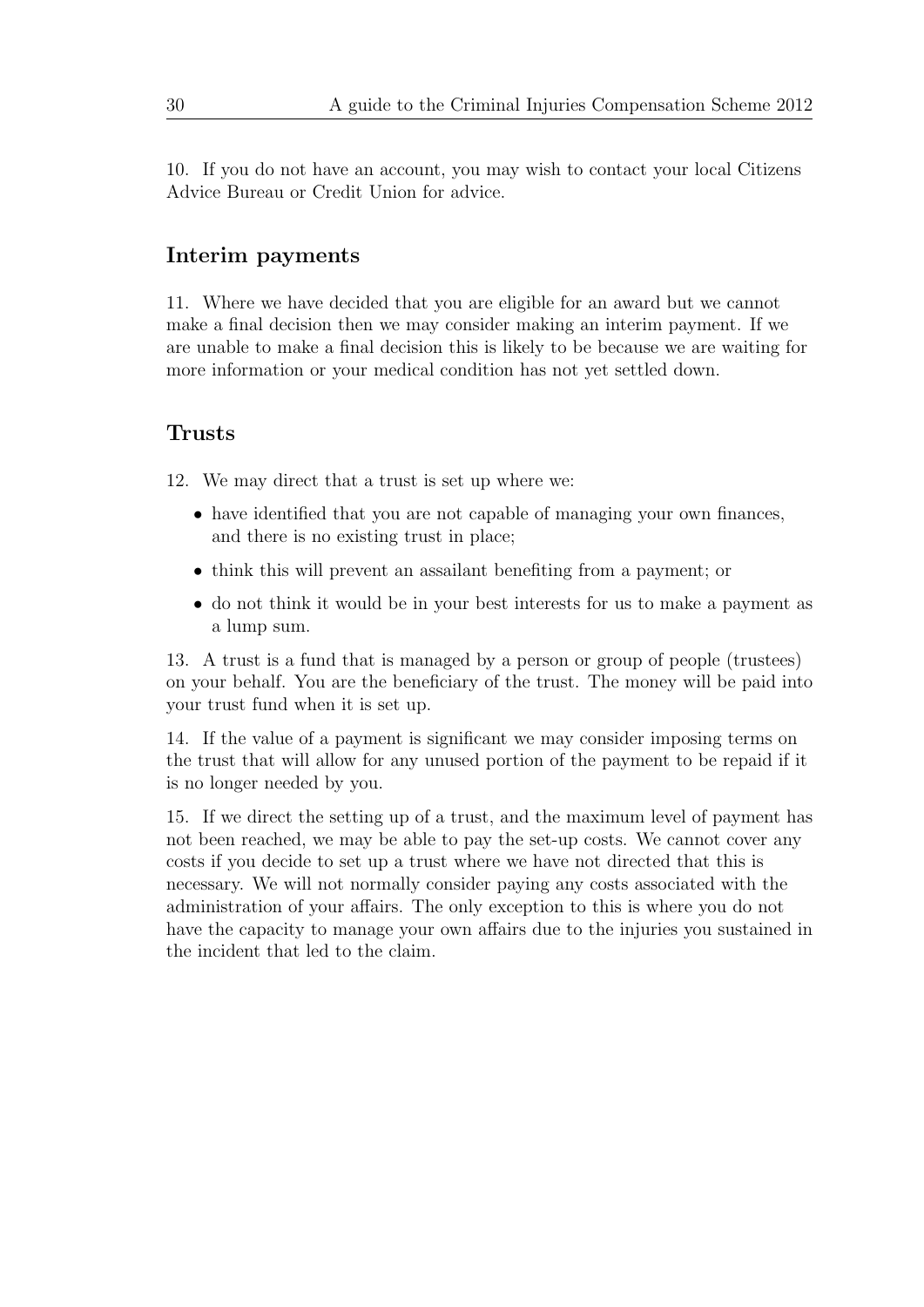# Annuities

16. An annuity is a type of insurance policy that provides a regular income in exchange for a lump sum. The Scheme allows us to consider the use of an annuity if we do not think it would be in your best interest to make a payment as a lump sum. If you would prefer to receive your payment as an annuity please discuss this with us.

17. We will not meet costs, if any, of purchasing or administering an annuity.

# Appointment of a deputy or guardian

18. Where an adult is legally defined as not capable of managing their own affairs we will normally make the payment to the person who has legal authority, normally a deputy or guardian, to manage their finances. In some cases we can pay into a trust fund instead.

19. A deputy is someone appointed by the Court of Protection to make decisions for someone who is unable to do so on their own. The Court of Protection will decide who can be a deputy.

20. A legal guardian in the UK is a person who has the legal authority and corresponding duty to care for the personal and property interests of another person.

# If you are under 18 when a payment is made

21. If you are under 18 when you accept a payment, we will normally put your money in an interest-earning deposit account in your name. The payment will be paid to you (together with all interest earned) when you reach 18.

22. We will consider a request from your parent or guardian to make your payment to a Child Trust Fund, a Junior ISA or another type of account, where the full value of the payment is protected until you are 18 years old. If we agree it is possible to pay the full amount of your payment into such an account before you turn 18 then this could be an alternative to us holding on to your funds. We do not meet any additional costs if your parent or guardian chooses one of these options.

23. If we are holding the payment for you, we will allow advances if these are needed for your sole benefit, education or welfare. If we make an advance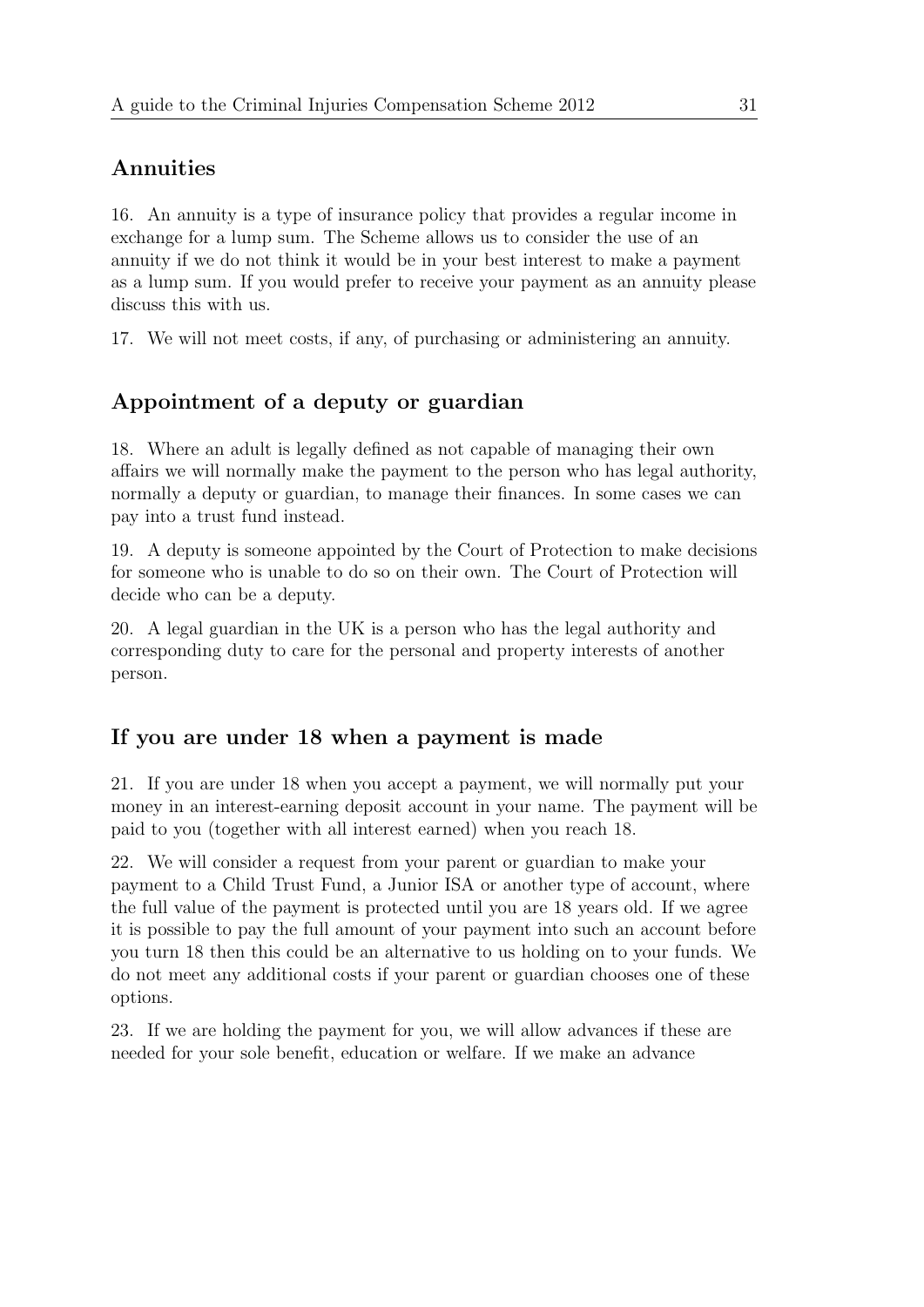payment, we will need evidence — normally a receipt — proving that it has been used for the purposes intended. If we don't get this evidence, we will not allow any further advances. We may consider making a full payment if you are 16 or 17 years of age and living independently.

24. If we receive evidence that shows it would not be in your best interests to be given the payment as a lump sum when you turn 18, we may give further consideration to the use of an annuity or a trust at that time.

25. We give a full explanation about how we manage payments for young people when we make our payment offer.

26. The law states that the parents of a child under 18 are the legal guardians of that child, and that they can designate who shall become the child's legal guardian in the event of their death.

### Repayment of awards

27. We can request repayment of part or all of an award after a final payment has been made, if we receive evidence to suggest any of the following:

- you did not co-operate as far as reasonably practicable in bringing the assailant to justice;
- you deliberately misled us in relation to an important aspect of your claim;
- you received a payment which the Scheme allows us to take into account, and which was not deducted from the payment before it was paid.

28. We will write to you to tell you if we require repayment of all, or part, of an award. If you do not agree with our decision to reconsider your award or ask for repayment, you have 30 days from the date of our letter to write to us and explain your reason for disagreement.

29. Up until the point that we make a final payment, we may reconsider our decision and take account of new evidence or a change of circumstances. If we are reconsidering your award we will write to you to tell you what we are doing and why. We will invite you to give us your views on what we are reconsidering.

30. Our final decision on reconsideration or repayment will be issued to you in writing.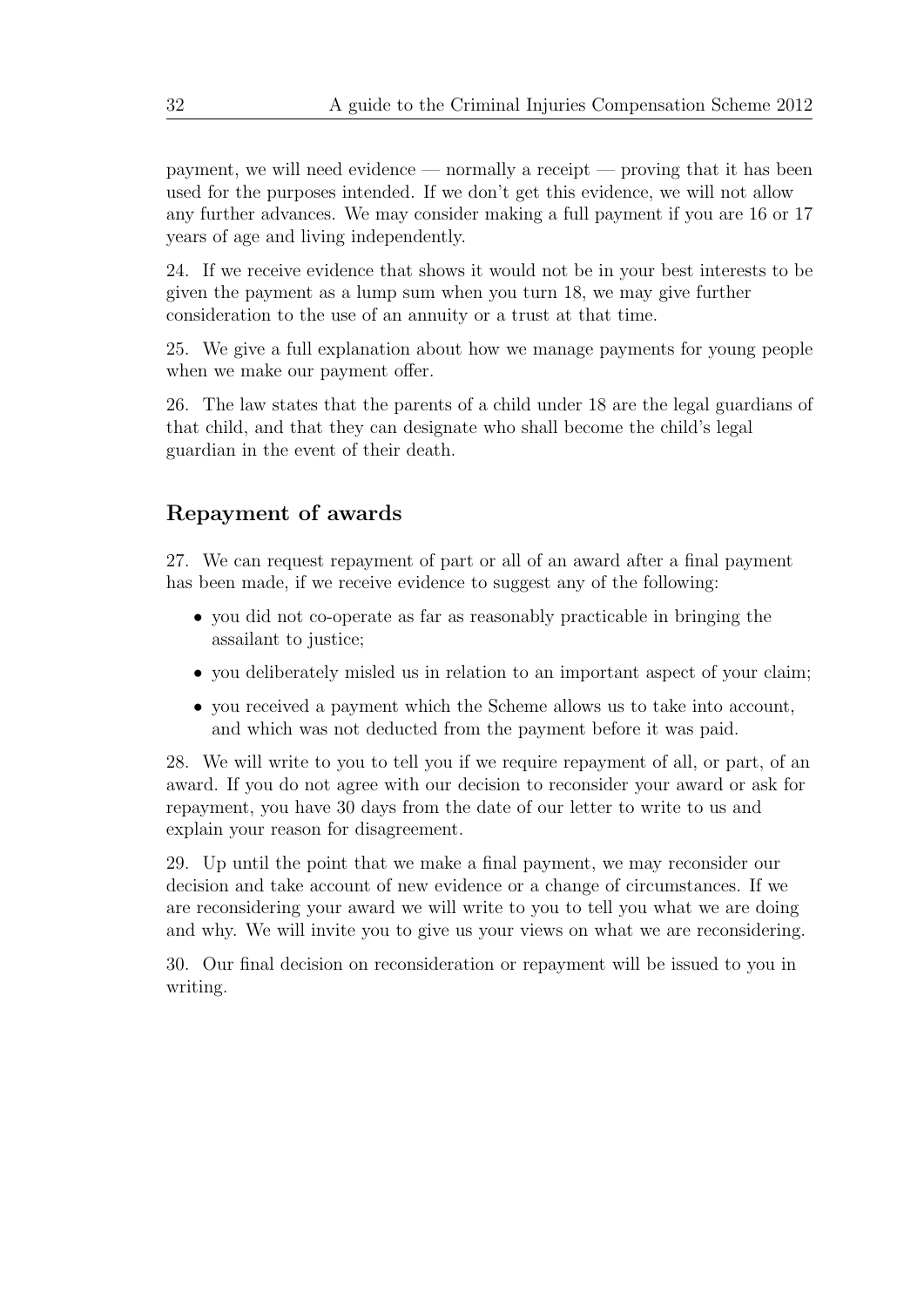# SECTION 7 — Re-opening cases, reviewing our decisions and how to appeal

# Re-opening a case

1. We may consider re-opening a claim after a final payment is made, or where directed to do so by the First-tier Tribunal (Criminal Injuries Compensation). We can do this if we need to make an additional payment where:

- a person has previously accepted a payment from us and then subsequently dies as a result of the injury sustained at the time of the original incident;
- there has been such a change in your medical condition that an injustice would occur if the case were not reopened.

2. We will not normally reopen a case unless it is within two years of the final decision. If you ask us to reopen a case on medical grounds more than two years after our decision, we will only consider this where you are able to give us enough evidence to make a decision on the case without the need for further extensive enquiries.

# Reviewing our decision

3. If you disagree with the original decision or a reconsideration of your claim and want us to review it, you must send us your written application for a review within 56 days of the date of the original decision. You will need to enclose any additional evidence that you wish us to consider in support of your claim.

4. If it will take you longer than 56 days to collect the evidence you need to support your claim, you should write to us asking for the time limit to be extended by up to a further 56 days. You can ask for an extension even after the first 56 days have passed, but we will only grant this if there are exceptional circumstances which meant you could not have requested an extension earlier.

5. When we get your request for a review along with all your supporting information, a claims officer, other than the one who made the original decision, will consider it. The review decision can be more or less favourable than the original decision, or the original decision may be unchanged. It is important that you understand that while a possible outcome of a review is that you might get a bigger payment, it is also possible that you will get a lower payment or no payment at all.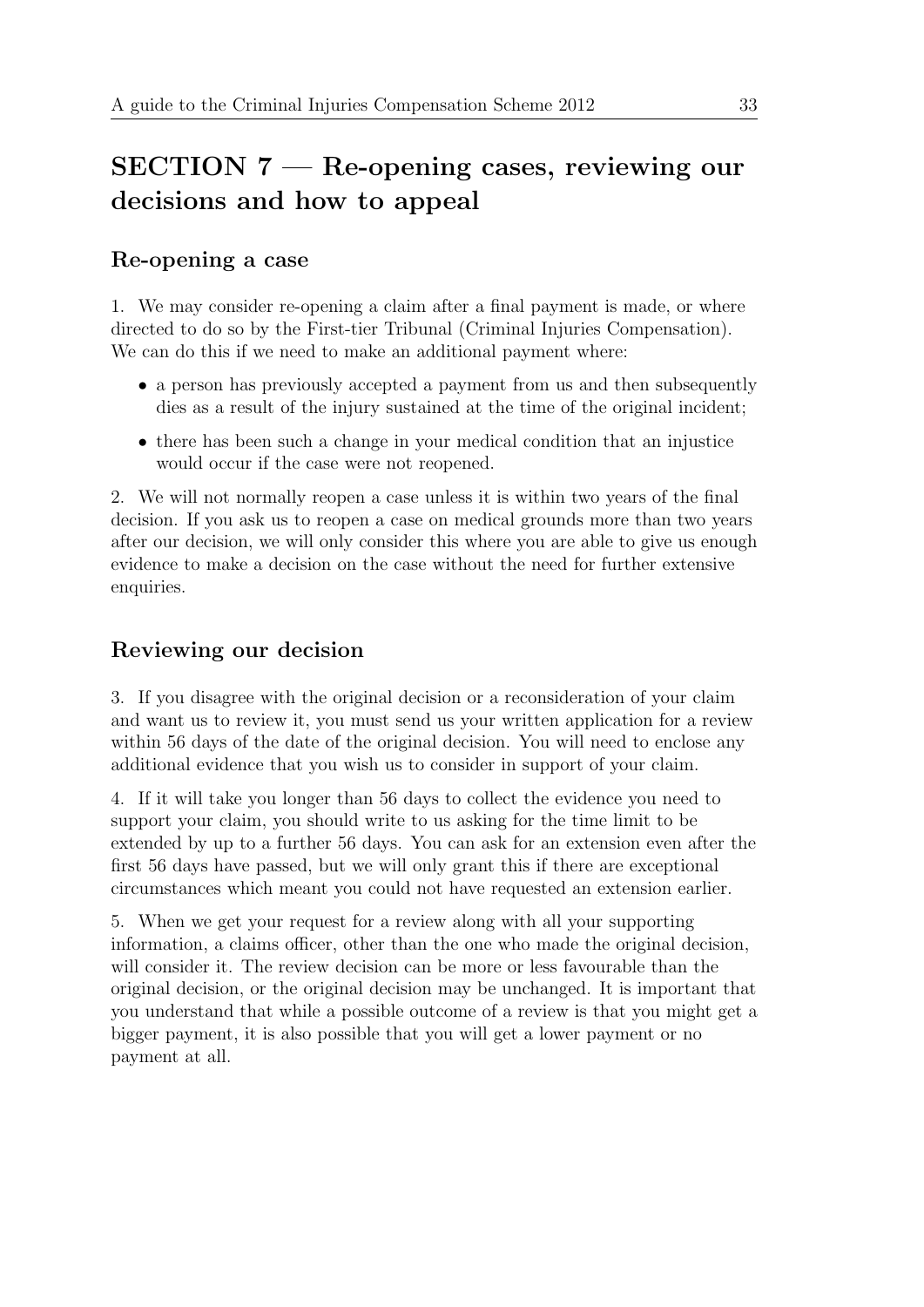## Appealing a decision

6. If you disagree with a review decision, you can appeal to the First-tier Tribunal (Criminal Injuries Compensation) in accordance with Tribunal Procedure Rules. You can find these rules on the First-tier Tribunal website at [www.justice.gov.uk/tribunals/criminal-injuries-compensation/rules-and](http://www.justice.gov.uk/tribunals/criminal-injuries-compensation/rules-and-legislation)[legislation](http://www.justice.gov.uk/tribunals/criminal-injuries-compensation/rules-and-legislation) or by writing to the First-tier Tribunal (Criminal Injuries Compensation) at the address below.

7. When we send you our review decision, we will send you the form to use to ask for an appeal. You will need to fill in the form explaining why you think our decision was wrong. You should also provide any extra material which supports your reasons for an appeal. You should send the form and the evidence to the First-tier Tribunal (not to us) so that they get it within 90 days of the date of the review decision. You can ask the First-tier Tribunal to extend this period, but you must do so within the 90 days. The Tribunal's address is:

> First-tier Tribunal (Criminal Injuries Compensation) Wellington House 134-136 Wellington Street Glasgow G2 2XL

8. The First-tier Tribunal will explain its procedures when it gets your request for an appeal. If your appeal proceeds to an oral hearing, it is likely that a representative from the Authority will be at the hearing in order to explain our decision. The members and staff of the First-tier Tribunal are entirely independent of us and will consider the whole claim. They may make a decision that is more favourable or less favourable than the review decision, or the review decision can stay the same. The First-tier Tribunal decision is final, unless a Judicial Review finds that they erred in law.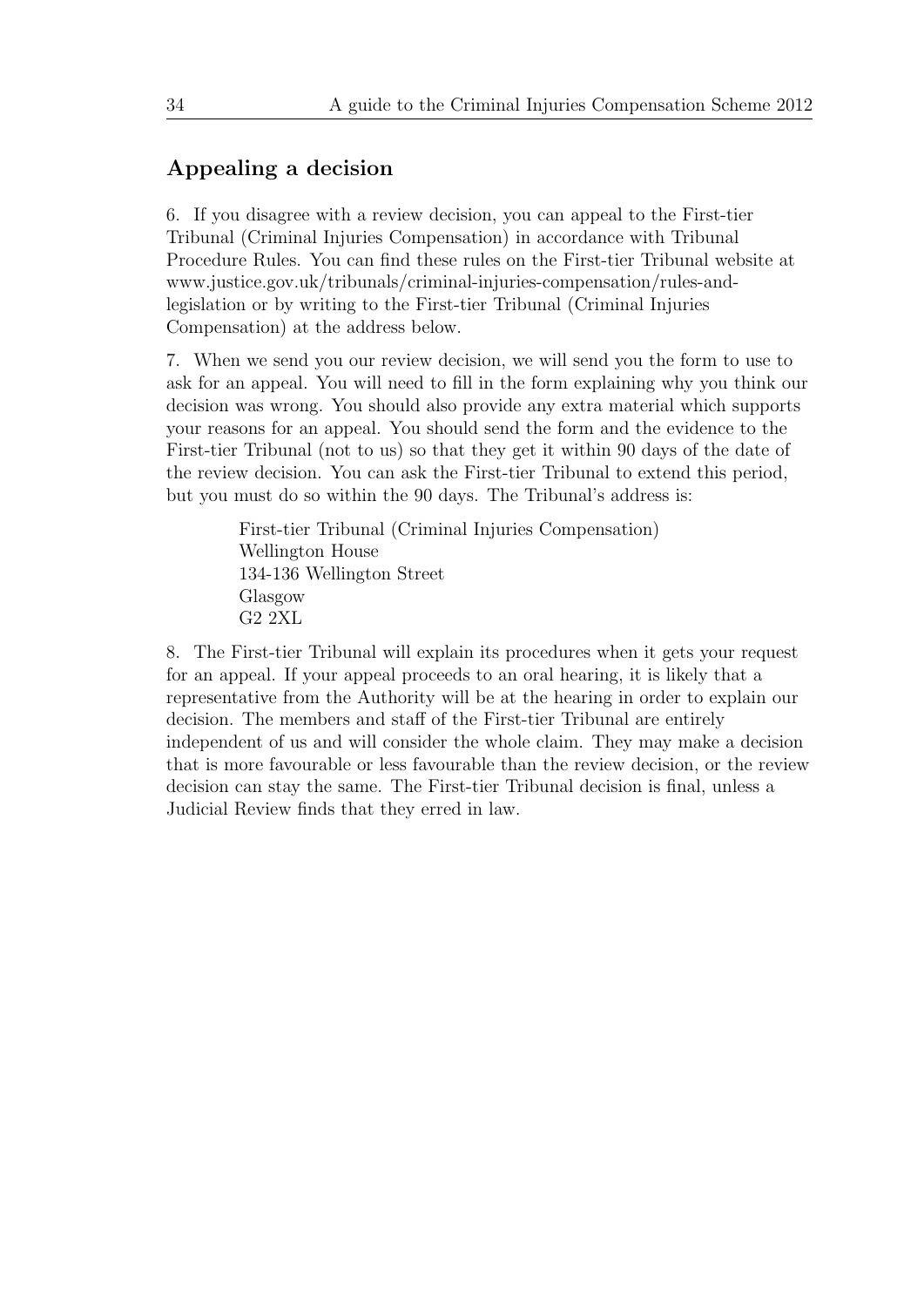# SECTION 8 — Customer service

1. Our aim is to provide an efficient and fair service to blameless victims of violent crime.

2. Our customer charter (reproduced below) details our aims in delivering our service, and our expectations from you.

### Customer charter

### What we ask of you

You can help us give you, and others, the service you expect by:

- giving us accurate information and evidence to support your claim, and helping us gather evidence (we rely on others for our information, and this can take time);
- telling us immediately if your contact details change;
- allowing us two working days to return your call if you need to speak with a specific person or team; and
- treating our staff courteously.

In some cases we may take action if you do not adhere to these principles, for example by stopping telephone contact if you are discourteous to staff or repeatedly contact us about an issue to which we have already responded fully.

#### Our commitments to you

You told us what was most important to you in delivering good service, so we will:

- decide 80 per cent of cases within 12 months<sup>1</sup>;
- answer telephone calls within two minutes on average:

<sup>&</sup>lt;sup>1</sup> Cases likely to be part of the 20 per cent we can't decide in a year are those where an injury has an uncertain recovery, such as a brain injury where the doctors treating you are uncertain what the long-term damage might be, or cases where your injury has affected your long-term ability to work. Where you ask us to look at the case again after we have decided it, this will add to the time taken.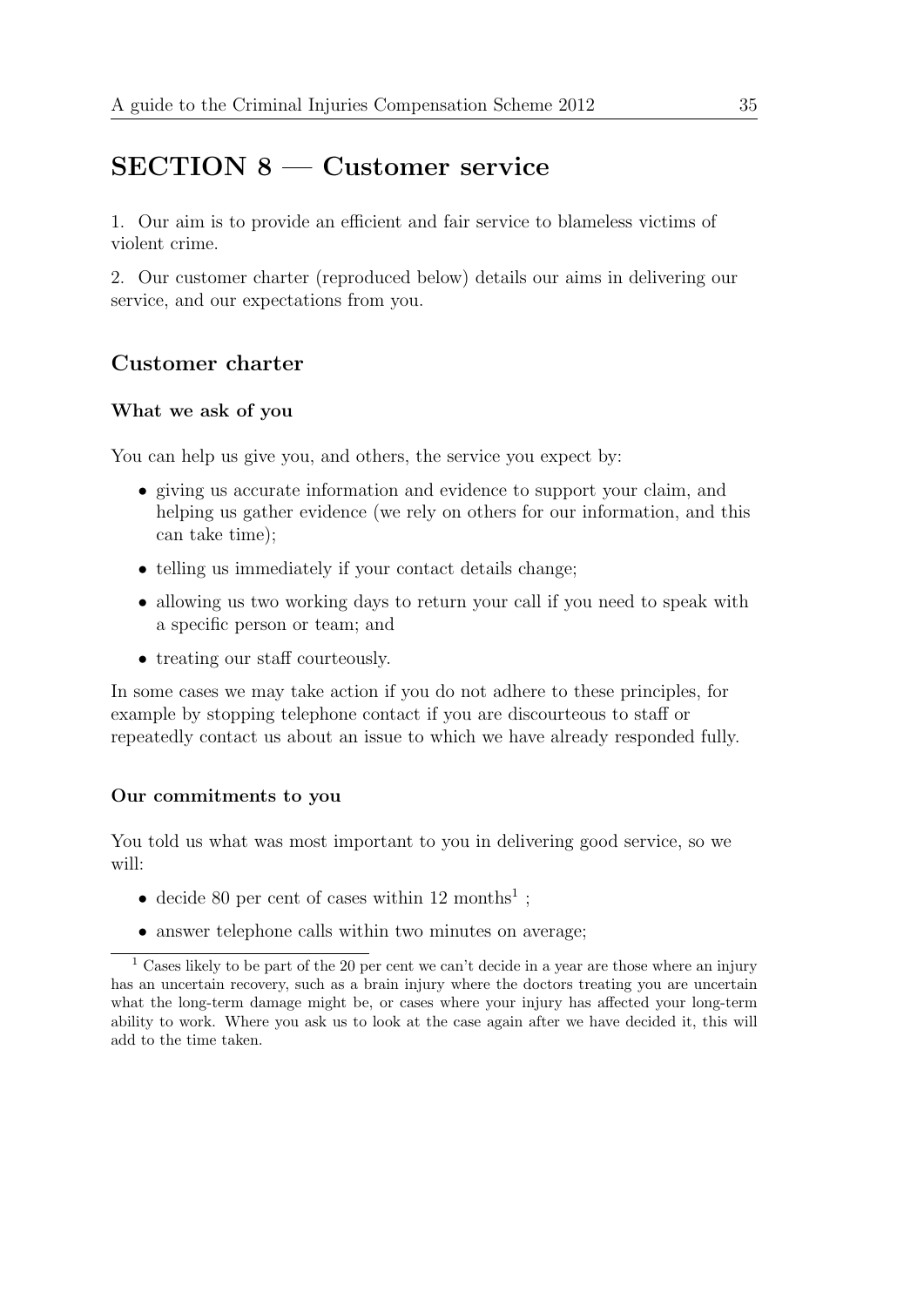- return telephone calls within two working days if you need to speak with a specific person or team;
- treat you courteously;
- keep our written communication clear and easy to understand;
- make it easy for you to complain if you are not satisfied we are meeting these standards; and
- measure how well we perform and publish the results.

We will also explain our decisions clearly and tell you what options you have when you receive them, but we cannot accept complaints about case decisions because there is a review and appeal process we must follow if the outcome is not what you hoped for.

### Complaints

3. Please call us on 0300 003 3601 if you want to make a complaint. We try to resolve all complaints as quickly as possible and being able to speak with you from the beginning aids that process.

4. Our telephone lines are open from 08.30 to 17.00 on Monday to Friday, except on Wednesday when we are open from 10.00 to 17.00.

### Customer survey

5. We may ask you to complete surveys at different stages of your claim as part of our feedback process. You do not have to do so, but it will help us improve our service if you do.

6. We may ask such questions after you complete your telephone or online application process, or when we write to tell you about our decision. Your feedback is very important to us.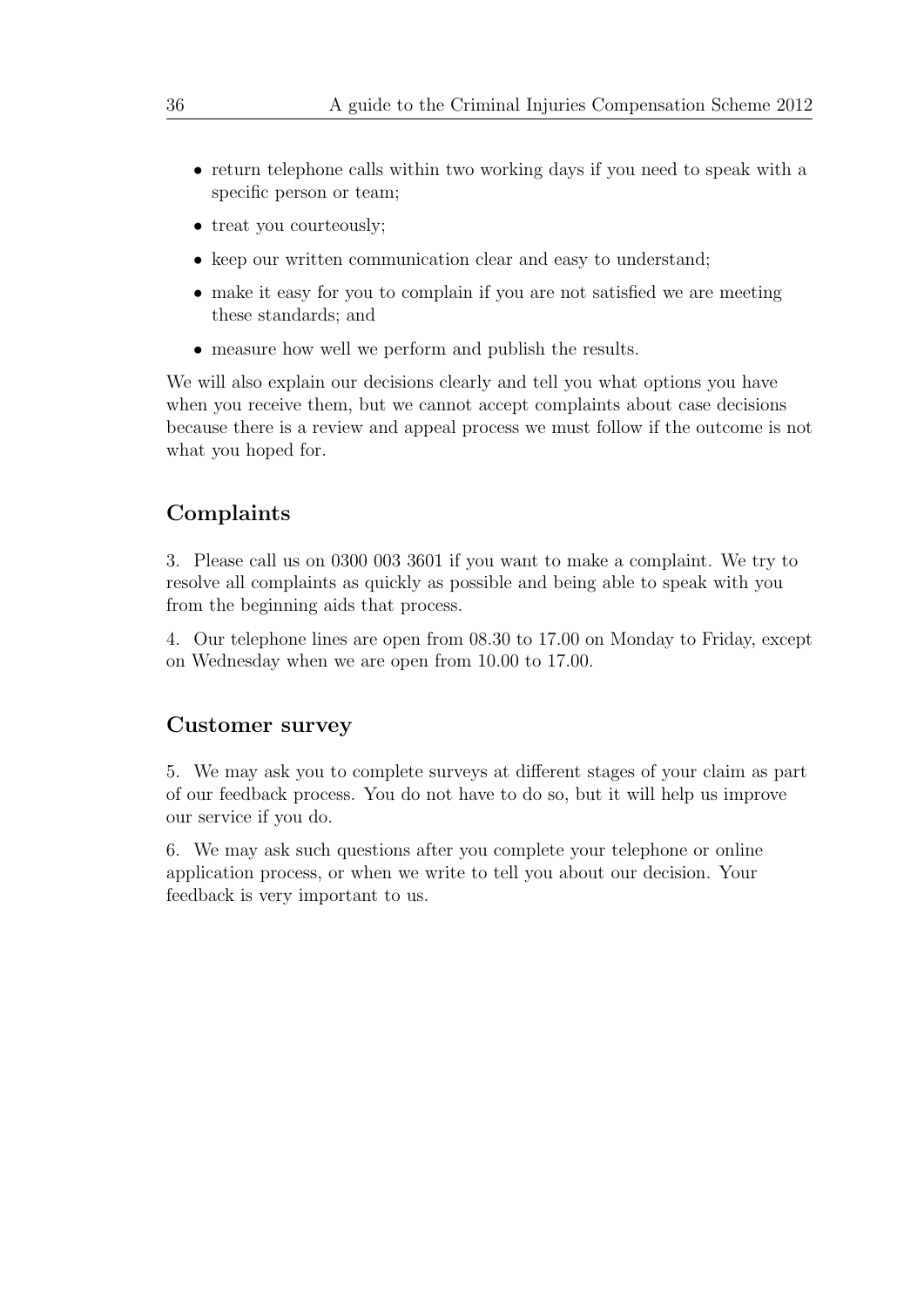# Appendix  $1$  — Further information about eligibility for residents and non-residents

- 1. In order to qualify for a payment you must show that:
	- you were ordinarily resident in the United Kingdom (UK) on the date of the incident;
	- you were linked to the UK by virtue of one of the other provisions listed in paragraph 4 on the date of the incident;
	- you have been identified as a victim of human trafficking on the date of your claim; or
	- you have been granted temporary protection, asylum or humanitarian protection on the date of your claim.

# Ordinarily resident in UK

2. Whether you are ordinarily resident in the UK for the purposes of the Scheme would depend on:

- how often and for how long you are in the UK;
- the purpose and pattern of your presence;
- your connections to the UK. Relevant factors would be considered together to give a complete picture, and would include:
	- (a) Family ties having a spouse, civil partner, children or other close family members, in the UK.
	- (b) Business ties owning or being a director of a business based in the UK, or having employment, including self-employment, in the UK.
	- (c) Property ties property that you own or lease and in which you can stay when in the UK.

3. It is possible that you may have spent some time in another country but maintained strong ties to the UK, such as your job and house, which means that you remained ordinarily resident within the UK for the purposes of the Scheme. This may be the case if you were on holiday, studying abroad, or visiting a foreign country for some other reason.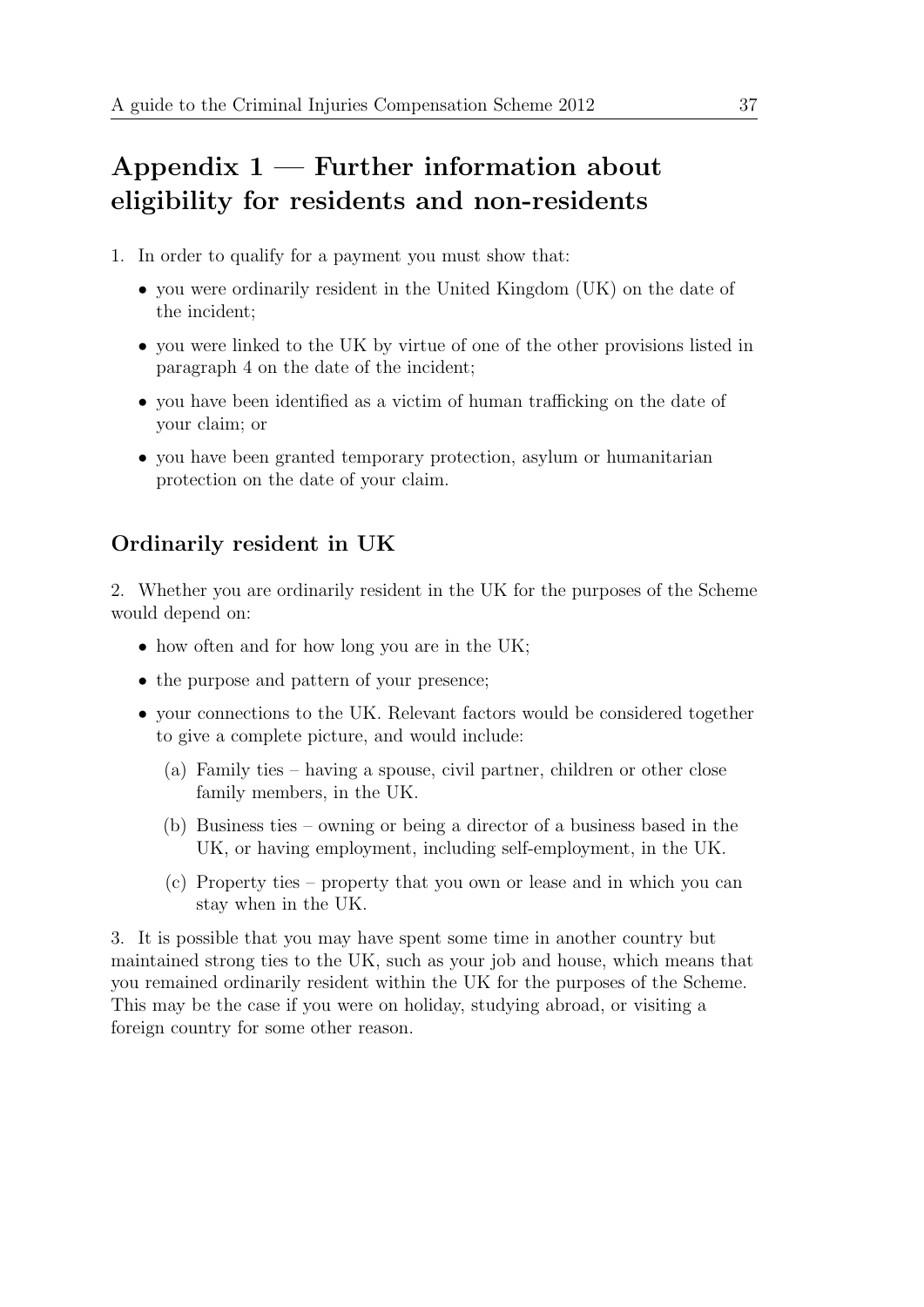### Other ways of meeting the residency or nationality criteria

- 4. To be eligible to apply for a payment you must be able to show that you are:
	- (a) A British citizen, regardless of where you normally reside;
	- (b) A close relative of a British citizen or of a member of Her Majesty's armed forces

The term 'close relative' is defined as:

- the spouse or civil partner of that citizen or member of the armed forces;
- the partner (other than a spouse or civil partner) of that citizen or member of the armed forces, having been their partner for a continuous period of at least two years immediately before the date of the incident giving rise to the injury;
- a child aged under 18 of that citizen or member of the armed forces, or of their spouse, civil partner or partner;
- a child of that citizen or member of the armed forces, and financially or physically dependent on that person as a result of a physical or mental disability;
- an 'accompanying close relative' of a member of the armed forces, as defined in paragraph 12 (2) of the Scheme, is a close relative who is living with them outside the United Kingdom.
- (c) A national of a member state of the European Union (EU) or the European Economic Area (EEA)

A list of EU and EEA member states is set out at the end of this section.

(d) A person who had a right to be in the United Kingdom by virtue of being a family member of an EU/EEA national who is in the **UK** 

By 'family member', we mean:

- a spouse or civil partner;
- direct descendants of the EU or EEA national, or his spouse or civil partner who are either under 21 years of age or who are dependent on the EU or EEA national. By direct descendants we mean children and/or grandchildren;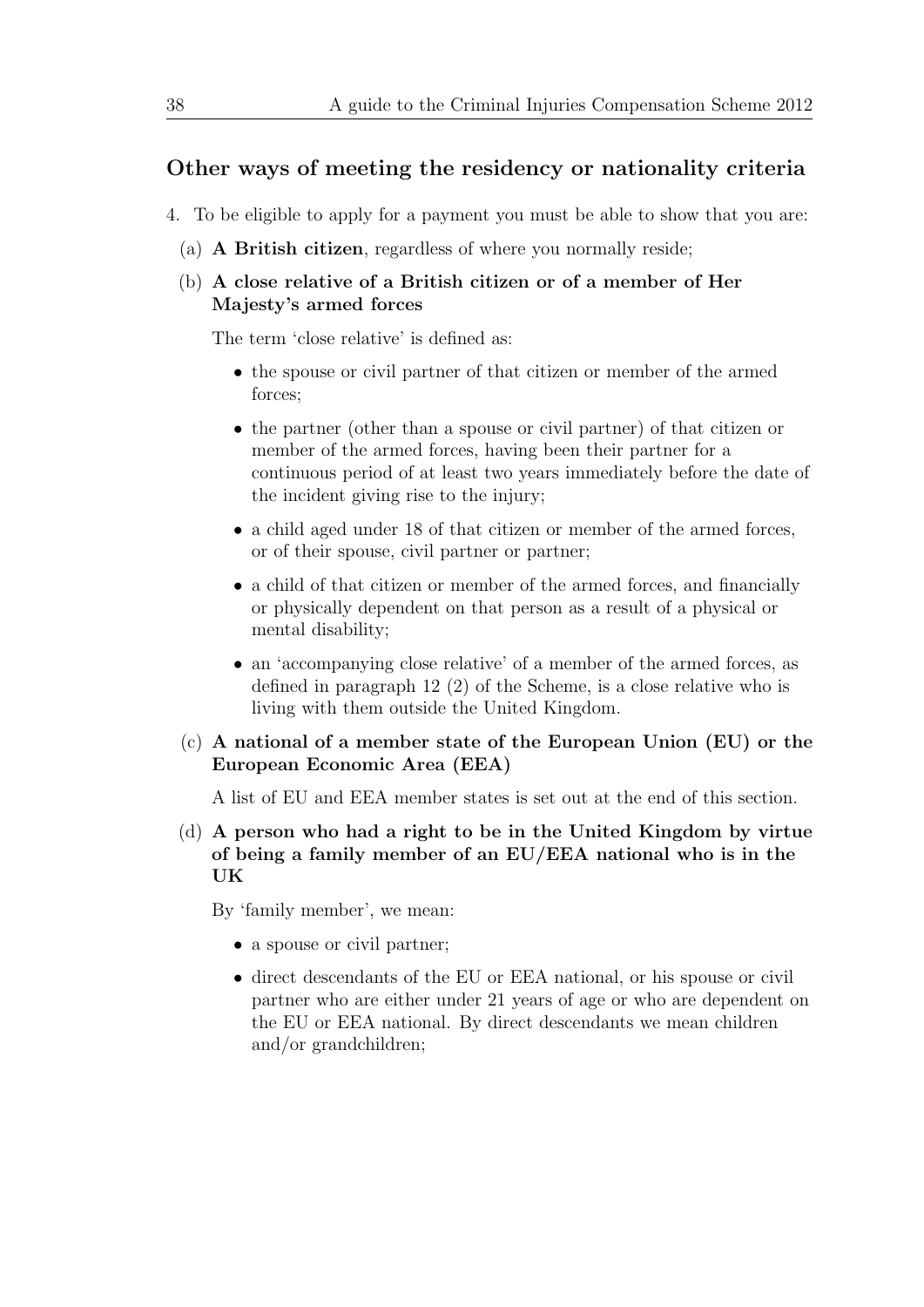- a parent or grandparent of the EU or EEA national (who is financially dependent on the EU or EEA national); or a parent or grandparent or the EU or EEA national's spouse or partner;
- if the EU or EEA national is a student, only their spouse or civil partner and dependent children will have a right of residence. No other relatives will have an automatic right of residence;
- if you are an unmarried partner of an EU or EEA national, you may be eligible for a payment if you are able to show that you are in a durable relationship with a national of the EEA or EU.

Further information on EEA 'family members' is available at [www.ukba.homeoffice.gov.uk/eucitizens/eea-family-permit/](http://www.ukba.homeoffice.gov.uk/eucitizens/eea-family-permit/)

#### (e) A member of the armed forces or accompanying close relative

All serving members of Her Majesty's armed forces may be eligible to apply.

An 'accompanying close relative' of a member of Her Majesty's armed forces, as defined in the Scheme at paragraph 12(2), is a close relative living with that member of the armed forces outside the United Kingdom.

### (f) A victim of human trafficking

If you have been identified as a victim of trafficking in human beings, you may also be eligible to claim.

You are responsible for giving us evidence to show that you have been officially identified as a victim.

If your status has not been confirmed when you submit your claim, you may ask us to wait before we make our decision. We call this deferring. It is your responsibility to ask us to defer your claim.

#### (g) An asylum seeker

If you have made an application for asylum, in accordance with the Immigration Act 1971, you may also be eligible to apply if:

- you are granted temporary protection;
- you are granted asylum; or
- you are granted humanitarian protection.

If your status has not been confirmed when you submit your claim, you may ask us to defer our decision. It is your responsibility to request a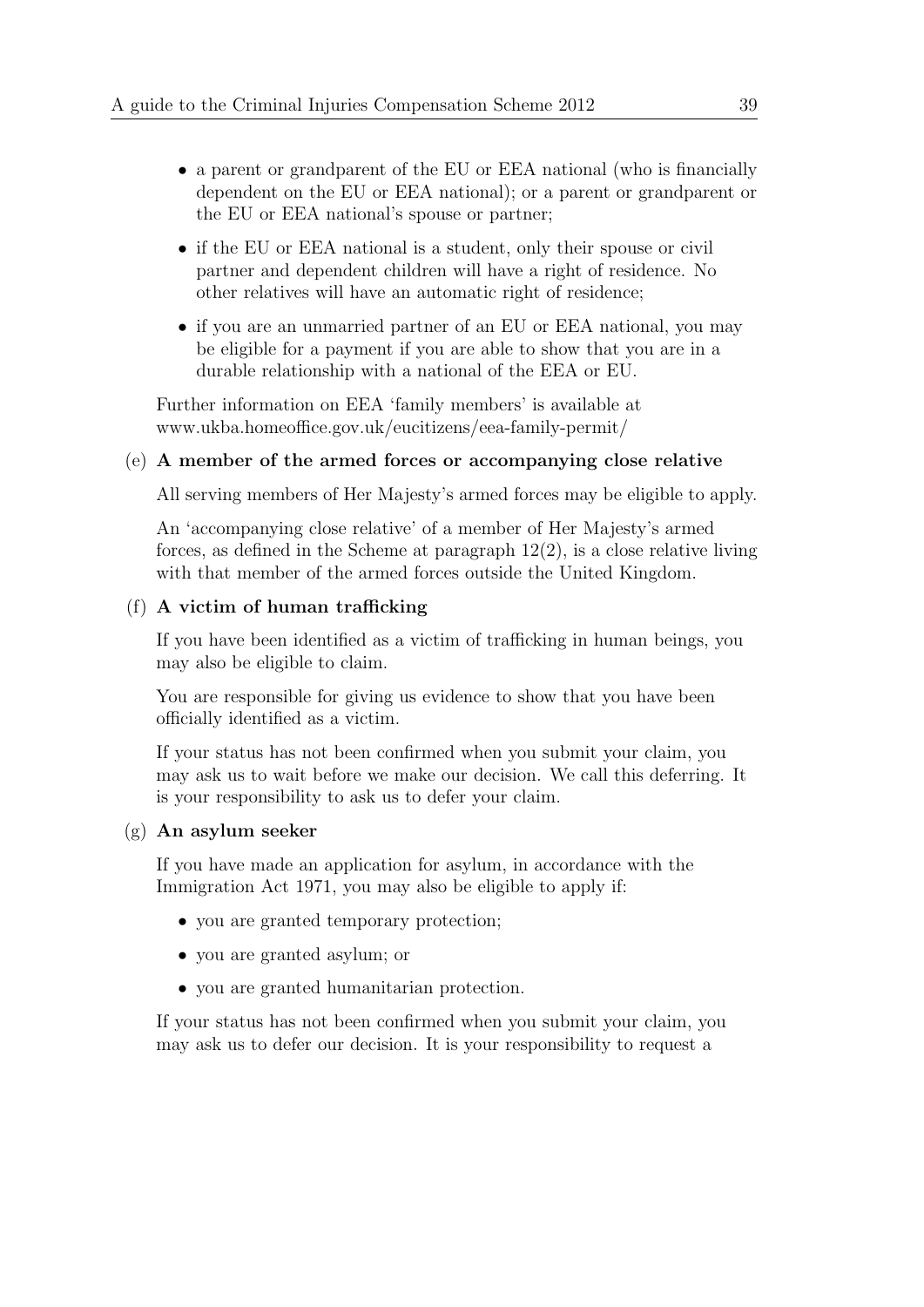deferral on your claim.

(h) A national of a State party to the Council of Europe Convention of the Compensation of Victims of Violent Crimes (CETS No.116, 1983)

Details of the countries who have signed up to this treaty can be found on the Council of Europe Treaty Office website at [conventions.coe.int/](http://conventions.coe.int/)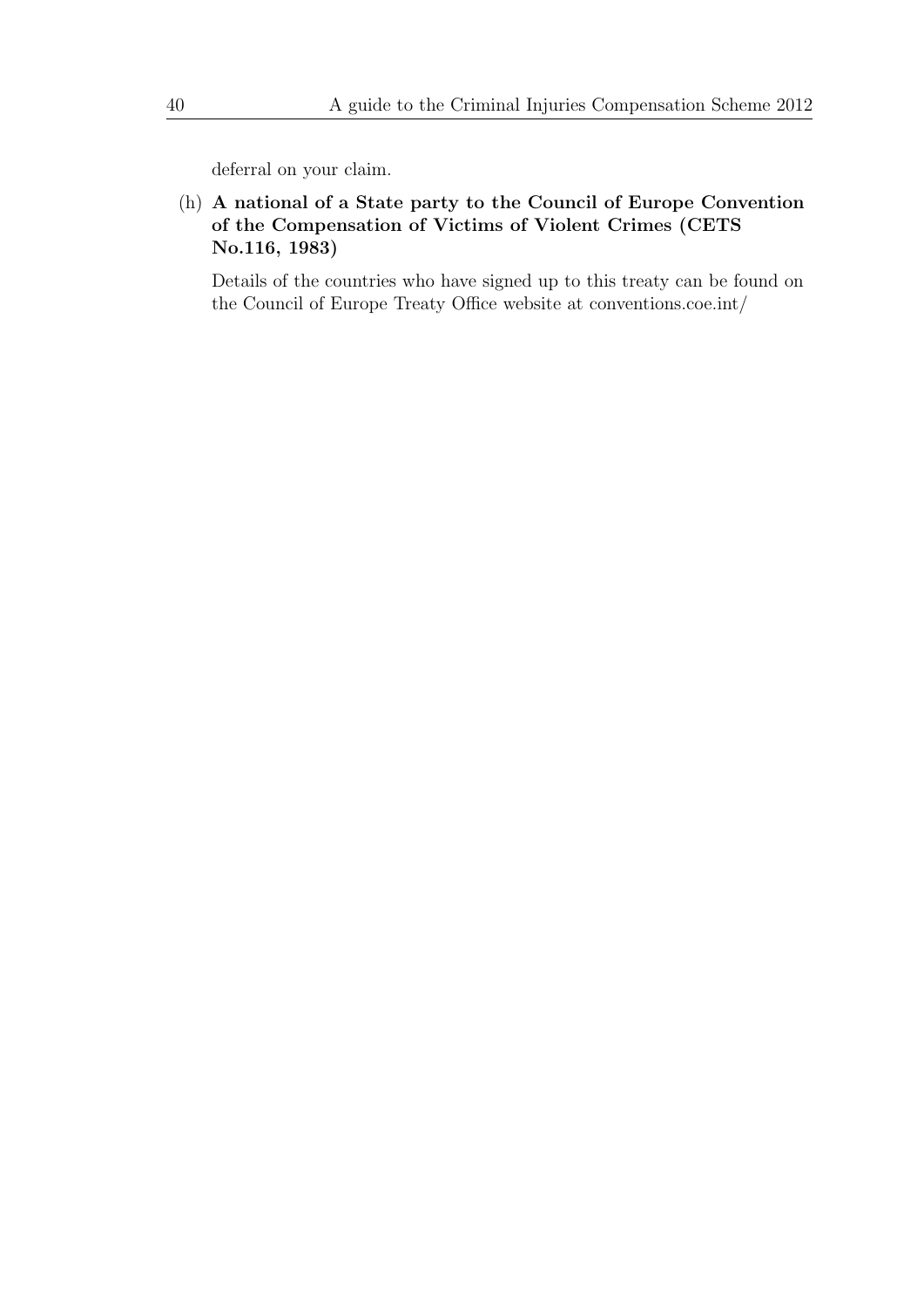## EU and EEA member states

- Austria
- Belgium
- Bulgaria
- Croatia
- Cyprus
- Czech Republic
- Denmark
- Estonia
- Finland
- France
- Germany
- Greece
- Hungary
- Iceland
- Ireland
- Italy
- Latvia
- Liechtenstein
- Lithuania
- Luxembourg
- Malta
- Netherlands
- Norway
- Poland
- Portugal
- Romania
- Slovakia
- Slovenia
- Spain
- Sweden
- Switzerland<sup>2</sup>

# Evidence

5. We may ask you to provide evidence that you are eligible to apply. We will contact you if we need copies of this information. The types of evidence we may request are explained below.

# Residency

6. Documents proving that you are ordinarily resident in the UK must have your name and a UK address on them. If we ask you for evidence you must

<sup>2</sup>While Switzerland is not in the EEA, Swiss nationals have the same rights as EEA nationals.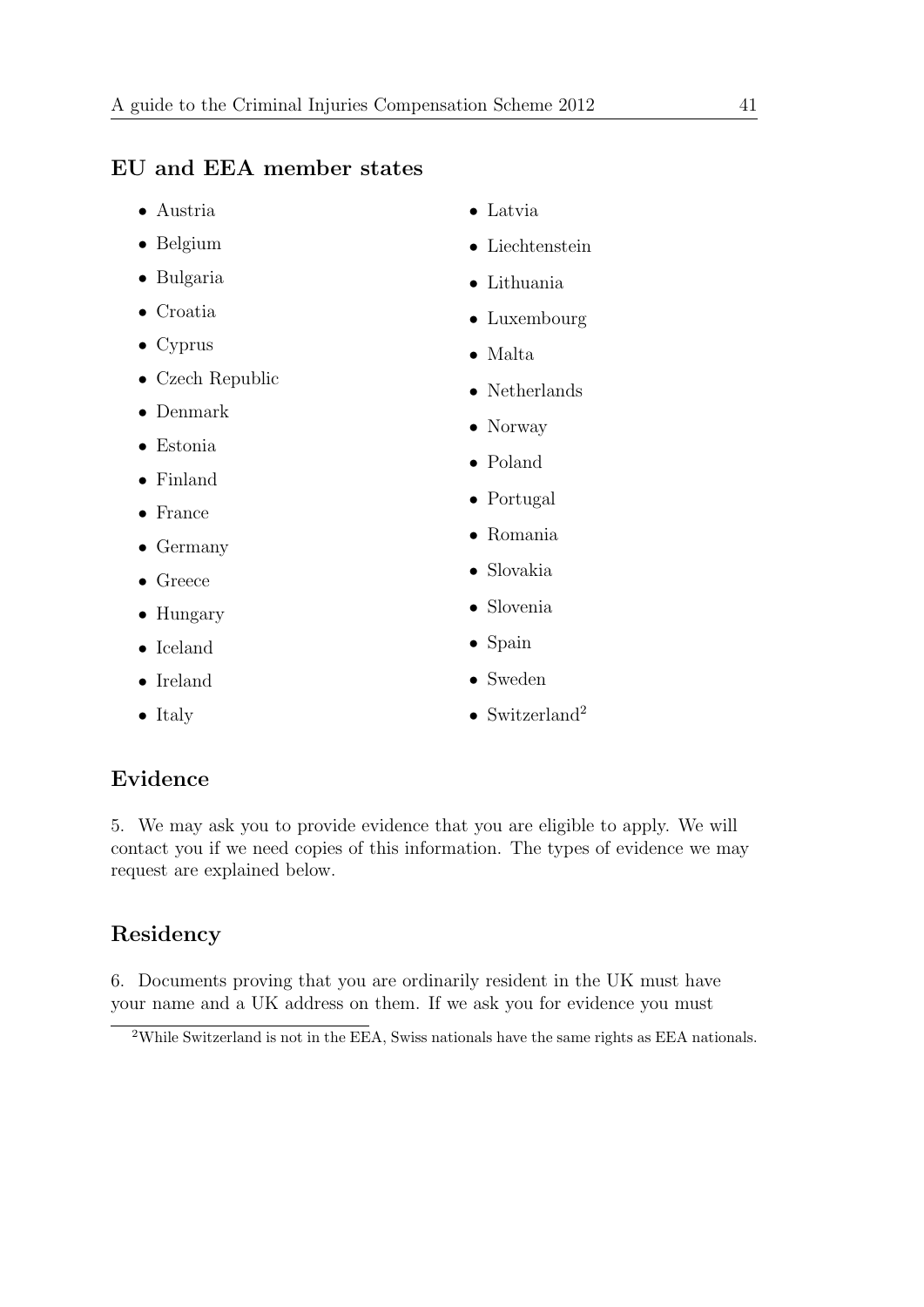supply at least one document from two of the three following lists. We may ask you for other documents if we decide that we need more evidence.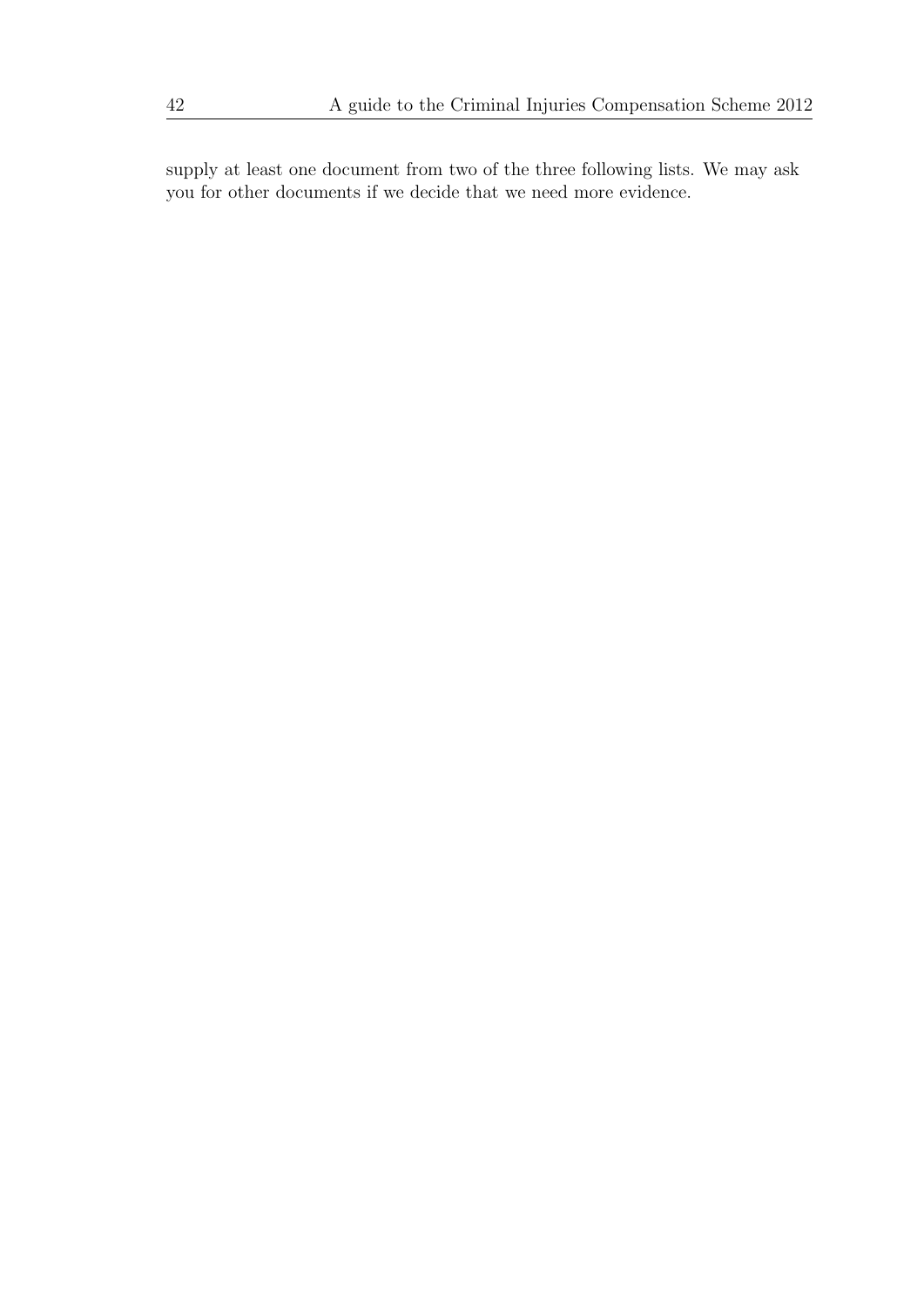| List A                                                                                                                                                                                 | List B                                 | List C                                     |
|----------------------------------------------------------------------------------------------------------------------------------------------------------------------------------------|----------------------------------------|--------------------------------------------|
| Pension or benefit<br>correspondence from the<br>Department for Work<br>and Pensions                                                                                                   | Bank or building society<br>statements | Rent statements                            |
| Addressed payslips from<br>your employer                                                                                                                                               | Credit card statements                 | Council tax bill or<br>demand letter       |
| Confirmation from your<br>work, school, college,<br>university or care<br>institution confirming<br>your name, address and<br>details of employment,<br>student or residence<br>status |                                        | Tenancy agreement                          |
|                                                                                                                                                                                        |                                        | Mortgage statements                        |
|                                                                                                                                                                                        |                                        | Utility bills (gas,<br>electricity, water) |

### Nationality

7. To prove your nationality, you will need to send us a copy of your current or previous (expired) passport. If you do not have a passport, we may ask you to provide other documentation to confirm that you satisfied the nationality requirement on the date of the incident which resulted in your injury. This could include:

- a letter from the authorities of your country confirming citizenship;
- a naturalisation or registration certificate; or
- a national identity card confirming citizenship.

# Serving member of Her Majesty's armed forces

8. Evidence that you are a serving member of Her Majety's armed forces could include a letter from the service confirming your status, or official documentation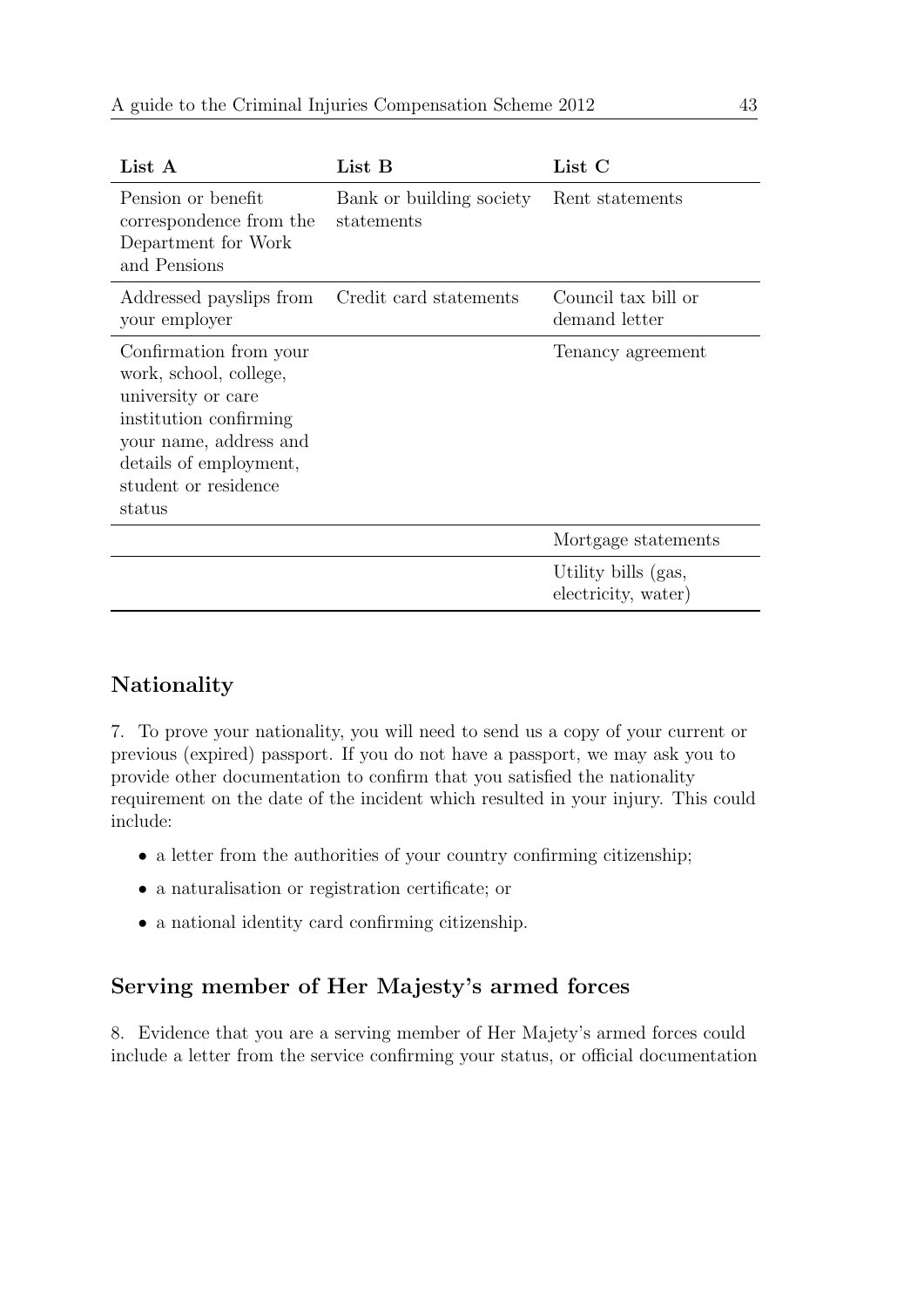which has a service accommodation address for you. Documentation to prove that you are a spouse or civil partner could include a marriage certificate or civil partnership document.

9. Documentation to prove that you are an accompanying close relative of a serving member of Her Majesty's armed forces could include:

- correspondence such as utility bills, bank statements, or payslips addressed to you at the same address as a serving member of Her Majesty's Armed Forces;
- travel documents; or
- entry visas.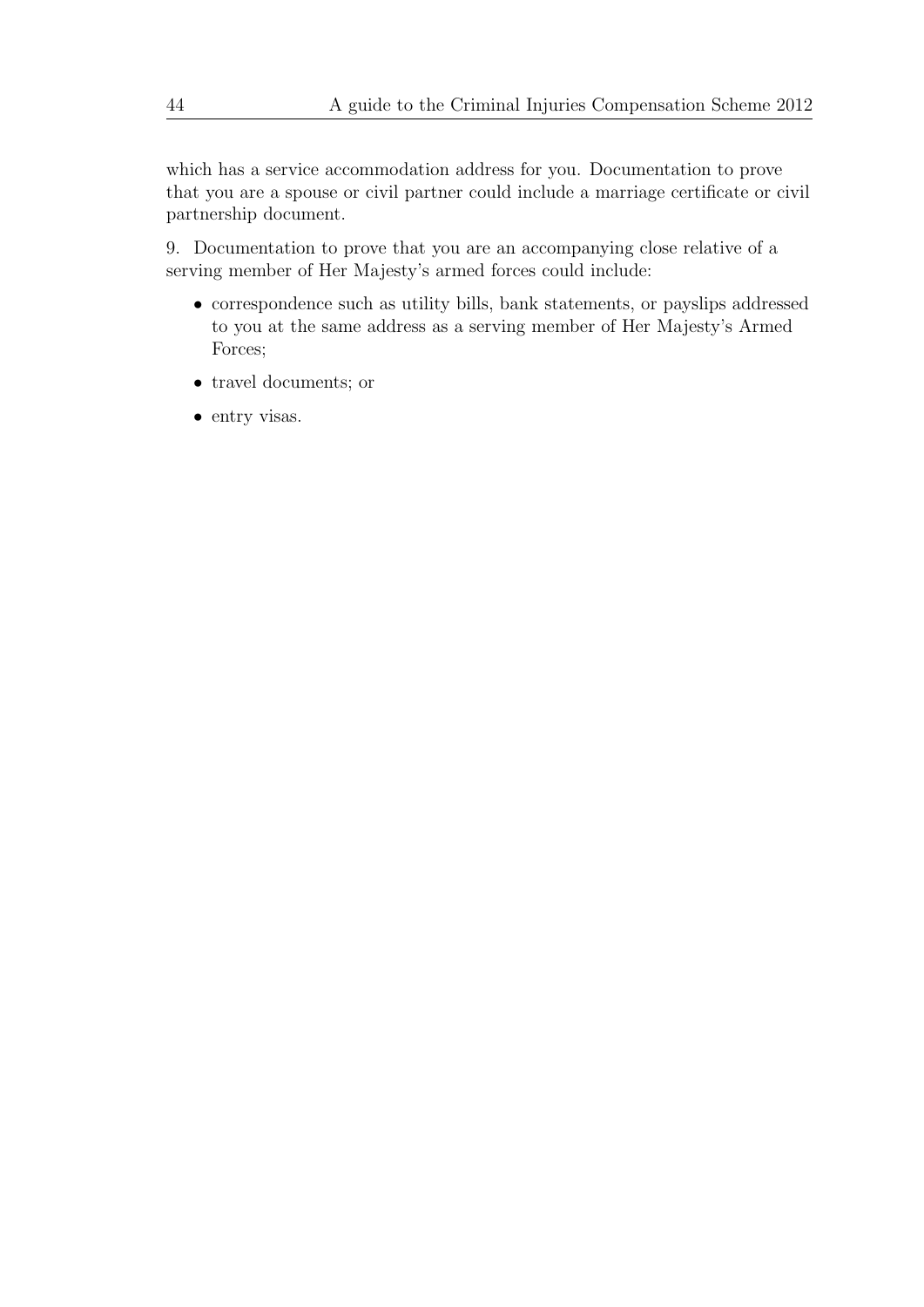# Appendix 2 — Criminal convictions

## Taking account of your criminal record

1. We may refuse or reduce a payment if you have a criminal record, even though you may have been blameless in the incident which resulted in your injury.

### 2. Annex D of the Scheme says that we must take account of your unspent criminal convictions at the date of application and before we make a final decision.

3. We will use the Rehabilitation of Offenders Act 1974 to determine whether or not a conviction is spent. In general, the more serious the penalty the offender received, and the more recently it was given, the longer the conviction will take to be spent. There are more details on www.justice.gov.uk under 'Rehabilitation of offenders', [\(www.justice.gov.uk/offenders/rehabilitation-of-offenders-act\)](http://www.justice.gov.uk/offenders/rehabilitation-of-offenders-act).

4. A payment will not be made to you if you have an unspent conviction for an offence which resulted in:

- (a) a sentence excluded from rehabilitation;
- (b) a custodial sentence;
- (c) a sentence of service detention;
- (d) removal from Her Majesty's service;
- (e) a community order;
- (f) a youth rehabilitation order; or
- $(g)$  a sentence equivalent to a sentence in sub-paragraphs (a) to (f), imposed under the law of Northern Ireland or a member state of the European Union, or such a sentence properly imposed in a country outside the European Union.
- 5. In Annex D: a 'community order' means:
	- (a) a community payback order under section 227A of the Criminal Procedure (Scotland) Act 1995;
	- (b) a community order under section 177 of the Criminal Justice Act 2003;
	- (c) a service community order or overseas community order under the Armed Forces Act 2006; or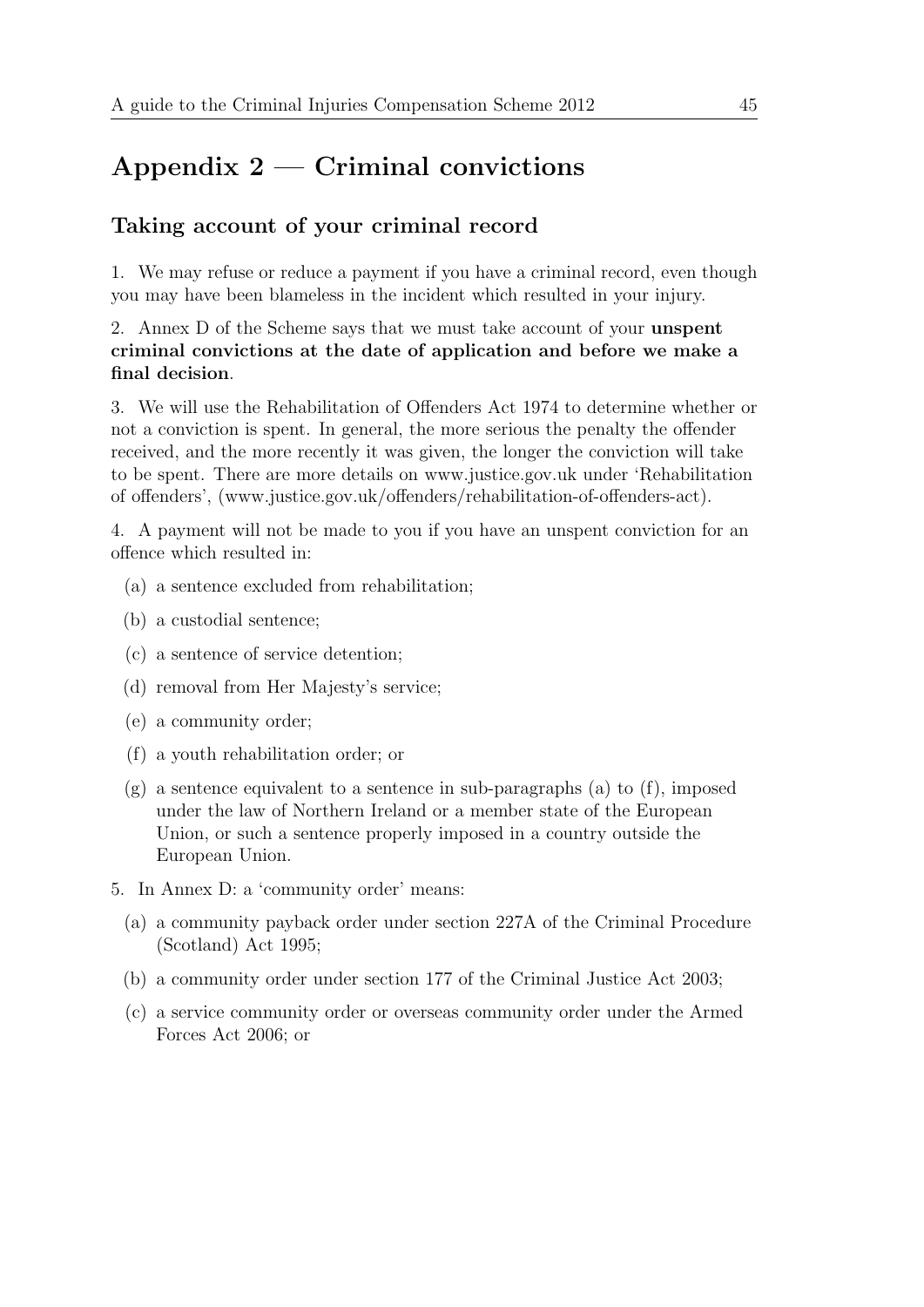- (d) any order of a kind which, on the date the Scheme is made, has been superseded (whether directly or indirectly) by an order mentioned in sub-paragraph  $(a)$ ,  $(b)$  or  $(c)$ ;
- 6. 'custodial sentence' means:
	- (a) a sentence of imprisonment;
	- (b) a sentence of detention in a young offender institution, or, in Scotland, a young offenders institution;
	- (c) a sentence of Borstal training;
	- (d) a sentence of youth custody;
	- (e) a sentence of corrective training;
	- (f) a sentence of detention under section 205 or 208 of the Criminal Procedure (Scotland) Act 1995;
	- (g) a sentence of detention under section 91 of the Powers of Criminal Courts (Sentencing) Act 2000 or section 209 of the Armed Forces Act 2006;
	- (h) a detention and training order under section 100 of the Powers of Criminal Courts (Sentencing) Act 2000 or an order under section 211 of the Armed Forces Act 2006; or
	- (i) any sentence of a kind which, on the date this Scheme is made, has been superseded (whether directly or indirectly) by a sentence mentioned in sub-paragraph  $(f)$ ,  $(g)$  or  $(h)$ ;

7. 'removal from Her Majesty's service' means a sentence of dismissal with disgrace from Her Majesty's service, a sentence of dismissal from Her Majesty's service or a sentence of cashiering or discharge with ignominy.

- 8. 'sentence of imprisonment' includes a sentence of penal servitude;
- 9. 'sentence of service detention' means:
	- (a) a sentence of service detention (within the meaning given by section 374 of the Armed Forces Act 2006), or a sentence of detention corresponding to such a sentence, in respect of a conviction in service disciplinary proceedings; or
	- (b) any sentence of a kind which, on the date this Scheme is made, has been superseded (whether directly or indirectly) by a sentence mentioned in sub-paragraph (a);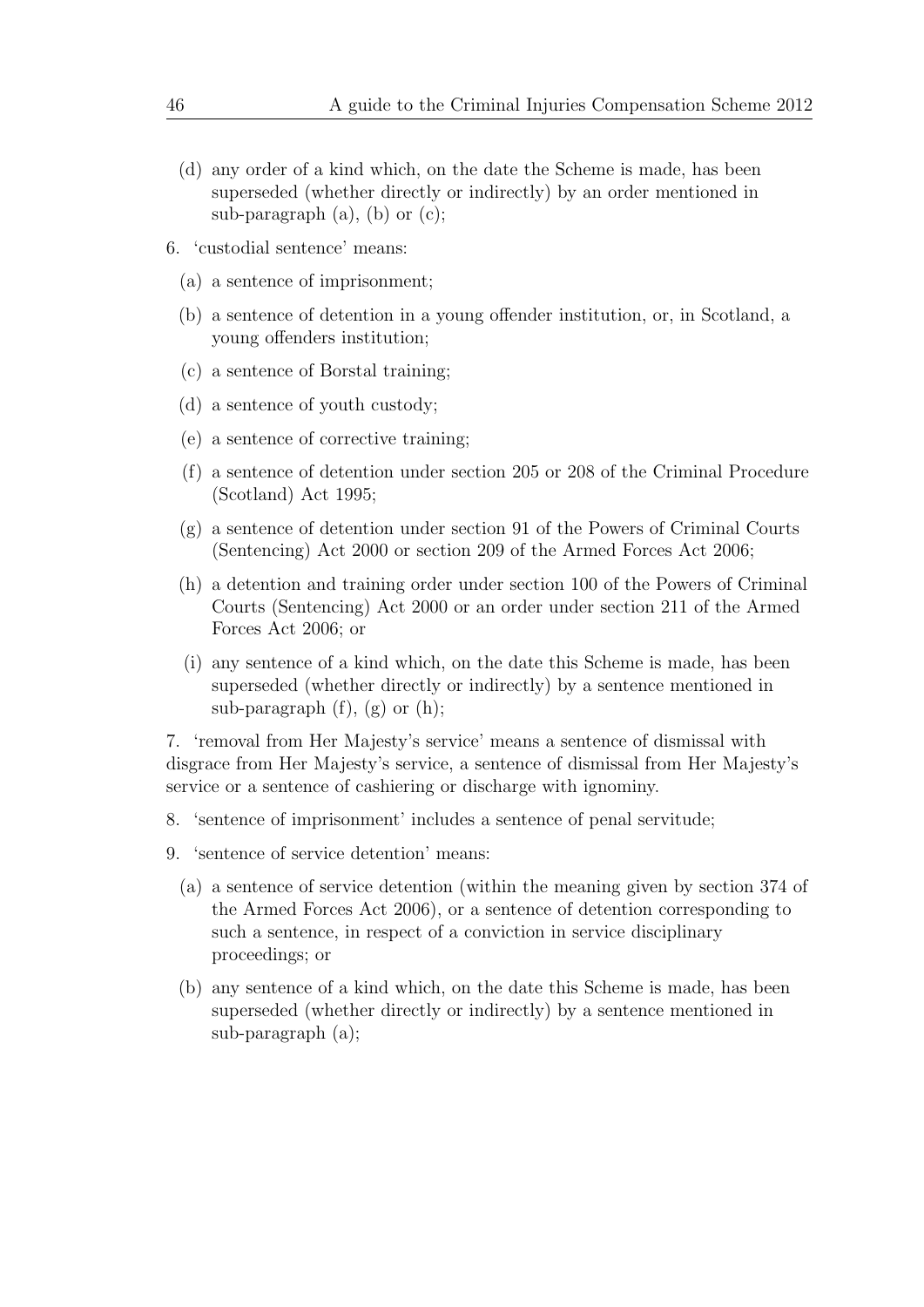- 10. 'youth rehabilitation order' means:
	- (a) a youth rehabilitation order under Part 1 of the Criminal Justice and Immigration Act 2008; or
	- (b) any order of a kind which, on the date this Scheme is made, has been superseded (whether directly or indirectly) by a youth rehabilitation order.

### Other convictions

11. Where on the date of your application, you have an unspent conviction for an offence which incurred a sentence, other than the ones listed above, we will withhold or reduce a payment unless there are exceptional reasons not to. This does not apply to a conviction for which the only penalty imposed was one or more of an endorsement, penalty points or a fine under Schedule 2 to the Road Traffic Offenders Act 1988.

12. To help us do this consistently, our claims officers will be guided by our penalty points table. The more recent the conviction and the more serious the penalty, the more penalty points the conviction will attract. We will then use the number of penalty points to help decide what level of reduction to make. We will also take account of any convictions you receive after the incident or after applying, right through to the date when your case is finally settled. The table on the next page shows how much unspent convictions may count against an award. In all cases, we ignore spent convictions.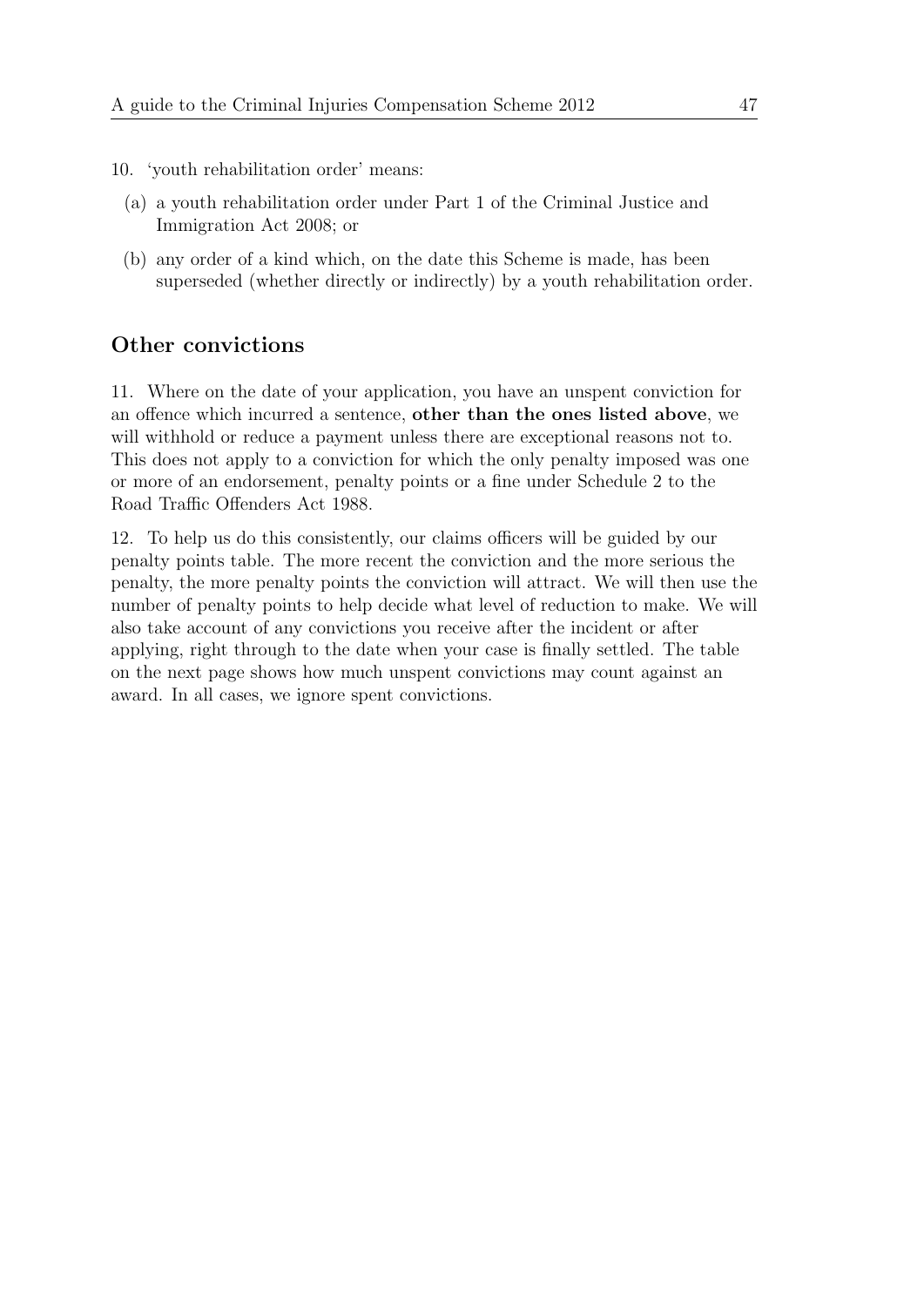| Sentence/disposal                                                                                | Period between<br>the date of<br>sentence/disposal<br>and receipt of<br>application by the<br>Authority | Penalty points | <b>Additional factor</b>                                         |
|--------------------------------------------------------------------------------------------------|---------------------------------------------------------------------------------------------------------|----------------|------------------------------------------------------------------|
| Custodial sentence,<br>including suspended<br>custodial sentences                                | N/A                                                                                                     | N/A            | Nature of sentence<br>determines that no<br>payment will be made |
| Community Service<br>Order, or another<br>order or contract<br>made as a penalty by<br>the court | N/A                                                                                                     | N/A            | Nature of sentence<br>determines that no<br>payment will be made |
| Fine over £250                                                                                   | a) Less than 2 years<br>from date of sentence                                                           | 3              | Payment may be<br>withheld if the fine                           |
|                                                                                                  | b) More than 2 years<br>but less than 3 years<br>from date of sentence                                  | $\overline{2}$ | was imposed for a<br>crime of violence or<br>sexual offence      |
|                                                                                                  | c) More than 3 years<br>from date of sentence                                                           | $\mathbf{1}$   |                                                                  |
| Fine of £250 or less<br>OR Conditional<br>discharge                                              | a) Up to 2 years from<br>date of sentence                                                               | $\overline{2}$ | Payment may be<br>withheld if the fine<br>was imposed for a      |
|                                                                                                  | b) Over 2 years from<br>date of sentence                                                                | 1              | crime of violence or<br>sexual offence                           |
| Compensation Order                                                                               | If not paid in full at<br>date of application                                                           | $\overline{2}$ |                                                                  |
| Absolute discharge                                                                               | a) Up to 6 months<br>from date of disposal                                                              | $\mathbf{1}$   |                                                                  |
|                                                                                                  | b) More than 6<br>months from date of<br>disposal                                                       | $\theta$       |                                                                  |
| Conditional caution                                                                              | a) Up to 3 months<br>from date of disposal                                                              | 1              |                                                                  |
|                                                                                                  | b) More than 3<br>months from date of<br>disposal                                                       | $\theta$       |                                                                  |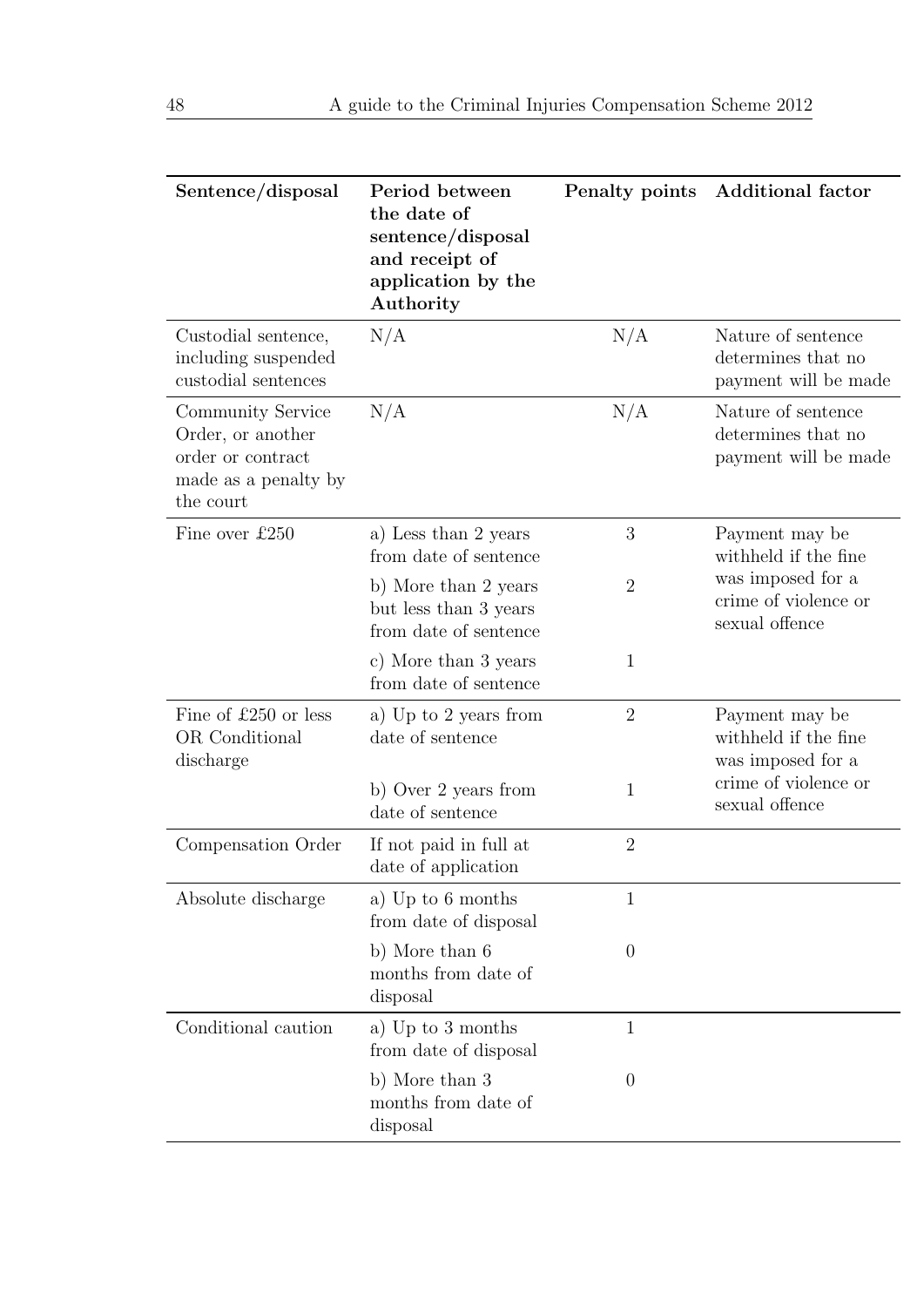13. Although we are not bound by the penalty points system, we must take account of all unspent convictions. The penalty points are our starting point, but we consider convictions and penalty points together with all the other circumstances of the application. For example, we may make a smaller reduction or no reduction at all, if you were injured while helping the police uphold the law, or while helping someone who was being attacked. On the other hand, a low points score is no guarantee that we will make an award if, for example, your record includes violent or sexual offences.

14. Unless there are exceptional reasons, the percentage reductions we will consider for the various levels of penalty points are as follows:

|                | Penalty points Percentage reduction |
|----------------|-------------------------------------|
| 1              | 10%                                 |
| $\overline{2}$ | 20%                                 |
| 3              | 30%                                 |
| $\overline{4}$ | 40%                                 |
| 5              | 50%                                 |
| 6              | 60%                                 |
| 7              | 70%                                 |
| 8              | 80%                                 |
| 9              | 90%                                 |
| 10             | 100%                                |
|                |                                     |

# Sentences given after you apply

15. We will treat sentences given after the date we get your application as if they had been given on the day before we receive the application.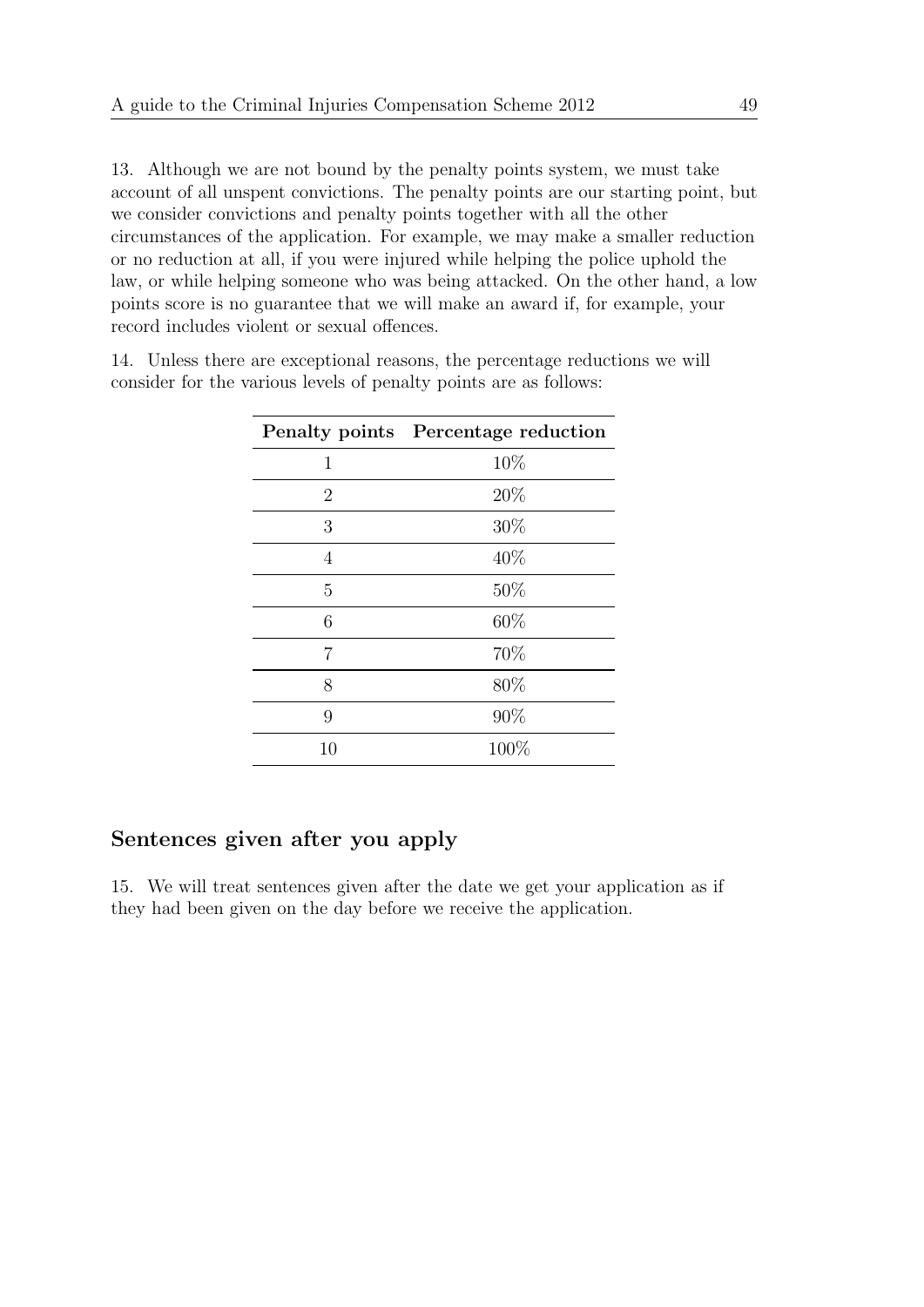# Appendix 3 — Tariff of Injuries

For ease of reference, the following pages show the tariff of injuries exactly as it appears in the Criminal Injuries Compensation Scheme 2012.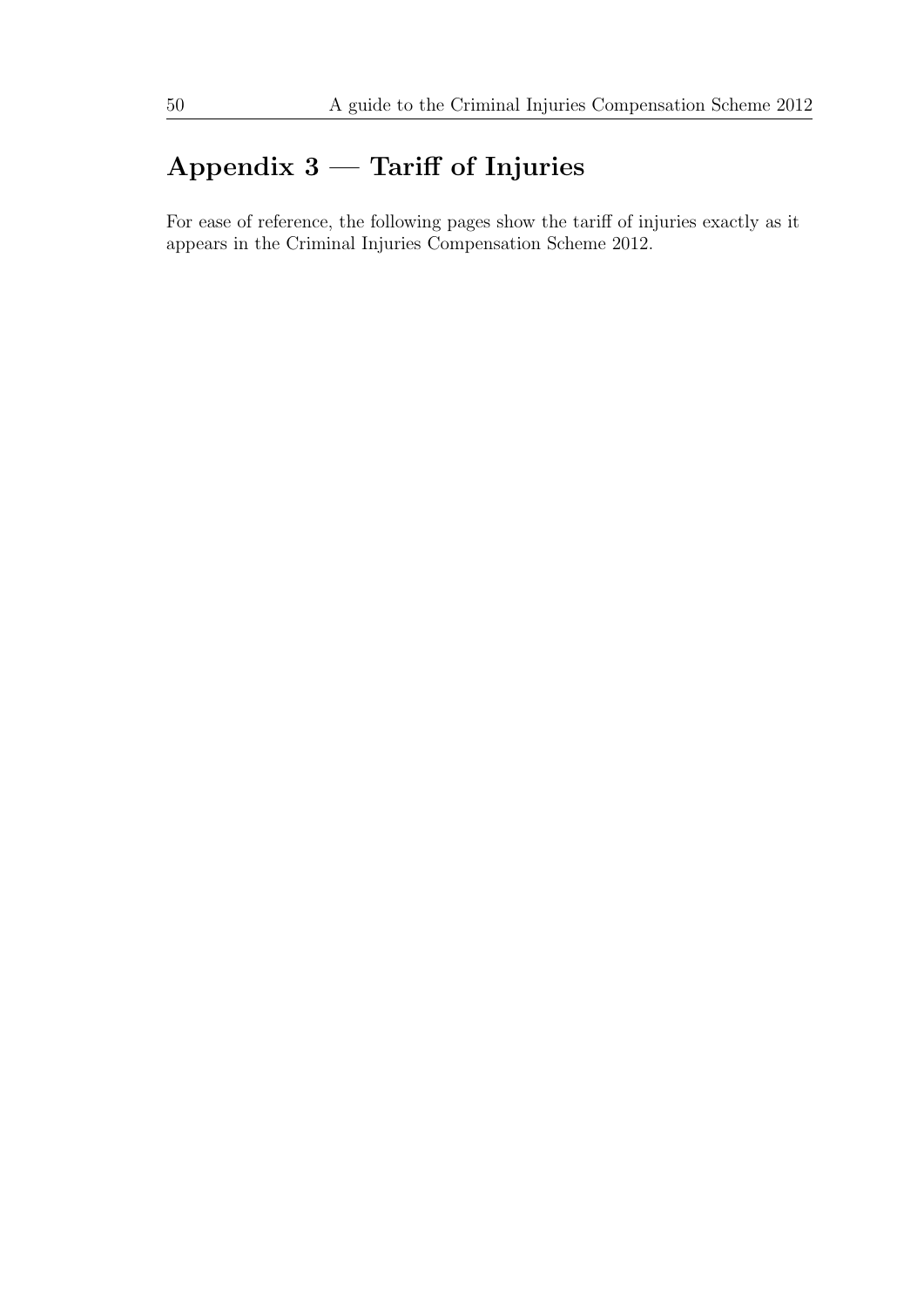|                 | Part A                           |                             |                  | Part B                           |         |
|-----------------|----------------------------------|-----------------------------|------------------|----------------------------------|---------|
|                 | <b>Levels of</b><br>compensation |                             |                  | <b>Levels of</b><br>compensation |         |
| <b>Level A1</b> |                                  | £1,000                      | <b>Level B1</b>  |                                  | £1,000  |
| Level A2        |                                  | £1,500                      | Level B2         |                                  | £1,500  |
| <b>Level A3</b> |                                  | £1,800                      | <b>Level B3</b>  |                                  | £2,000  |
| Level A4        |                                  | £2,400                      | Level B4         |                                  | £3,300  |
| <b>Level A5</b> |                                  | £3,500                      | <b>Level B5</b>  |                                  | £4,400  |
| <b>Level A6</b> |                                  | £4,600                      | <b>Level B6</b>  |                                  | £5,500  |
| Level A7        |                                  | £6,200                      | <b>Level B7</b>  |                                  | £6,600  |
| Level A8        |                                  | $\overline{\text{£}11,000}$ | Level B8         |                                  | £8,200  |
| Level A9        |                                  | £13,500                     | Level B9         |                                  | £11,000 |
| Level A10       |                                  | £16,500                     | Level B10        |                                  | £13,500 |
| Level A11       |                                  | £19,000                     | <b>Level B11</b> |                                  | £16,500 |
|                 |                                  |                             |                  |                                  |         |

| Part B           |                                  |                      |
|------------------|----------------------------------|----------------------|
|                  | <b>Levels of</b><br>compensation |                      |
| <b>Level B1</b>  |                                  | £1,000               |
| <b>Level B2</b>  |                                  | £1,500               |
| <b>Level B3</b>  |                                  | £2,000               |
| <b>Level B4</b>  |                                  | $\overline{E}3,300$  |
| <b>Level B5</b>  |                                  | £4,400               |
| Level B6         |                                  | $\overline{t}$ 5,500 |
| <b>Level B7</b>  |                                  | £6,600               |
| <b>Level B8</b>  |                                  | £8,200               |
| <b>Level B9</b>  |                                  | £11,000              |
| Level B10        |                                  | £13,500              |
| <b>Level B11</b> |                                  | £16,500              |
|                  |                                  |                      |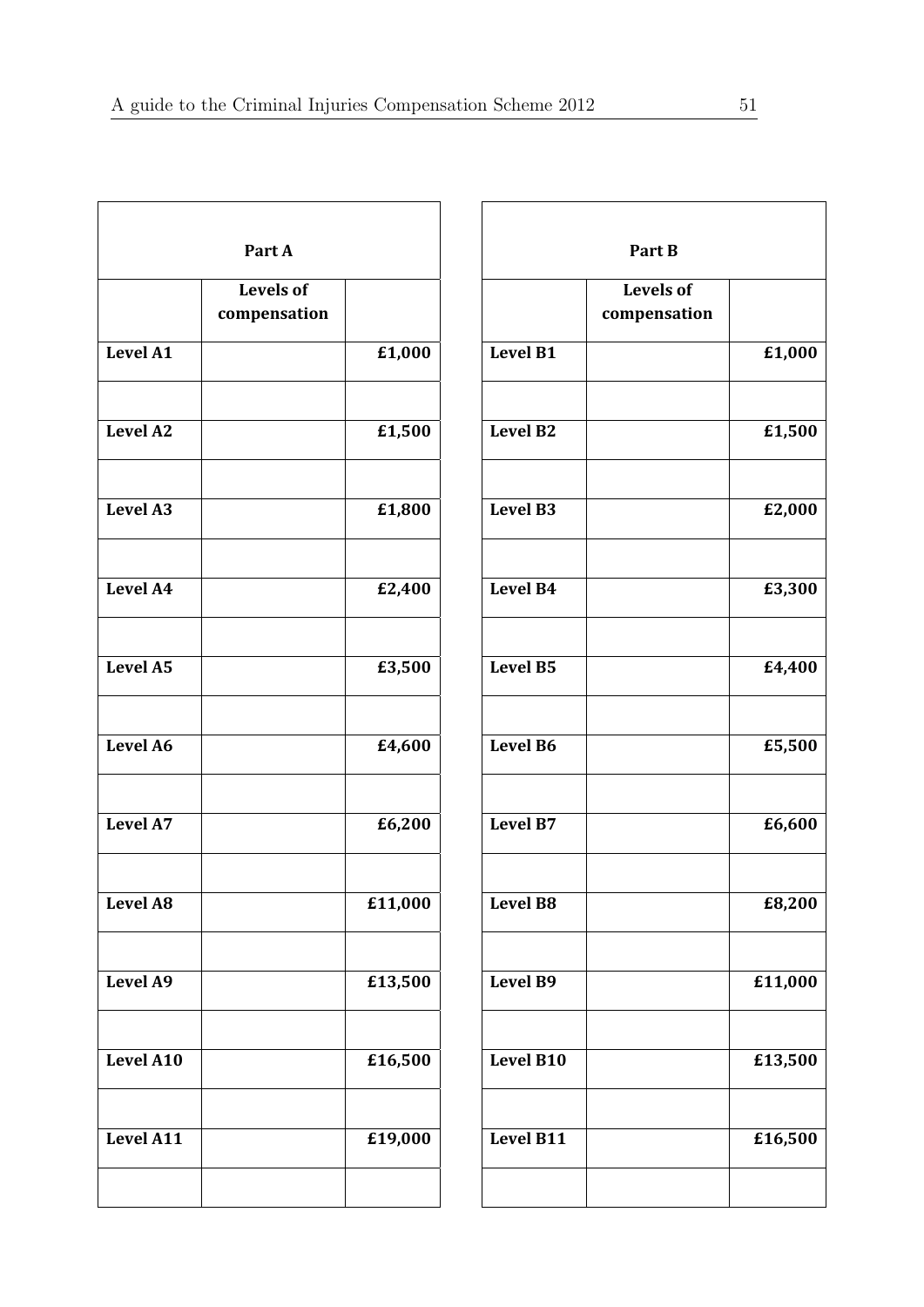| Level A12 | £22,000  | Level B12        | £22,000 |
|-----------|----------|------------------|---------|
| Level A13 | £27,000  | <b>Level B13</b> | £27,000 |
| Level A14 | £33,000  | Level B14        | £33,000 |
| Level A15 | £44,000  | <b>Level B15</b> | £44,000 |
| Level A16 | £55,000  |                  |         |
| Level A17 | £82,000  |                  |         |
| Level A18 | £110,000 |                  |         |
| Level A19 | £175,000 |                  |         |
| Level A20 | £250,000 |                  |         |
|           |          |                  |         |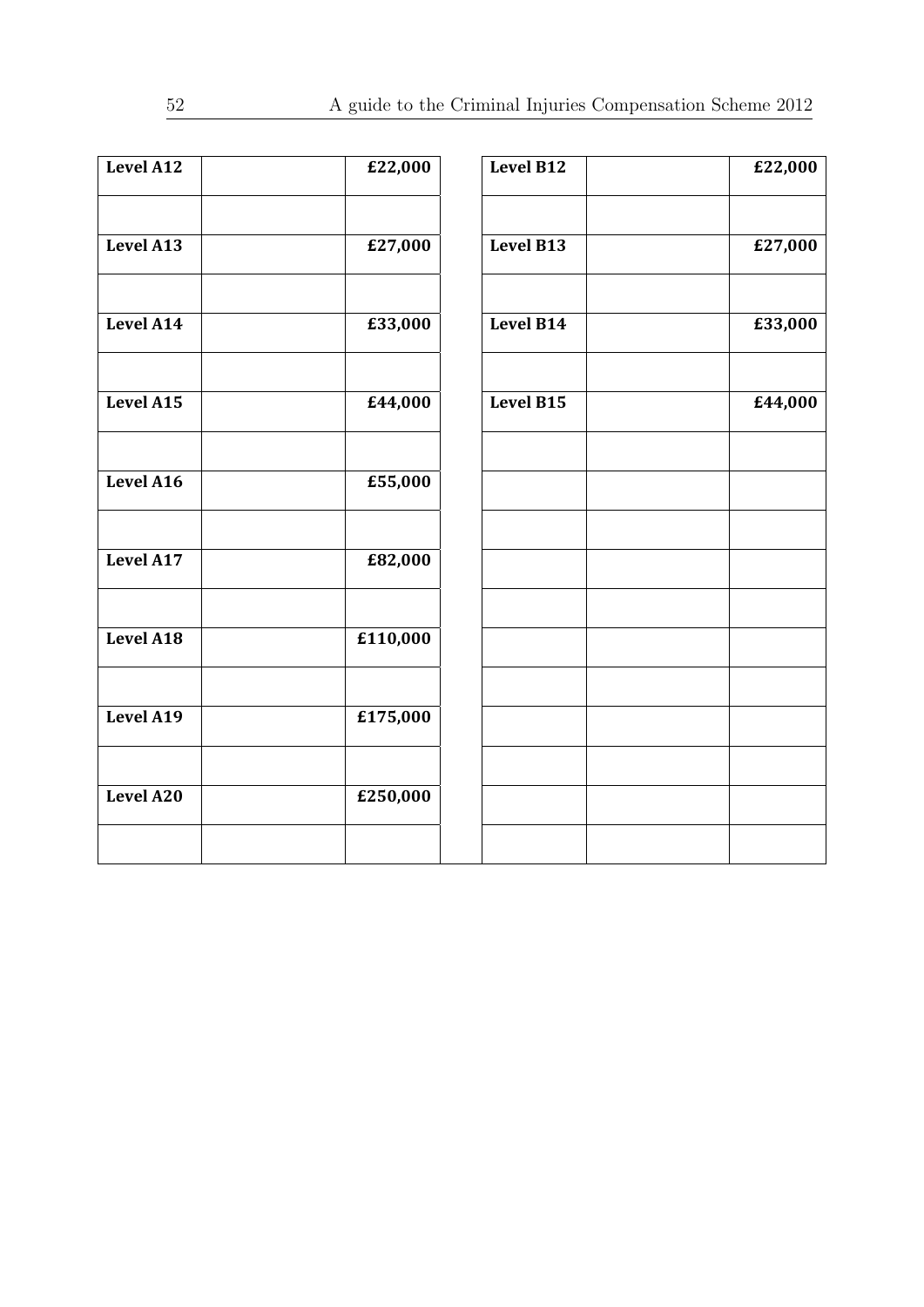# **INDEX TO TARIFF OF INJURIES PART A**

### General

Burns: affecting multiple areas of body, covering over 25% of total skin area (other burns are included under individual parts of the body)

Major paralysis (other than as a result of brain damage)

Medically recognised illness or condition (excluding minor and mental injury)

Mental injury

Peripheral sensory nerve damage

Peripheral motor nerve damage not otherwise compensated for

#### Head & Neck

| <b>Burns</b>                     |
|----------------------------------|
| Scarring                         |
| Brain damage                     |
| Epilepsy - continuing disability |
| Ear                              |
| Eye                              |
| Face                             |
| <b>Neck</b>                      |
| Nose                             |
| Skull                            |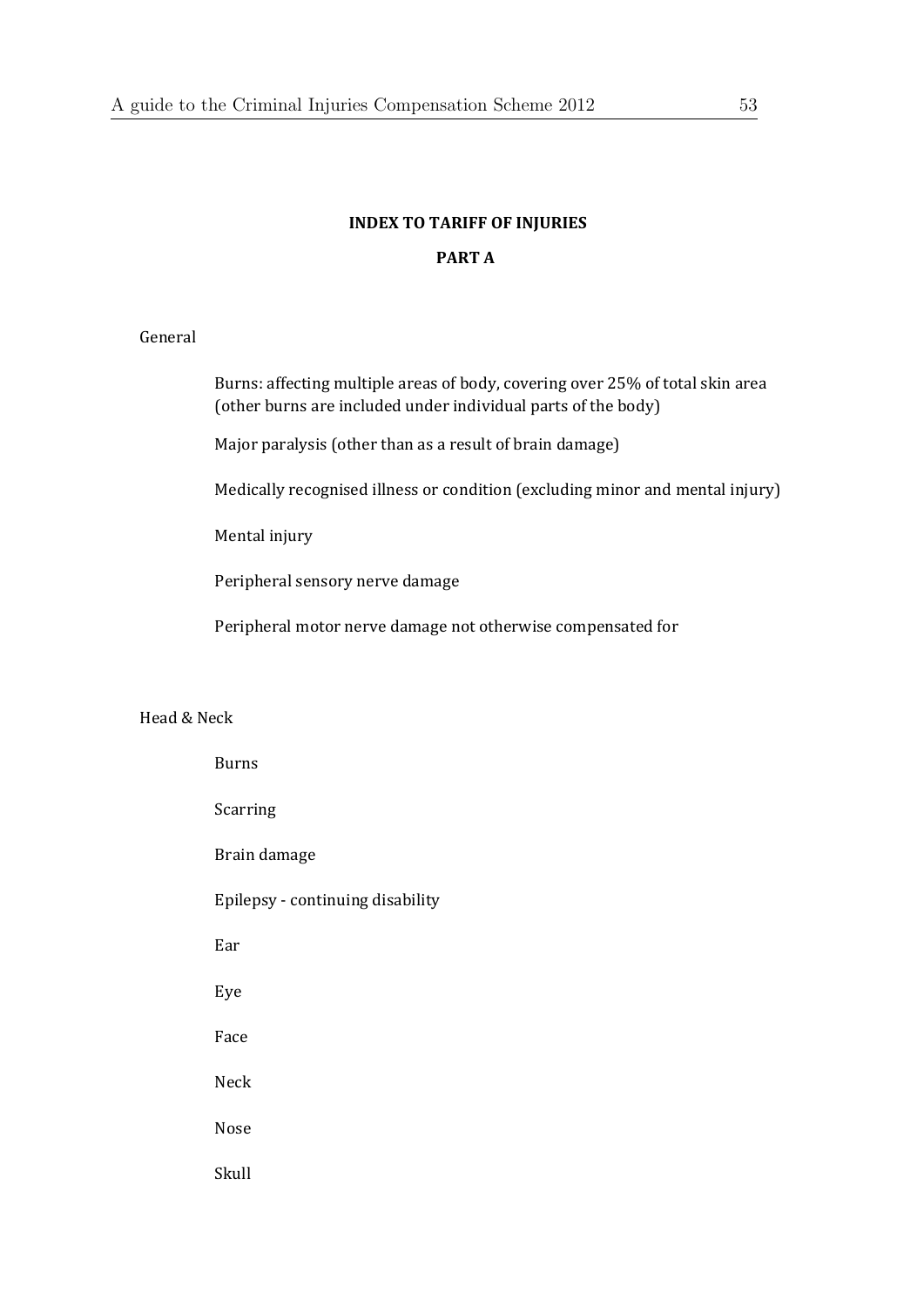Teeth 

 Tongue 

### Upper limbs

 Burns Scarring Arm Elbow Finger & Thumb Hand Humerus (upper arm bone) Radius (a forearm bone) Shoulder Damage to one or more of tendon, ligament or cartilage Ulna (a forearm bone) Wrist 

### Torso

| <b>Burns</b> |
|--------------|
| Scarring     |
| Abdomen      |
| Back         |
| Chest        |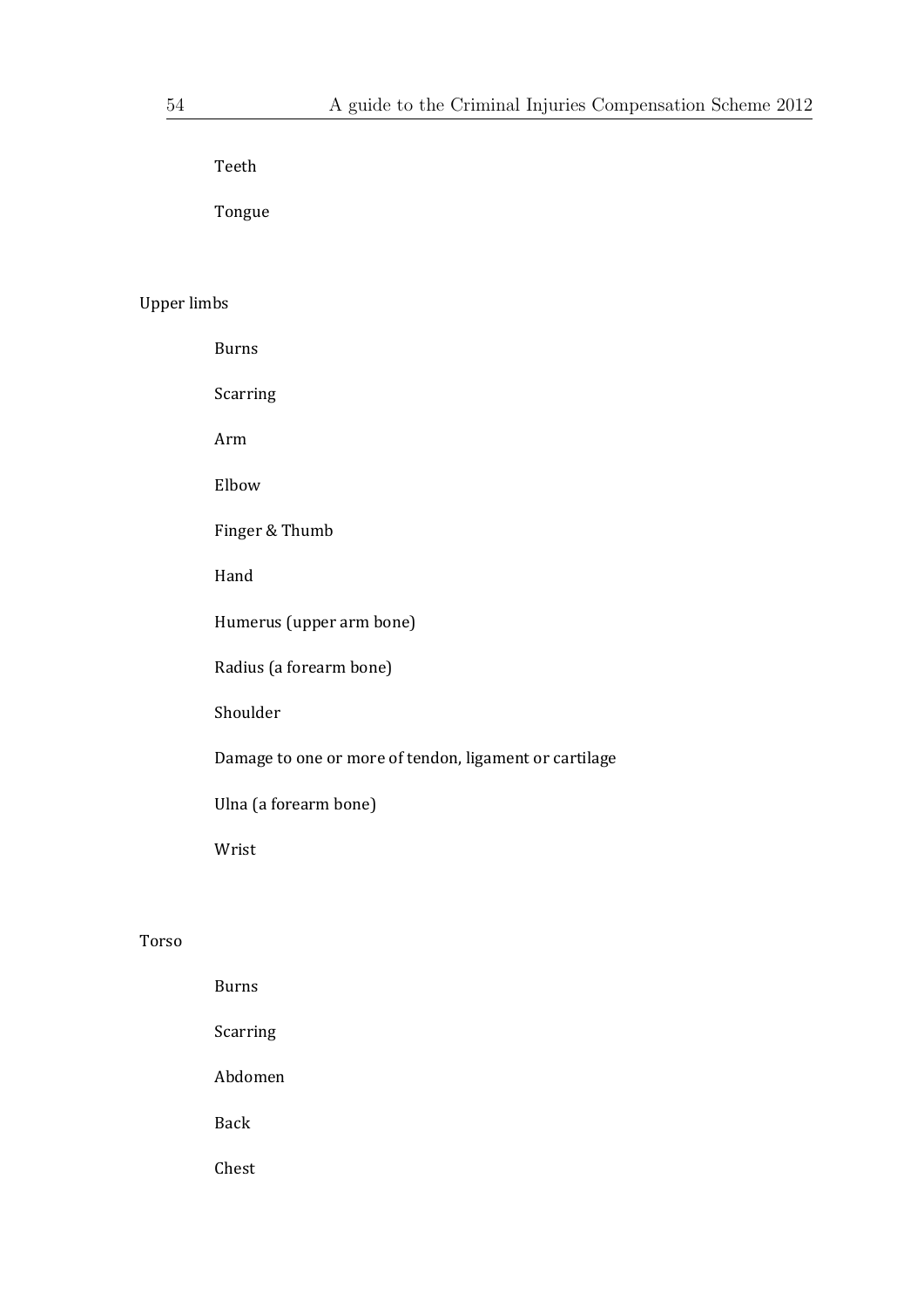| Clavicle (collar bone)   |
|--------------------------|
| Coccyx (tail bone)       |
| Genitalia                |
| Hernia                   |
| Kidney                   |
| Lung                     |
| Pancreas                 |
| Pelvis                   |
| Scapula (shoulder blade) |
| Spleen                   |
| Sternum (breast bone)    |
|                          |

### Lower limbs

| <b>Burns</b>            |
|-------------------------|
| Scarring                |
| Ankle                   |
| Femur (thigh bone)      |
| Fibula (lower leg bone) |
| Foot                    |
| Heel                    |
| Hip                     |
| Knee                    |
| Leg                     |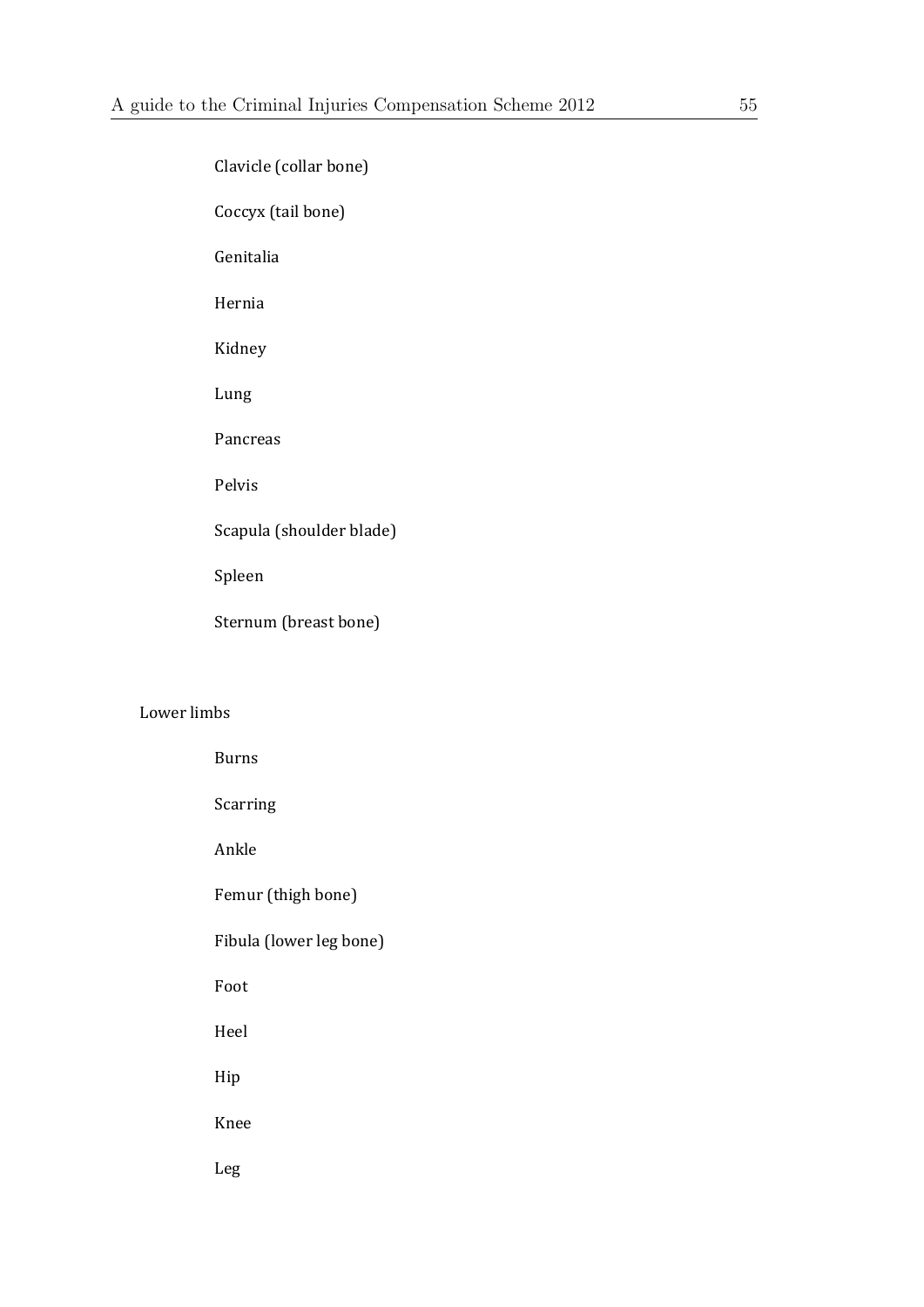Damage to one or more of tendon, ligament or cartilage

Tibia (shin bone)

 Toe 

#### **PART B**

Fatal criminal injury

Physical abuse of adults, including domestic abuse

Physical abuse of children, including domestic abuse

Sexual offence where victim is any age (if not already compensated as a child)

Sexual offence where victim is a child (under age 18 at time of, or commencement of, offence) or an adult who by reason of mental incapacity is incapable of giving consent

Other payments - additional awards where pregnancy or infection is directly attributable to a sexual offence

Infection with one or more of HIV, Hepatitis B or Hepatitis C

Loss of foetus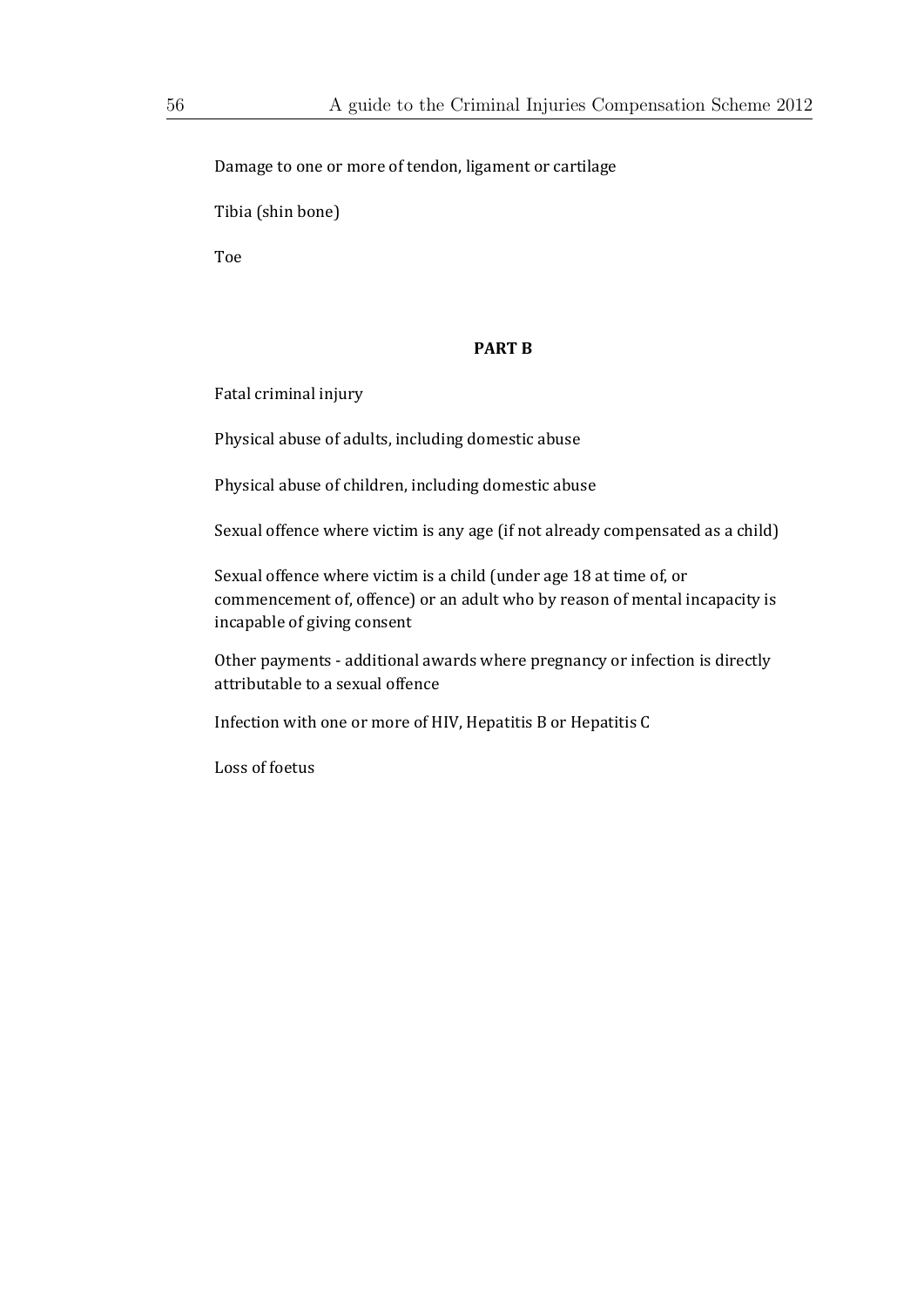### **TARIFF OF INJURIES – PART A: PHYSICAL AND MENTAL INJURIES**

Description of injury **Contract Contract Contract Contract Contract Contract Contract Contract Contract Contract Contract Contract Contract Contract Contract Contract Contract Contract Contract Contract Contract Contract C** 

Amount £

### **GENERAL**

#### Burns

Affecting multiple areas of body covering over 25% of total skin, with significant scarring A14 33,000 *Note [1]: For other burn injuries see under individual parts of the body. "Moderate" describes: ‐ first or second degree burns covering no more than 25% of the affected area in adults, or no more than 20% in children; or ‐ third degree burns covering no more than 10% of the affected area in either adults or children. "Severe" describes: ‐ first or second degree burns covering more than 25% of the affected area in adults, or more than 20% in children; ‐third degree burns covering more than 10% of the affected area in either adults or children; or ‐ fourth degree burns.* Major paralysis (other than as a result of brain damage)

Hemiplegia (impairment in motor or sensory function of one half of body)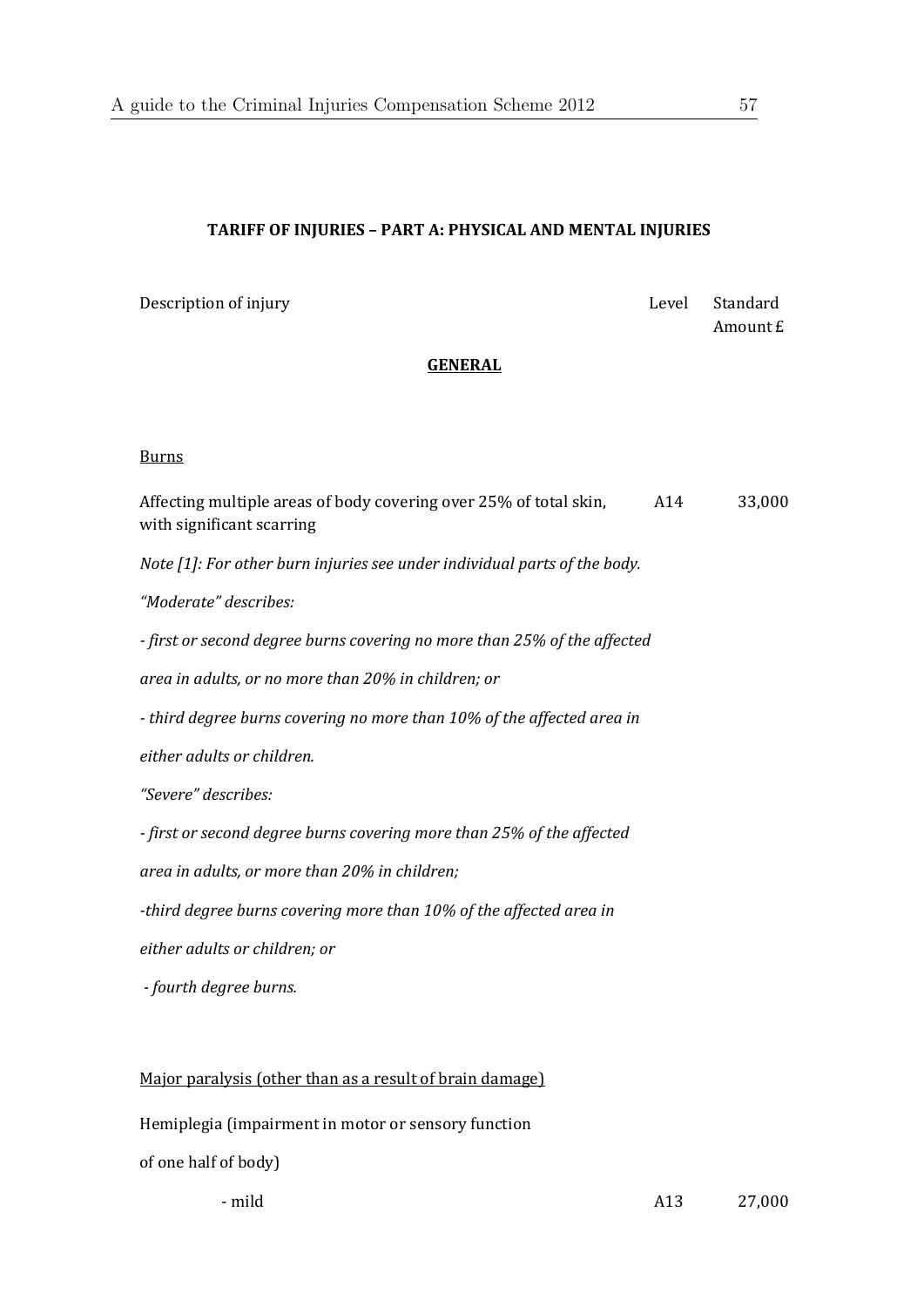| - moderate                                                                                                                         | A16            | 55,000  |
|------------------------------------------------------------------------------------------------------------------------------------|----------------|---------|
| - severe                                                                                                                           | A18            | 110,000 |
| Paraplegia (impairment in motor or sensory function                                                                                |                |         |
| of the lower extremities)                                                                                                          |                |         |
| - minimal                                                                                                                          | A13            | 27,000  |
| - moderate but substantially incomplete                                                                                            | A18            | 110,000 |
| - substantially complete                                                                                                           | A19            | 175,000 |
| Quadraplegia/tetraplegia (impairment in motor or sensory                                                                           |                |         |
| function of upper and lower extremities)                                                                                           |                |         |
| - substantially incomplete injury to both upper and<br>lower limb levels                                                           | A15            | 44,000  |
| - substantially incomplete to upper limb level but<br>complete to lower limb level                                                 | A19            | 175,000 |
| - substantially complete to both upper and lower limb<br>levels                                                                    | A20            | 250,000 |
| Medically recognised illness or condition (excluding minor and mental injury)                                                      |                |         |
| Moderately disabling disorder where the symptoms and disability<br>persist for 28 weeks or more from the incident or date of onset |                |         |
| - lasting 28 weeks or more                                                                                                         |                |         |
| - not permanent                                                                                                                    | A <sub>2</sub> | 1,500   |
| - permanent                                                                                                                        | A7             | 6,200   |
| Seriously disabling disorder where the symptoms and disability<br>persist for 13 weeks or more from the incident or date of onset  |                |         |
| - lasting 13 weeks or more up to 28 weeks                                                                                          | A4             | 2,400   |
| - lasting 28 weeks or more                                                                                                         |                |         |
| - not permanent                                                                                                                    | A7             | 6,200   |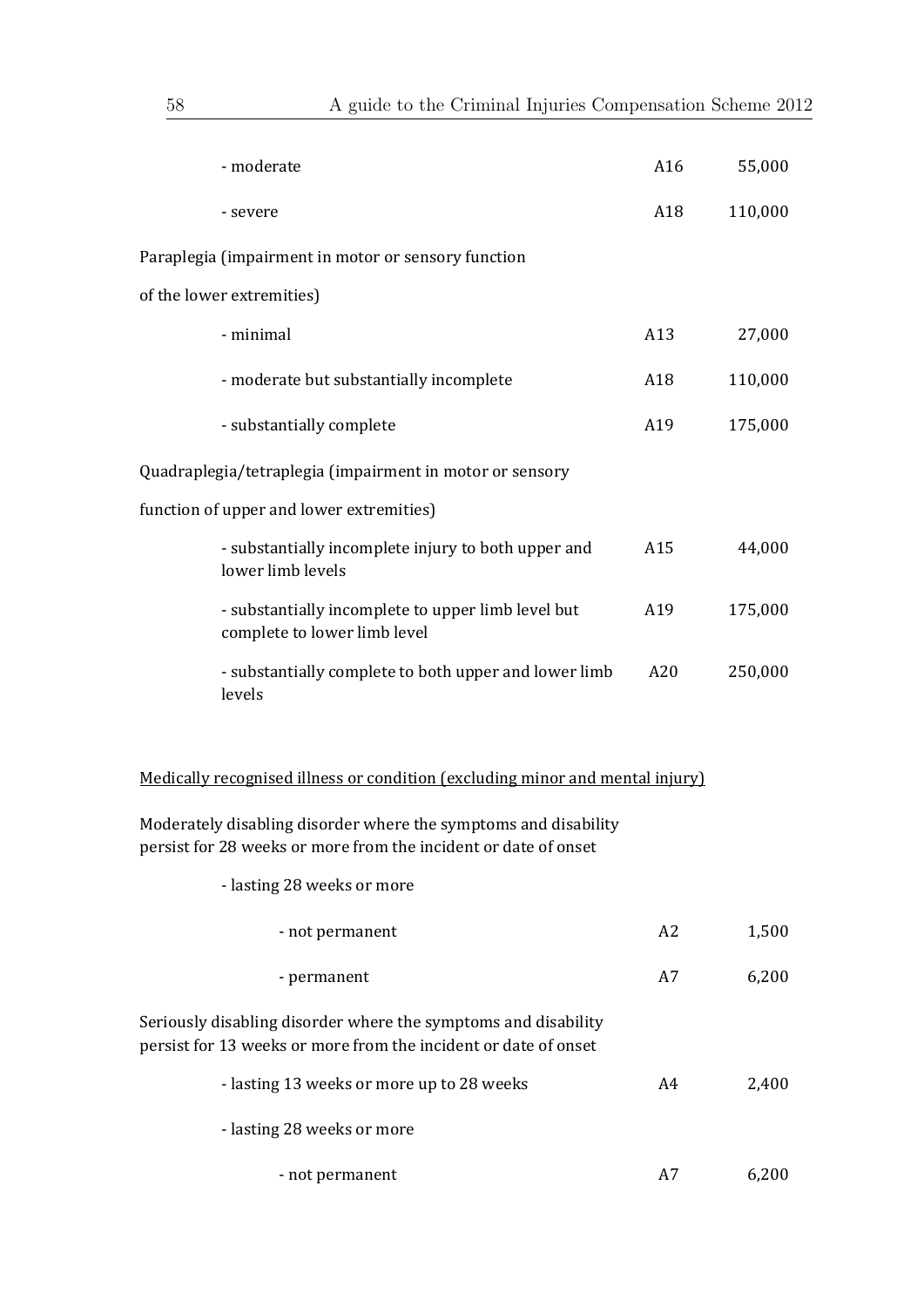| A guide to the Criminal Injuries Compensation Scheme 2012 |     | 59     |
|-----------------------------------------------------------|-----|--------|
|                                                           |     |        |
| - permanent                                               | A12 | 22,000 |

### Mental injury

*Note [2]: "Mental injury" does not include temporary mental anxiety and similar temporary conditions.*

*A mental injury is disabling if it has a substantial adverse effect on a person's ability to carry out normal day‐to‐day activities for the time specified (e.g. impaired work or school performance or effects on social relationships or sexual dysfunction).*

| psychiatrist or clinical psychologist:   |    |       |
|------------------------------------------|----|-------|
| - lasting 6 weeks or more up to 28 weeks | A1 | 1.000 |

Disabling mental injury, confirmed by diagnosis or prognosis of

| - lasting 2 years or more up to 5 years | 6,200 |
|-----------------------------------------|-------|
|                                         |       |

- lasting 28 weeks or more up to 2 years A4 2,400

| - lasting 5 years or more but not permanent | A9 | 13,500 |
|---------------------------------------------|----|--------|
|                                             |    |        |

- Permanent mental injury, confirmed by diagnosis or prognosis of psychiatrist or clinical psychologist:
	- moderately disabling and a set of the control of the A11 and 19,000 and 19,000 and 19,000 and 19,000 and 19,000 and 19,000 and 19,000 and 19,000 and 19,000 and 19,000 and 19,000 and 19,000 and 19,000 and 19,000 and 19,00
	- seriously disabling and a seriously disabling a seriously  $A13$  and  $27,000$

#### Peripheral sensory nerve damage

| - permanent disability                                             |                |       |
|--------------------------------------------------------------------|----------------|-------|
| - significant loss (eg loss of sensation in large)<br>area of leg) | A <sub>2</sub> | 1,500 |
| - serious loss (eg loss of sensation of hand)                      | A7             | 6.200 |

#### Peripheral motor nerve damage not otherwise compensated for

- permanent disability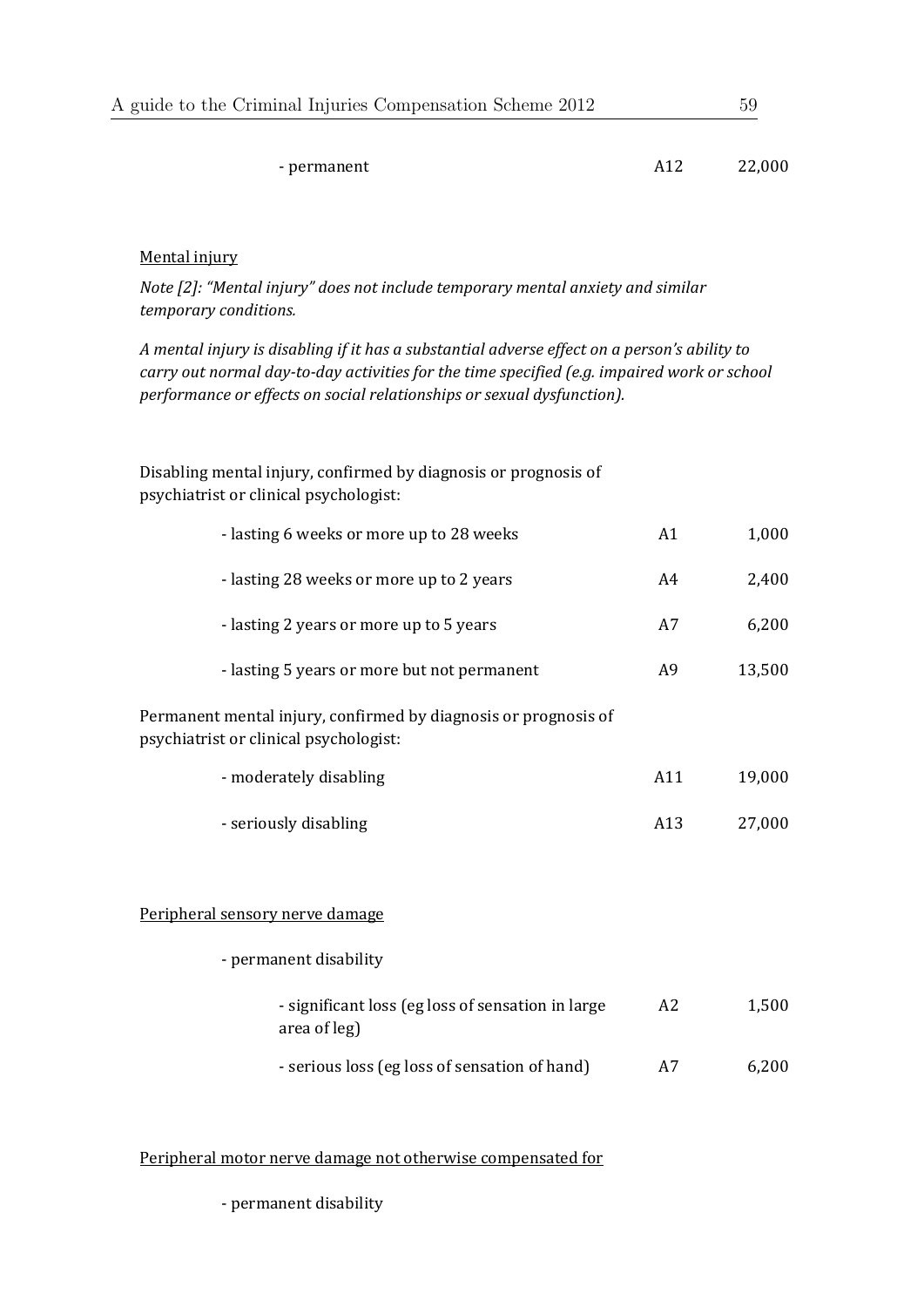|                                                                                         | 1.000 |
|-----------------------------------------------------------------------------------------|-------|
| - significant (e.g. paralysis or equivalent loss of<br>A7<br>handgrip or foot movement) | 6,200 |

## **HEAD & NECK**

|          | Burns (causing more than minor disfigurement) |                |        |
|----------|-----------------------------------------------|----------------|--------|
| Head     |                                               |                |        |
|          | - moderate                                    | A4             | 2,400  |
|          | - severe                                      | A10            | 16,500 |
| Face     |                                               |                |        |
|          | - moderate                                    | A <sub>5</sub> | 3,500  |
|          | - severe                                      | A13            | 27,000 |
| Neck     |                                               |                |        |
|          | - moderate                                    | A4             | 2,400  |
|          | - severe                                      | A10            | 16,500 |
|          |                                               |                |        |
| Scarring |                                               |                |        |
| Head     |                                               |                |        |
|          | - significant disfigurement                   | A2             | 1,500  |
|          | - serious disfigurement                       | A <sub>5</sub> | 3,500  |
| Face     |                                               |                |        |
|          | - significant disfigurement                   | A4             | 2,400  |
|          | - serious disfigurement                       | A <sub>8</sub> | 11,000 |

Neck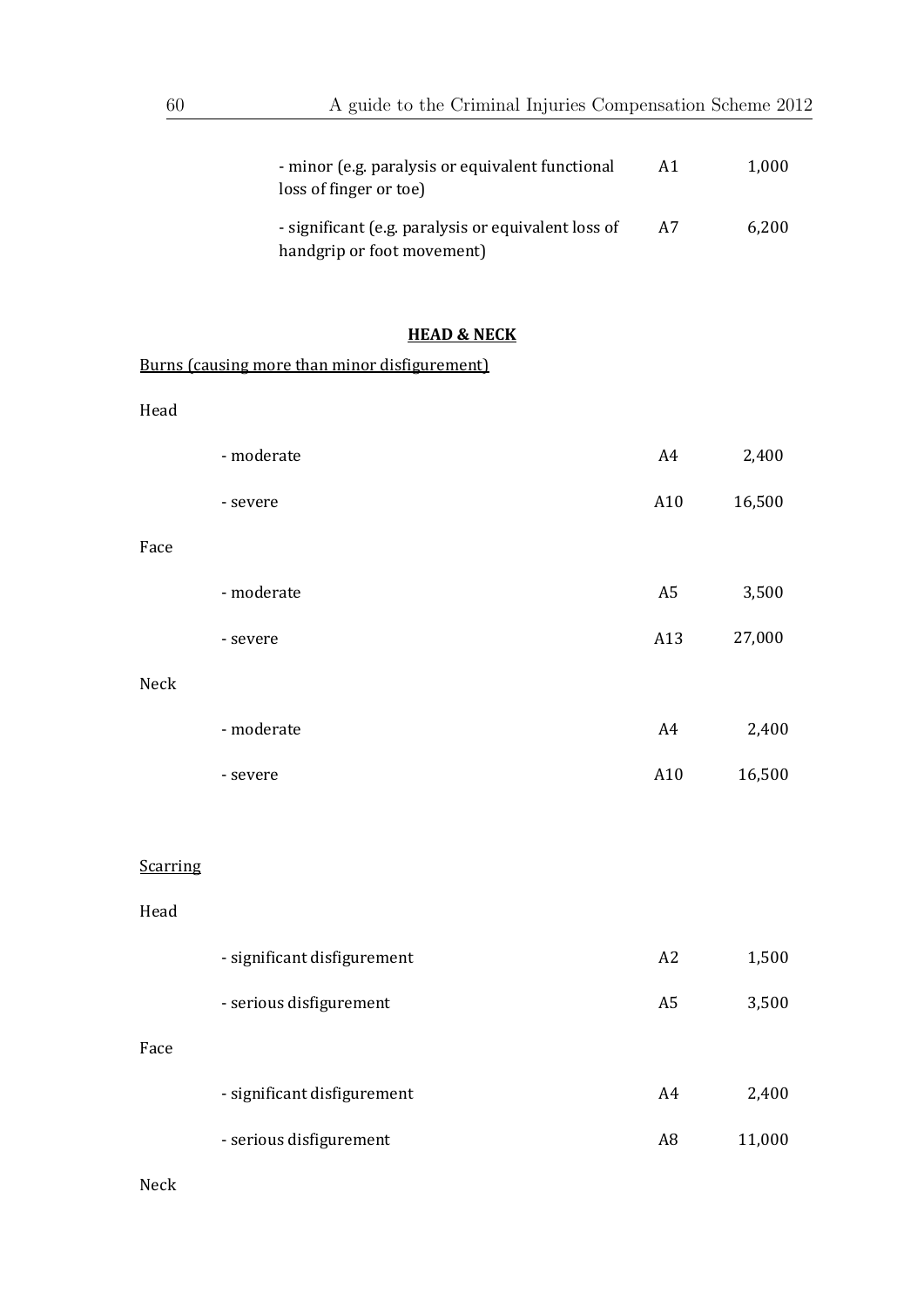| A guide to the Criminal Injuries Compensation Scheme 2012 |    | -61   |
|-----------------------------------------------------------|----|-------|
| - significant disfigurement                               | A2 | 1.500 |
| - serious disfigurement                                   | A6 | 4.600 |

### **Brain Damage**

*Note [3]: A brain injury can cause physical or mental damage, resulting in, for example, loss of muscle or nerve control, loss of balance, incontinence, or impairment of concentration, memory, motivation or personality. It can also commonly cause epilepsy, to a greater or lesser extent. Where the cause of any injury is brain damage there will not be additional awards for separate injuries but the seriousness of the combined effects will be measured together.*

### Minor head injury

Brain injury, if any, minimal (e.g. one or more of concussion, impairment of balance or headaches)

| - lasting 28 weeks or more | A2 | 1,500 |
|----------------------------|----|-------|
| - permanent                | Α7 | 6,200 |

#### Minor brain damage

Good recovery, able to socialise and return to work but persisting problems with concentration, memory, disinhibition of mood affecting lifestyle, leisure activities, future work prospects

| - slight and short lived (less than 6 months)          | A7  | 6,200  |
|--------------------------------------------------------|-----|--------|
| - moderate and medium term (6 months up to<br>2 years) | A10 | 16,500 |
| - significant and long lasting (2 years or more)       | A12 | 22,000 |

#### Moderate brain damage

Some dependence on others, intellectual deficit, personality change, ability to work reduced, some effect on the senses

| - slight   | A13 | 27,000 |
|------------|-----|--------|
| - moderate | A16 | 55,000 |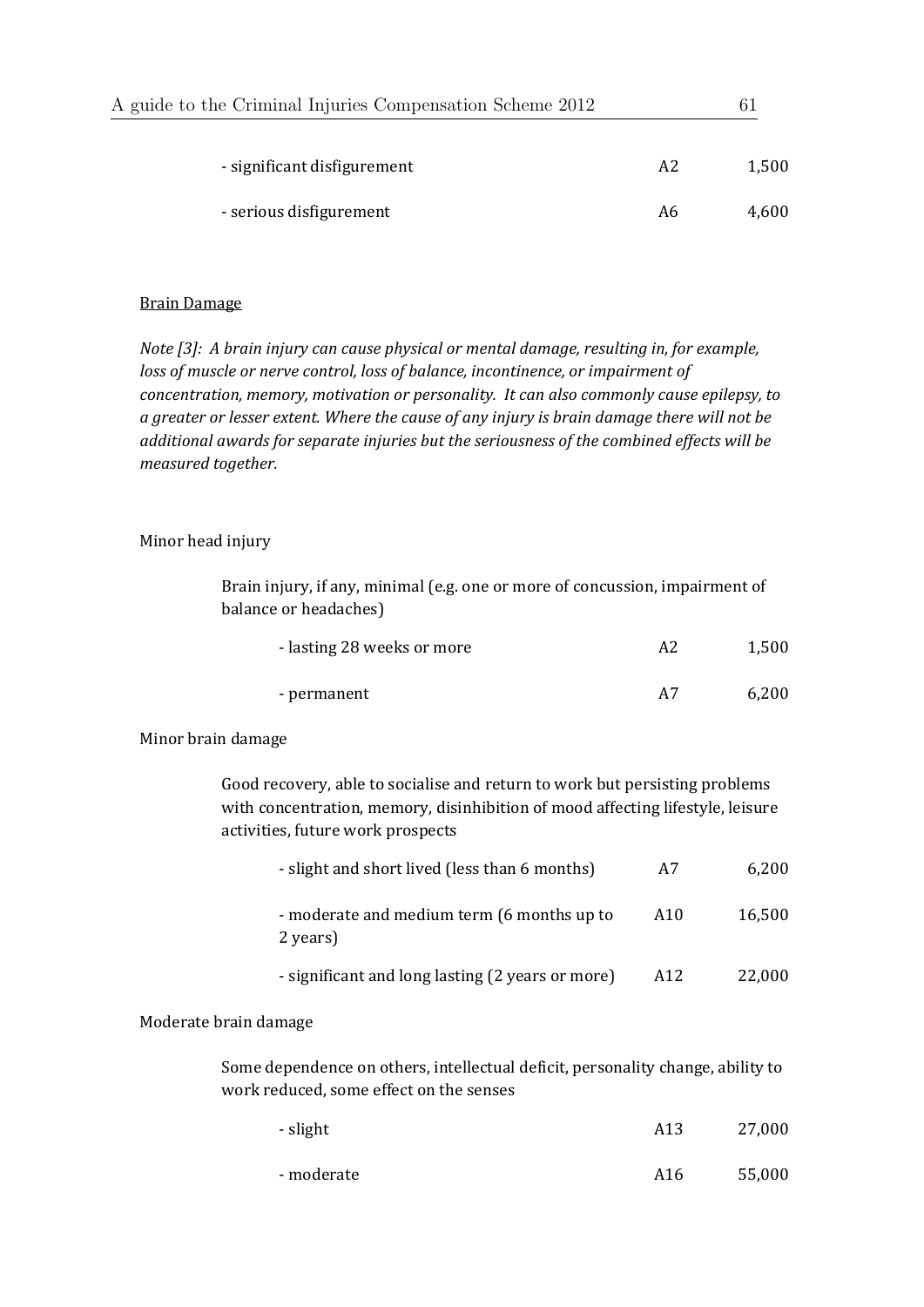| - significant                                                                                                                                                                                                                                                                                                       | A17            | 82,000  |
|---------------------------------------------------------------------------------------------------------------------------------------------------------------------------------------------------------------------------------------------------------------------------------------------------------------------|----------------|---------|
| Moderately severe brain damage                                                                                                                                                                                                                                                                                      |                |         |
| Serious disablement of physical or mental faculties<br>requiring substantial dependence on professional or<br>other care, with marked impairment of intellect and<br>personality, abnormal behaviour and poor<br>communication                                                                                      | A18            | 110,000 |
| Very serious brain injury                                                                                                                                                                                                                                                                                           |                |         |
| Severe physical limitation, significant effect on the<br>senses with little insight or significant reduction in life<br>expectancy. Little or no meaningful response to the<br>environment, little or no language function, double<br>incontinence and need for full-time or all day and some<br>night nursing care | A19            | 175,000 |
| Note [4]: Applications otherwise within level A20 fall into level A19 if life expectancy is<br>greatly reduced or there is little or no insight due to persistent vegetative state.                                                                                                                                 |                |         |
| No useful physical movement, significant effect on the<br>senses and with some degree of insight. Little or no<br>meaningful response to the environment, little or no<br>language function, double incontinence and need for<br>full-time nursing care                                                             | A20            | 250,000 |
| Epilepsy - continuing disability                                                                                                                                                                                                                                                                                    |                |         |
| - well controlled on medication                                                                                                                                                                                                                                                                                     | A7             | 6,200   |
| - partially controlled on medication                                                                                                                                                                                                                                                                                | A <sub>9</sub> | 13,500  |
| - uncontrolled despite medication                                                                                                                                                                                                                                                                                   | A15            | 44,000  |

### Ear

### Deafness

- permanent partial deafness (remaining hearing socially useful, with hearing aid if necessary)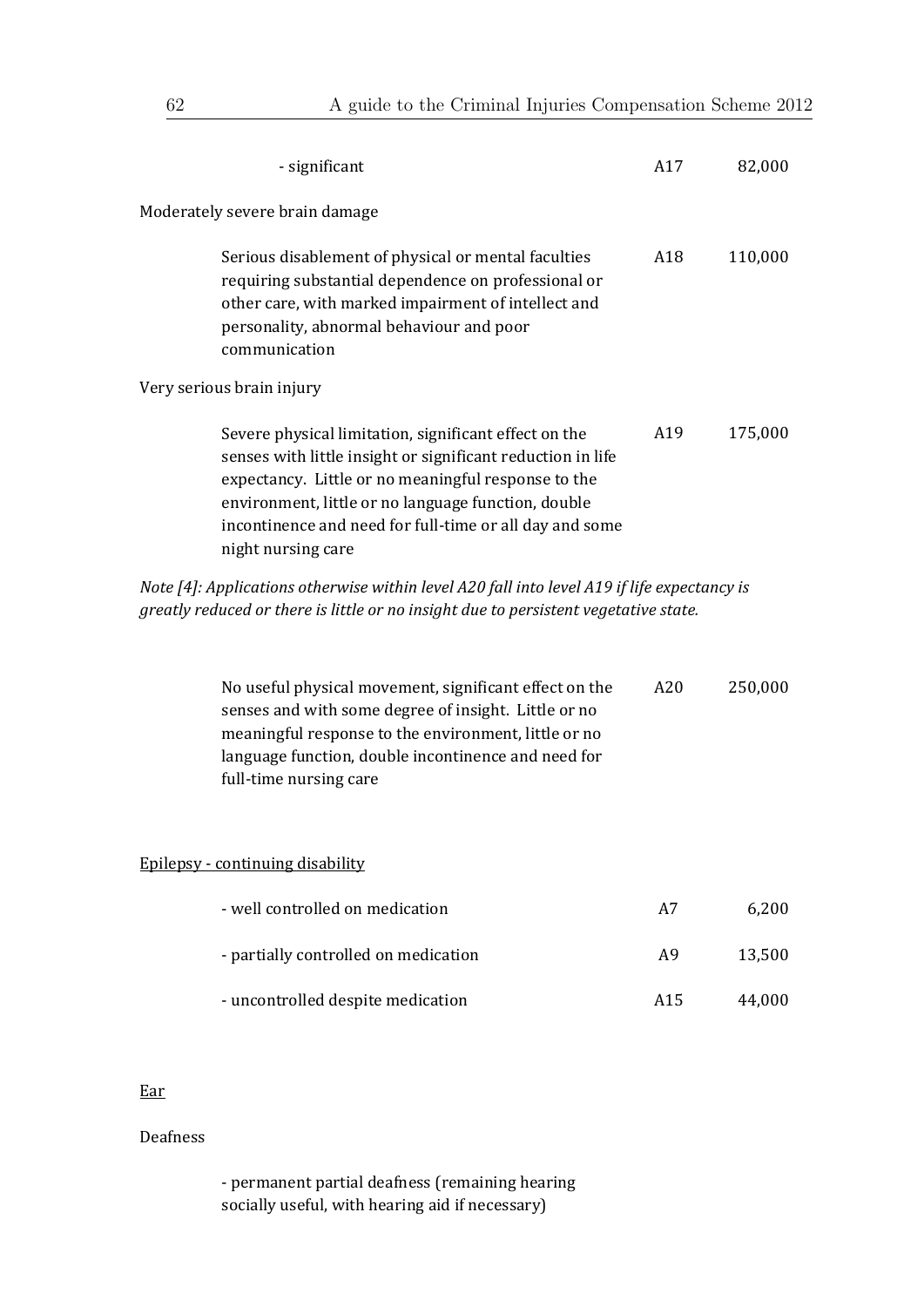| A guide to the Criminal Injuries Compensation Scheme 2012 |                | 63     |
|-----------------------------------------------------------|----------------|--------|
| - one ear                                                 | A <sub>3</sub> | 1,800  |
| - both ears                                               | A7             | 6,200  |
| - permanent total deafness                                |                |        |
| - one ear                                                 | A10            | 16,500 |
| - in only hearing ear                                     | A14            | 33,000 |
| - both ears                                               | A15            | 44,000 |
| Loss of ear                                               |                |        |
| - partial loss of ear(s)                                  | A4             | 2,400  |
| - loss of ear                                             | A <sub>8</sub> | 11,000 |
| - loss of both ears                                       | A11            | 19,000 |
| Perforated ear drum                                       |                |        |
| - both ears                                               | A1             | 1,000  |
| Tinnitus (ringing noise in ear(s))                        |                |        |
| - lasting 13 weeks or more                                | A2             | 1,500  |
| - permanent                                               |                |        |
| - other than very severe                                  | A7             | 6,200  |
| - very severe                                             | A10            | 16,500 |
| Vestibular damage (causing giddiness)                     |                |        |
| - lasting 28 weeks or more - recovery expected            | A2             | 1,500  |
| - permanent                                               | A7             | 6,200  |

# Eye

Blow out or other fracture of orbital bone cavity containing eyeball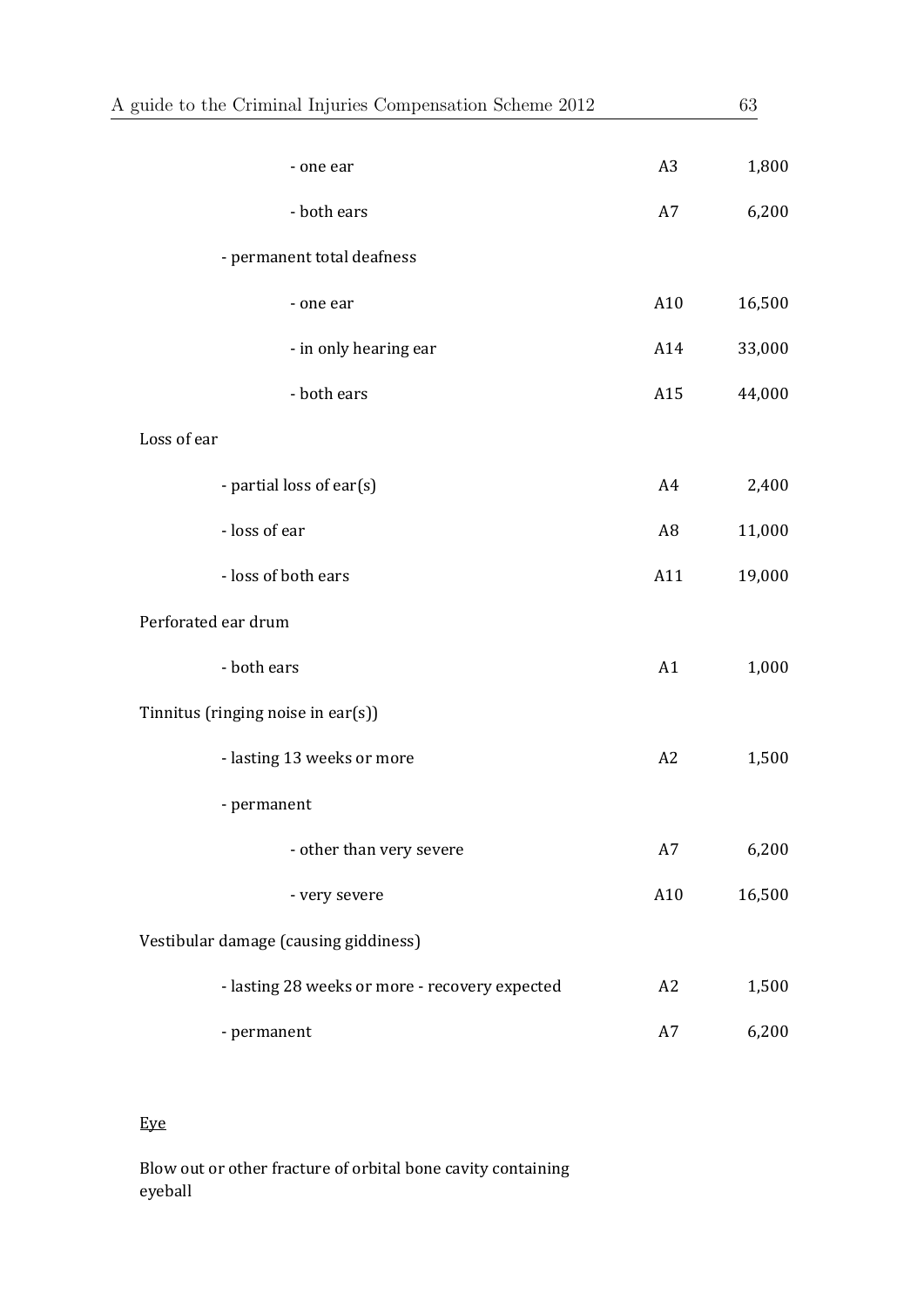| - no operation                                        | A2             | 1,500  |
|-------------------------------------------------------|----------------|--------|
| - requiring operation                                 | A4             | 2,400  |
| Permanent blurred or double vision                    |                |        |
| - slight                                              | A4             | 2,400  |
| - moderate                                            | A7             | 6,200  |
| - serious                                             | A <sub>9</sub> | 13,500 |
| Cataracts                                             |                |        |
| - one eye                                             |                |        |
| - requiring operation                                 | A2             | 1,500  |
| - permanent (inoperable or operation<br>unsuccessful) | A7             | 6,200  |
| - both eyes                                           |                |        |
| - requiring operation                                 | A7             | 6,200  |
| - permanent (inoperable or operation<br>unsuccessful) | A11            | 19,000 |
| Permanent loss of visual field                        |                |        |
| - slight                                              | A1             | 1,000  |
| - moderate                                            | A <sub>5</sub> | 3,500  |
| - serious                                             | A15            | 44,000 |
| Dislocation of lens                                   |                |        |
| - one eye                                             | A <sub>5</sub> | 3,500  |
| - both eyes                                           | A <sub>9</sub> | 13,500 |
| Glaucoma                                              | A1             | 1,000  |

Hyphaema requiring operation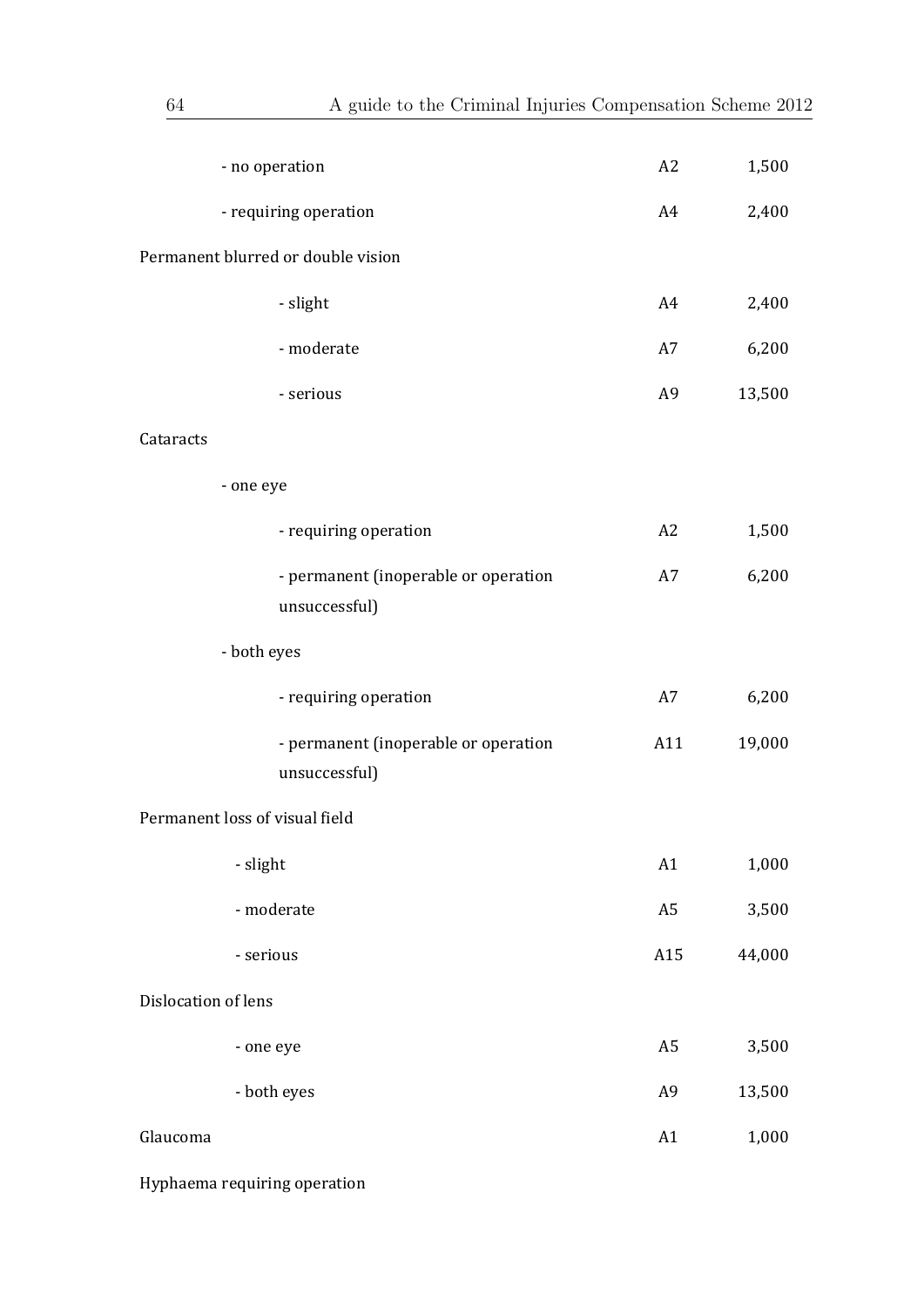| A guide to the Criminal Injuries Compensation Scheme 2012                                                 | 65             |         |  |
|-----------------------------------------------------------------------------------------------------------|----------------|---------|--|
| - both eyes                                                                                               | A1             | 1,000   |  |
| Loss of eye                                                                                               |                |         |  |
| - one eye                                                                                                 | A13            | 27,000  |  |
| - both eyes                                                                                               | A18            | 110,000 |  |
| Loss of sight                                                                                             |                |         |  |
| - one eye                                                                                                 | A12            | 22,000  |  |
| - one eye, where the sight in the uninjured eye<br>cannot be corrected to better than 6/36                | A14            | 33,000  |  |
| - one eye, where the uninjured eye is already totally<br>blind                                            | A17            | 82,000  |  |
| - both eyes                                                                                               | A18            | 110,000 |  |
| Partial loss of vision when corrected by glasses or contact lenses<br>or other means (e.g. laser surgery) |                |         |  |
| - better than 6/12                                                                                        | A1             | 1,000   |  |
| $-6/12$                                                                                                   | A <sub>6</sub> | 4,600   |  |
| $-6/18$                                                                                                   | A7             | 6,200   |  |
| $-6/24$                                                                                                   | A <sub>9</sub> | 13,500  |  |
| $-6/36$                                                                                                   | A10            | 16,500  |  |
| $-6/60$                                                                                                   | A11            | 19,000  |  |
| - substantial loss of vision (both eyes) at least 6/36<br>in each eye or worse                            | A16            | 55,000  |  |
| Residual central floater(s) affecting vision                                                              | A2             | 1,500   |  |
| Retina                                                                                                    |                |         |  |
| - damage not involving detachment                                                                         |                |         |  |
| - one eye                                                                                                 | A1             | 1,000   |  |
| - both eyes                                                                                               | A <sub>5</sub> | 3,500   |  |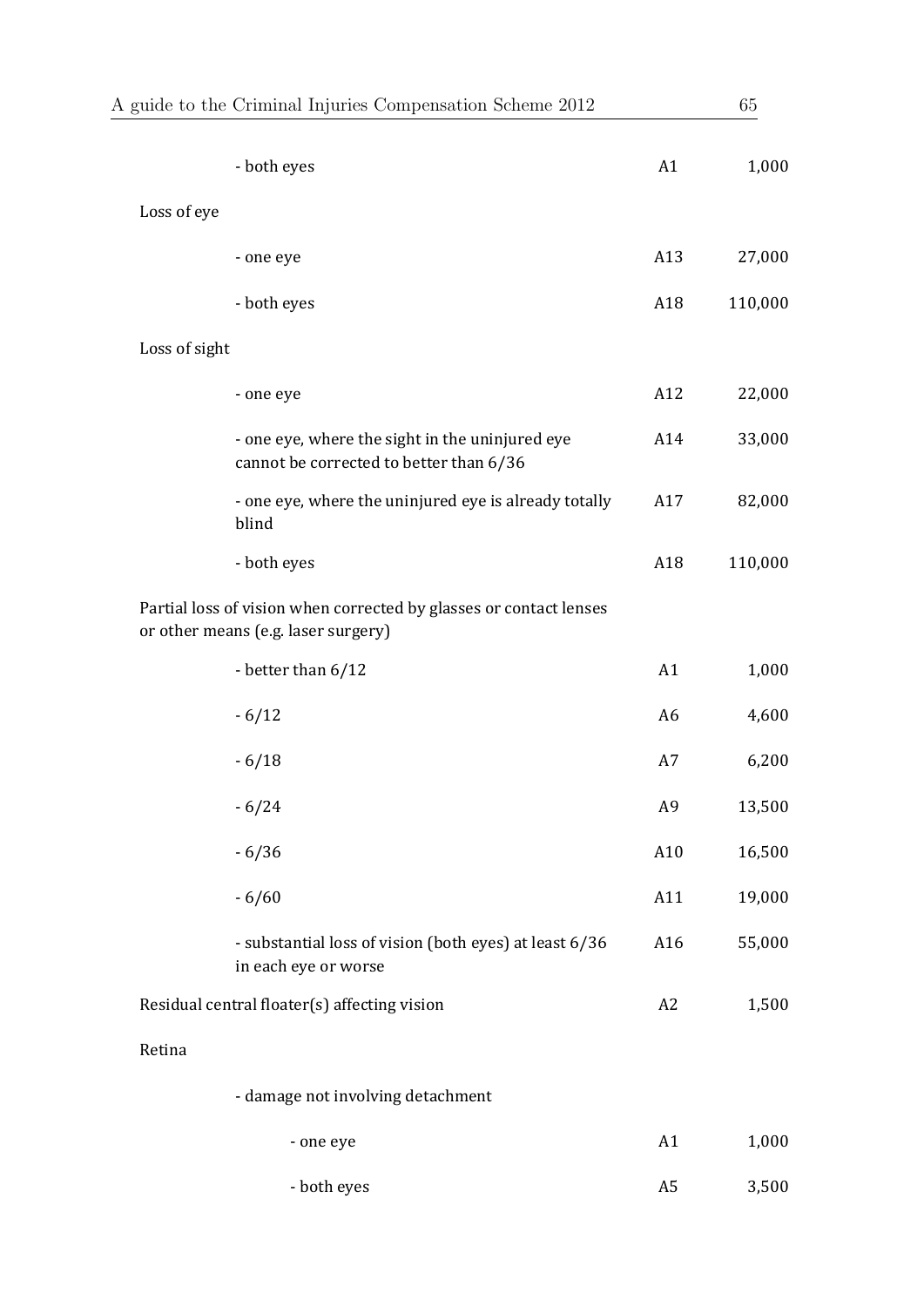| - detached                                           |                |           |
|------------------------------------------------------|----------------|-----------|
| - one eye                                            | A5             | 3,500     |
| - both eyes                                          | A <sub>9</sub> | 13,500    |
| Significant penetrating injury                       |                |           |
| - one eye                                            | A1             | 1,000     |
| - both eyes                                          | A <sub>6</sub> | 4,600     |
| Traumatic angle recession                            | A1             | 1,000     |
|                                                      |                |           |
| Face                                                 |                |           |
| Permanent clicking jaw                               | A <sub>5</sub> | 3,500     |
| Dislocated jaw - continuing significant disability   | A <sub>5</sub> | 3,500     |
| Fractured ethmoid - operation required               | A4             | 2,400     |
| Fractured zygoma (malar/cheek bone)                  |                |           |
| - no operation - continuing significant disability   | A4             | 2,400     |
| - operation required                                 |                |           |
| - substantial recovery                               | A1             | $1,\!000$ |
| - continuing significant disability                  | A <sub>5</sub> | 3,500     |
| Fractured jaw bone (one or more of mandible/maxilla) |                |           |
| - no operation                                       |                |           |
| - substantial recovery                               | A2             | 1,500     |
| - continuing significant disability                  | A <sub>5</sub> | 3,500     |
| - operation required                                 |                |           |
| - substantial recovery                               | A <sub>3</sub> | 1,800     |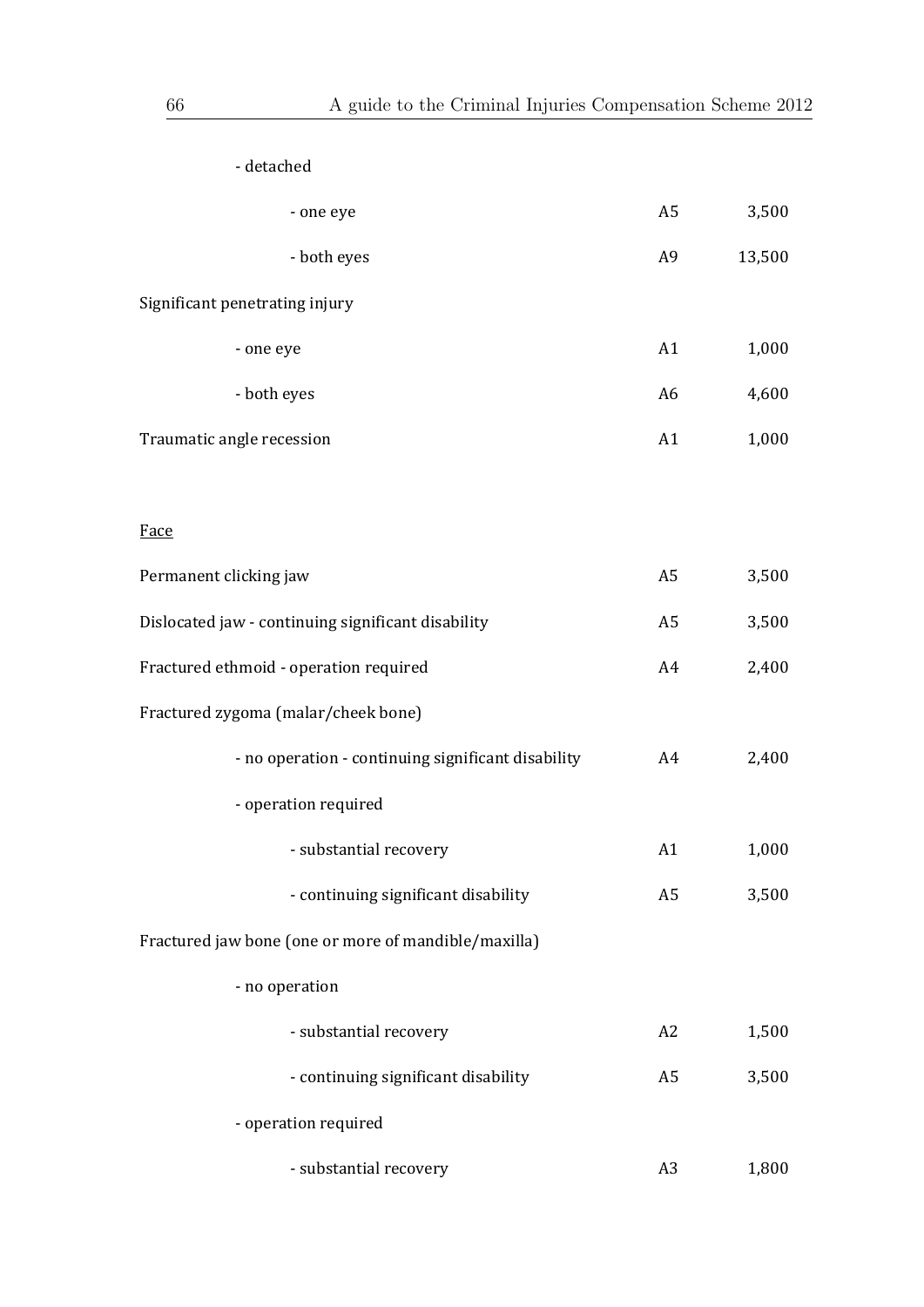| A guide to the Criminal Injuries Compensation Scheme 2012       |                | 67     |
|-----------------------------------------------------------------|----------------|--------|
| - continuing significant disability                             | A7             | 6,200  |
| Multiple fractures to face (e.g. Le Fort fractures types 2 & 3) | A <sub>8</sub> | 11,000 |
| Numbness or loss of feeling                                     |                |        |
| - permanent                                                     |                |        |
| - moderate (e.g. cheek, forehead)                               | A2             | 1,500  |
| - severe (e.g. lip interfering with function)                   | A4             | 2,400  |
| <b>Neck</b>                                                     |                |        |
| Strained neck or whiplash injury                                |                |        |
| - disabling                                                     |                |        |
| - for more than 13 weeks                                        | A1             | 1,000  |
| - seriously disabling                                           |                |        |
| - not permanent                                                 | A <sub>5</sub> | 3,500  |
| - permanent                                                     | A <sub>8</sub> | 11,000 |
|                                                                 |                |        |
|                                                                 |                |        |
| <b>Nose</b>                                                     |                |        |
| Loss of smell or taste                                          |                |        |
| - partial loss of smell or taste, or both                       | A <sub>5</sub> | 3,500  |
| - total                                                         |                |        |
| - loss of smell or taste                                        | A <sub>8</sub> | 11,000 |
| - loss of smell and taste                                       | A10            | 16,500 |
| Partial loss of nose (at least 10%)                             | A4             | 2,400  |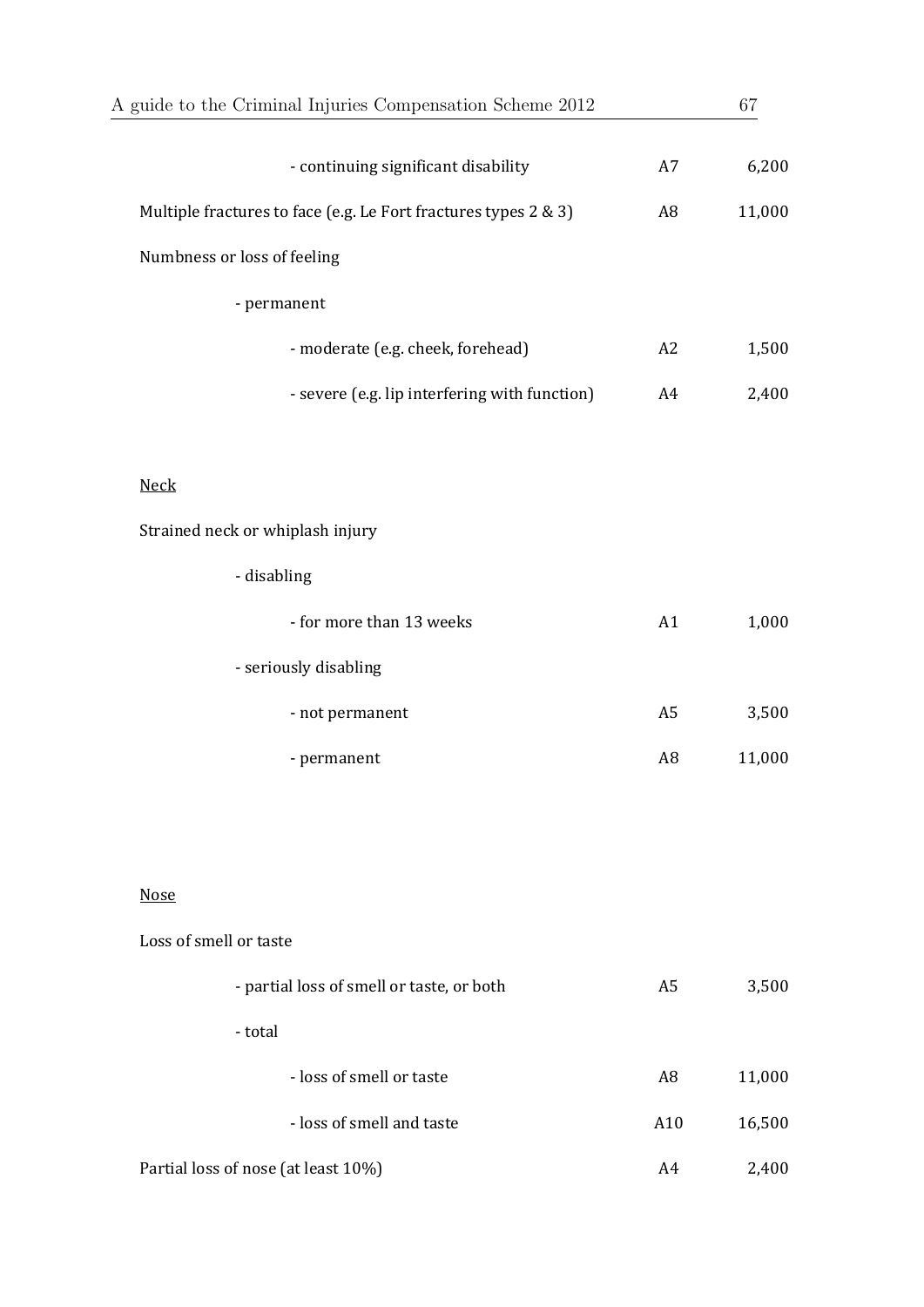### Skull

### Fracture

| - simple              |                |       |
|-----------------------|----------------|-------|
| - no operation        | A1             | 1,000 |
| - requiring operation | A <sub>5</sub> | 3,500 |
| - depressed           |                |       |
| - no operation        | A4             | 2,400 |
| - requiring operation | A6             | 4,600 |

### Teeth

Damage to:

| - one or more front teeth requiring crown(s)                                                           | A1             | 1,000 |
|--------------------------------------------------------------------------------------------------------|----------------|-------|
| Fractures to one or more teeth requiring apicectomy (surgery to<br>gum to reach root - root resection) | A <sub>3</sub> | 1,800 |
| Loss of:                                                                                               |                |       |
| - crowns                                                                                               | A1             | 1,000 |
| - front teeth (incisor or canine)                                                                      |                |       |
| - one front tooth                                                                                      | A <sub>2</sub> | 1,500 |
| - two or three front teeth                                                                             | A4             | 2,400 |
| - four or more front teeth                                                                             | A5             | 3,500 |
| - teeth other than front                                                                               |                |       |
| - two or more teeth                                                                                    | A2             | 1,500 |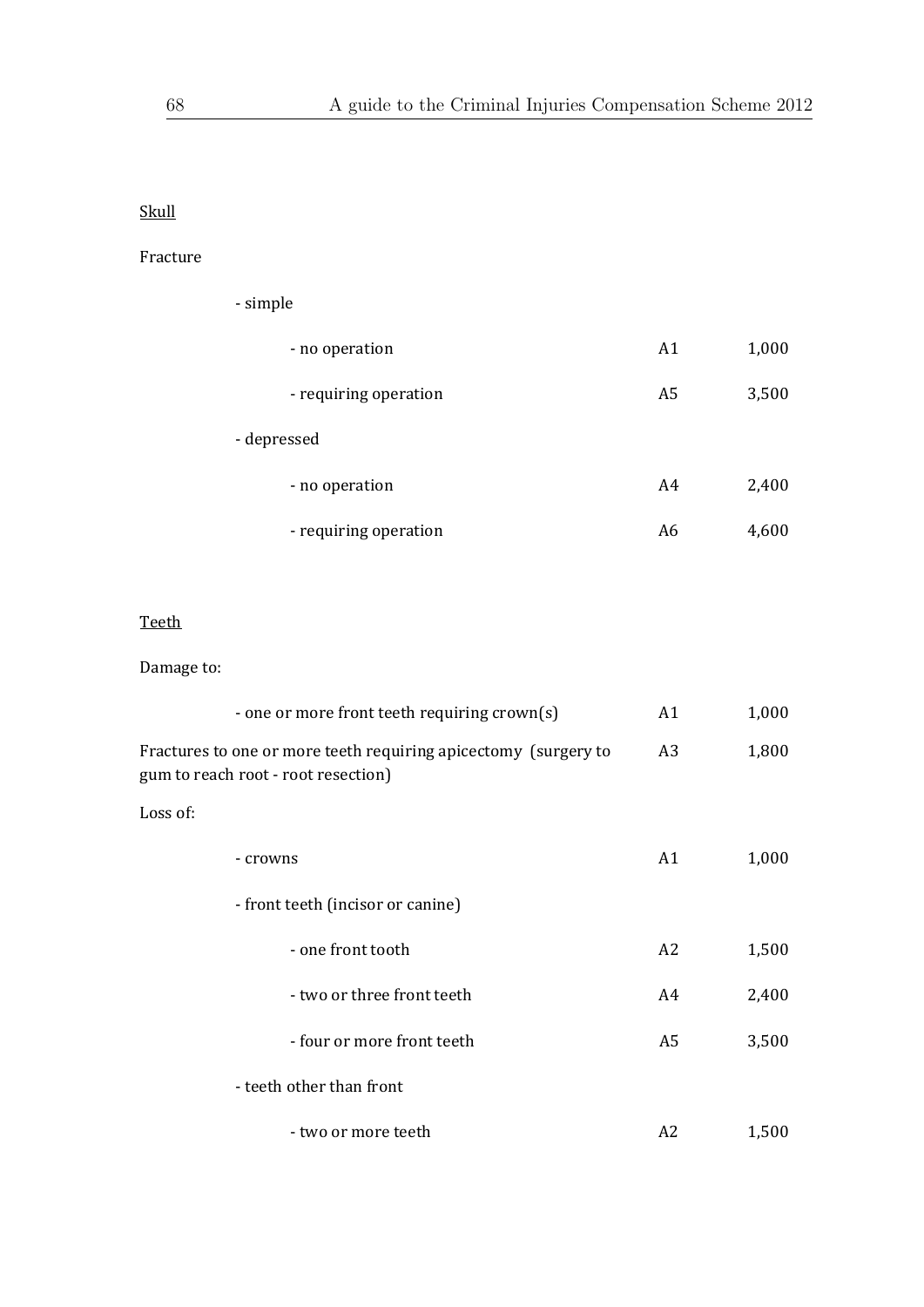### Tongue

| Impaired speech (other than slight impairment) |  |
|------------------------------------------------|--|
|                                                |  |

| - moderate                       | A <sub>5</sub> | 3,500  |
|----------------------------------|----------------|--------|
| - serious                        | A <sub>8</sub> | 11,000 |
| - severe                         | A11            | 19,000 |
| Loss of speech - permanent       | A14            | 33,000 |
| Loss of tongue                   | A15            | 44,000 |
|                                  |                |        |
| <b>UPPER LIMBS</b>               |                |        |
| <b>Burns</b>                     |                |        |
| Moderate (excluding minor burns) | A4             | 2,400  |
| Severe                           | A <sub>8</sub> | 11,000 |
|                                  |                |        |
| <b>Scarring</b>                  |                |        |

| Significant disfigurement | A1 | 1.000 |
|---------------------------|----|-------|
| Serious disfigurement     | A5 | 3,500 |

#### Arm

#### Loss of: the contract of the contract of the contract of the contract of the contract of the contract of the contract of the contract of the contract of the contract of the contract of the contract of the contract of the c

| - one non-dominant arm                                                        | A14 | 33,000  |
|-------------------------------------------------------------------------------|-----|---------|
| - one dominant arm                                                            | A16 | 55,000  |
| - one arm where there is no remaining arm or hand<br>with any useful function | A17 | 82,000  |
| - both arms                                                                   | A18 | 110,000 |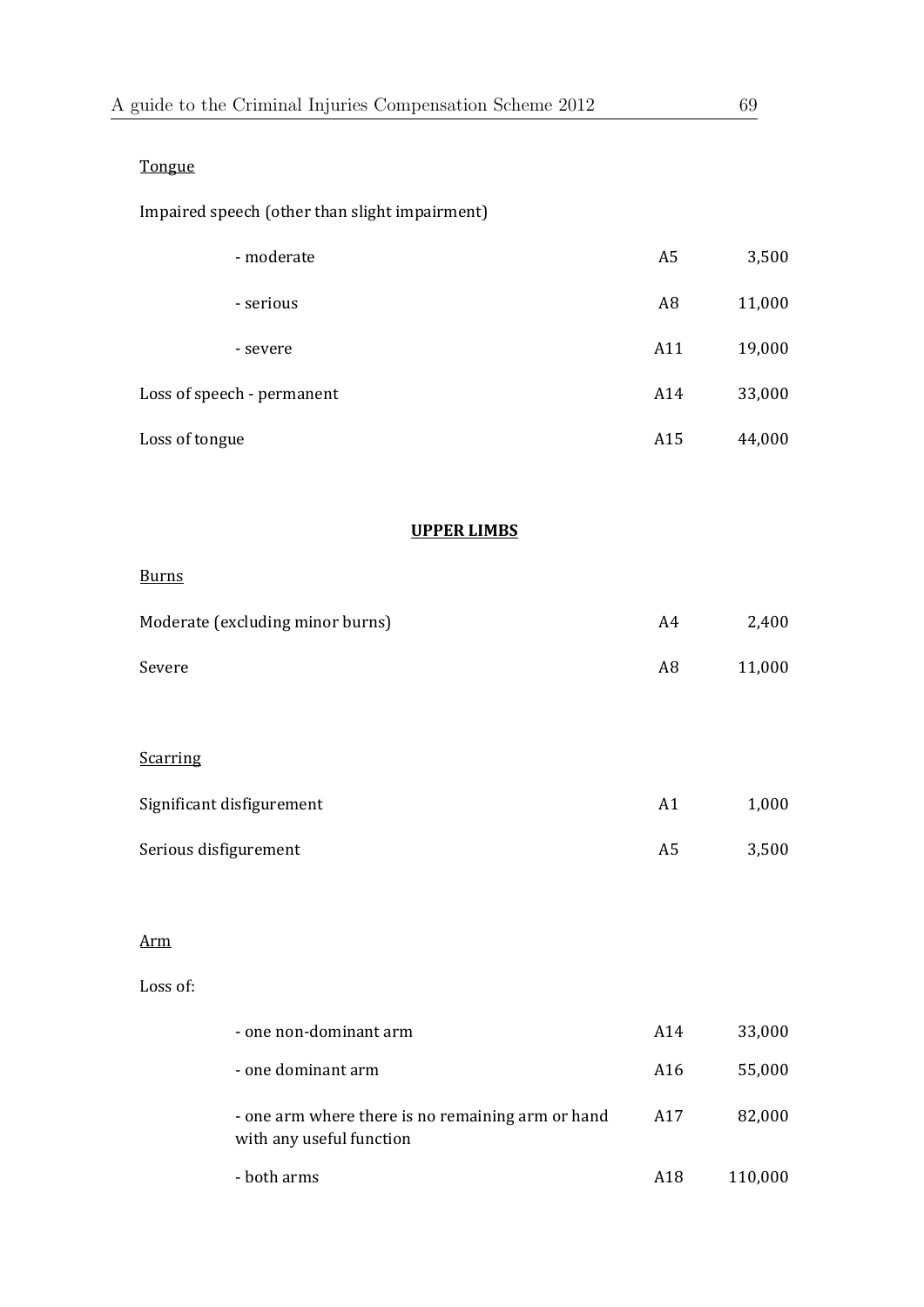### Paralysis of or equivalent loss of function of:

| - one non-dominant arm                                                                                  | A13                     | 27,000 |
|---------------------------------------------------------------------------------------------------------|-------------------------|--------|
| - one dominant arm                                                                                      | A15                     | 44,000 |
| - total loss of function of one arm where there is no<br>remaining arm or hand with any useful function | A17                     | 82,000 |
| - both arms                                                                                             | A17                     | 82,000 |
|                                                                                                         |                         |        |
|                                                                                                         |                         |        |
|                                                                                                         |                         |        |
| - one elbow                                                                                             |                         |        |
| - substantial recovery                                                                                  | A2                      | 1,500  |
| - continuing significant disability                                                                     | A7                      | 6,200  |
| - both elbows                                                                                           |                         |        |
| - substantial recovery                                                                                  | A7                      | 6,200  |
| - continuing significant disability                                                                     | A <sub>8</sub>          | 11,000 |
|                                                                                                         |                         |        |
|                                                                                                         | Dislocated or fractured |        |

# Finger and Thumb

Fracture or dislocation of:

- thumb **Exercise 2** 

#### ‐ one hand

|              | - continuing significant | A4 | 2,400 |
|--------------|--------------------------|----|-------|
|              | disability               |    |       |
| - both hands |                          |    |       |
|              | - substantial recovery   | A5 | 3,500 |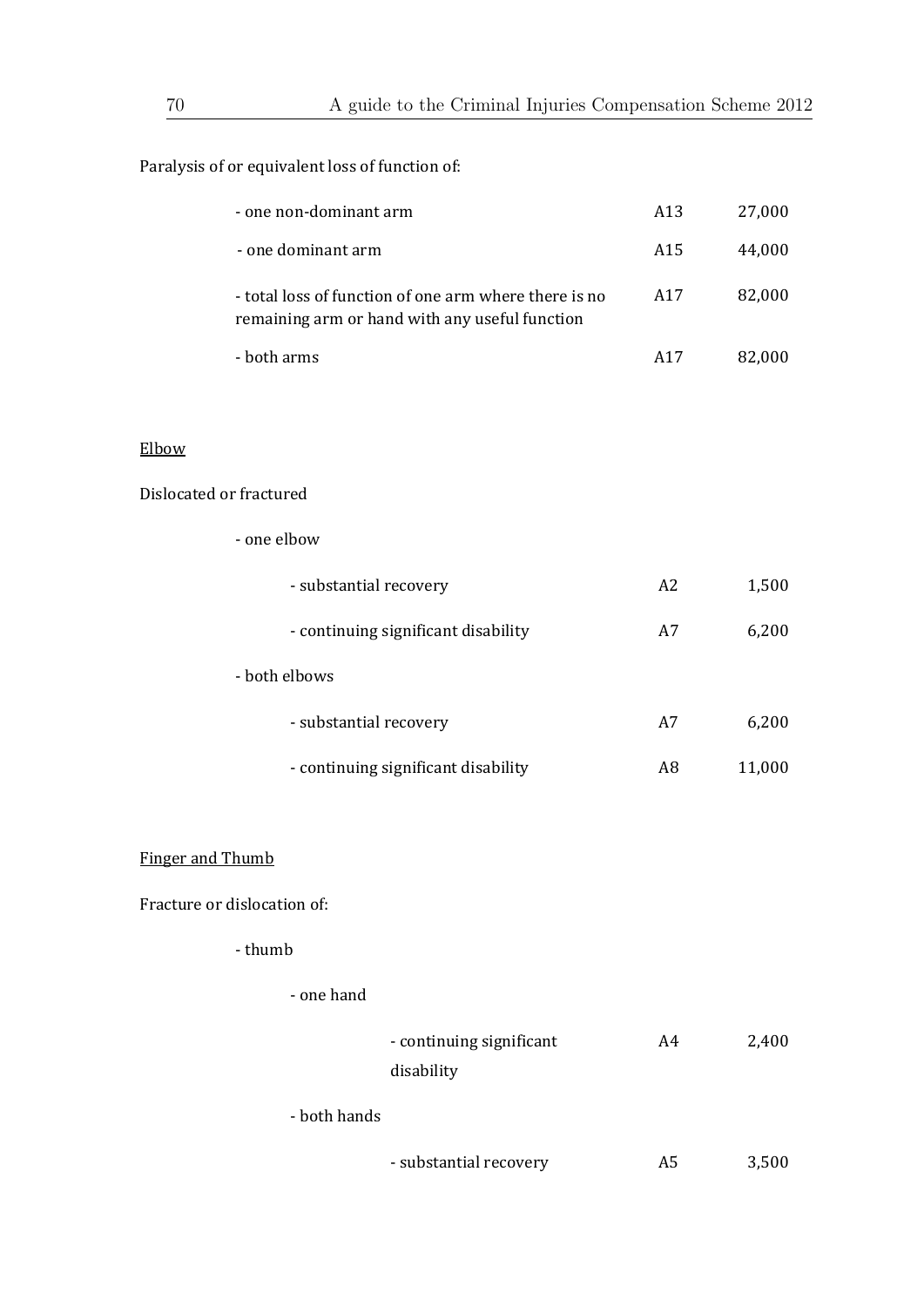| A guide to the Criminal Injuries Compensation Scheme 2012 |                                      |                                               |                | 71     |  |
|-----------------------------------------------------------|--------------------------------------|-----------------------------------------------|----------------|--------|--|
|                                                           |                                      | - continuing significant<br>disability        | A7             | 6,200  |  |
|                                                           | - index finger                       |                                               |                |        |  |
|                                                           | - one hand                           |                                               |                |        |  |
|                                                           |                                      | - continuing significant<br>disability        | A <sub>3</sub> | 1,800  |  |
|                                                           | - both hands                         |                                               |                |        |  |
|                                                           |                                      | - substantial recovery                        | A4             | 2,400  |  |
|                                                           |                                      | - continuing significant<br>disability        | A <sub>6</sub> | 4,600  |  |
|                                                           | - one finger other than index finger |                                               |                |        |  |
|                                                           | - both hands                         |                                               |                |        |  |
|                                                           |                                      | - continuing significant<br>disability        | A4             | 2,400  |  |
|                                                           |                                      | - two or more fingers other than index finger |                |        |  |
|                                                           | - one hand                           |                                               |                |        |  |
|                                                           |                                      | - continuing significant<br>disability        | A1             | 1,000  |  |
|                                                           | - both hands                         |                                               |                |        |  |
|                                                           |                                      | - substantial recovery                        | A2             | 1,500  |  |
|                                                           |                                      | - continuing significant<br>disability        | A6             | 4,600  |  |
| Loss of:                                                  |                                      |                                               |                |        |  |
|                                                           | - finger other than index finger     |                                               | A <sub>5</sub> | 3,500  |  |
|                                                           | - two or more fingers                |                                               | A8             | 11,000 |  |
|                                                           | - index finger                       |                                               | A7             | 6,200  |  |
|                                                           | - both index fingers                 |                                               | A10            | 16,500 |  |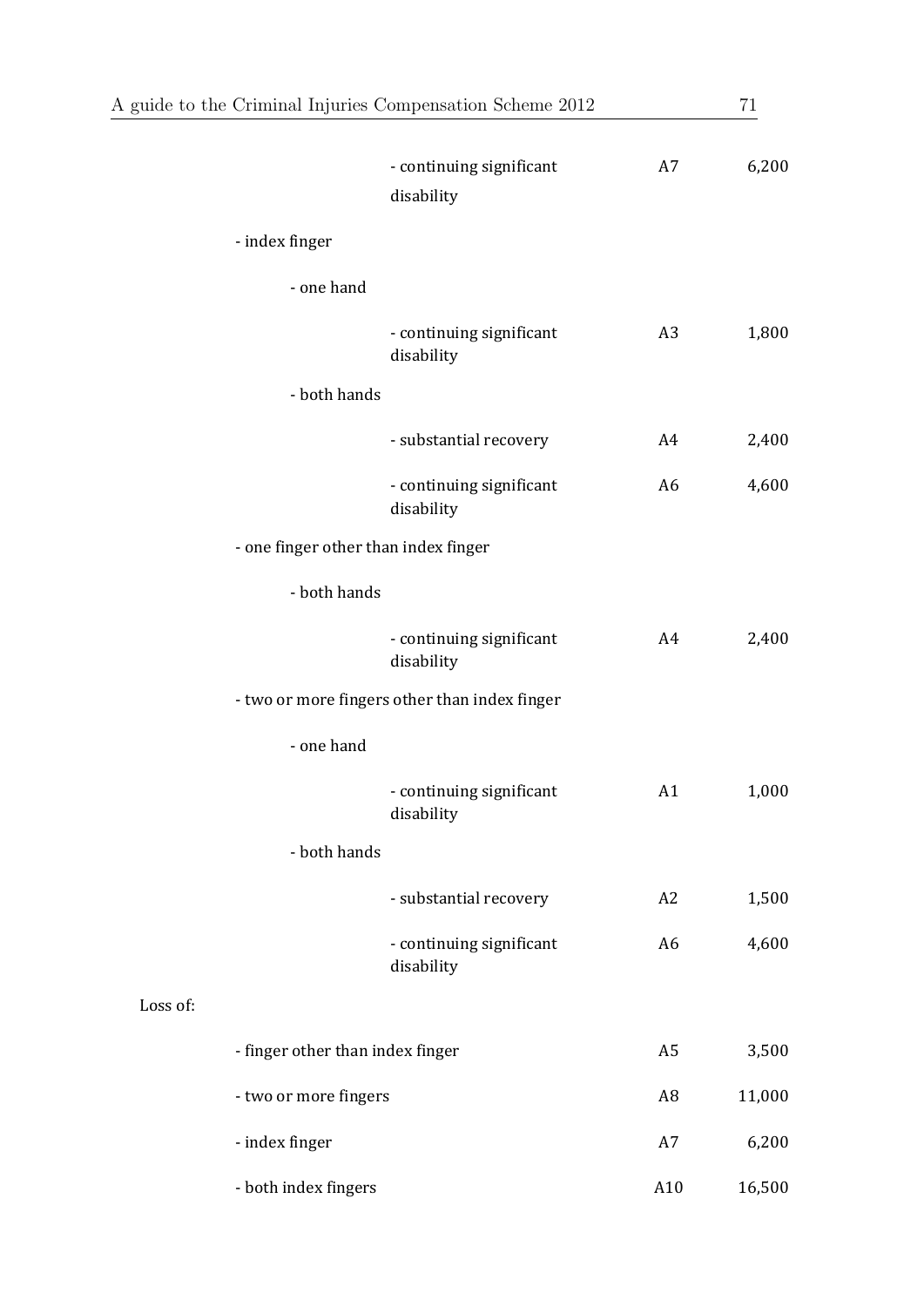| - thumb                              |                                                  | A10 | 16,500 |
|--------------------------------------|--------------------------------------------------|-----|--------|
| - both thumbs                        |                                                  | A16 | 55,000 |
| Partial loss of:                     |                                                  |     |        |
|                                      | - finger other than thumb or index finger        | A1  | 1,000  |
| thumb                                | - two or more fingers other than index finger or | A5  | 3,500  |
| - thumb or index finger              |                                                  | A4  | 2,400  |
| - thumb or index finger - both hands |                                                  | A7  | 6,200  |
| - thumb and index finger - one hand  |                                                  | A7  | 6,200  |
|                                      | - thumb and index finger - both hands            | A10 | 16,500 |

### Hand

### Fractured hand

| - one hand                                                                                                              |     |         |
|-------------------------------------------------------------------------------------------------------------------------|-----|---------|
| - continuing significant disability                                                                                     | A5  | 3,500   |
| - both hands                                                                                                            |     |         |
| - substantial recovery                                                                                                  | A3  | 1,800   |
| - continuing significant disability                                                                                     | A7  | 6,200   |
| Loss of, or equivalent loss of function of:                                                                             |     |         |
| - one non-dominant hand                                                                                                 | A14 | 33,000  |
| - one dominant hand                                                                                                     | A16 | 55,000  |
| - loss of, or total loss of function of one hand where<br>there is no remaining hand or arm with any useful<br>function | A17 | 82,000  |
| - both hands                                                                                                            | A18 | 110,000 |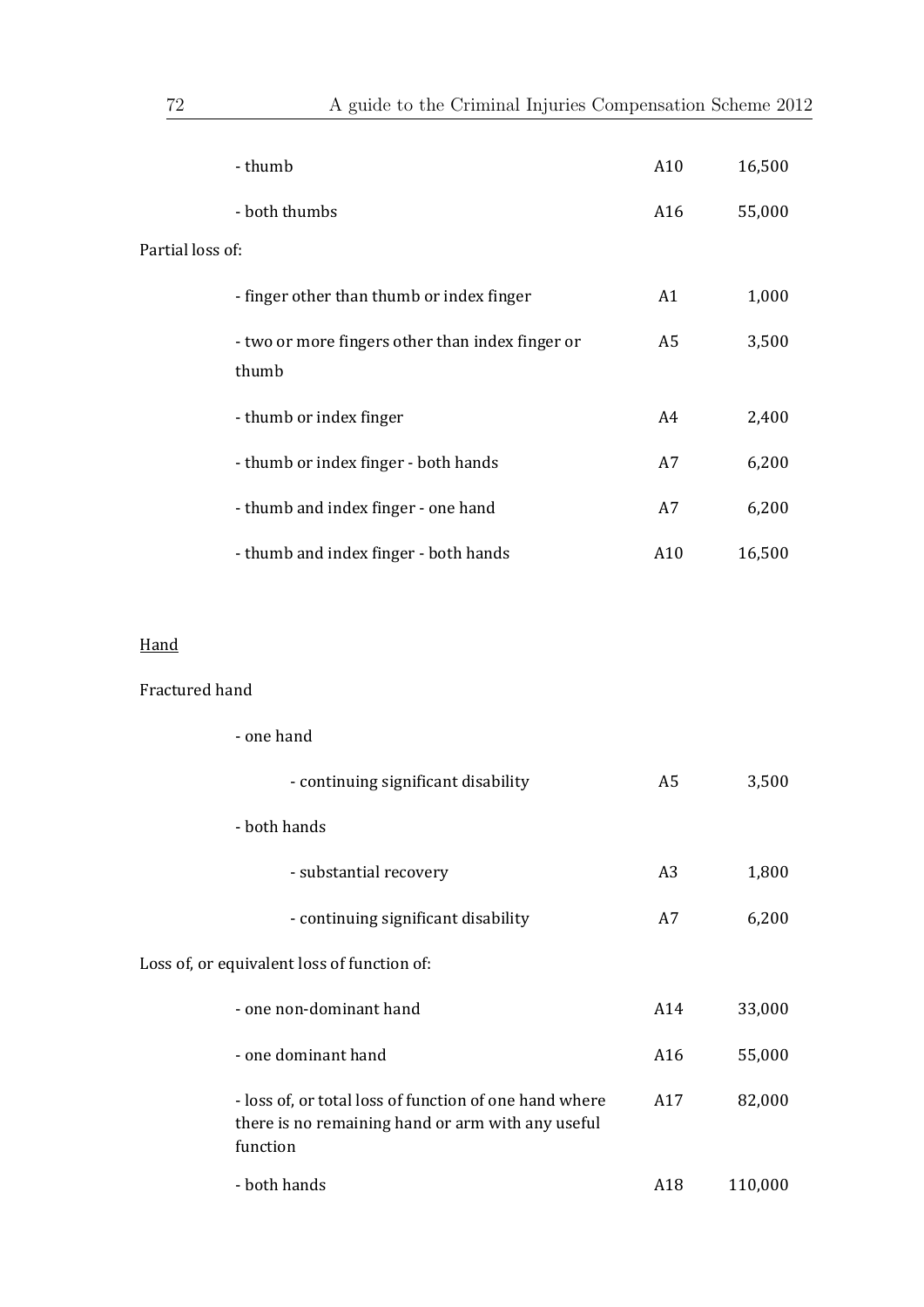|           | A guide to the Criminal Injuries Compensation Scheme 2012 |                | 73     |
|-----------|-----------------------------------------------------------|----------------|--------|
|           | Permanently & seriously impaired grip                     |                |        |
|           | - one hand                                                | A7             | 6,200  |
|           | - both hands                                              | A10            | 16,500 |
|           | Humerus (upper arm bone)                                  |                |        |
| Fractured |                                                           |                |        |
|           | - one arm                                                 |                |        |
|           | - substantial recovery                                    | A2             | 1,500  |
|           | - continuing significant disability                       | A <sub>5</sub> | 3,500  |
|           | - both arms                                               |                |        |
|           | - substantial recovery                                    | A7             | 6,200  |
|           | - continuing significant disability                       | A <sub>8</sub> | 11,000 |
|           | Radius (a forearm bone)                                   |                |        |
| Fractured |                                                           |                |        |
|           | - one arm                                                 |                |        |
|           | - substantial recovery                                    | A2             | 1,500  |
|           | - continuing significant disability                       | A <sub>5</sub> | 3,500  |
|           | - both arms                                               |                |        |
|           | - substantial recovery                                    | A7             | 6,200  |
|           | - continuing significant disability                       | A <sub>8</sub> | 11,000 |
|           |                                                           |                |        |

# Shoulder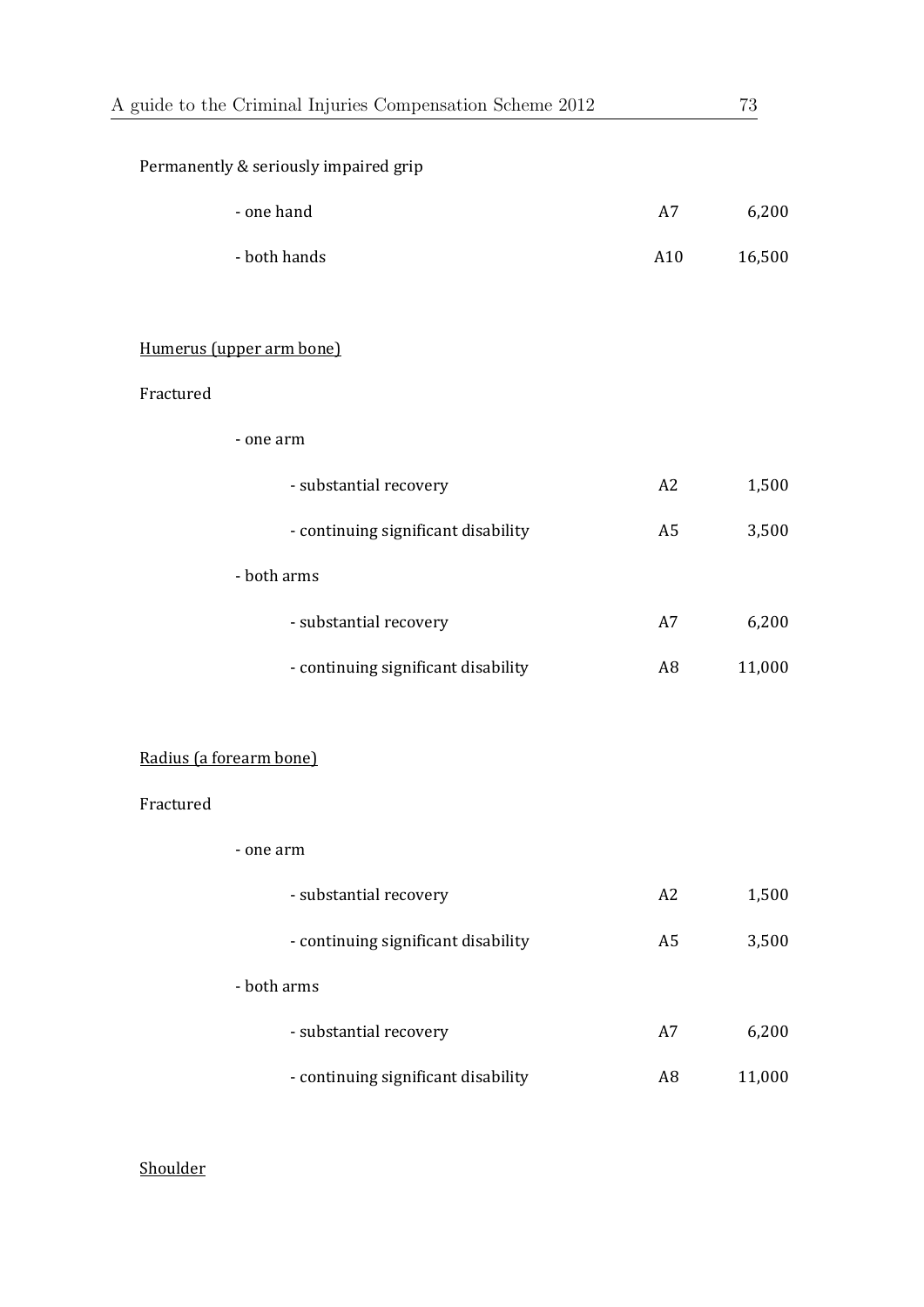| Dislocated      |                                                        |                |       |
|-----------------|--------------------------------------------------------|----------------|-------|
|                 | - one shoulder                                         |                |       |
|                 | - continuing significant disability                    | A <sub>5</sub> | 3,500 |
|                 | - both shoulders                                       |                |       |
|                 | - substantial recovery                                 | A <sub>3</sub> | 1,800 |
|                 | - continuing significant disability                    | A7             | 6,200 |
| Frozen          |                                                        |                |       |
|                 | - one shoulder                                         |                |       |
|                 | - continuing significant disability                    | A <sub>5</sub> | 3,500 |
|                 | - both shoulders                                       |                |       |
|                 | - substantial recovery                                 | A2             | 1,500 |
|                 | - continuing significant disability                    | A7             | 6,200 |
|                 |                                                        |                |       |
|                 | Damage to one or more of tendon, ligament or cartilage |                |       |
| Minor damage    |                                                        |                |       |
| - one arm       |                                                        |                |       |
|                 | - continuing significant disability                    | A1             | 1,000 |
|                 | - both arms                                            |                |       |
|                 | - continuing significant disability                    | A4             | 2,400 |
| Moderate damage |                                                        |                |       |
| - one arm       |                                                        |                |       |
|                 | - continuing significant disability                    | A4             | 2,400 |
|                 | - both arms                                            |                |       |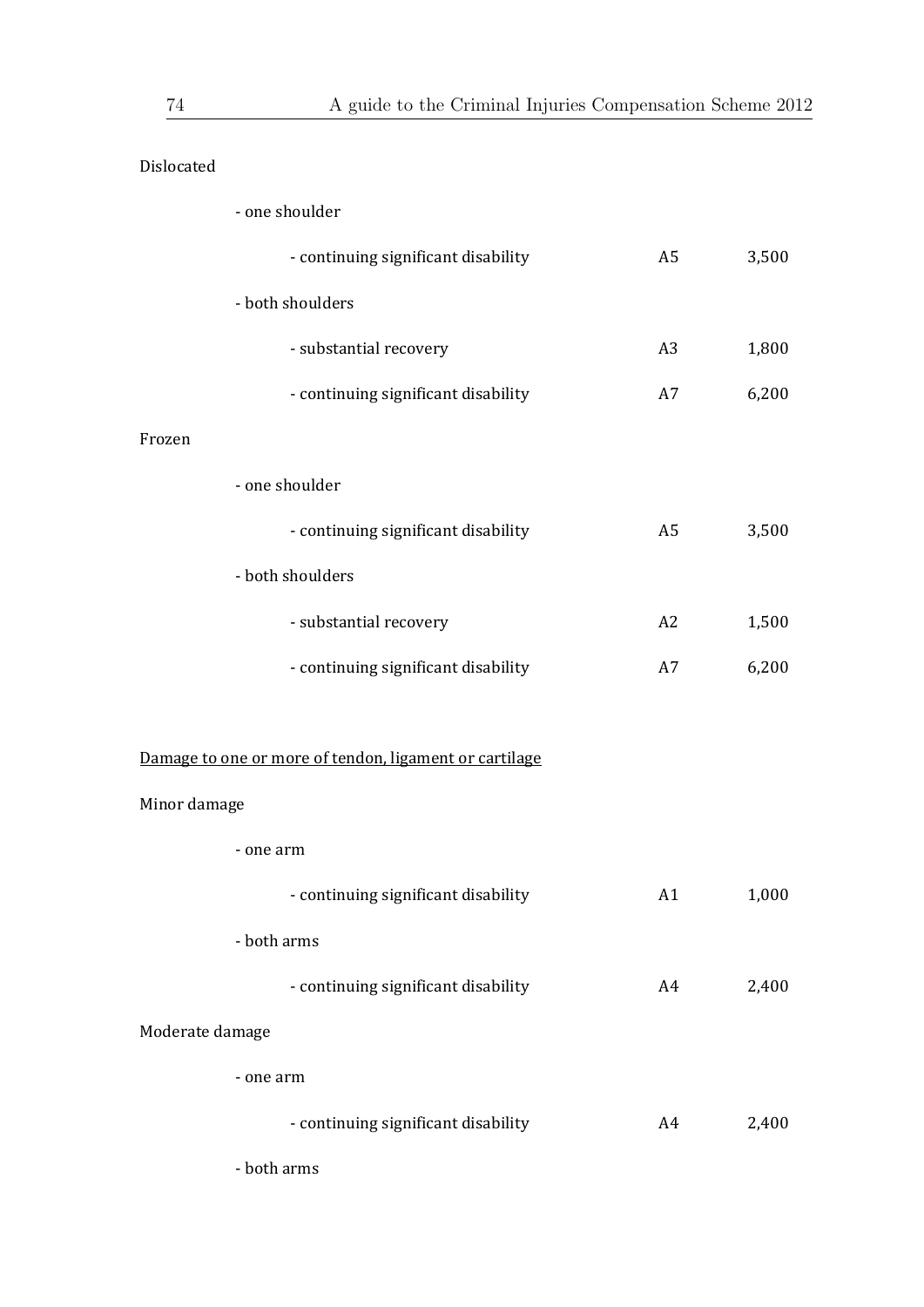| A guide to the Criminal Injuries Compensation Scheme 2012 |                |        |
|-----------------------------------------------------------|----------------|--------|
| - substantial recovery                                    | A4             | 2,400  |
| - continuing significant disability                       | A7             | 6,200  |
| Severely damaged                                          |                |        |
| - one arm                                                 |                |        |
| - substantial recovery                                    | A2             | 1,500  |
| - continuing significant disability                       | A <sub>5</sub> | 3,500  |
| - both arms                                               |                |        |
| - substantial recovery                                    | A6             | 4,600  |
| - continuing significant disability                       | A <sub>8</sub> | 11,000 |

### Ulna (a forearm bone)

 ‐ one arm 

#### Fractured

| - substantial recovery              | A <sub>2</sub> | 1,500  |
|-------------------------------------|----------------|--------|
| - continuing significant disability | A <sub>5</sub> | 3,500  |
| - both arms                         |                |        |
| - substantial recovery              | A7             | 6,200  |
| - continuing significant disability | A8             | 11,000 |

#### Wrist

Fractured - colles type or equivalent fracture or displacement of distal radius

 ‐ one wrist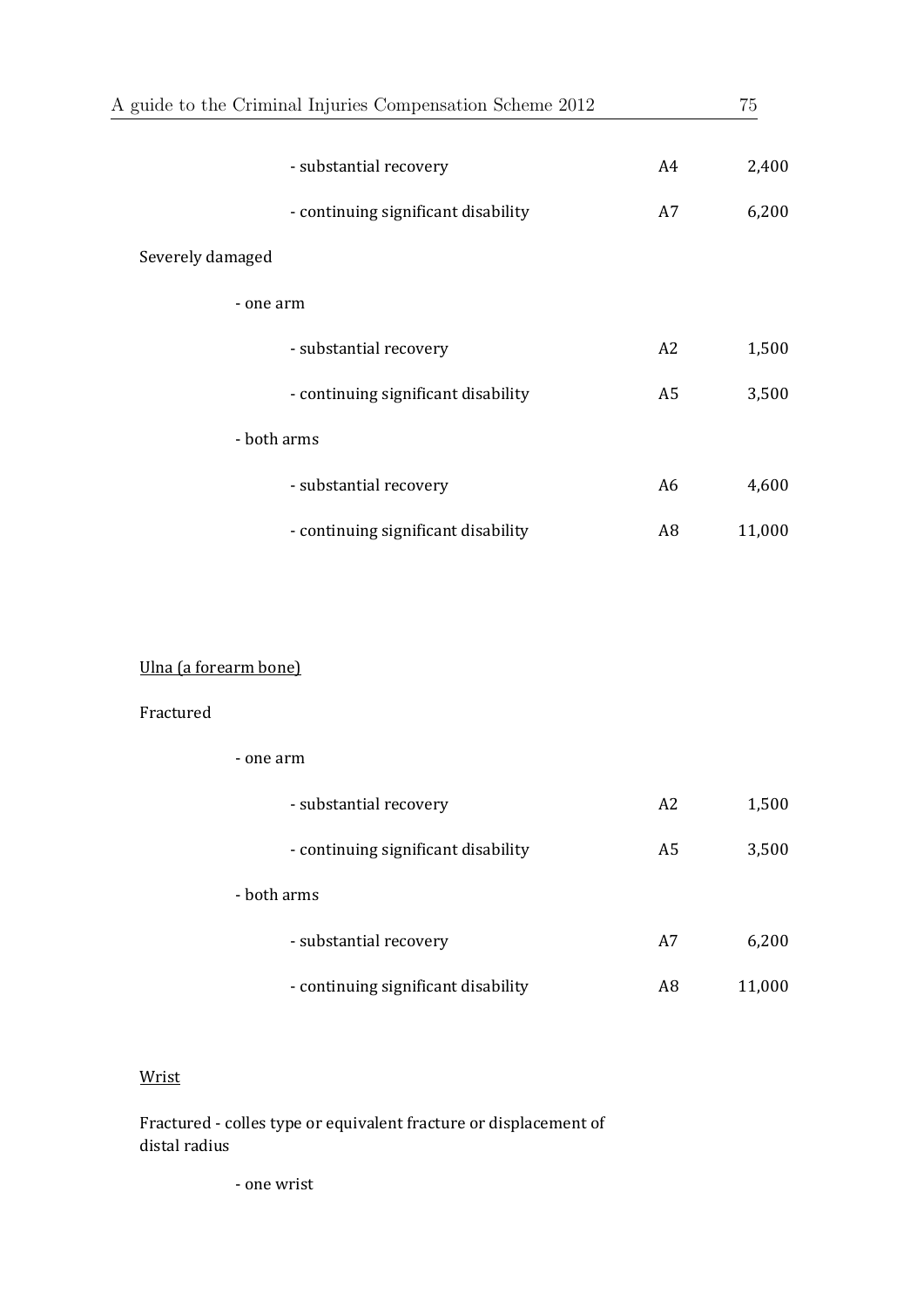| - substantial recovery                                | A4             | 2,400  |
|-------------------------------------------------------|----------------|--------|
| - continuing significant disability                   | A7             | 6,200  |
| - both wrists                                         |                |        |
| - substantial recovery                                | A7             | 6,200  |
| - continuing significant disability                   | A <sub>8</sub> | 11,000 |
| Fractured or dislocated - including scaphoid fracture |                |        |
| - one wrist                                           |                |        |
| - substantial recovery                                | A4             | 2,400  |
| - continuing significant disability                   | A7             | 6,200  |
| - both wrists                                         |                |        |
| - substantial recovery                                | A7             | 6,200  |
| - continuing significant disability                   | A <sub>8</sub> | 11,000 |
| Sprained                                              |                |        |
| - one wrist                                           |                |        |
| - disabling for 13 weeks or more                      | A1             | 1,000  |
| - both wrists                                         |                |        |
| - disabling for 13 weeks or more                      | A <sub>3</sub> | 1,800  |
| <b>TORSO</b>                                          |                |        |
| <b>Burns</b>                                          |                |        |
| Moderate (excluding minor burns)                      | A4             | 2,400  |
| Severe                                                | A <sub>8</sub> | 11,000 |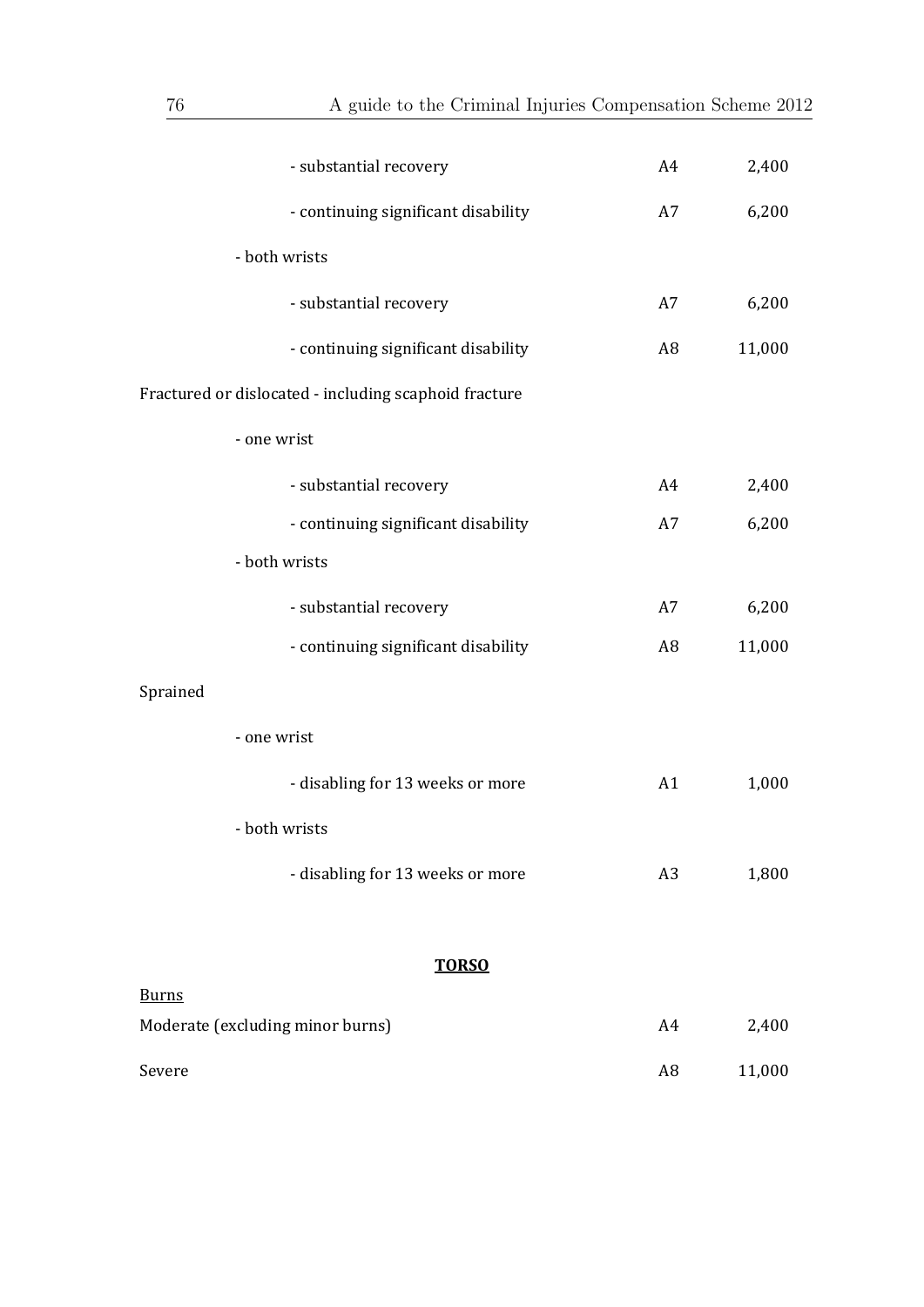| A guide to the Criminal Injuries Compensation Scheme 2012                                                         |                | 77     |
|-------------------------------------------------------------------------------------------------------------------|----------------|--------|
| <b>Scarring</b>                                                                                                   |                |        |
| Significant disfigurement                                                                                         | A1             | 1,000  |
| Serious disfigurement                                                                                             | A <sub>5</sub> | 3,500  |
|                                                                                                                   |                |        |
| Abdomen                                                                                                           |                |        |
| Injury requiring laparotomy - including no repair or repair of one<br>organ                                       | A3             | 1,800  |
| Injury requiring laparotomy or laparoscopy                                                                        |                |        |
| - including repair of two organs                                                                                  | A <sub>5</sub> | 3,500  |
| - including repair of three or more organs                                                                        | A7             | 6,200  |
| Laparotomy with one or more of colostomy, ileostomy or<br>ureterostomy lasting 14 weeks or more but not permanent | A <sub>5</sub> | 3,500  |
| Laparotomy with one or more of permanent colostomy, ileostomy<br>or ureterostomy                                  | A <sub>9</sub> | 13,500 |
|                                                                                                                   |                |        |

### Back

Fracture of vertebra

| - one vertebra                      |    |       |
|-------------------------------------|----|-------|
| - substantial recovery              | A1 | 1,000 |
| - continuing significant disability | A5 | 3,500 |
| - more than one vertebra            |    |       |
| - substantial recovery              | A4 | 2,400 |
| - continuing significant disability | A7 | 6,200 |
|                                     |    |       |

Prolapsed invertebral disc(s)

- seriously disabling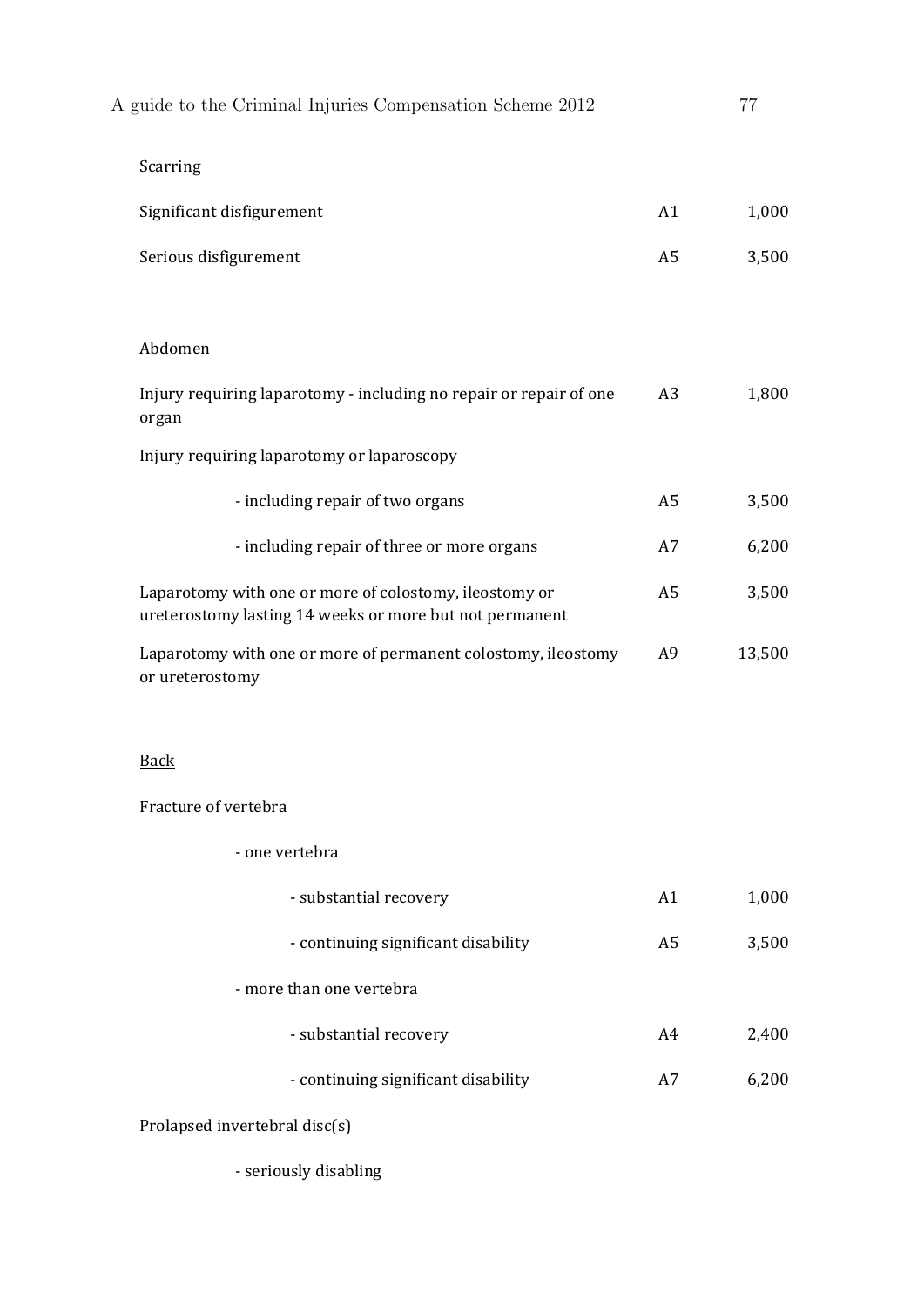| - not permanent                                                                        | A <sub>5</sub> | 3,500  |
|----------------------------------------------------------------------------------------|----------------|--------|
| - permanent                                                                            | A7             | 6,200  |
| Ruptured invertebral disc(s) - requiring surgical removal                              | A8             | 11,000 |
| Strained                                                                               |                |        |
| - disabling                                                                            |                |        |
| - for 13 weeks or more                                                                 | A1             | 1,000  |
| - seriously disabling                                                                  |                |        |
| - not permanent                                                                        | A <sub>5</sub> | 3,500  |
| - permanent                                                                            | A <sub>8</sub> | 11,000 |
|                                                                                        |                |        |
| Chest                                                                                  |                |        |
| Injury requiring thoracotomy                                                           | A7             | 6,200  |
| Injury requiring thoracotomy with removal or extensive repair of<br>one or more organs | A10            | 16,500 |
| Clavicle (collar bone)                                                                 |                |        |
| Fractured                                                                              |                |        |
| - one clavicle                                                                         |                |        |
| - continuing significant disability                                                    | A4             | 2,400  |
| - two clavicles                                                                        |                |        |
| - substantial recovery                                                                 | A4             | 2,400  |
| - continuing significant disability                                                    | A <sub>6</sub> | 4,600  |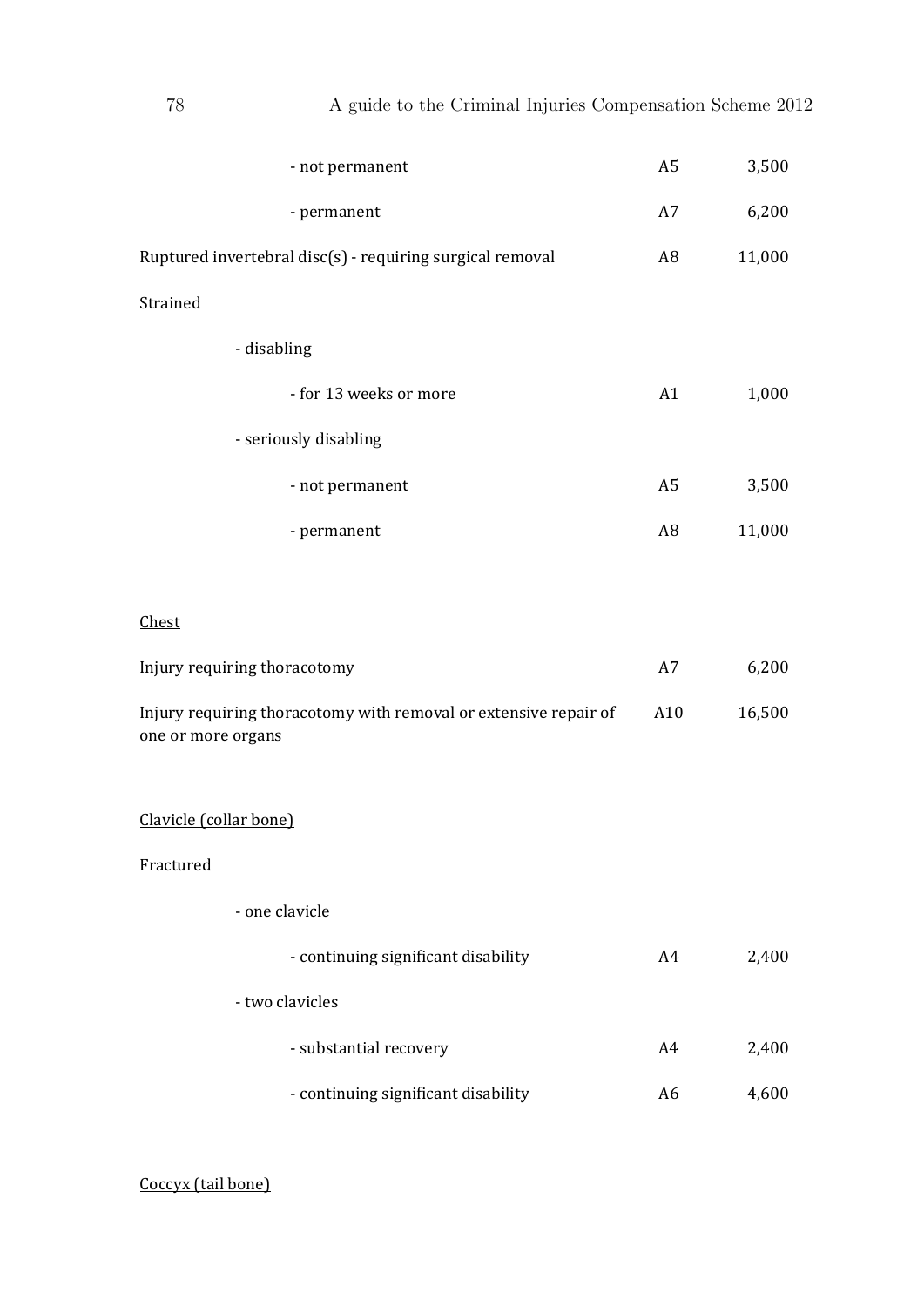| A guide to the Criminal Injuries Compensation Scheme 2012                       |                | $79\,$    |
|---------------------------------------------------------------------------------|----------------|-----------|
| Fractured                                                                       | A1             | $1,\!000$ |
| Genitalia                                                                       |                |           |
| Injury requiring medical treatment                                              |                |           |
| - permanent damage                                                              |                |           |
| - moderate                                                                      | A <sub>5</sub> | 3,500     |
| - severe                                                                        | A <sub>8</sub> | 11,000    |
| Loss of fertility                                                               | A16            | 55,000    |
| Hernia                                                                          |                |           |
| - hernia                                                                        | A <sub>3</sub> | 1,800     |
| - hernias                                                                       | A <sub>5</sub> | 3,500     |
| Kidney                                                                          |                |           |
| Loss of kidney                                                                  | A <sub>8</sub> | 11,000    |
| Serious and permanent damage to, or loss of, both or only<br>functioning kidney | A16            | 55,000    |
| Lung                                                                            |                |           |
| Punctured                                                                       |                |           |
| - one lung                                                                      | A2             | 1,500     |
| - both lungs                                                                    | A <sub>6</sub> | 4,600     |
| Collapsed                                                                       |                |           |
| - one lung                                                                      | A <sub>3</sub> | 1,800     |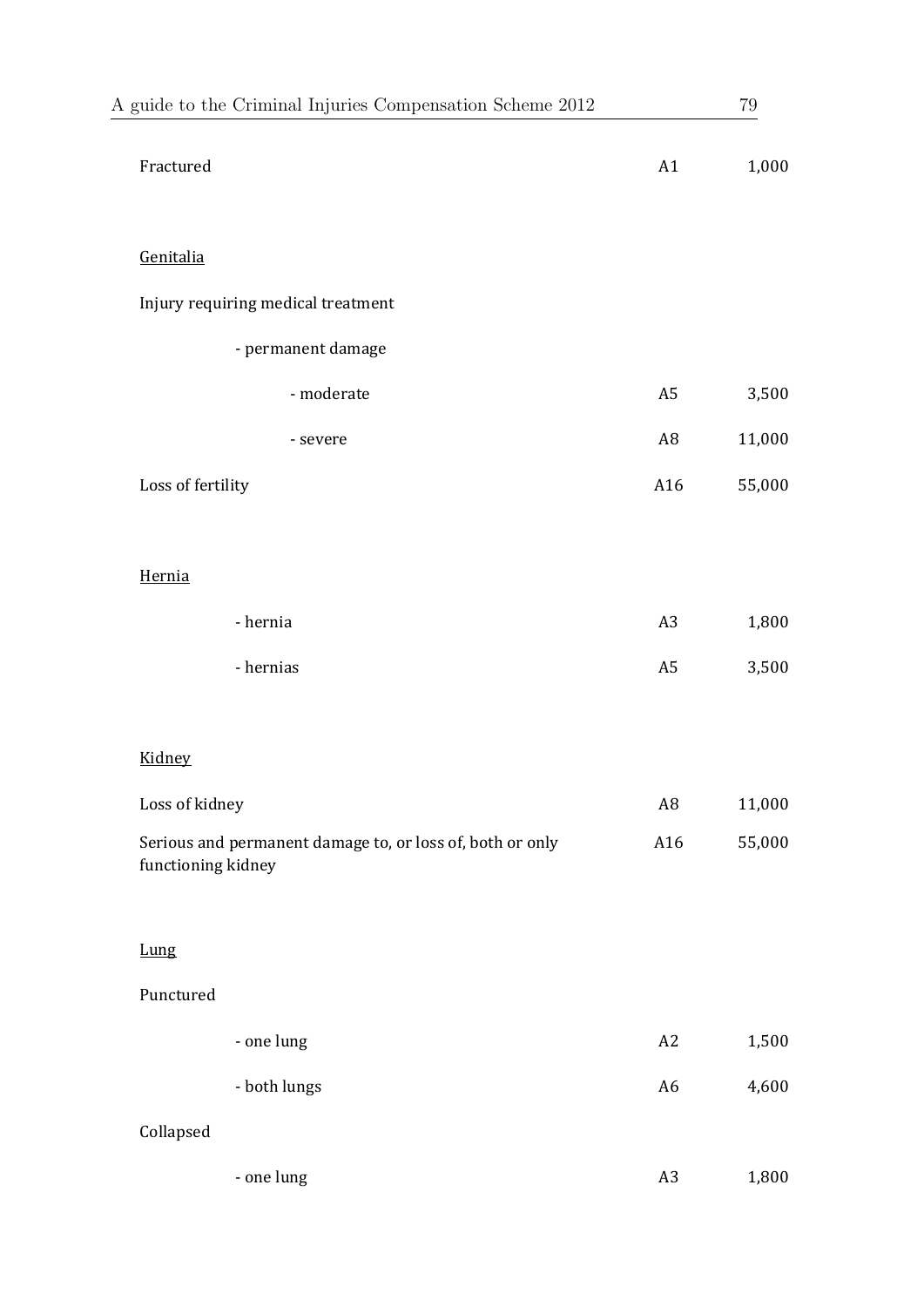| - both lungs                                                                 | A7             | 6,200  |
|------------------------------------------------------------------------------|----------------|--------|
| Permanent and disabling damage to lungs from smoke or<br>chemical inhalation | A8             | 11,000 |
| Pancreas                                                                     |                |        |
| Loss of pancreas                                                             | A10            | 16,500 |
| Pelvis                                                                       |                |        |
| Fractured                                                                    |                |        |
| - substantial recovery                                                       | A4             | 2,400  |
| - continuing significant disability                                          | A <sub>8</sub> | 11,000 |
| Scapula (shoulder blade)                                                     |                |        |
| Fractured                                                                    |                |        |
| - one scapula                                                                |                |        |
| - substantial recovery                                                       | A1             | 1,000  |
| - continuing significant disability                                          | A4             | 2,400  |
| - both scapulas                                                              |                |        |
| - substantial recovery                                                       | A4             | 2,400  |
| - continuing significant disability                                          | A <sub>6</sub> | 4,600  |

### Spleen

| Loss of spleen | 11,000 |
|----------------|--------|
|                |        |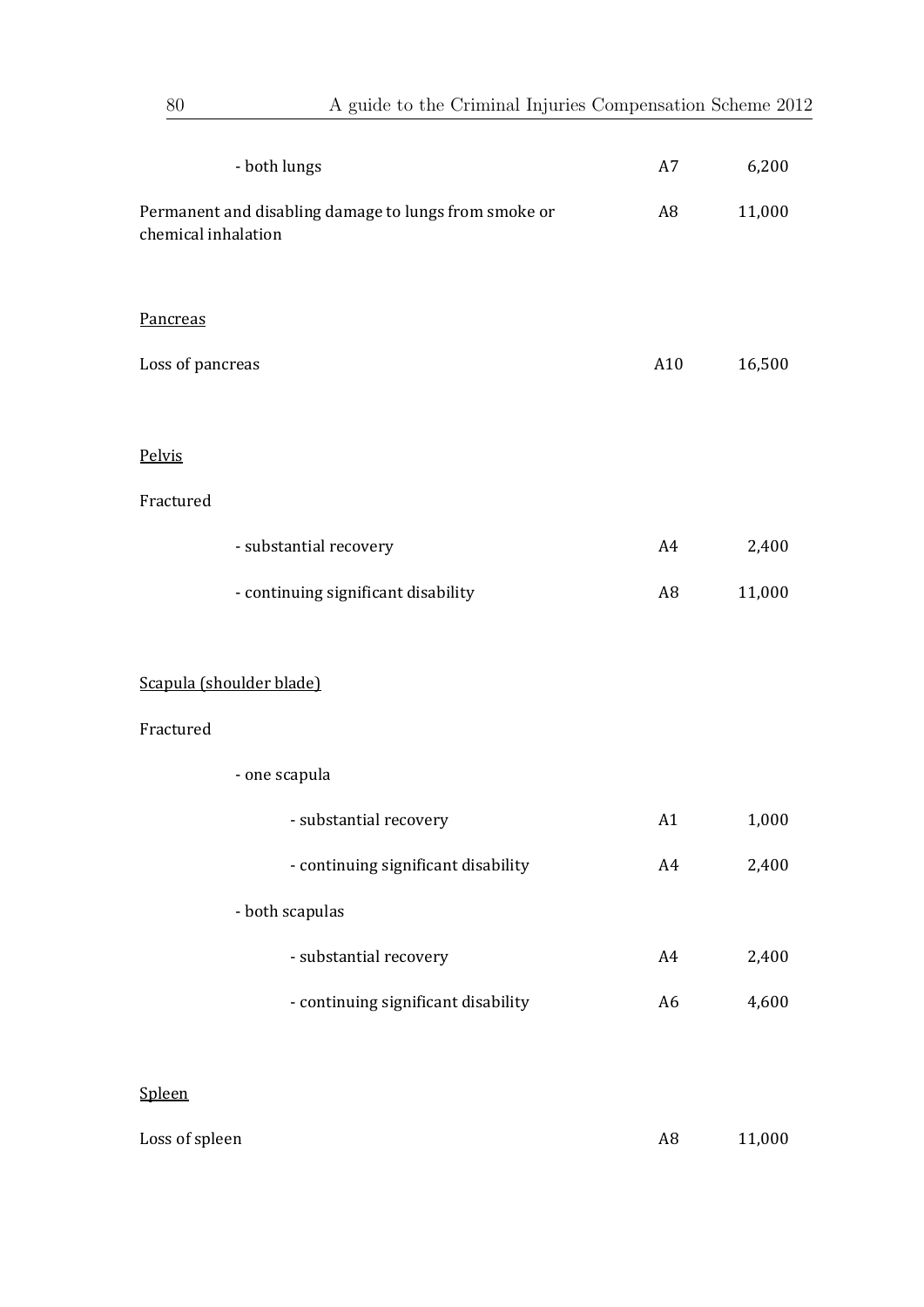| A guide to the Criminal Injuries Compensation Scheme 2012 |                | 81     |
|-----------------------------------------------------------|----------------|--------|
| Sternum (breast bone)                                     |                |        |
| Fractured                                                 |                |        |
| - substantial recovery                                    | A1             | 1,000  |
| - continuing significant disability                       | A <sub>5</sub> | 3,500  |
| <b>LOWER LIMBS</b>                                        |                |        |
| <b>Burns</b>                                              |                |        |
| Moderate (excluding minor burns)                          | A4             | 2,400  |
| Severe                                                    | A <sub>8</sub> | 11,000 |
| <b>Scarring</b>                                           |                |        |
| Significant disfigurement                                 | A1             | 1,000  |
| Serious disfigurement                                     | A <sub>5</sub> | 3,500  |
| Ankle                                                     |                |        |
| Fractured or dislocated                                   |                |        |
| - one ankle                                               |                |        |
| - substantial recovery                                    | A4             | 2,400  |
| - continuing significant disability                       | A <sub>8</sub> | 11,000 |
| - both ankles                                             |                |        |
| - substantial recovery                                    | A7             | 6,200  |
| - continuing significant disability                       | A10            | 16,500 |
|                                                           |                |        |

# Sprained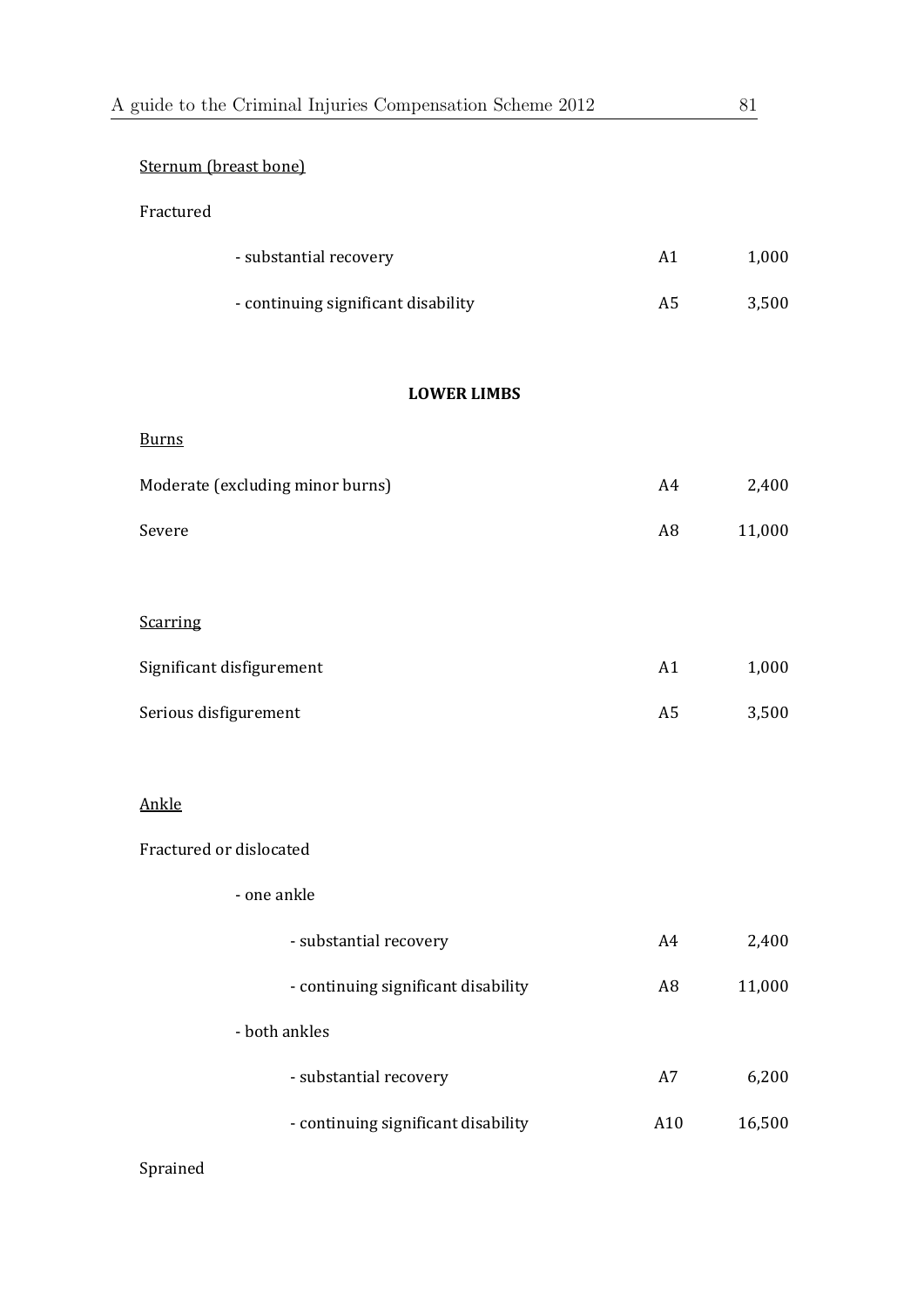| - one ankle                              |                |        |
|------------------------------------------|----------------|--------|
| - disabling for more than 13 weeks       | A1             | 1,000  |
| - both ankles                            |                |        |
| - disabling for 13 weeks or more         | A <sub>3</sub> | 1,800  |
|                                          |                |        |
| Femur (thigh bone)                       |                |        |
| Fractured                                |                |        |
| - one leg                                |                |        |
| - substantial recovery                   | A <sub>3</sub> | 1,800  |
| - continuing significant disability      | A <sub>6</sub> | 4,600  |
| - both legs                              |                |        |
| - substantial recovery                   | A <sub>5</sub> | 3,500  |
| - continuing significant disability      | A <sub>8</sub> | 11,000 |
|                                          |                |        |
| Fibula (slender bone from knee to ankle) |                |        |
| Fractured                                |                |        |
| - one leg                                |                |        |
| - substantial recovery                   | A1             | 1,000  |
| - continuing significant disability      | A <sub>3</sub> | 1,800  |
| - both legs                              |                |        |
| - substantial recovery                   | A2             | 1,500  |
| - continuing significant disability      | A <sub>5</sub> | 3,500  |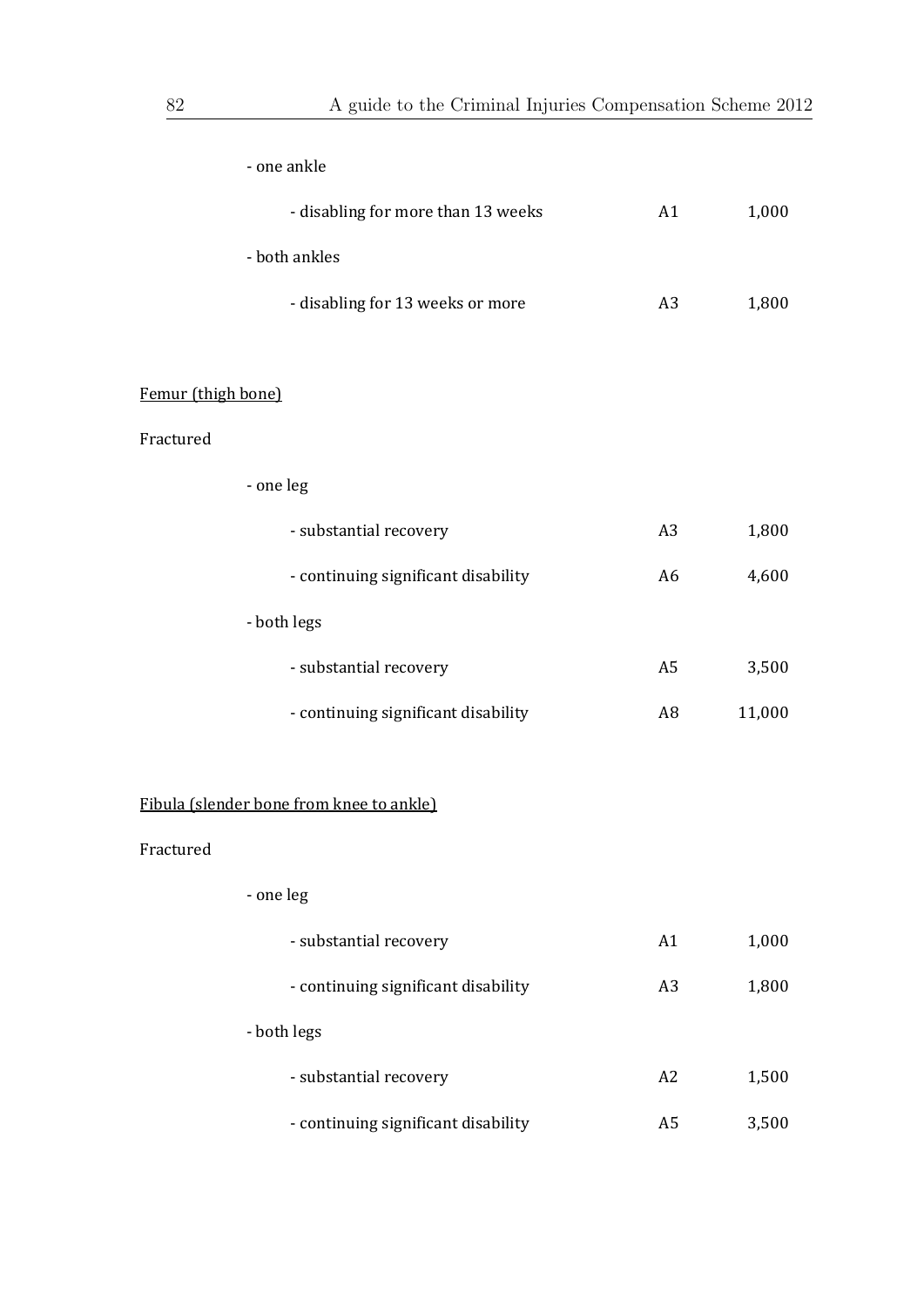#### Fractured metatarsal bones

| - one foot                          |                |        |
|-------------------------------------|----------------|--------|
| - substantial recovery              | A1             | 1,000  |
| - continuing significant disability | A3             | 1,800  |
| - both feet                         |                |        |
| - substantial recovery              | A2             | 1,500  |
| - continuing significant disability | A <sub>5</sub> | 3,500  |
| Fractured tarsal bones              |                |        |
| - one foot                          |                |        |
| - substantial recovery              | A2             | 1,500  |
| - continuing significant disability | A7             | 6,200  |
| - both feet                         |                |        |
| - substantial recovery              | A <sub>5</sub> | 3,500  |
| - continuing significant disability | A <sub>9</sub> | 13,500 |

### Heel

# Fractured heel bone

| - one foot |  |
|------------|--|
|------------|--|

| - substantial recovery              | A2 | 1,500 |
|-------------------------------------|----|-------|
| - continuing significant disability | A7 | 6,200 |
| - both feet                         |    |       |
| - substantial recovery              | A5 | 3,500 |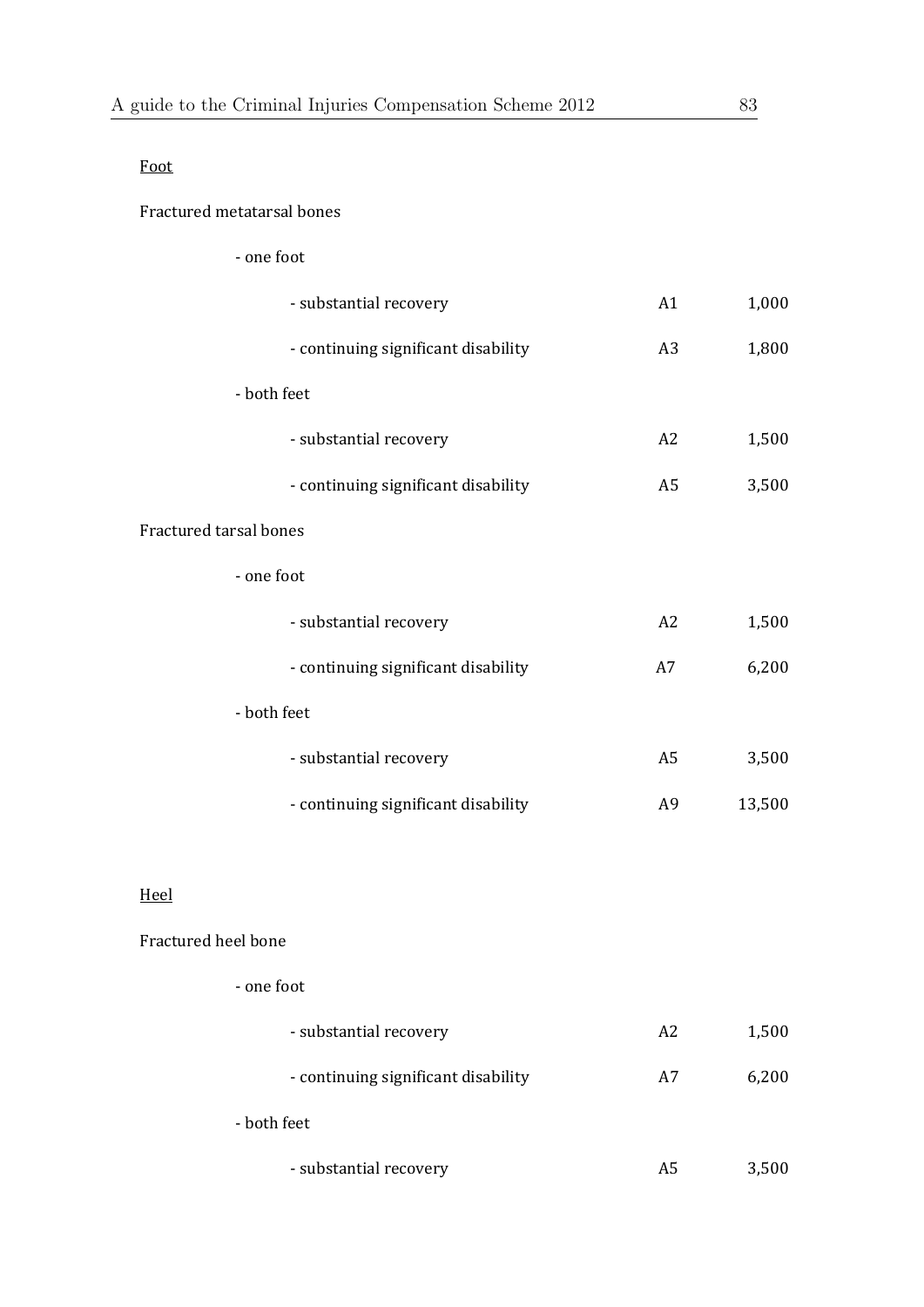| - continuing significant disability | A9             | 13,500 |
|-------------------------------------|----------------|--------|
|                                     |                |        |
| Hip                                 |                |        |
| Fractured or dislocated             |                |        |
| - one hip                           |                |        |
| - substantial recovery              | A4             | 2,400  |
| - continuing significant disability | A <sub>8</sub> | 11,000 |
| - both hips                         |                |        |
| - substantial recovery              | A7             | 6,200  |
| - continuing significant disability | A10            | 16,500 |
|                                     |                |        |
| <b>Knee</b>                         |                |        |
| Patella (knee cap)                  |                |        |
| Dislocated                          |                |        |
| - one knee                          |                |        |
| - continuing significant disability | A <sub>5</sub> | 3,500  |
| - both knees                        |                |        |
| - substantial recovery              | A1             | 1,000  |
| - continuing significant disability | A7             | 6,200  |

### Fractured

| - one knee                          |    |       |
|-------------------------------------|----|-------|
| - substantial recovery              | A1 | 1,000 |
| - continuing significant disability | A5 | 3,500 |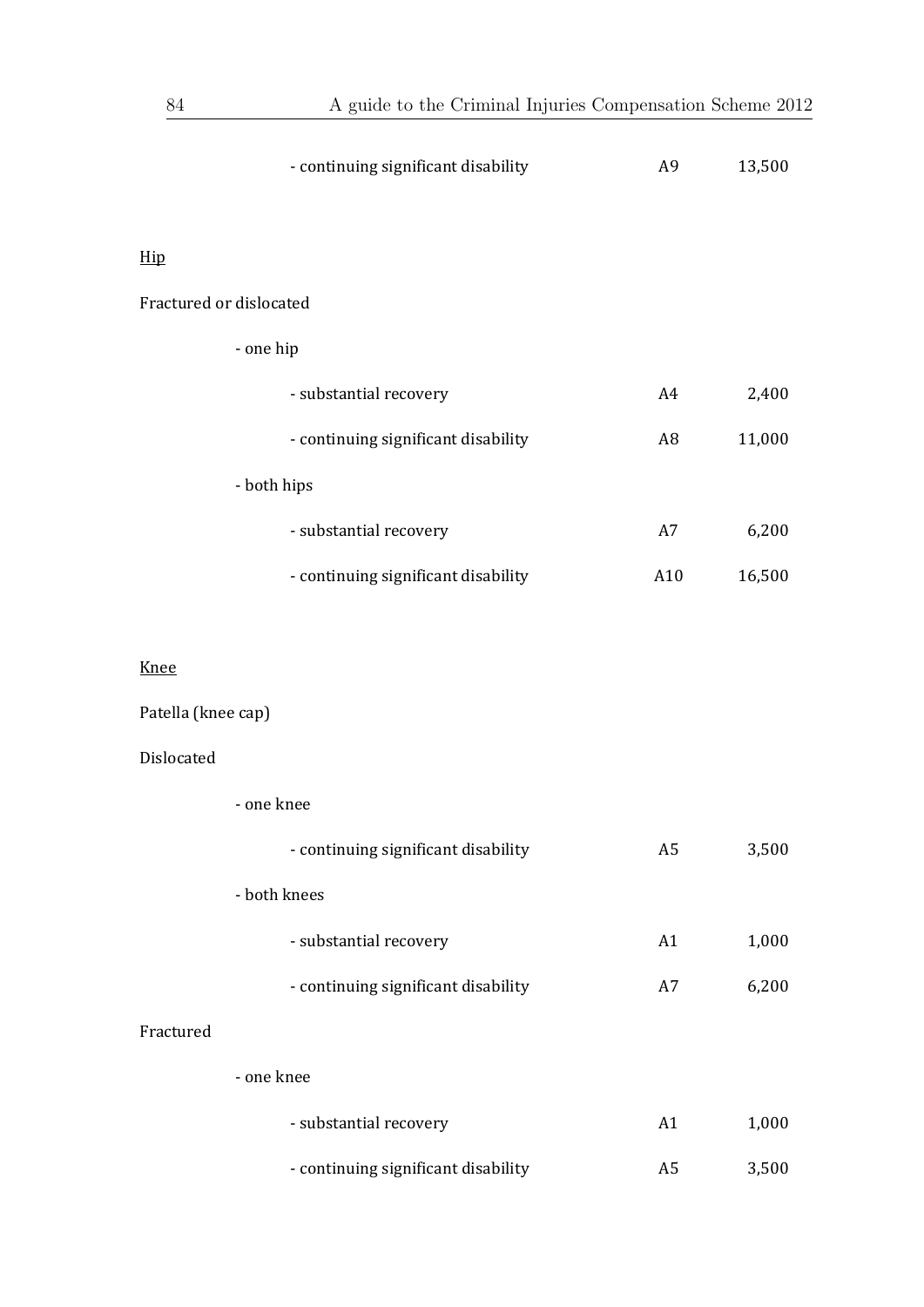| A guide to the Criminal Injuries Compensation Scheme 2012                                               |                | 85      |
|---------------------------------------------------------------------------------------------------------|----------------|---------|
| - both knees                                                                                            |                |         |
| - substantial recovery                                                                                  | A4             | 2,400   |
| - continuing significant disability                                                                     | A7             | 6,200   |
| removal of                                                                                              |                |         |
| - one knee                                                                                              | A <sub>3</sub> | 1,800   |
| - both knees                                                                                            | A <sub>5</sub> | 3,500   |
| Leg                                                                                                     |                |         |
| Loss of                                                                                                 |                |         |
| - one leg                                                                                               |                |         |
| - below knee                                                                                            | A14            | 33,000  |
| - above knee                                                                                            | A15            | 44,000  |
| - loss of, or total loss of function of one leg where<br>there is no remaining leg with useful function | A17            | 82,000  |
| - both legs, whether below or above knee                                                                | A18            | 110,000 |
| Paralysis of leg (see also major paralysis {paraplegia})                                                | A13            | 27,000  |
| Damage to one or more of tendon, ligament or cartilage                                                  |                |         |
| Minor damage                                                                                            |                |         |
| - one leg                                                                                               |                |         |
| - continuing significant disability                                                                     | A2             | 1,500   |
| - both legs                                                                                             |                |         |
| - continuing significant disability                                                                     | A5             | 3,500   |
| Moderate damage                                                                                         |                |         |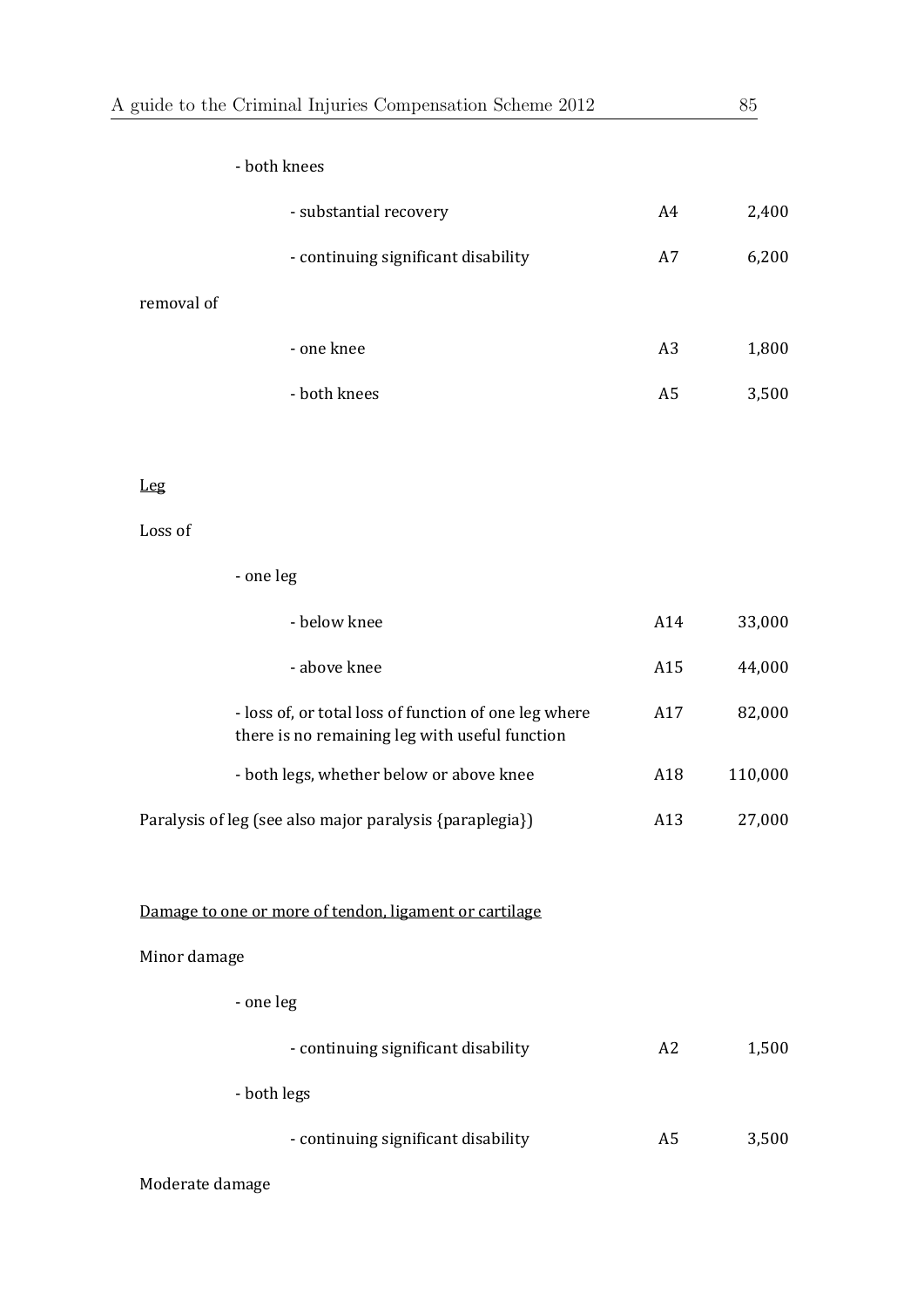|                   | - one leg                           |                |        |
|-------------------|-------------------------------------|----------------|--------|
|                   | - continuing significant disability | A5             | 3,500  |
|                   | - both legs                         |                |        |
|                   | - substantial recovery              | A4             | 2,400  |
|                   | - continuing significant disability | A8             | 11,000 |
| Severe damage     |                                     |                |        |
|                   | - one leg                           |                |        |
|                   | - substantial recovery              | A2             | 1,500  |
|                   | - continuing significant disability | A7             | 6,200  |
| - both legs       |                                     |                |        |
|                   | - substantial recovery              | A <sub>6</sub> | 4,600  |
|                   | - continuing significant disability | A10            | 16,500 |
|                   |                                     |                |        |
| Tibia (shin bone) |                                     |                |        |
| Fractured         |                                     |                |        |
|                   | - one leg                           |                |        |
|                   | - substantial recovery              | A <sub>3</sub> | 1,800  |
|                   | - continuing significant disability | A <sub>6</sub> | 4,600  |
|                   | - both legs                         |                |        |
|                   | - substantial recovery              | A <sub>5</sub> | 3,500  |
|                   | - continuing significant disability | A <sub>8</sub> | 11,000 |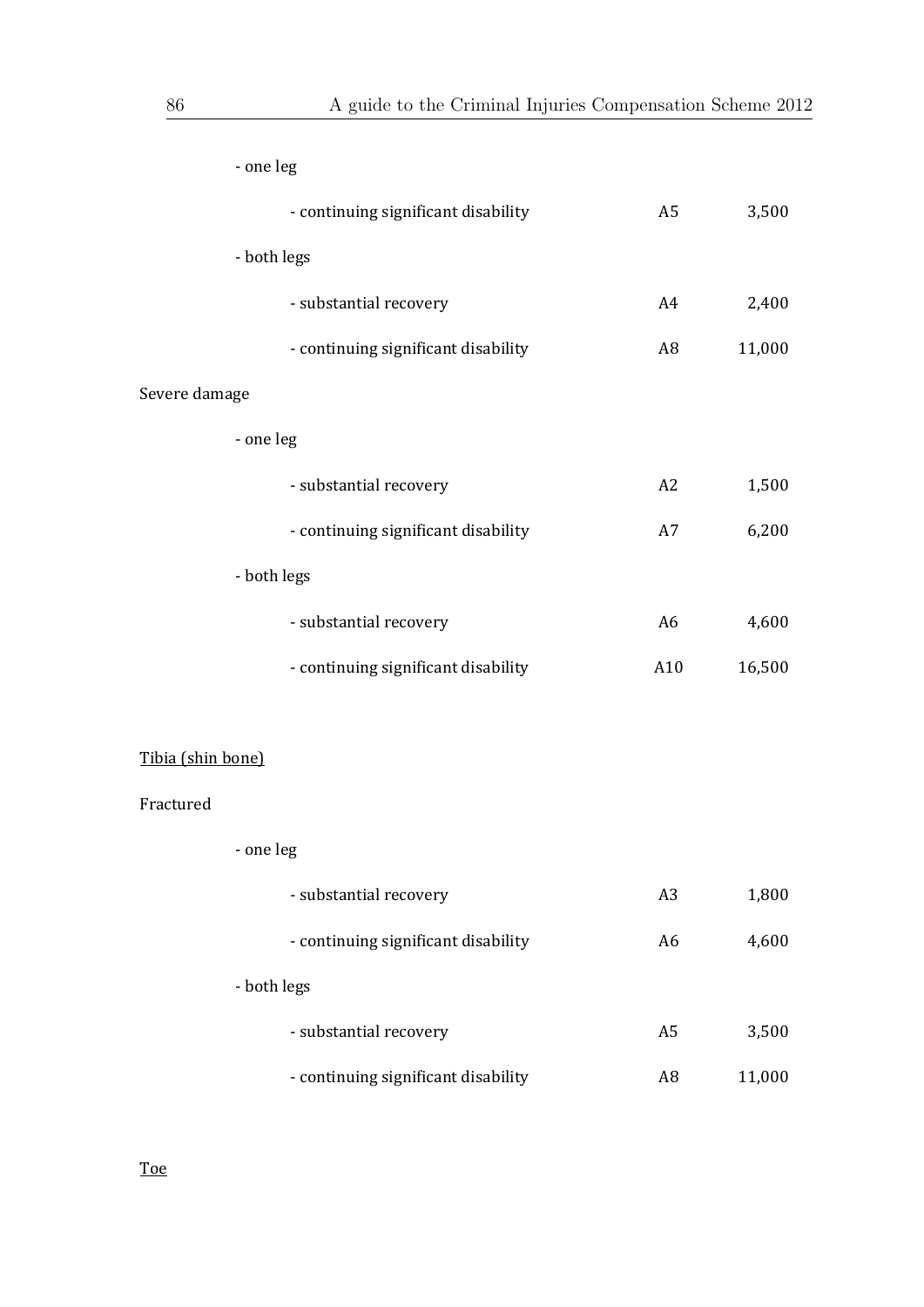Fractured 

 ‐ great toe 

 ‐ one foot 

|                    | - substantial recovery                    | A1             | 1,000  |
|--------------------|-------------------------------------------|----------------|--------|
|                    | - continuing significant<br>disability    | A7             | 6,200  |
| - both feet        |                                           |                |        |
|                    | - substantial recovery                    | A <sub>3</sub> | 1,800  |
|                    | - continuing significant<br>disability    | A <sub>9</sub> | 13,500 |
| - two or more toes |                                           |                |        |
| - one foot         |                                           |                |        |
|                    | - continuing significant<br>disability    | A1             | 1,000  |
| - both feet        |                                           |                |        |
|                    | - continuing significant<br>disability    | A4             | 2,400  |
| Loss of:           |                                           |                |        |
| - great toe        |                                           | A7             | 6,200  |
| - both great toes  |                                           | A <sub>9</sub> | 13,500 |
|                    | - two or more toes (other than great toe) | A4             | 2,400  |
| Partial loss of:   |                                           |                |        |
| - great toe        |                                           | A1             | 1,000  |
| - both great toes  |                                           | A <sub>5</sub> | 3,500  |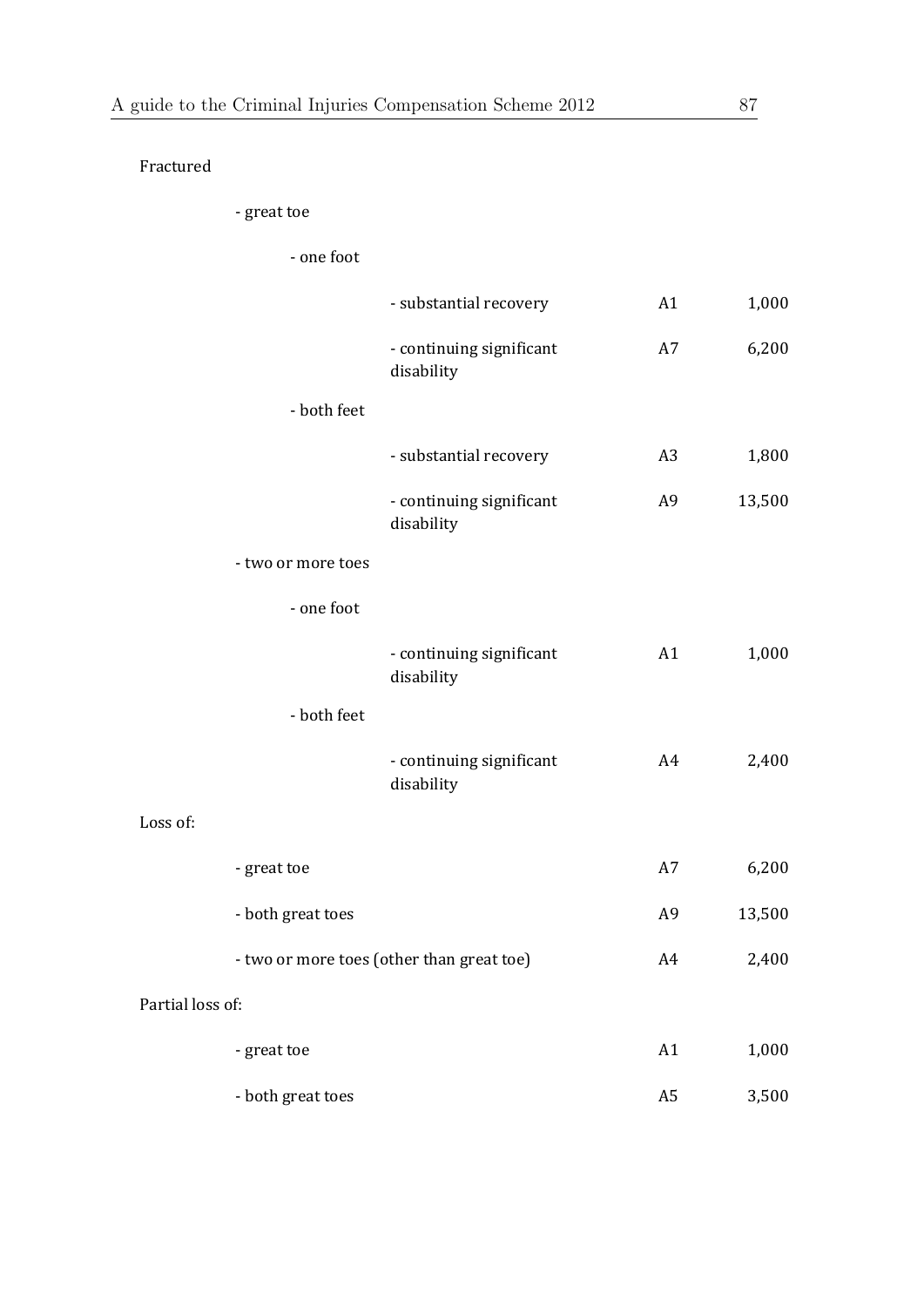# **TARIFF OF INJURIES – PART B: SEXUAL AND PHYSICAL ABUSE AND OTHER PAYMENTS**

| Description of injury         | Level     | Standard |
|-------------------------------|-----------|----------|
|                               |           | Amount £ |
|                               |           |          |
| Fatal criminal injury         |           |          |
| Single qualifying relative    | <b>B9</b> | 11,000   |
| Multiple qualifying relatives | <b>B6</b> | 5,500    |
|                               |           |          |

Physical abuse of adults, including domestic abuse

*Note [5]: Where a person has sustained a number of injuries as part of a pattern of abuse, payment will normally be made to reflect the pattern of abuse, based on the most serious injuries in the pattern, rather than each separate injury. An exception may be made where a single injury sustained as part of the pattern of abuse would give rise to a higher tariff payment than that for the abuse, in which case the higher payment may be made instead of the award for the pattern of abuse.*

*Whether injuries have arisen as part of a pattern of abuse will be assessed by reference to all the circumstances, including whether there was one or more assailants (and whether they acted together), the nature of the injuries and incidents, and the period in which they occurred.* 

#### Serious abuse

| - intermittent physical assaults resulting in an<br>accumulation of healed wounds, burns or scalds, but<br>with no appreciable disfigurement | B <sub>3</sub> | 2,000 |
|----------------------------------------------------------------------------------------------------------------------------------------------|----------------|-------|
| Severe abuse                                                                                                                                 |                |       |
| - pattern of repetitive violence resulting in minor<br>disfigurement                                                                         | B6             | 5,500 |
| Persistent pattern of severe abuse over a period more than 3                                                                                 | B8             | 8.200 |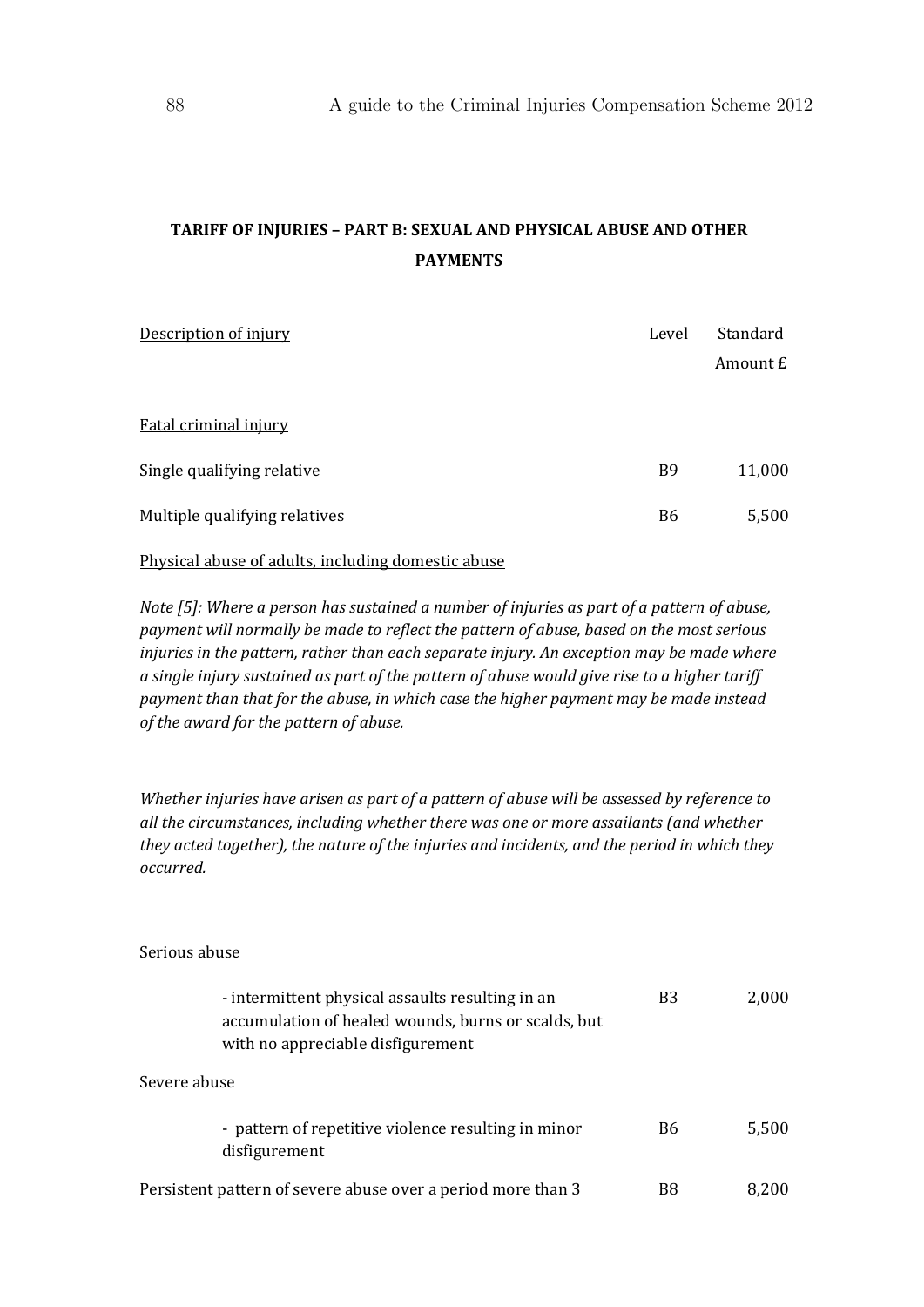#### years

| Physical abuse of children, including domestic abuse                                                                                         |                |        |
|----------------------------------------------------------------------------------------------------------------------------------------------|----------------|--------|
| Note [5] applies to physical abuse of children                                                                                               |                |        |
| Minor abuse                                                                                                                                  |                |        |
| - isolated or intermittent assault(s) resulting in weals, hair pulled<br>from the scalp etc                                                  | <b>B1</b>      | 1000   |
| Serious abuse                                                                                                                                |                |        |
| - intermittent physical assaults resulting in an<br>accumulation of healed wounds, burns or scalds, but<br>with no appreciable disfigurement | <b>B3</b>      | 2,000  |
| Severe abuse                                                                                                                                 |                |        |
| - persistent pattern of repetitive violence resulting in:                                                                                    |                |        |
| - moderate multiple injuries (e.g. bruising<br>and minor fractures) or minor disfigurement                                                   | <b>B6</b>      | 5,500  |
| - significant multiple injuries                                                                                                              | B <sub>8</sub> | 8,200  |
| - severe multiple injuries                                                                                                                   | <b>B10</b>     | 13,500 |

#### Sexual offence where victim is any age (if not already compensated as a child)

Note [6]: Where a person has been the victim as part of a pattern of abuse of a number of *sexual assaults which would otherwise qualify for separate payments, payment will normally be made for the pattern of abuse, based on the most serious incidents in the pattern, rather than for each separate incident.*

*An exception may be made where a single incident which occurred as part of the pattern of abuse would give rise to a higher tariff payment than that for the abuse, in which case the higher payment may be made instead of the award for the pattern of abuse.*

*Whether incidents are a part of a pattern of abuse will be assessed by reference to all the circumstances, including whether there was one or more assailants (and whether they acted together), the nature of the injuries and incidents, and the period in which they*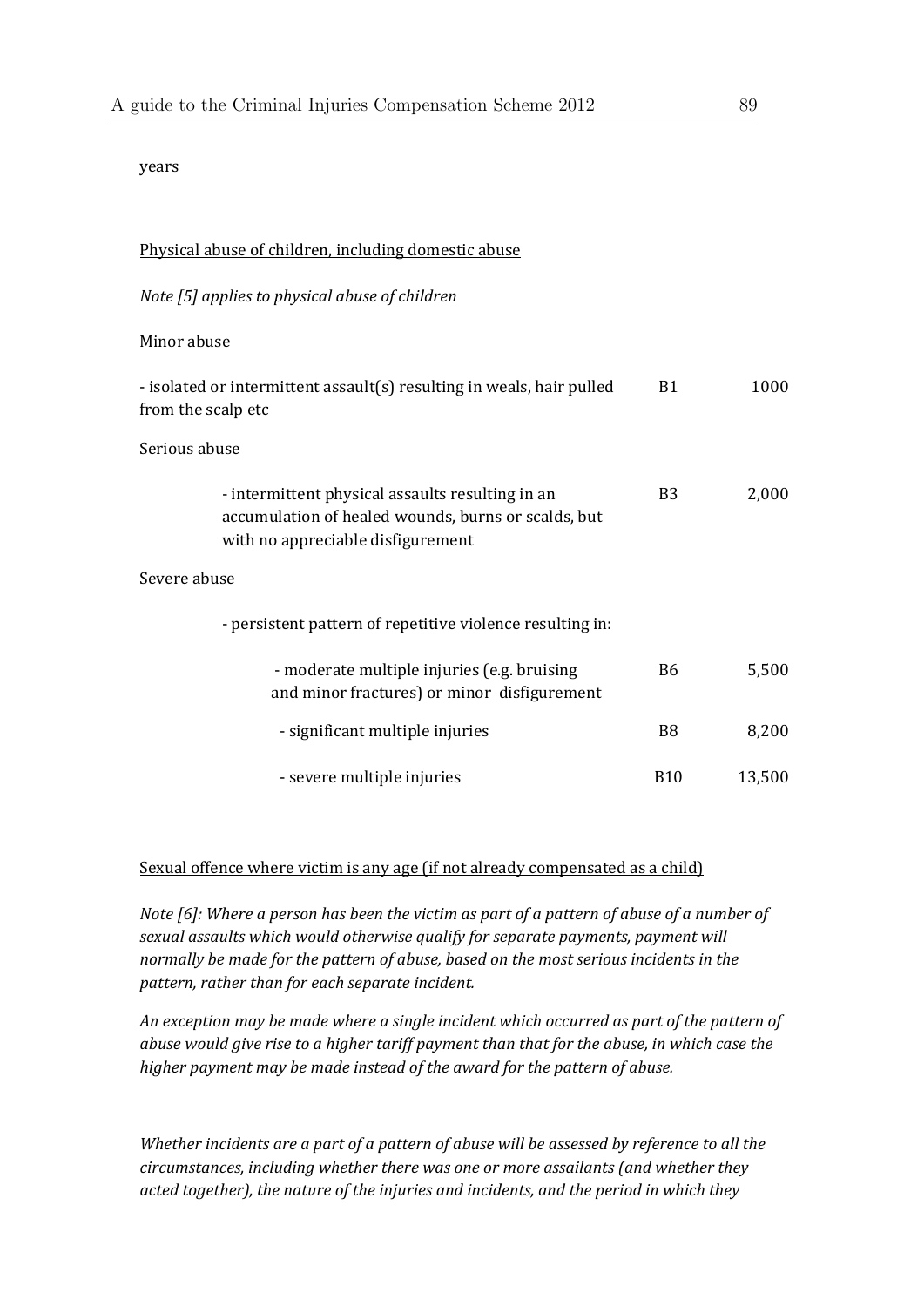*occurred.*

#### Sexual assault

|          | - minor - non-penetrative sexual physical act(s) over<br>clothing                                 | <b>B1</b>      | 1,000  |
|----------|---------------------------------------------------------------------------------------------------|----------------|--------|
|          | - serious - non-penetrative sexual physical act(s)<br>under clothing                              | B <sub>3</sub> | 2,000  |
|          | - severe - non-penile penetrative or oral-genital act(s)                                          | B <sub>4</sub> | 3,300  |
|          | - pattern of repetitive frequent severe abuse (whether<br>by one or more attackers) over a period |                |        |
|          | - up to 3 years                                                                                   | B7             | 6,600  |
|          | - 3 years or more                                                                                 | B <sub>8</sub> | 8,200  |
|          | - resulting in serious internal bodily injuries                                                   | <b>B12</b>     | 22,000 |
|          | - resulting in permanently disabling mental illness<br>confirmed by psychiatric prognosis         |                |        |
|          | - moderate mental illness                                                                         | <b>B12</b>     | 22,000 |
|          | - severe mental illness                                                                           | <b>B13</b>     | 27,000 |
| or mouth | Non-consensual penile penetration of one or more of vagina, anus                                  |                |        |
|          | - by one attacker                                                                                 | B <sub>9</sub> | 11,000 |
|          | - by two or more attackers                                                                        | <b>B10</b>     | 13,500 |
|          | - resulting in serious internal bodily injuries                                                   | <b>B12</b>     | 22,000 |
|          | - resulting in permanently disabling mental illness<br>confirmed by psychiatric prognosis         |                |        |
|          | - moderate mental illness                                                                         | <b>B12</b>     | 22,000 |
|          | - severe mental illness                                                                           | <b>B13</b>     | 27,000 |
|          | reculting in corious internal hodily injury with                                                  |                |        |

- resulting in serious internal bodily injury with permanent disabling mental illness confirmed by psychiatric prognosis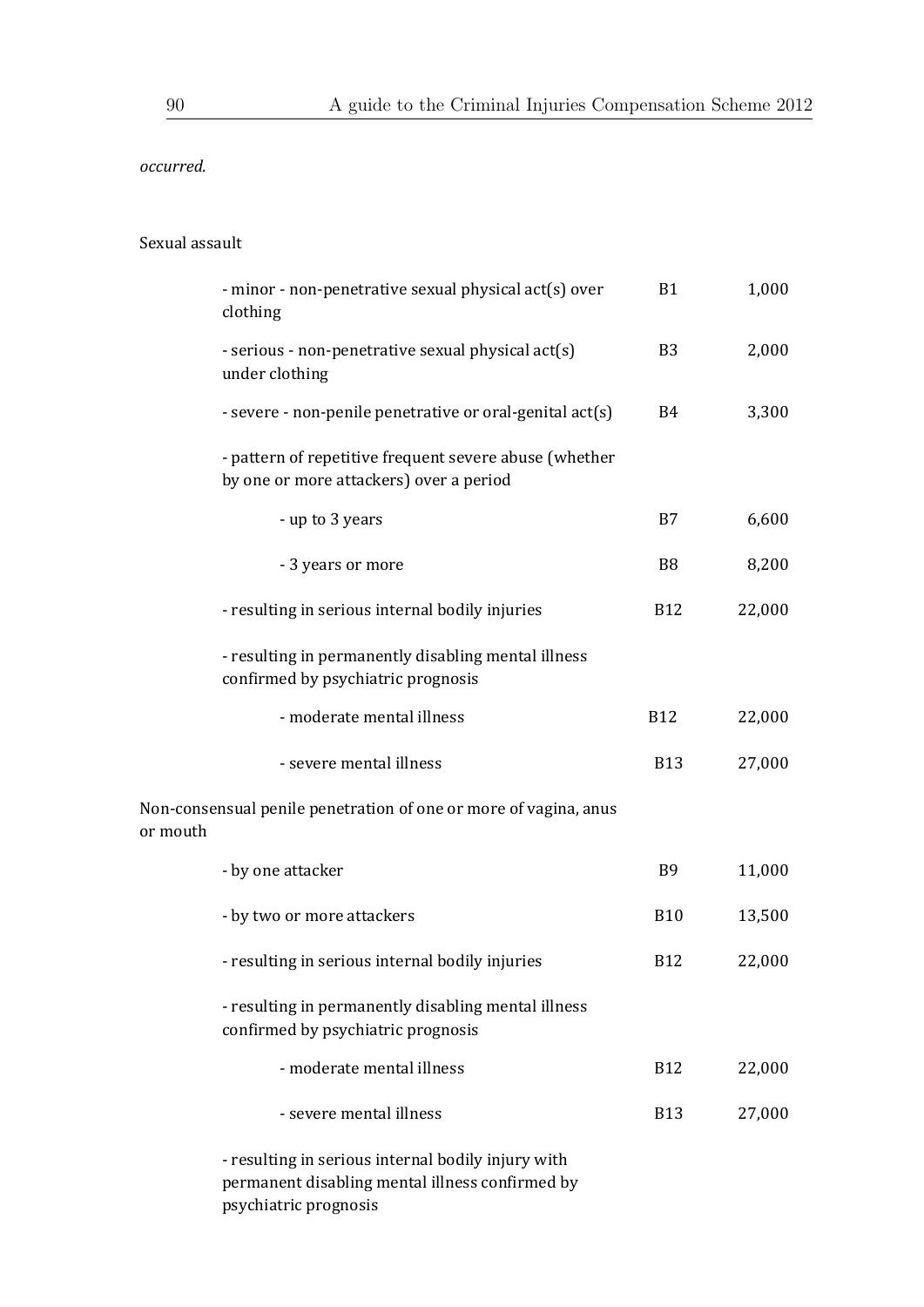| A guide to the Criminal Injuries Compensation Scheme 2012                             |            |        |
|---------------------------------------------------------------------------------------|------------|--------|
|                                                                                       |            |        |
| - moderate mental illness                                                             | <b>B14</b> | 33,000 |
| - severe mental illness                                                               | <b>B15</b> | 44,000 |
| - pattern of repetitive incidents (whether by one or<br>more attackers) over a period |            |        |
| - up to 3 years                                                                       | <b>B11</b> | 16,500 |
| - 3 years or more                                                                     | <b>B12</b> | 22,000 |

### Sexual offence where victim is a child (under age of 18 at time of, or commencement of, offence) or an adult who by reason of mental incapacity is incapable of giving consent

*Note [6] applies where the victim is a child or an adult unable to give consent.* 

#### Sexual assault

|                | - minor - non-penetrative sexual physical act(s) over<br>clothing                        | <b>B1</b>      | 1,000 |
|----------------|------------------------------------------------------------------------------------------|----------------|-------|
|                | - minor - non-penetrative frequent sexual physical<br>act(s) over clothing               | B <sub>2</sub> | 1,500 |
|                | - serious - non-penetrative sexual physical act(s)<br>under clothing                     | B <sub>3</sub> | 2,000 |
|                | - serious - pattern of repetitive non-penetrative sexual<br>physical acts under clothing | B4             | 3,300 |
| Sexual assault |                                                                                          |                |       |
|                | - one or more of non-penile penetrative or oral genital<br>act(s)                        |                |       |
|                | - one incident                                                                           | <b>B4</b>      | 3,300 |
|                | - two or more isolated incidents                                                         | <b>B5</b>      | 4,400 |
|                | - pattern of repetitive, frequent incidents                                              |                |       |
|                | - over a period up to 3 years                                                            | B7             | 6,600 |
|                | - over a period of 3 years or more                                                       | B <sub>8</sub> | 8,200 |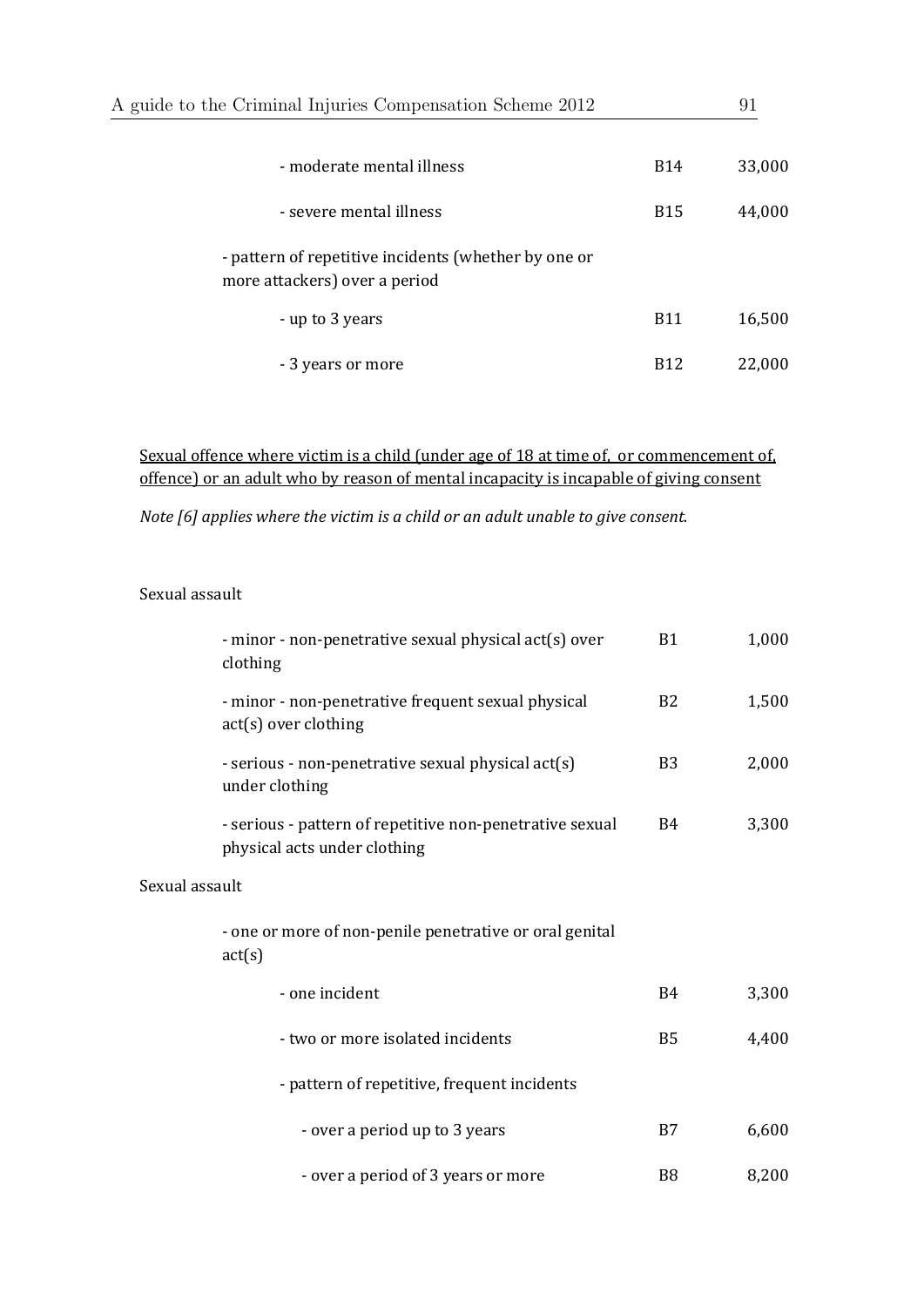| - resulting in serious internal bodily injuries                                                                                | <b>B12</b> | 22,000 |
|--------------------------------------------------------------------------------------------------------------------------------|------------|--------|
| - resulting in permanently disabling mental<br>illness confirmed by psychiatric prognosis                                      |            |        |
| - moderate mental illness                                                                                                      | <b>B12</b> | 22,000 |
| - severe mental illness                                                                                                        | <b>B13</b> | 27,000 |
| Non-consensual penile penetration of one or more of vagina, anus<br>or mouth                                                   |            |        |
| - one incident                                                                                                                 | <b>B9</b>  | 11,000 |
| - one incident involving two or more attackers                                                                                 | <b>B10</b> | 13,500 |
| - repeated incidents over a period                                                                                             |            |        |
| - up to 3 years                                                                                                                | <b>B11</b> | 16,500 |
| - 3 years or more                                                                                                              | <b>B12</b> | 22,000 |
| - resulting in serious internal bodily injuries                                                                                | <b>B12</b> | 22,000 |
| - resulting in permanently disabling mental illness<br>confirmed by psychiatric prognosis                                      |            |        |
| - moderate mental illness                                                                                                      | <b>B12</b> | 22,000 |
| - severe mental illness                                                                                                        | <b>B13</b> | 27,000 |
| - resulting in serious internal bodily injury with<br>permanent disabling mental illness confirmed by<br>psychiatric prognosis |            |        |
| - moderate mental illness                                                                                                      | <b>B14</b> | 33,000 |
| - severe mental illness                                                                                                        | <b>B15</b> | 44,000 |

### Other payments

Where a person has sustained any of the following as a direct result of their being the victim of a sexual offence, an additional payment will be made.

These payments will not be subject to the multiple injury formula at paragraph 37 of this Scheme.